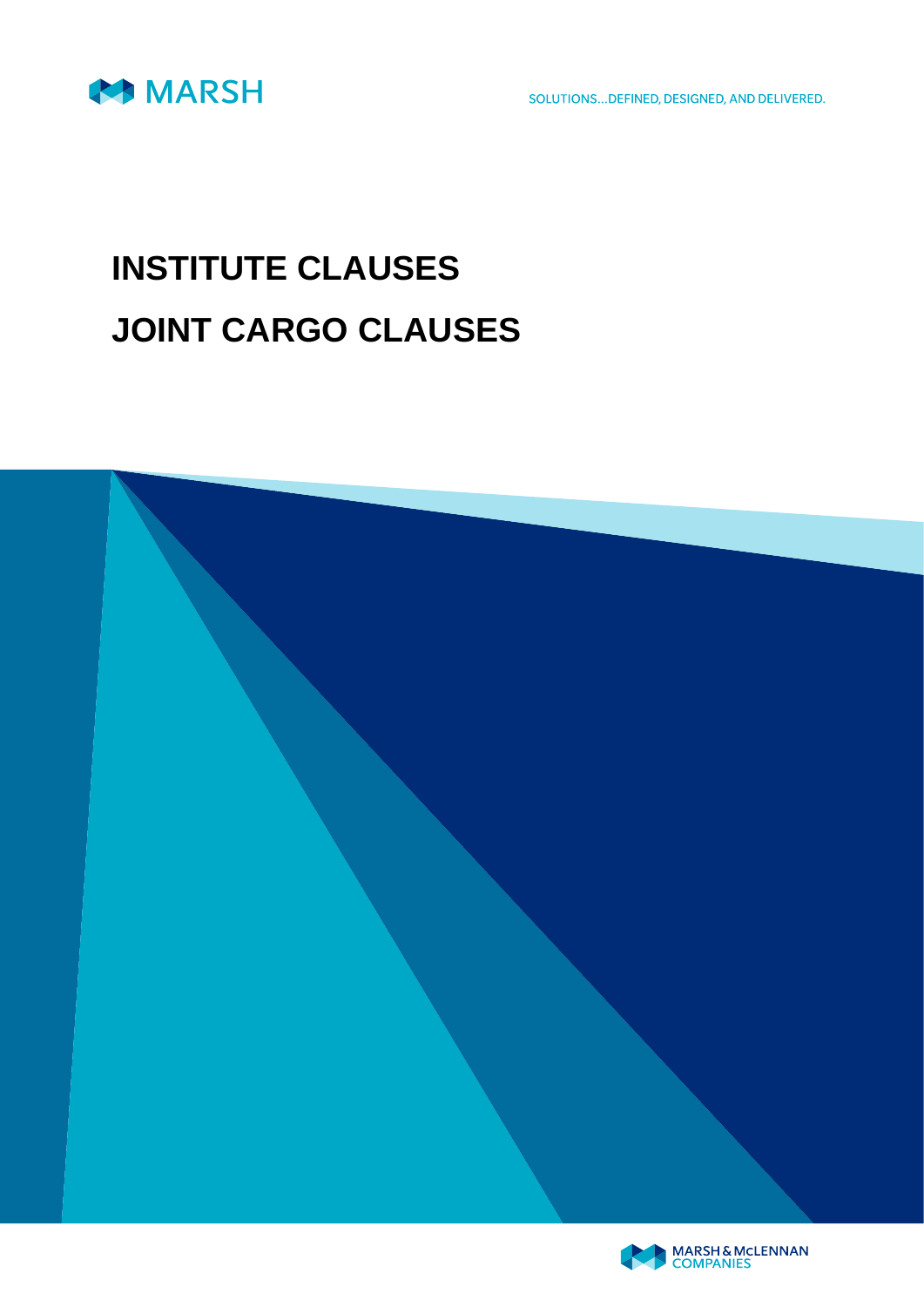# **CONTENTS**

| Institute Radioactive Contamination, Chemical, Biological, Bio-Chemical, Electromagnetic                                                                                       |
|--------------------------------------------------------------------------------------------------------------------------------------------------------------------------------|
| Institute Radioactive Contamination, Chemical, Biological, Bio-Chemical and Electromagnetic                                                                                    |
| USA & Canada Endorsement for the Institute Radioactive Contamination, Chemical, Biological,<br>Bio-Chemical and Electromagnetic Weapons Exclusion Clause, Cl.370, 10.11.200339 |
|                                                                                                                                                                                |
|                                                                                                                                                                                |
|                                                                                                                                                                                |
|                                                                                                                                                                                |
|                                                                                                                                                                                |
|                                                                                                                                                                                |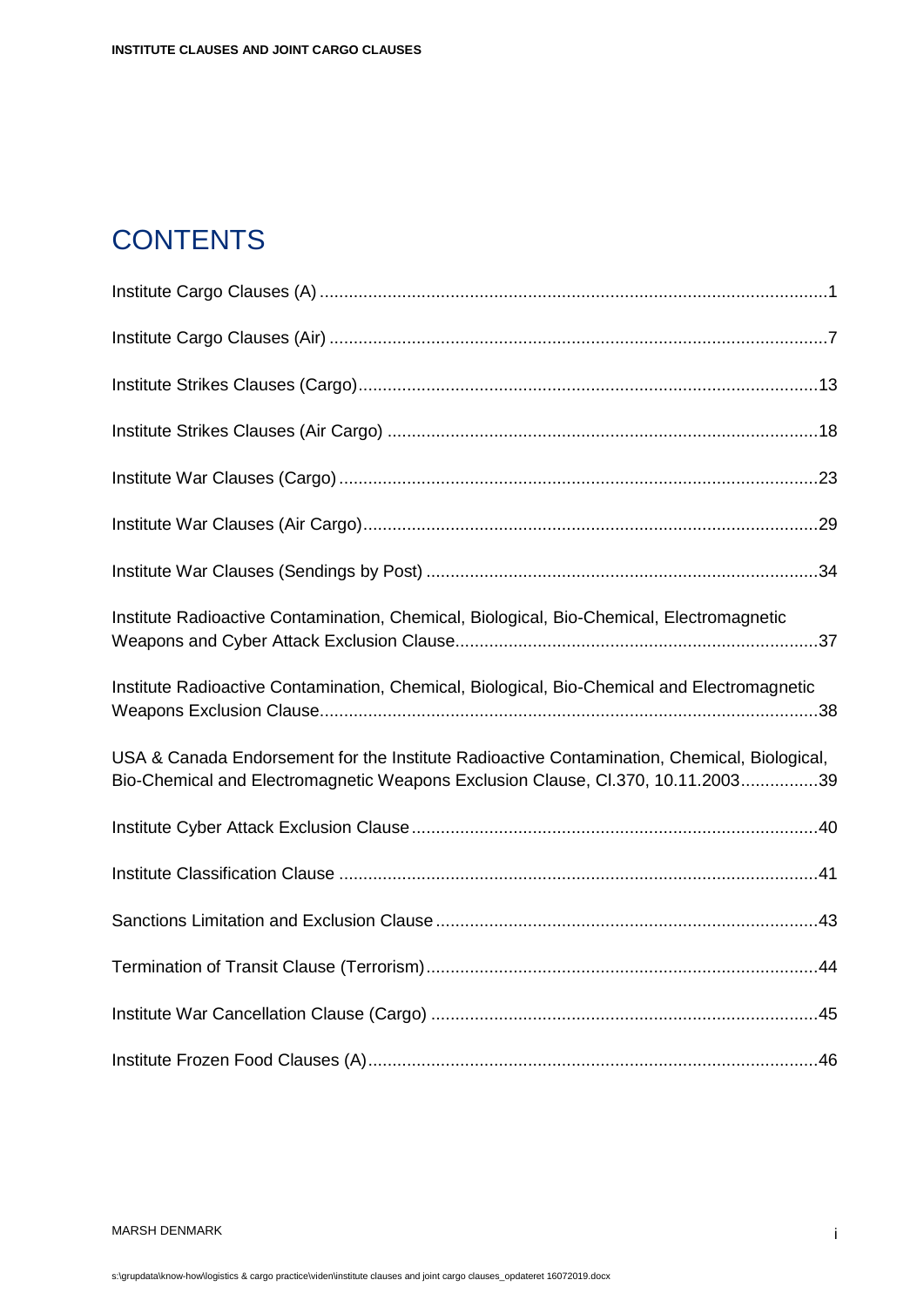Please note: These clauses are purely illustrative. Different policy conditions may be agreed. In case of differences between the text below and the original drafts of the Lloyd's Market Association (LMA) and the International Underwriting Association of London (IUA), the latter will always prevail.

Text is © Copyright Lloyd's Market Association (LMA) and International Underwriting Association of London (IUA).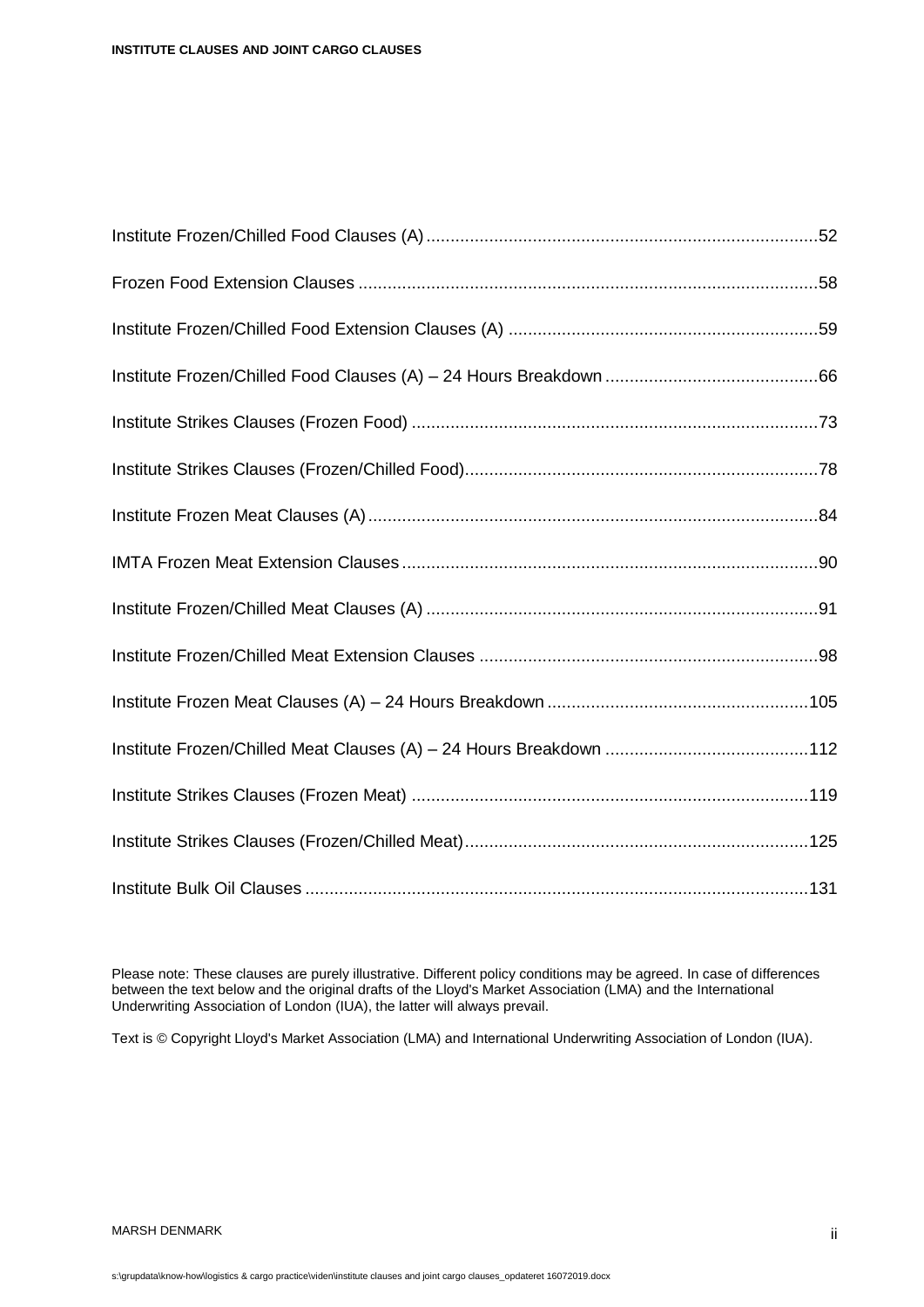# Institute Cargo Clauses (A)

**Cl. 382 01.01.2009**

### *RISKS COVERED*

### **Risks**

1. This insurance covers all risks of loss of or damage to the subject-matter insured except as excluded by the provisions of Clauses 4, 5, 6 and 7 below.

#### **General Average**

2. This insurance covers general average and salvage charges, adjusted or determined according to the contract of carriage and/or the governing law and practice, incurred to avoid or in connection with the avoidance of loss from any cause except those excluded in Clauses 4, 5, 6 and 7 below.

### **"Both to Blame Collision Clause"**

3. This insurance indemnifies the Assured, in respect of any risk insured herein, against liability incurred under any Both to Blame Collision Clause in the contract of carriage. In the event of any claim by carriers under the said Clause, the Assured agree to notify the Insurers who shall have the right, at their own cost and expense, to defend the Assured against such claim.

### *EXCLUSIONS*

- 4. In no case shall this insurance cover
	- 4.1. loss damage or expense attributable to wilful misconduct of the Assured
	- 4.2. ordinary leakage, ordinary loss in weight or volume, or ordinary wear and tear of the subject-matter insured
	- 4.3. loss damage or expense caused by insufficiency or unsuitability of packing or preparation of the subject-matter insured to withstand the ordinary incidents of the insured transit where such packing or preparation is carried out by the Assured or their employees or prior to the attachment of this insurance (for the purpose of these Clauses "packing" shall be deemed to include stowage in a container and "employees" shall not include independent contractors)
	- 4.4. loss damage or expense caused by inherent vice or nature of the subject-matter insured
	- 4.5. loss damage or expense caused by delay, even though the delay be caused by a risk insured against (except expenses payable under Clause 2 above)

1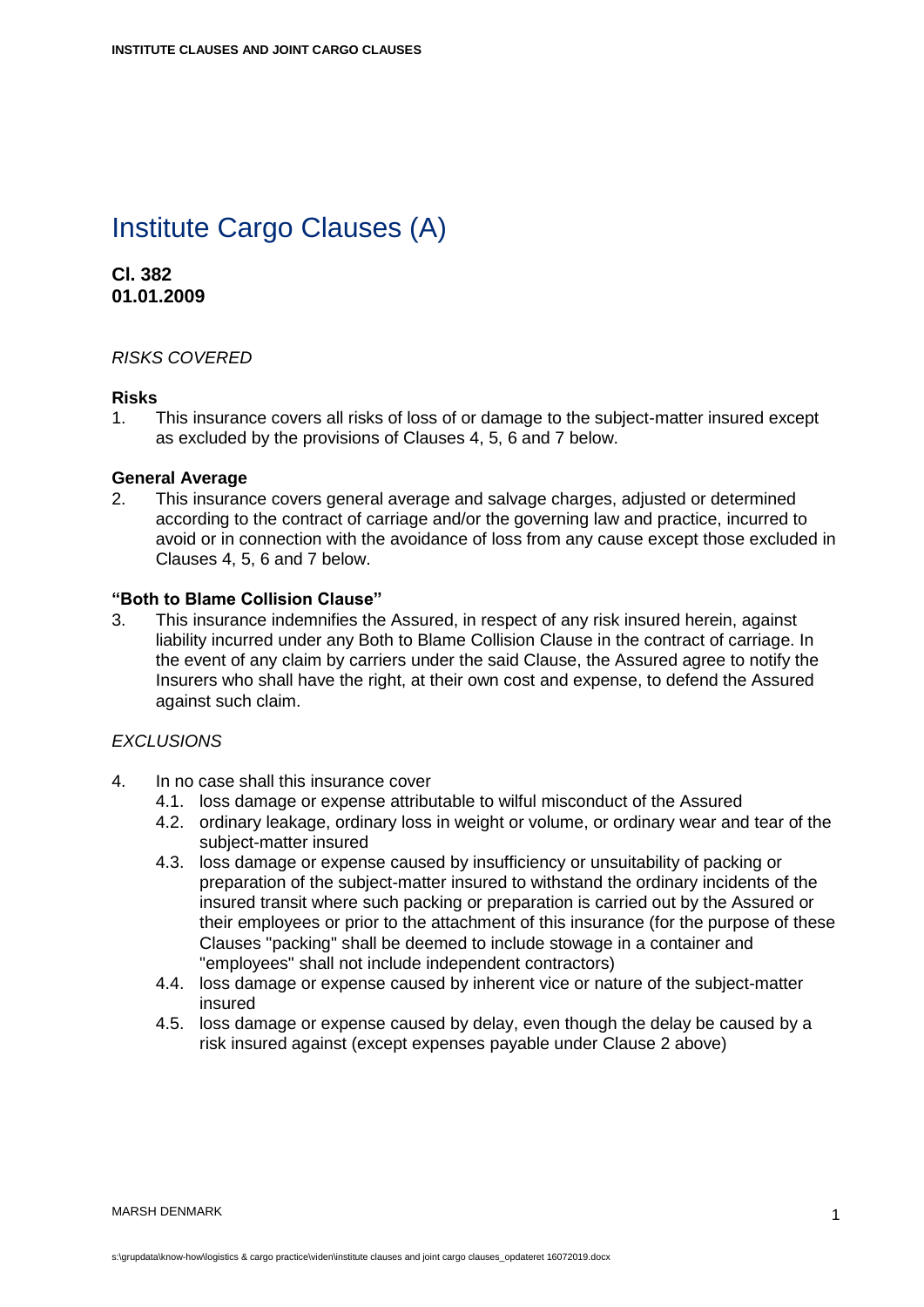- 4.6. loss damage or expense caused by insolvency or financial default of the owners managers charterers or operators of the vessel where, at the time of loading of the subject-matter insured on board the vessel, the Assured are aware, or in the ordinary course of business should be aware, that such insolvency or financial default could prevent the normal prosecution of the voyage. This exclusion shall not apply where the contract of insurance has been assigned to the party claiming hereunder who has bought or agreed to buy the subject-matter insured in good faith under a binding contract
- 4.7. loss damage or expense directly or indirectly caused by or arising from the use of any weapon or device employing atomic or nuclear fission and/or fusion or other like reaction or radioactive force or matter.

# 5.

- 5.1. In no case shall this insurance cover loss damage or expense arising from
	- 5.1.1. unseaworthiness of vessel or craft or unfitness of vessel or craft for the safe carriage of the subject-matter insured, where the Assured are privy to such unseaworthiness or unfitness, at the time the subject-matter insured is loaded therein
	- 5.1.2. unfitness of container or conveyance for the safe carriage of the subjectmatter insured, where loading therein or thereon is carried out prior to attachment of this insurance or by the Assured or their employees and they are privy to such unfitness at the time of loading.
- 5.2. Exclusion 5.1.1 above shall not apply where the contract of insurance has been assigned to the party claiming hereunder who has bought or agreed to buy the subject-matter insured in good faith under a binding contract.
- 5.3. The Insurers waive any breach of the implied warranties of seaworthiness of the ship and fitness of the ship to carry the subject-matter insured to destination.
- 6. In no case shall this insurance cover loss damage or expense caused by
	- 6.1. war civil war revolution rebellion insurrection, or civil strife arising therefrom, or any hostile act by or against a belligerent power
	- 6.2. capture seizure arrest restraint or detainment (piracy excepted), and the consequences thereof or any attempt thereat
	- 6.3. derelict mines torpedoes bombs or other derelict weapons of war.
- 7. In no case shall this insurance cover loss damage or expense
	- 7.1. caused by strikers, locked-out workmen, or persons taking part in labour disturbances, riots or civil commotions
	- 7.2. resulting from strikes, lock-outs, labour disturbances, riots or civil commotions
	- 7.3. caused by any act of terrorism being an act of any person acting on behalf of, or in connection with, any organisation which carries out activities directed towards the overthrowing or influencing, by force or violence, of any government whether or not legally constituted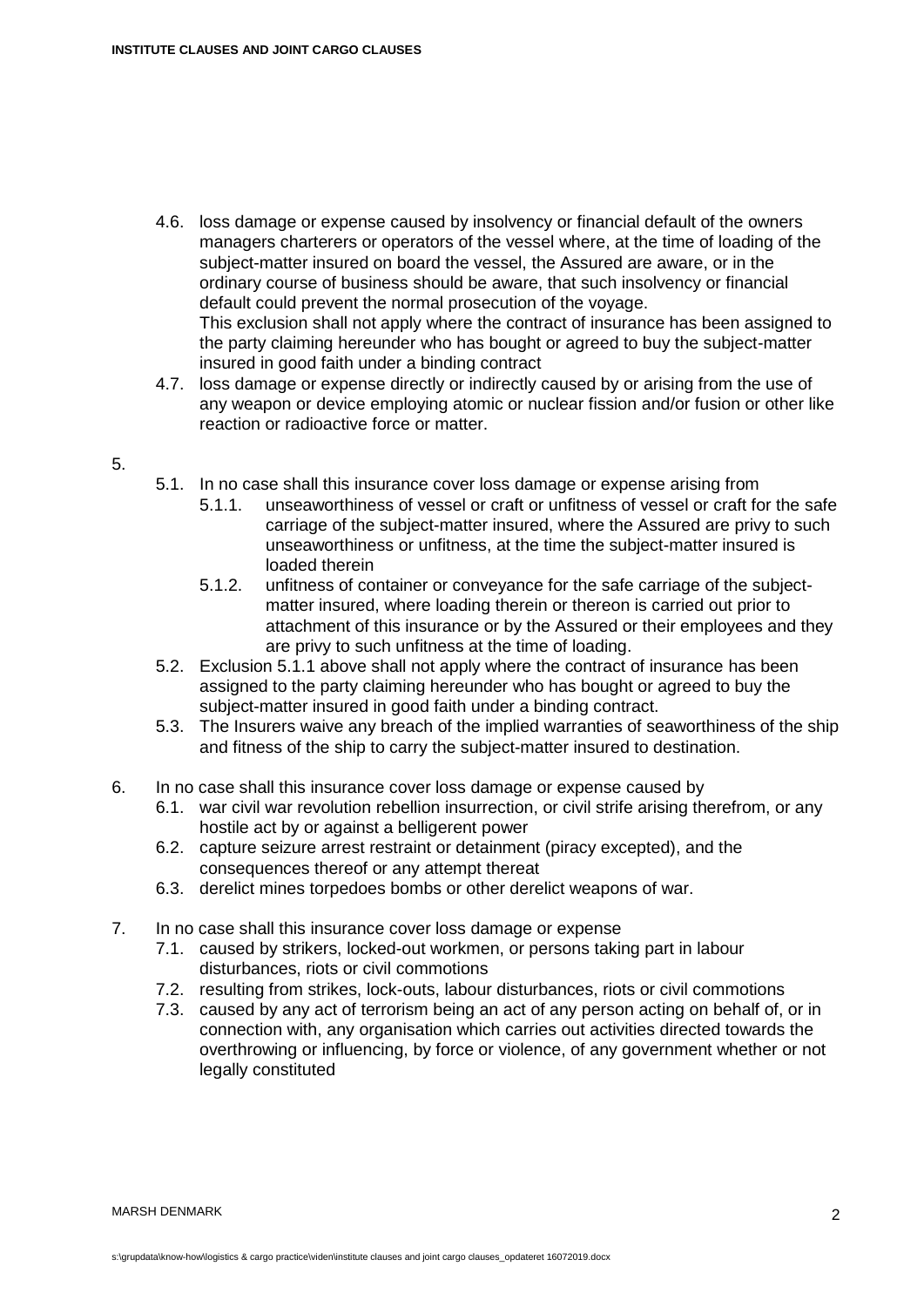7.4. caused by any person acting from a political, ideological or religious motive.

# *DURATION*

# **Transit Clause**

# 8.

- 8.1. Subject to Clause 11 below, this insurance attaches from the time the subject-matter insured is first moved in the warehouse or at the place of storage (at the place named in the contract of insurance) for the purpose of the immediate loading into or onto the carrying vehicle or other conveyance for the commencement of transit, continues during the ordinary course of transit and terminates either
	- 8.1.1. on completion of unloading from the carrying vehicle or other conveyance in or at the final warehouse or place of storage at the destination named in the contract of insurance,
	- 8.1.2. on completion of unloading from the carrying vehicle or other conveyance in or at any other warehouse or place of storage, whether prior to or at the destination named in the contract of insurance, which the Assured or their employees elect to use either for storage other than in the ordinary course of transit or for allocation or distribution, or
	- 8.1.3. when the Assured or their employees elect to use any carrying vehicle or other conveyance or any container for storage other than in the ordinary course of transit or
	- 8.1.4. on the expiry of 60 days after completion of discharge overside of the subject-matter insured from the oversea vessel at the final port of discharge.

whichever shall first occur.

- 8.2. If, after discharge overside from the oversea vessel at the final port of discharge, but prior to termination of this insurance, the subject-matter insured is to be forwarded to a destination other than that to which it is insured, this insurance, whilst remaining subject to termination as provided in Clauses 8.1.1 to 8.1.4, shall not extend beyond the time the subject-matter insured is first moved for the purpose of the commencement of transit to such other destination.
- 8.3. This insurance shall remain in force (subject to termination as provided for in Clauses 8.1.1 to 8.1.4 above and to the provisions of Clause 9 below) during delay beyond the control of the Assured, any deviation, forced discharge, reshipment or transhipment and during any variation of the adventure arising from the exercise of a liberty granted to carriers under the contract of carriage.

# **Termination of Contract of Carriage**

9. If owing to circumstances beyond the control of the Assured either the contract of carriage is terminated at a port or place other than the destination named therein or the transit is otherwise terminated before unloading of the subject-matter insured as provided for in Clause 8 above, then this insurance shall also terminate unless prompt notice is given to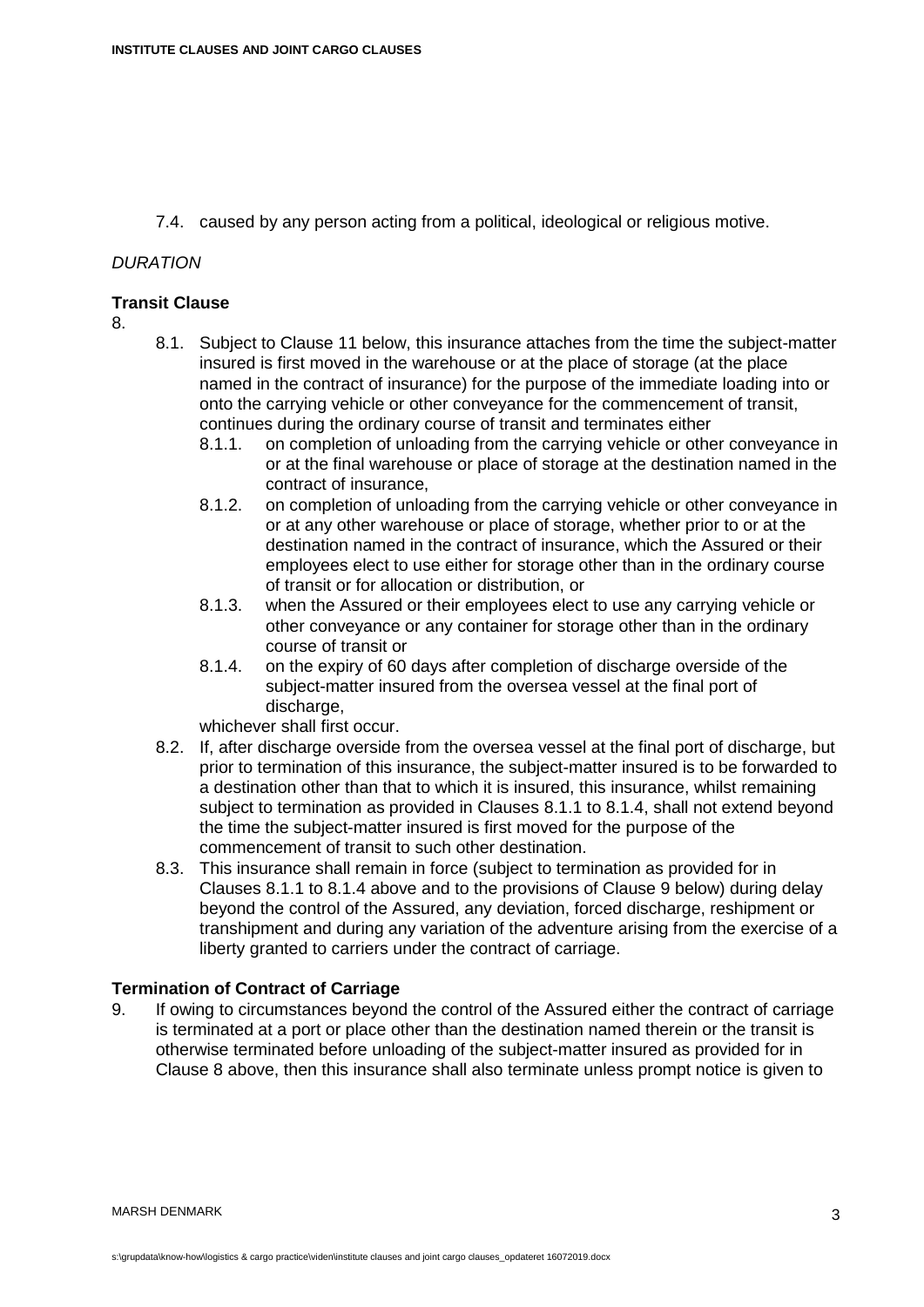the Insurers and continuation of cover is requested when this insurance shall remain in force, subject to an additional premium if required by the Insurers, either

- 9.1. until the subject-matter insured is sold and delivered at such port or place, or, unless otherwise specially agreed, until the expiry of 60 days after arrival of the subjectmatter insured at such port or place, whichever shall first occur, or
- 9.2. if the subject-matter insured is forwarded within the said period of 60 days (or any agreed extension thereof) to the destination named in the contract of insurance or to any other destination, until terminated in accordance with the provisions of Clause 8 above.

# **Change of Voyage**

10.

- 10.1. Where, after attachment of this insurance, the destination is changed by the Assured, this must be notified promptly to Insurers for rates and terms to be agreed. Should a loss occur prior to such agreement being obtained cover may be provided but only if cover would have been available at a reasonable commercial market rate on reasonable market terms.
- 10.2. Where the subject-matter insured commences the transit contemplated by this insurance (in accordance with Clause 8.1), but, without the knowledge of the Assured or their employees the ship sails for another destination, this insurance will nevertheless be deemed to have attached at commencement of such transit.

### *CLAIMS*

### **Insurable Interest**

11.

- 11.1. In order to recover under this insurance the Assured must have an insurable interest in the subject-matter insured at the time of the loss.
- 11.2. Subject to Clause 11.1 above, the Assured shall be entitled to recover for insured loss occurring during the period covered by this insurance, notwithstanding that the loss occurred before the contract of insurance was concluded, unless the Assured were aware of the loss and the Insurers were not.

### **Forwarding Charges**

12. Where, as a result of the operation of a risk covered by this insurance, the insured transit is terminated at a port or place other than that to which the subject-matter insured is covered under this insurance, the Insurers will reimburse the Assured for any extra charges properly and reasonably incurred in unloading storing and forwarding the subjectmatter insured to the destination to which it is insured.

This Clause 12, which does not apply to general average or salvage charges, shall be subject to the exclusions contained in Clauses 4, 5, 6 and 7 above, and shall not include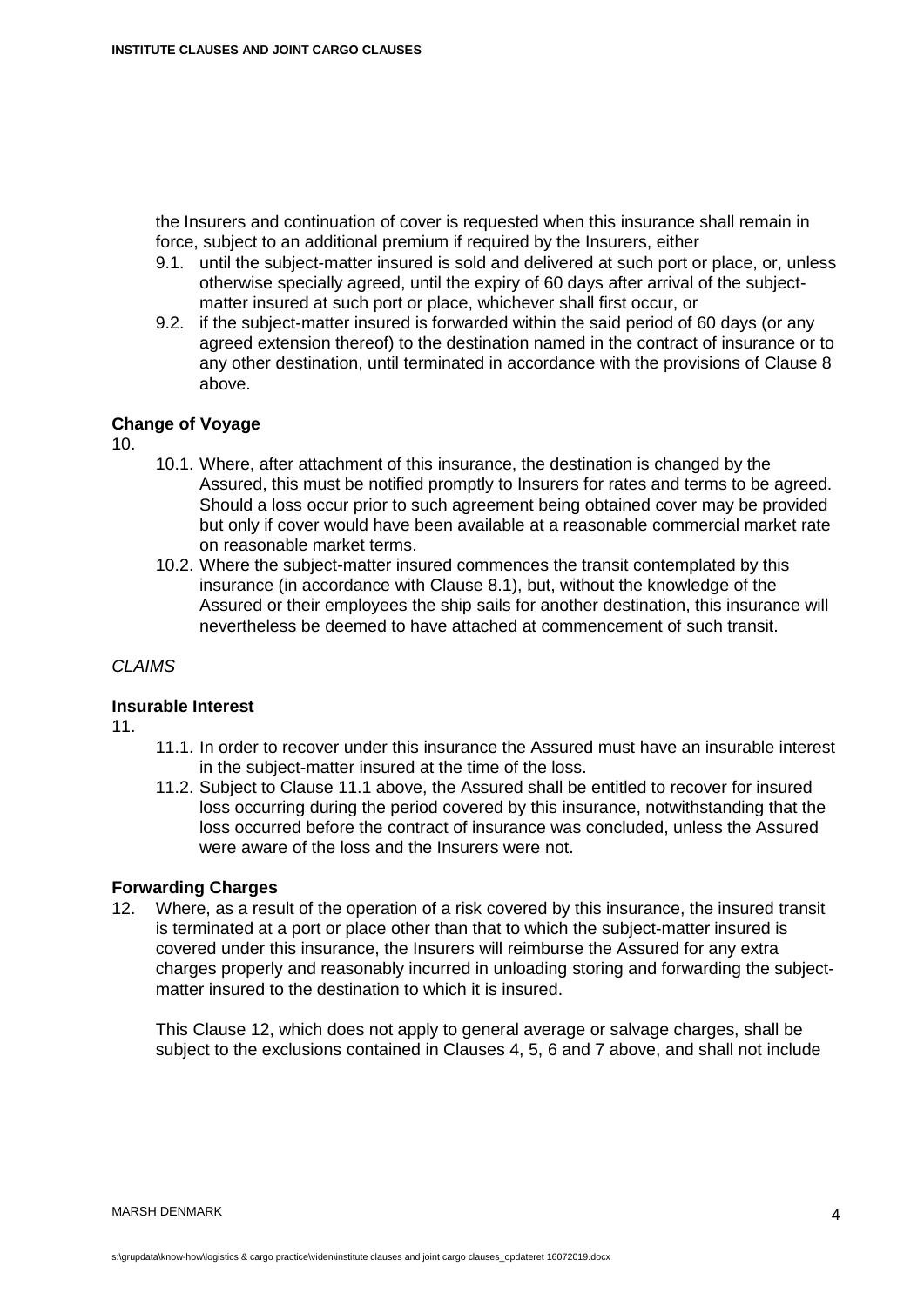charges arising from the fault negligence insolvency or financial default of the Assured or their employees.

### **Constructive Total Loss**

13. No claim for Constructive Total Loss shall be recoverable hereunder unless the subjectmatter insured is reasonably abandoned either on account of its actual total loss appearing to be unavoidable or because the cost of recovering, reconditioning and forwarding the subject-matter insured to the destination to which it is insured would exceed its value on arrival.

### **Increased Value**

- 14.
- 14.1. If any Increased Value insurance is effected by the Assured on the subject-matter insured under this insurance the agreed value of the subject-matter insured shall be deemed to be increased to the total amount insured under this insurance and all Increased Value insurances covering the loss, and liability under this insurance shall be in such proportion as the sum insured under this insurance bears to such total amount insured. In the event of claim the Assured shall provide the Insurers with evidence of the amounts insured under all other insurances.
- 14.2. Where this insurance is on Increased Value the following clause shall apply: The agreed value of the subject-matter insured shall be deemed to be equal to the total amount insured under the primary insurance and all Increased Value insurances covering the loss and effected on the subject-matter insured by the Assured, and liability under this insurance shall be in such proportion as the sum insured under this insurance bears to such total amount insured. In the event of claim the Assured shall provide the Insurers with evidence of the amounts insured under all other insurances.

# *BENEFIT OF INSURANCE*

- 15. This insurance
	- 15.1. covers the Assured which includes the person claiming indemnity either as the person by or on whose behalf the contract of insurance was effected or as an assignee,
	- 15.2. shall not extend to or otherwise benefit the carrier or other bailee.

# *MINIMISING LOSSES*

#### **Duty of Assured**

- 16. It is the duty of the Assured and their employees and agents in respect of loss recoverable hereunder
	- 16.1. to take such measures as may be reasonable for the purpose of averting or minimising such loss, and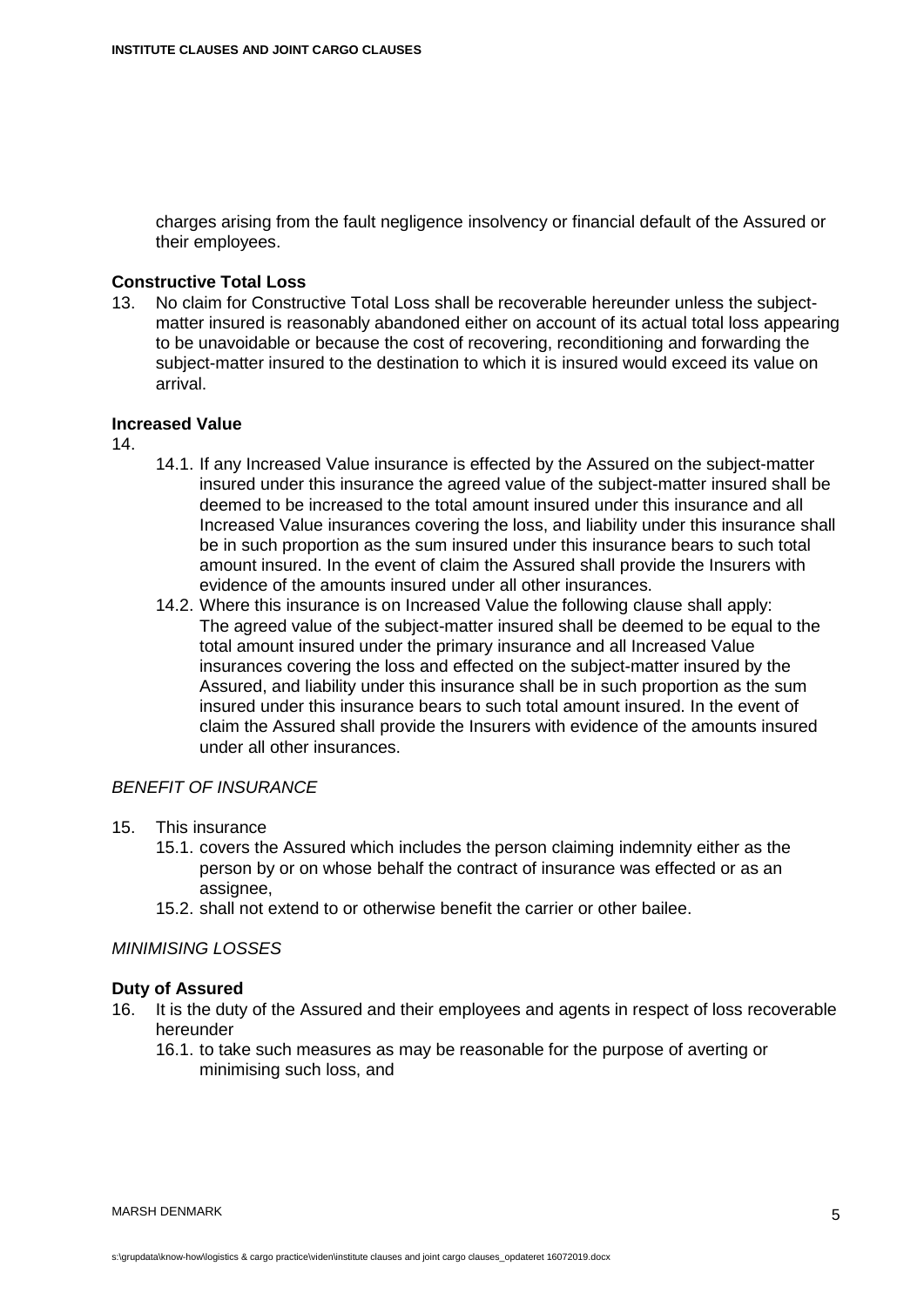16.2. to ensure that all rights against carriers, bailees or other third parties are properly preserved and exercised

and the Insurers will, in addition to any loss recoverable hereunder, reimburse the Assured for any charges properly and reasonably incurred in pursuance of these duties.

#### **Waiver**

17. Measures taken by the Assured or the Insurers with the object of saving, protecting or recovering the subject-matter insured shall not be considered as a waiver or acceptance of abandonment or otherwise prejudice the rights of either party.

### *AVOIDANCE OF DELAY*

18. It is a condition of this insurance that the Assured shall act with reasonable despatch in all circumstances within their control.

### *LAW AND PRACTICE*

19. This insurance is subject to English law and practice.

# *NOTE:*

*Where a continuation of cover is requested under Clause 9, or a change of destination is notified under Clause 10, there is an obligation to give prompt notice to the Insurers and the right to such cover is dependent upon compliance with this obligation.*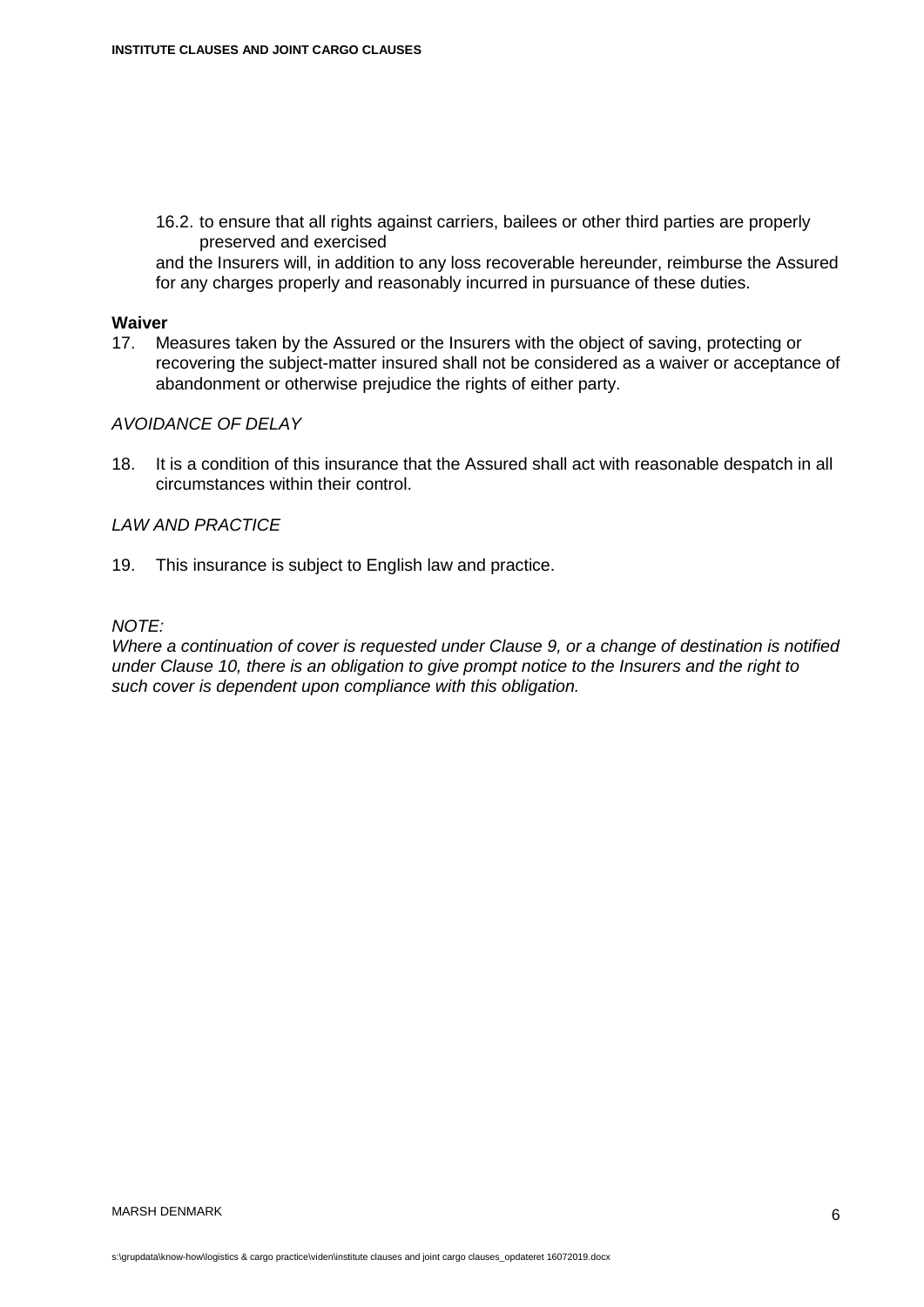# Institute Cargo Clauses (Air)

**Cl. 387 01.01.2009**

Excluding sendings by post.

### *RISKS COVERED*

# **Risks**

1. This insurance covers all risks of loss of or damage to the subject-matter insured except as excluded by the provisions of Clauses 3, 4 and 5 below.

### **Salvage Charges**

2. This insurance covers salvage charges incurred to avoid or in connection with the avoidance of loss from any cause except those excluded in Clauses 3, 4 and 5 below.

### *EXCLUSIONS*

- 3. In no case shall this insurance cover
	- 3.1. loss damage or expense attributable to wilful misconduct of the Assured
	- 3.2. ordinary leakage, ordinary loss in weight or volume, or ordinary wear and tear of the subject-matter insured
	- 3.3. loss damage or expense caused by insufficiency or unsuitability of packing or preparation of the subject-matter insured to withstand the ordinary incidents of the insured transit where such packing or preparation is carried out by the Assured or their employees or prior to the attachment of this insurance (for the purpose of these Clauses "packing" shall be deemed to include stowage in a container and "employees" shall not include independent contractors)
	- 3.4. loss damage or expense caused by inherent vice or nature of the subject-matter insured
	- 3.5. loss damage or expense arising from unfitness of aircraft conveyance or container for the safe carriage of the subject-matter insured, where loading therein or thereon is carried out prior to attachment of this insurance or by the Assured or their employees and they are privy to such unfitness at the time of loading. This exclusion shall not apply where the contract of insurance has been assigned to the party claiming hereunder who has bought or agreed to buy the subject-matter insured in good faith under a binding contract
	- 3.6. loss damage or expense caused by delay, even though the delay be caused by a risk insured against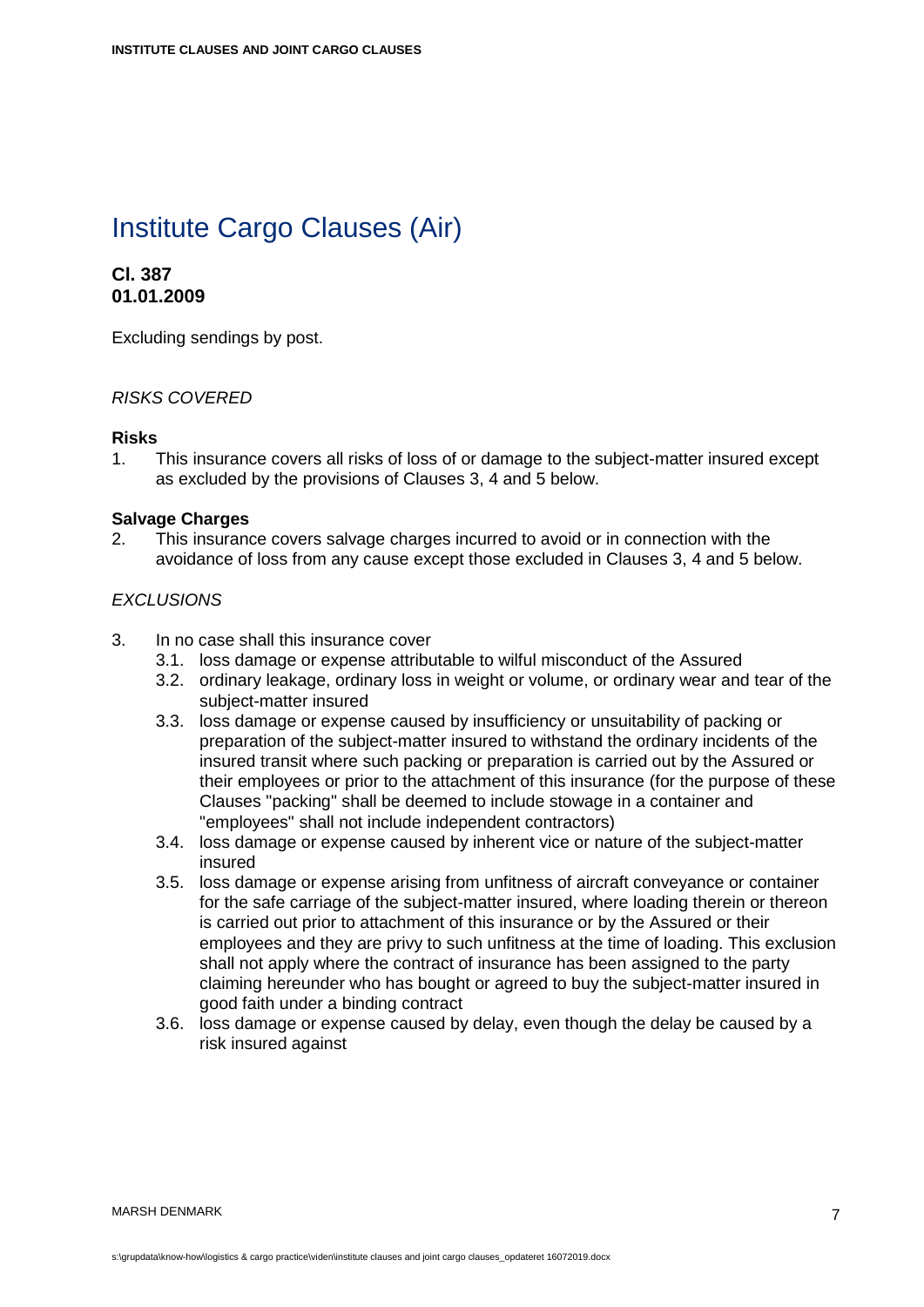- 3.7. loss damage or expense caused by insolvency or financial default of the owners managers charterers or operators of the aircraft where, at the time of loading of the subject-matter insured on board the aircraft, the Assured are aware, or in the ordinary course of business should be aware, that such insolvency or financial default could prevent the normal prosecution of the transit. This exclusion shall not apply where the contract of insurance has been assigned to the party claiming hereunder who has bought or agreed to buy the subject-matter insured in good faith under a binding contract
- 3.8. loss damage or expense directly or indirectly caused by or arising from the use of any weapon or device employing atomic or nuclear fission and/or fusion or other like reaction or radioactive force or matter.
- 4. In no case shall this insurance cover loss damage or expense caused by
	- 4.1. war civil war revolution rebellion insurrection, or civil strife arising therefrom, or any hostile act by or against a belligerent power
	- 4.2. capture seizure arrest restraint or detainment (piracy excepted), and the consequences thereof or any attempt thereat
	- 4.3. derelict mines torpedoes bombs or other derelict weapons of war.
- 5. In no case shall this insurance cover loss damage or expense
	- 5.1. caused by strikers, locked-out workmen, or persons taking part in labour disturbances, riots or civil commotions
	- 5.2. resulting from strikes, lock-outs, labour disturbances, riots or civil commotions
	- 5.3. caused by any act of terrorism being an act of any person acting on behalf of, or in connection with, any organisation which carries out activities directed towards the overthrowing or influencing, by force or violence, of any government whether or not legally constituted
	- 5.4. caused by any person acting from a political, ideological or religious motive.

# *DURATION*

# **Transit Clause**

- 6.
- 6.1. Subject to Clause 9 below, this insurance attaches from the time the subject-matter insured is first moved in the warehouse or at the place of storage (at the place named in the contract of insurance) for the purpose of the immediate loading into or onto the carrying vehicle or other conveyance for the commencement of transit, continues during the ordinary course of transit and terminates either
	- 6.1.1. on completion of unloading from the carrying vehicle or other conveyance in or at the final warehouse or place of storage at the destination named in the contract of insurance,
	- 6.1.2. on completion of unloading from the carrying vehicle or other conveyance in or at any other warehouse or place of storage, whether prior to or at the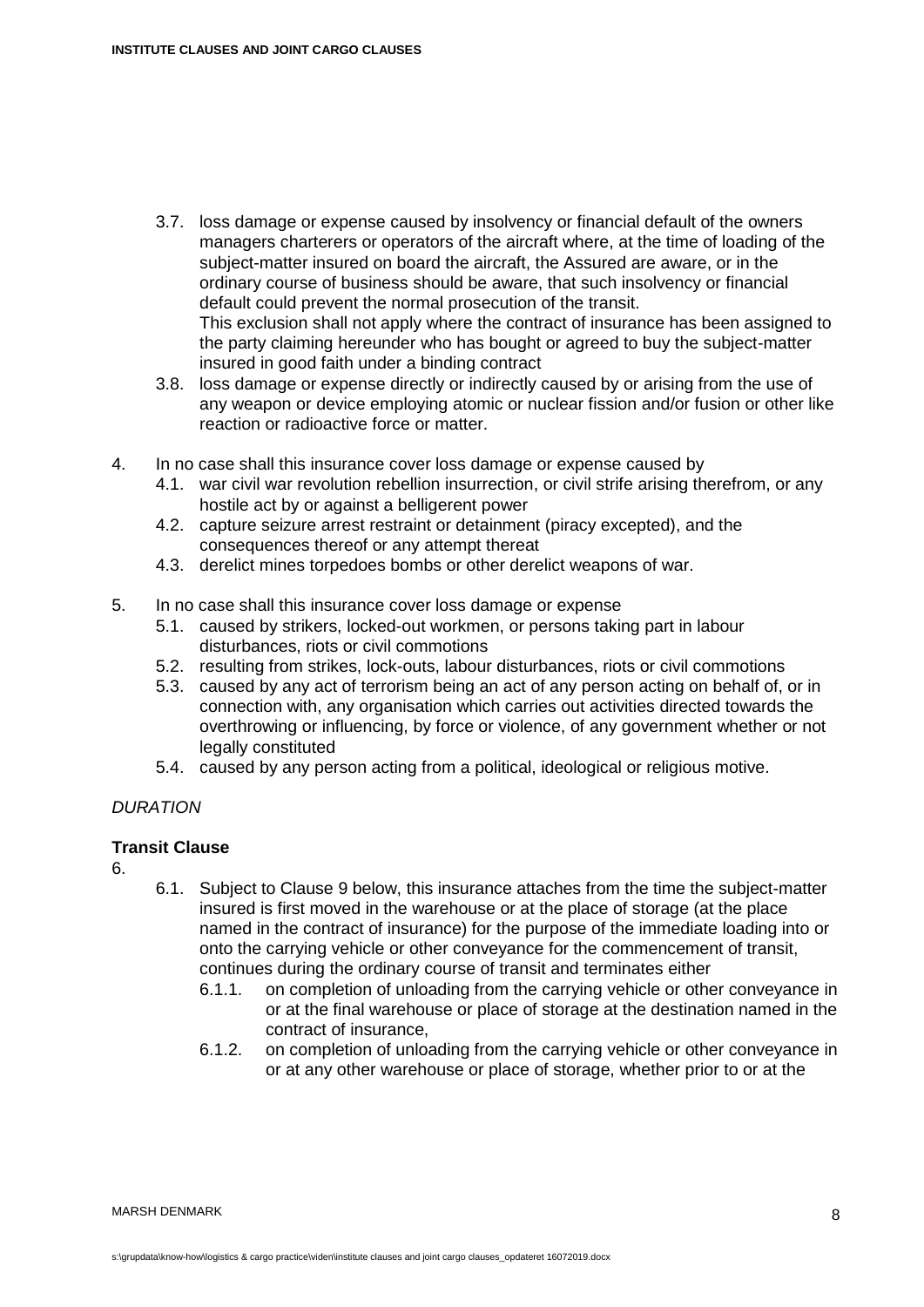destination named in the contract of insurance, which the Assured or their employees elect to use either for storage other than in the ordinary course of transit or for allocation or distribution, or

- 6.1.3. when the Assured or their employees elect to use any carrying vehicle or other conveyance or any container for storage other than in the ordinary course of transit or
- 6.1.4. on the expiry of 30 days after completion of unloading of the subject-matter insured from the aircraft at the final place of discharge,
- whichever shall first occur.
- 6.2. If, after unloading from the aircraft at the final place of discharge, but prior to termination of this insurance, the subject-matter insured is to be forwarded to a destination other than that to which it is insured, this insurance, whilst remaining subject to termination as provided in Clauses 6.1.1 to 6.1.4, shall not extend beyond the time the subject-matter insured is first moved for the purpose of the commencement of transit to such other destination.
- 6.3. This insurance shall remain in force (subject to termination as provided for in Clauses 6.1.1 to 6.1.4 above and to the provisions of Clause 7 below) during delay beyond the control of the Assured, any deviation, forced discharge, reshipment or transhipment and during any variation of the adventure arising from the exercise of a liberty granted to the air carriers under the contract of carriage.

# **Termination of Contract of Carriage**

- 7. If owing to circumstances beyond the control of the Assured either the contract of carriage is terminated at a place other than the destination named therein or the transit is otherwise terminated before unloading of the subject-matter insured as provided for in Clause 6 above, then this insurance shall also terminate unless prompt notice is given to the Insurers and continuation of cover is requested when this insurance shall remain in force, subject to an additional premium if required by the Insurers, either
	- 7.1. until the subject-matter insured is sold and delivered at such place, or, unless otherwise specially agreed, until the expiry of 30 days after arrival of the subjectmatter insured at such place, whichever shall first occur, or
	- 7.2. if the subject-matter insured is forwarded within the said period of 30 days (or any agreed extension thereof) to the destination named in the contract of insurance or to any other destination, until terminated in accordance with the provisions of Clause 6 above.

# **Change of Transit**

- 8.
- 8.1. Where, after attachment of this insurance, the destination is changed by the Assured, this must be notified promptly to Insurers for rates and terms to be agreed. Should a loss occur prior to such agreement being obtained cover may be provided but only if cover would have been available at a reasonable commercial market rate on reasonable market terms.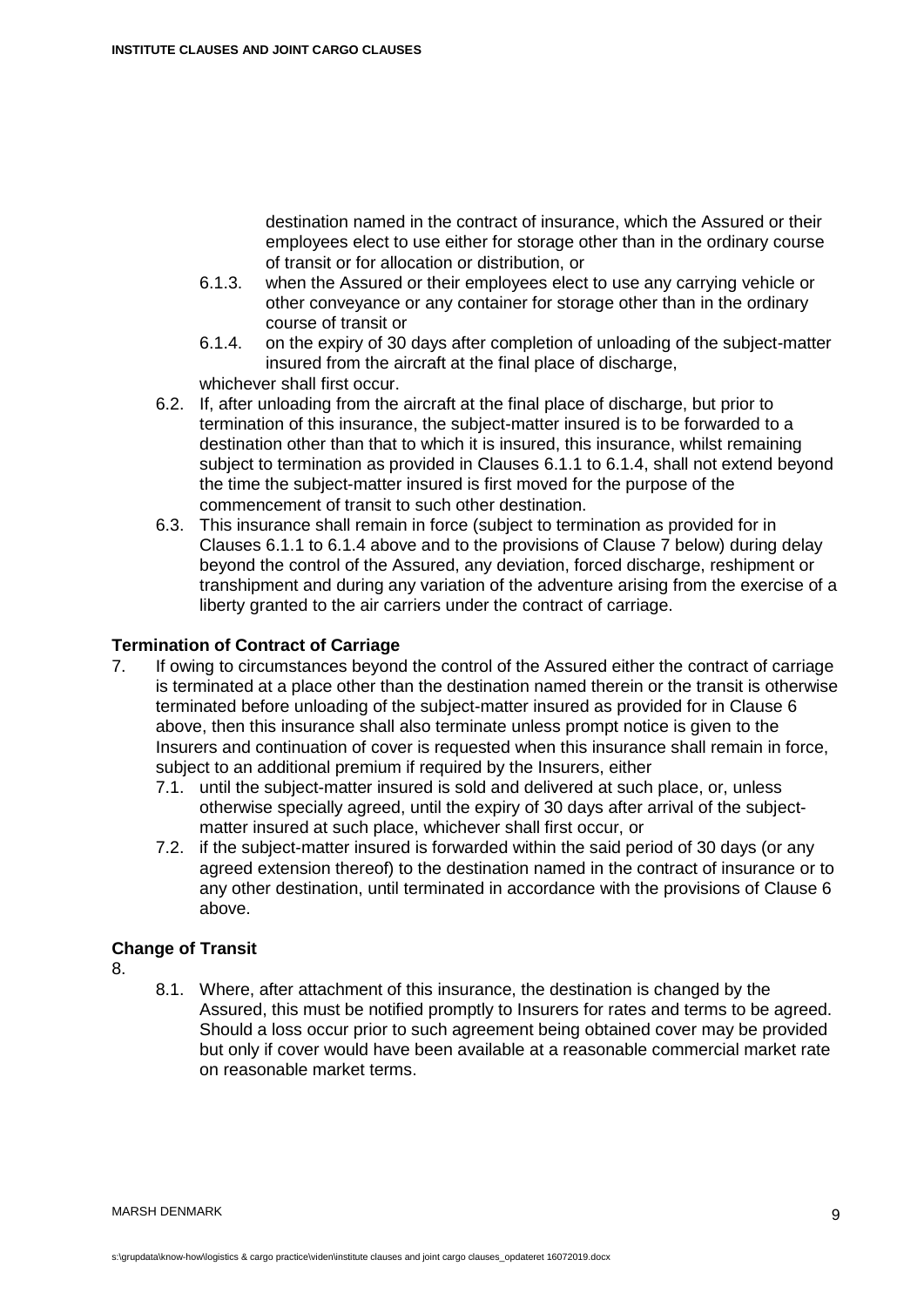8.2. Where the subject-matter insured commences the transit contemplated by this insurance (in accordance with Clause 6.1), but, without the knowledge of the Assured or their employees the ship sails for another destination, this insurance will nevertheless be deemed to have attached at commencement of such transit.

### *CLAIMS*

### **Insurable Interest**

9.

- 9.1. In order to recover under this insurance the Assured must have an insurable interest in the subject-matter insured at the time of the loss.
- 9.2. Subject to Clause 9.1 above, the Assured shall be entitled to recover for insured loss occurring during the period covered by this insurance, notwithstanding that the loss occurred before the contract of insurance was concluded, unless the Assured were aware of the loss and the Insurers were not.

### **Forwarding Charges**

10. Where, as a result of the operation of a risk covered by this insurance, the insured transit is terminated at a port or place other than that to which the subject-matter insured is covered under this insurance, the Insurers will reimburse the Assured for any extra charges properly and reasonably incurred in unloading storing and forwarding the subjectmatter insured to the destination to which it is insured.

This Clause 10, which does not apply to general average or salvage charges, shall be subject to the exclusions contained in Clauses 3, 4 and 5 above, and shall not include charges arising from the fault negligence insolvency or financial default of the Assured or their employees.

### **Constructive Total Loss**

11. No claim for Constructive Total Loss shall be recoverable hereunder unless the subjectmatter insured is reasonably abandoned either on account of its actual total loss appearing to be unavoidable or because the cost of recovering, reconditioning and forwarding the subject-matter insured to the destination to which it is insured would exceed its value on arrival.

### **Increased Value**

12.

12.1. If any Increased Value insurance is effected by the Assured on the subject-matter insured under this insurance the agreed value of the subject-matter insured shall be deemed to be increased to the total amount insured under this insurance and all Increased Value insurances covering the loss, and liability under this insurance shall be in such proportion as the sum insured under this insurance bears to such total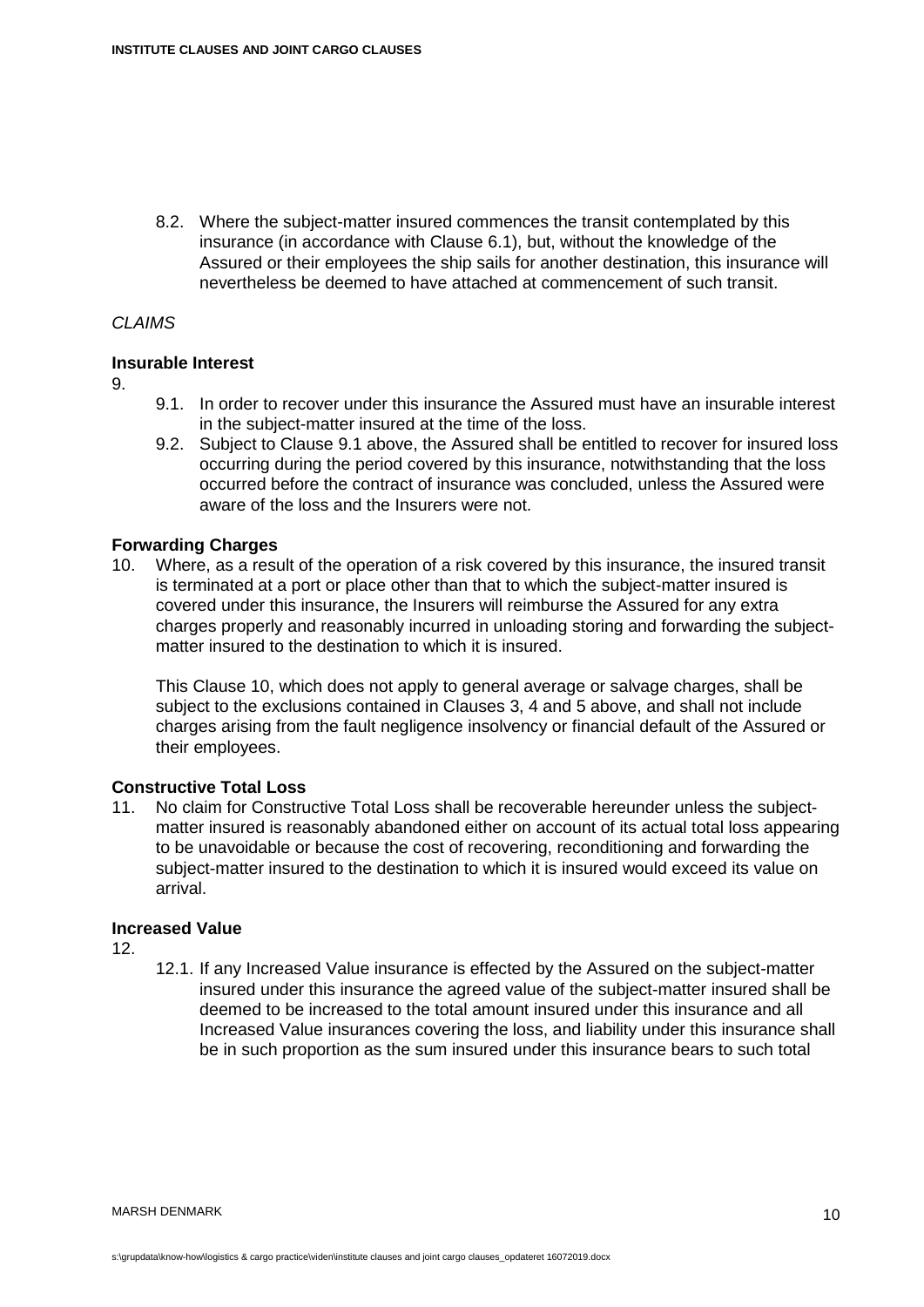amount insured. In the event of claim the Assured shall provide the Insurers with evidence of the amounts insured under all other insurances.

12.2. Where this insurance is on Increased Value the following clause shall apply: The agreed value of the subject-matter insured shall be deemed to be equal to the total amount insured under the primary insurance and all Increased Value insurances covering the loss and effected on the subject-matter insured by the Assured, and liability under this insurance shall be in such proportion as the sum insured under this insurance bears to such total amount insured. In the event of claim the Assured shall provide the Insurers with evidence of the amounts insured under all other insurances.

# *BENEFIT OF INSURANCE*

- 13. This insurance
	- 13.1. covers the Assured which includes the person claiming indemnity either as the person by or on whose behalf the contract of insurance was effected or as an assignee,
	- 13.2. shall not extend to or otherwise benefit the carrier or other bailee.

### *MINIMISING LOSSES*

### **Duty of Assured**

- 14. It is the duty of the Assured and their employees and agents in respect of loss recoverable hereunder
	- 14.1. to take such measures as may be reasonable for the purpose of averting or minimising such loss, and
	- 14.2. to ensure that all rights against carriers, bailees or other third parties are properly preserved and exercised

and the Insurers will, in addition to any loss recoverable hereunder, reimburse the Assured for any charges properly and reasonably incurred in pursuance of these duties.

# **Waiver**

15. Measures taken by the Assured or the Insurers with the object of saving, protecting or recovering the subject-matter insured shall not be considered as a waiver or acceptance of abandonment or otherwise prejudice the rights of either party.

# *AVOIDANCE OF DELAY*

16. It is a condition of this insurance that the Assured shall act with reasonable despatch in all circumstances within their control.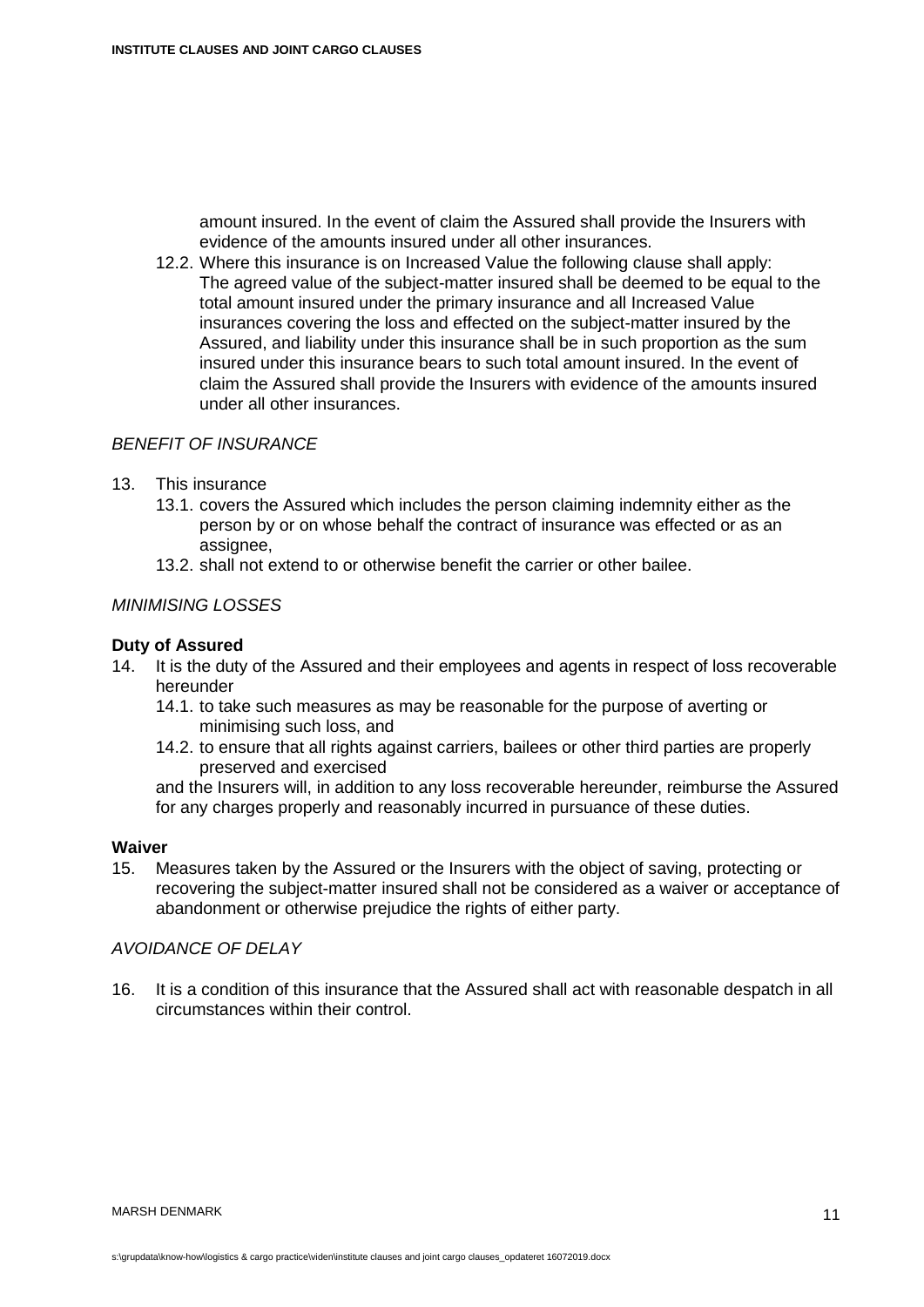# *LAW AND PRACTICE*

17. This insurance is subject to English law and practice.

*NOTE:*

*Where a continuation of cover is requested under Clause 7, or a change of destination is notified under Clause 8, there is an obligation to give prompt notice to the Insurers and the right to such cover is dependent upon compliance with this obligation.*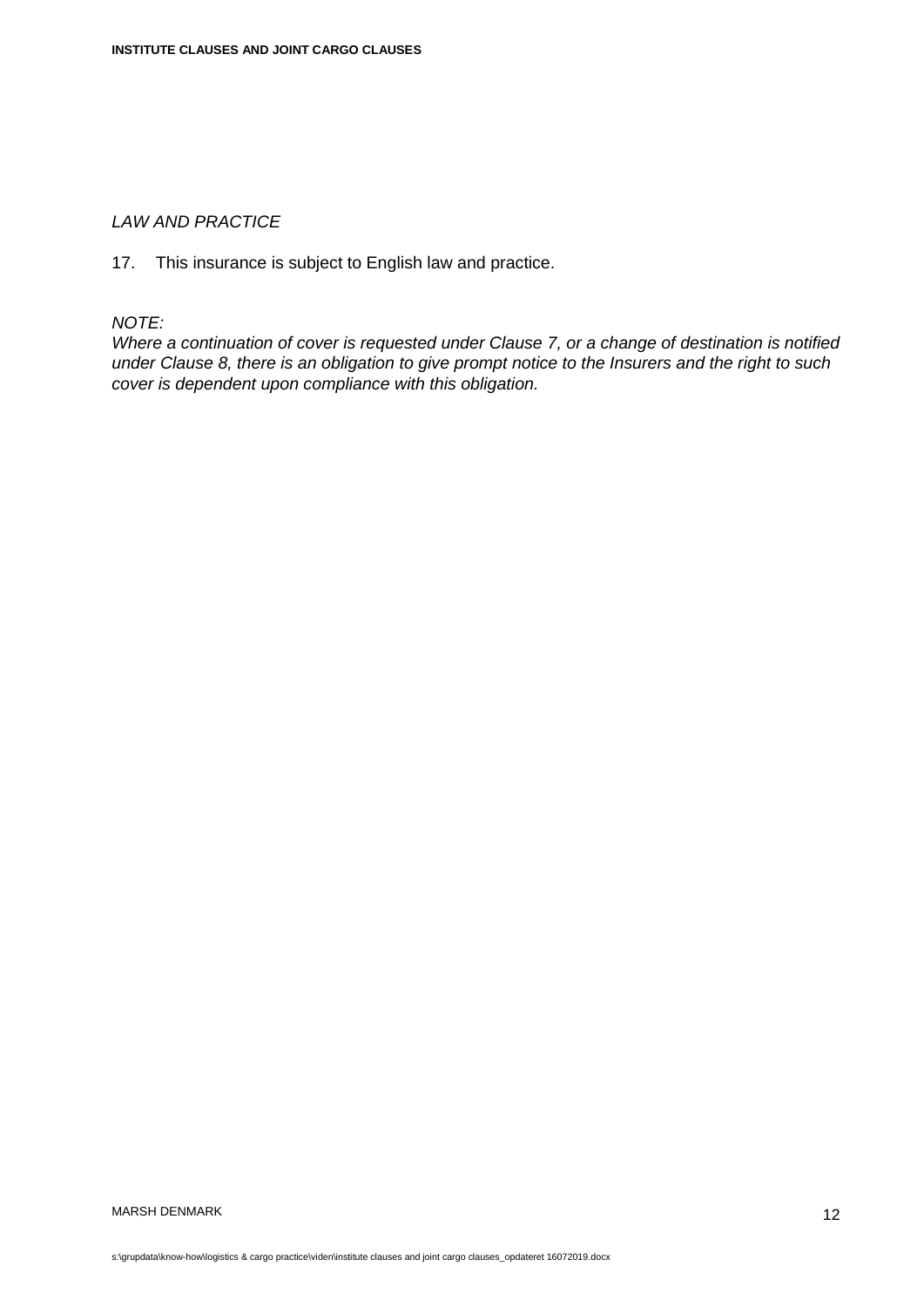# Institute Strikes Clauses (Cargo)

**Cl. 386 01.01.2009**

### *RISKS COVERED*

### **Risks**

- 1. This insurance covers, except as excluded by the provisions of Clauses 3 and 4 below, loss of or damage to the subject-matter insured caused by
	- 1.1. strikers, locked-out workmen, or persons taking part in labour disturbances, riots or civil commotions
	- 1.2. any act of terrorism being an act of any person acting on behalf of, or in connection with, any organisation which carries out activities directed towards the overthrowing or influencing, by force or violence, of any government whether or not legally constituted
	- 1.3. any person acting from a political, ideological or religious motive.

### **General Average**

2. This insurance covers general average and salvage charges, adjusted or determined according to the contract of carriage and/or the governing law and practice, incurred to avoid or in connection with the avoidance of loss from a risk covered under these Clauses.

### *EXCLUSIONS*

- 3. In no case shall this insurance cover
	- 3.1. loss damage or expense attributable to wilful misconduct of the Assured
	- 3.2. ordinary leakage, ordinary loss in weight or volume, or ordinary wear and tear of the subject-matter insured
	- 3.3. loss damage or expense caused by insufficiency or unsuitability of packing or preparation of the subject-matter insured to withstand the ordinary incidents of the insured transit where such packing or preparation is carried out by the Assured or their employees or prior to the attachment of this insurance (for the purpose of this Clause 3.3 "packing" shall be deemed to include stowage in a container and "employees" shall not include independent contractors)
	- 3.4. loss damage or expense caused by inherent vice or nature of the subject-matter insured
	- 3.5. loss damage or expense caused by delay, even though the delay be caused by a risk insured against (except expenses payable under Clause 2 above)
	- 3.6. loss damage or expense caused by insolvency or financial default of the owners managers charterers or operators of the vessel where, at the time of loading of the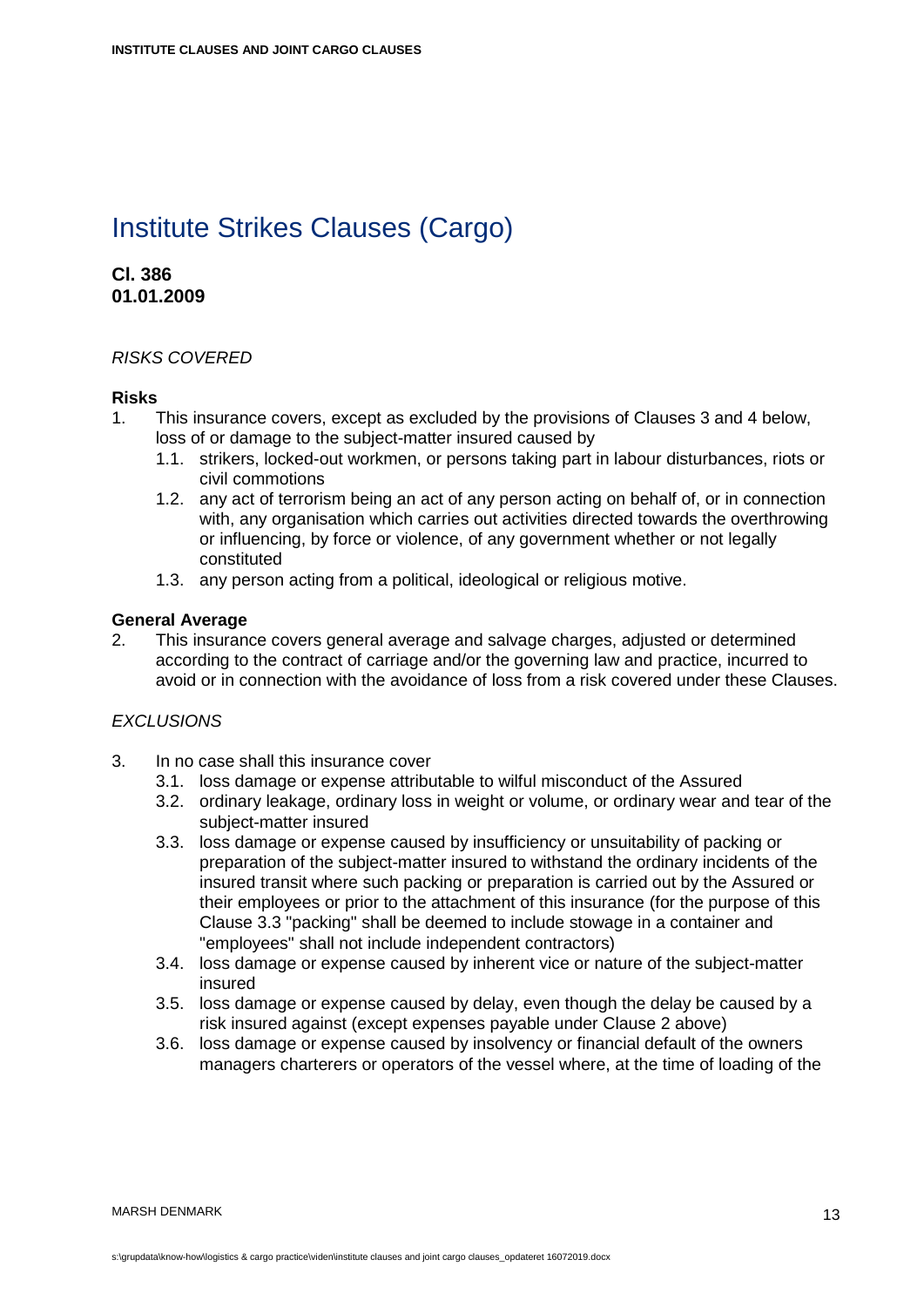subject-matter insured on board the vessel, the Assured are aware, or in the ordinary course of business should be aware, that such insolvency or financial default could prevent the normal prosecution of the voyage.

This exclusion shall not apply where the contract of insurance has been assigned to the party claiming hereunder who has bought or agreed to buy the subject-matter insured in good faith under a binding contract

- 3.7. loss damage or expense arising from the absence shortage or withholding of labour of any description whatsoever resulting from any strike, lockout, labour disturbance, riot or civil commotion
- 3.8. any claim based upon loss of or frustration of the voyage or adventure
- 3.9. loss damage or expense directly or indirectly caused by or arising from the use of any weapon or device employing atomic or nuclear fission and/or fusion or other like reaction or radioactive force or matter
- 3.10. loss damage or expense caused by war civil war revolution rebellion insurrection, or civil strife arising therefrom, or any hostile act by or against a belligerent power.

### 4.

- 4.1. In no case shall this insurance cover loss damage or expense arising from
	- 4.1.1. unseaworthiness of vessel or craft or unfitness of vessel or craft for the safe carriage of the subject-matter insured, where the Assured are privy to such unseaworthiness or unfitness, at the time the subject-matter insured is loaded therein
	- 4.1.2. unfitness of container or conveyance for the safe carriage of the subjectmatter insured, where loading therein or thereon is carried out prior to attachment of this insurance or by the Assured or their employees and they are privy to such unfitness at the time of loading.
- 4.2. Exclusion 4.1.1 above shall not apply where the contract of insurance has been assigned to the party claiming hereunder who has bought or agreed to buy the subject-matter insured in good faith under a binding contract.
- 4.3. The Insurers waive any breach of the implied warranties of seaworthiness of the ship and fitness of the ship to carry the subject-matter insured to destination.

# *DURATION*

# **Transit Clause**

5.

- 5.1. Subject to Clause 8 below, this insurance attaches from the time the subject-matter insured is first moved in the warehouse or at the place of storage (at the place named in the contract of insurance) for the purpose of the immediate loading into or onto the carrying vehicle or other conveyance for the commencement of transit, continues during the ordinary course of transit and terminates either
	- 5.1.1. on completion of unloading from the carrying vehicle or other conveyance in or at the final warehouse or place of storage at the destination named in the contract of insurance,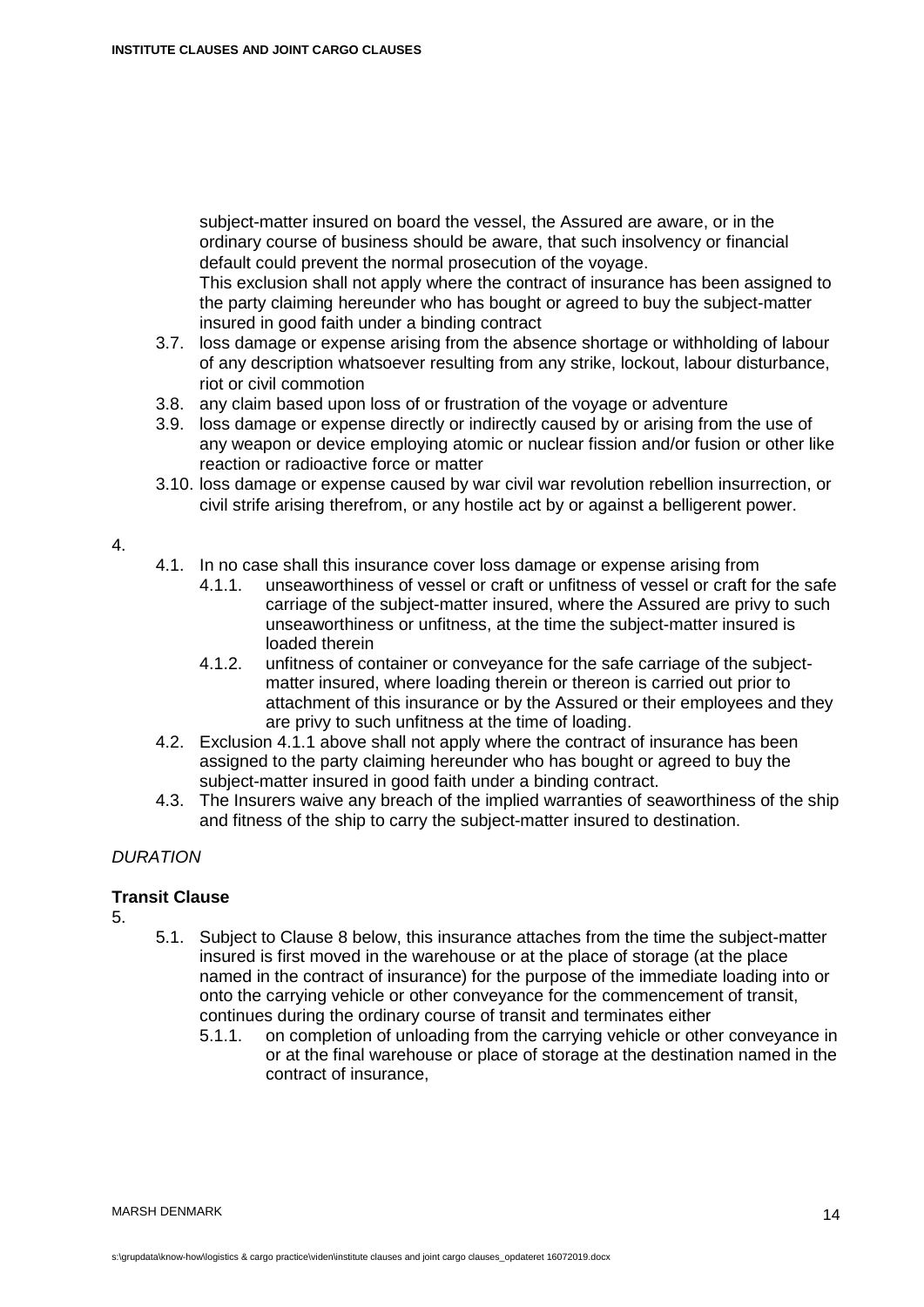- 5.1.2. on completion of unloading from the carrying vehicle or other conveyance in or at any other warehouse or place of storage, whether prior to or at the destination named in the contract of insurance, which the Assured or their employees elect to use either for storage other than in the ordinary course of transit or for allocation or distribution, or
- 5.1.3. when the Assured or their employees elect to use any carrying vehicle or other conveyance or any container for storage other than in the ordinary course of transit or
- 5.1.4. on the expiry of 60 days after completion of discharge overside of the subject-matter insured from the oversea vessel at the final port of discharge.

whichever shall first occur.

- 5.2. If, after discharge overside from the oversea vessel at the final port of discharge, but prior to termination of this insurance, the subject-matter insured is to be forwarded to a destination other than that to which it is insured, this insurance, whilst remaining subject to termination as provided in Clauses 5.1.1 to 5.1.4, shall not extend beyond the time the subject-matter insured is first moved for the purpose of the commencement of transit to such other destination.
- 5.3. This insurance shall remain in force (subject to termination as provided for in Clauses 5.1.1 to 5.1.4 above and to the provisions of Clause 6 below) during delay beyond the control of the Assured, any deviation, forced discharge, reshipment or transhipment and during any variation of the adventure arising from the exercise of a liberty granted to carriers under the contract of carriage.

### **Termination of Contract of Carriage**

- 6. If owing to circumstances beyond the control of the Assured either the contract of carriage is terminated at a port or place other than the destination named therein or the transit is otherwise terminated before unloading of the subject-matter insured as provided for in Clause 5 above, then this insurance shall also terminate unless prompt notice is given to the Insurers and continuation of cover is requested when this insurance shall remain in force, subject to an additional premium if required by the Insurers, either
	- 6.1. until the subject-matter insured is sold and delivered at such port or place, or, unless otherwise specially agreed, until the expiry of 60 days after arrival of the subjectmatter insured at such port or place, whichever shall first occur, or
	- 6.2. if the subject-matter insured is forwarded within the said period of 60 days (or any agreed extension thereof) to the destination named in the contract of insurance or to any other destination, until terminated in accordance with the provisions of Clause 5 above.

### **Change of Voyage**

7.

7.1. Where, after attachment of this insurance, the destination is changed by the Assured, this must be notified promptly to Insurers for rates and terms to be agreed. Should a loss occur prior to such agreement being obtained cover may be provided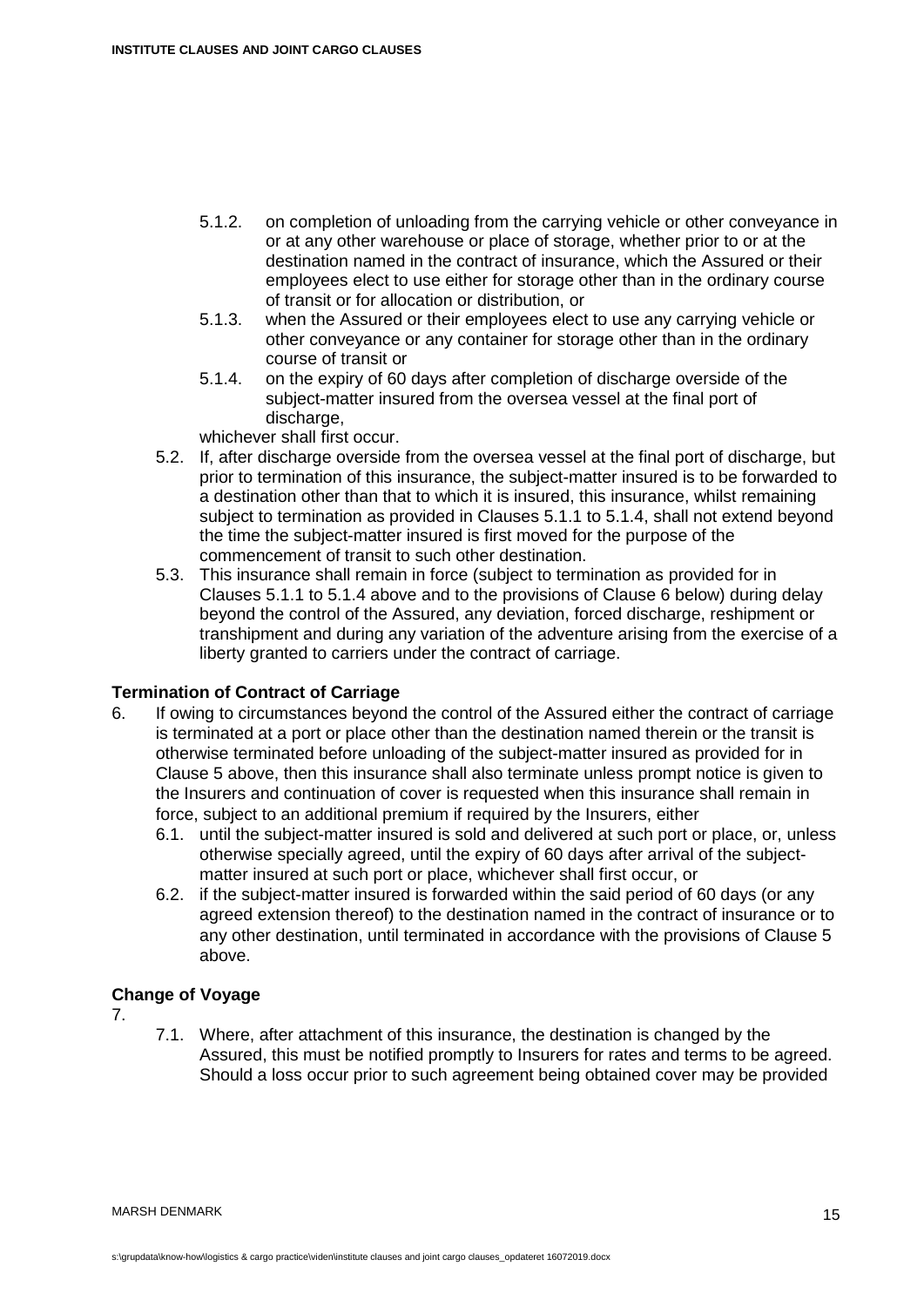but only if cover would have been available at a reasonable commercial market rate on reasonable market terms.

7.2. Where the subject-matter insured commences the transit contemplated by this insurance (in accordance with Clause 5.1), but, without the knowledge of the Assured or their employees the ship sails for another destination, this insurance will nevertheless be deemed to have attached at commencement of such transit.

# *CLAIMS*

# **Insurable Interest**

- 8.
- 8.1. In order to recover under this insurance the Assured must have an insurable interest in the subject-matter insured at the time of the loss.
- 8.2. Subject to Clause 8.1 above, the Assured shall be entitled to recover for insured loss occurring during the period covered by this insurance, notwithstanding that the loss occurred before the contract of insurance was concluded, unless the Assured were aware of the loss and the Insurers were not.

### **Increased Value**

- 9.
- 9.1. any Increased Value insurance is effected by the Assured on the subject-matter insured under this insurance the agreed value of the subject-matter insured shall be deemed to be increased to the total amount insured under this insurance and all Increased Value insurances covering the loss, and liability under this insurance shall be in such proportion as the sum insured under this insurance bears to such total amount insured. In the event of claim the Assured shall provide the Insurers with evidence of the amounts insured under all other insurances.
- 9.2. Where this insurance is on Increased Value the following clause shall apply: The agreed value of the subject-matter insured shall be deemed to be equal to the total amount insured under the primary insurance and all Increased Value insurances covering the loss and effected on the subject-matter insured by the Assured, and liability under this insurance shall be in such proportion as the sum insured under this insurance bears to such total amount insured. In the event of claim the Assured shall provide the Insurers with evidence of the amounts insured under all other insurances.

# *BENEFIT OF INSURANCE*

- 10. This insurance
	- 10.1. covers the Assured which includes the person claiming indemnity either as the person by or on whose behalf the contract of insurance was effected or as an assignee,
	- 10.2. shall not extend to or otherwise benefit the carrier or other bailee.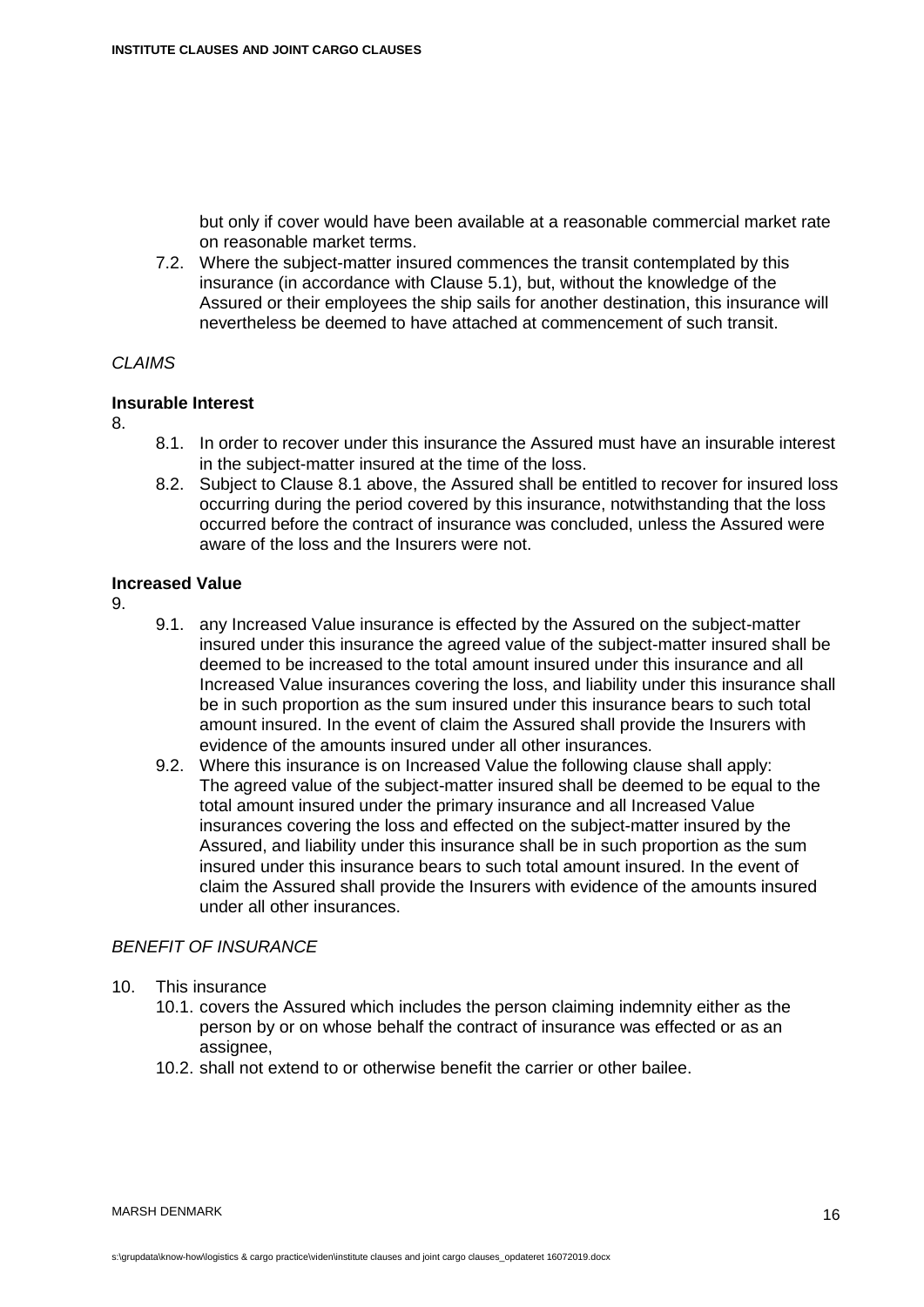# *MINIMISING LOSSES*

# **Duty of Assured**

- 11. It is the duty of the Assured and their employees and agents in respect of loss recoverable hereunder
	- 11.1. to take such measures as may be reasonable for the purpose of averting or minimising such loss, and
	- 11.2. to ensure that all rights against carriers, bailees or other third parties are properly preserved and exercised

and the Insurers will, in addition to any loss recoverable hereunder, reimburse the Assured for any charges properly and reasonably incurred in pursuance of these duties.

### **Waiver**

12. Measures taken by the Assured or the Insurers with the object of saving, protecting or recovering the subject-matter insured shall not be considered as a waiver or acceptance of abandonment or otherwise prejudice the rights of either party.

# *AVOIDANCE OF DELAY*

13. It is a condition of this insurance that the Assured shall act with reasonable despatch in all circumstances within their control.

# *LAW AND PRACTICE*

14. This insurance is subject to English law and practice.

### *NOTE:*

*Where a continuation of cover is requested under Clause 6, or a change of destination is notified under Clause 7, there is an obligation to give prompt notice to the Insurers and the right to such cover is dependent upon compliance with this obligation.*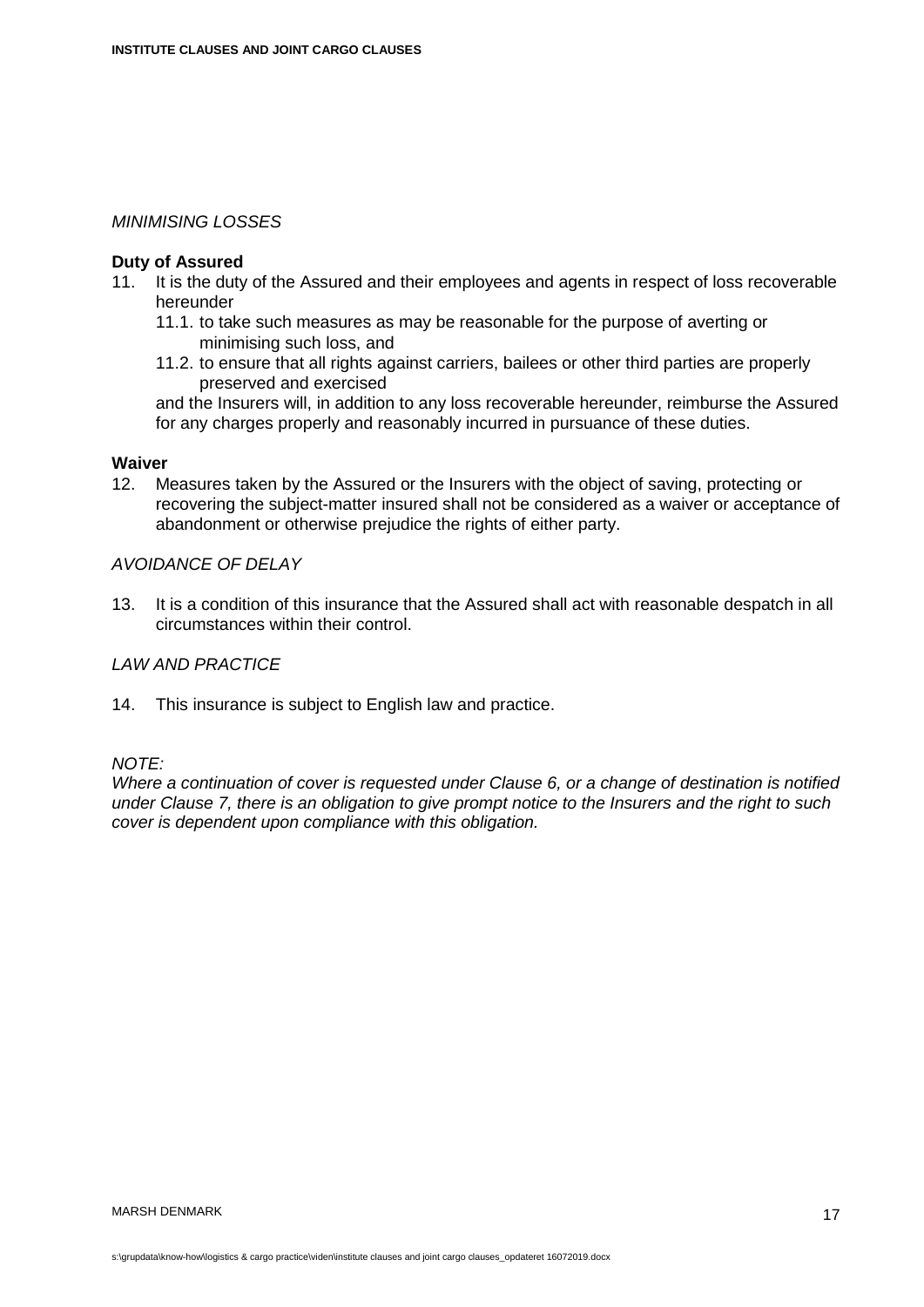# Institute Strikes Clauses (Air Cargo)

**Cl. 389 01.01.2009**

### *RISKS COVERED*

### **Risks**

- 1. This insurance covers, except as excluded by the provisions of Clause 3 below, loss of or damage to the subject-matter insured caused by
	- 1.1. strikers, locked-out workmen, or persons taking part in labour disturbances, riots or civil commotions
	- 1.2. any act of terrorism being an act of any person acting on behalf of, or in connection with, any organisation which carries out activities directed towards the overthrowing or influencing, by force or violence, of any government whether or not legally constituted
	- 1.3. any person acting from a political, ideological or religious motive.

### **Salvage Charges**

2. This insurance covers salvage charges incurred to avoid or in connection with the avoidance of loss from any cause except those excluded in Clause 3 below.

### *EXCLUSIONS*

- 3. In no case shall this insurance cover
	- 3.1. loss damage or expense attributable to wilful misconduct of the Assured
	- 3.2. ordinary leakage, ordinary loss in weight or volume, or ordinary wear and tear of the subject-matter insured
	- 3.3. loss damage or expense caused by insufficiency or unsuitability of packing or preparation of the subject-matter insured to withstand the ordinary incidents of the insured transit where such packing or preparation is carried out by the Assured or their employees or prior to the attachment of this insurance (for the purpose of this Clause 3.3 "packing" shall be deemed to include stowage in a container and "employees" shall not include independent contractors)
	- 3.4. loss damage or expense caused by inherent vice or nature of the subject-matter insured

s:\grupdata\know-how\logistics & cargo practice\viden\institute clauses and joint cargo clauses\_opdateret 16072019.docx

3.5. loss damage or expense arising from unfitness of aircraft conveyance or container for the safe carriage of the subject-matter insured, where loading therein or thereon is carried out prior to attachment of this insurance or by the Assured or their employees and they are privy to such unfitness at the time of loading.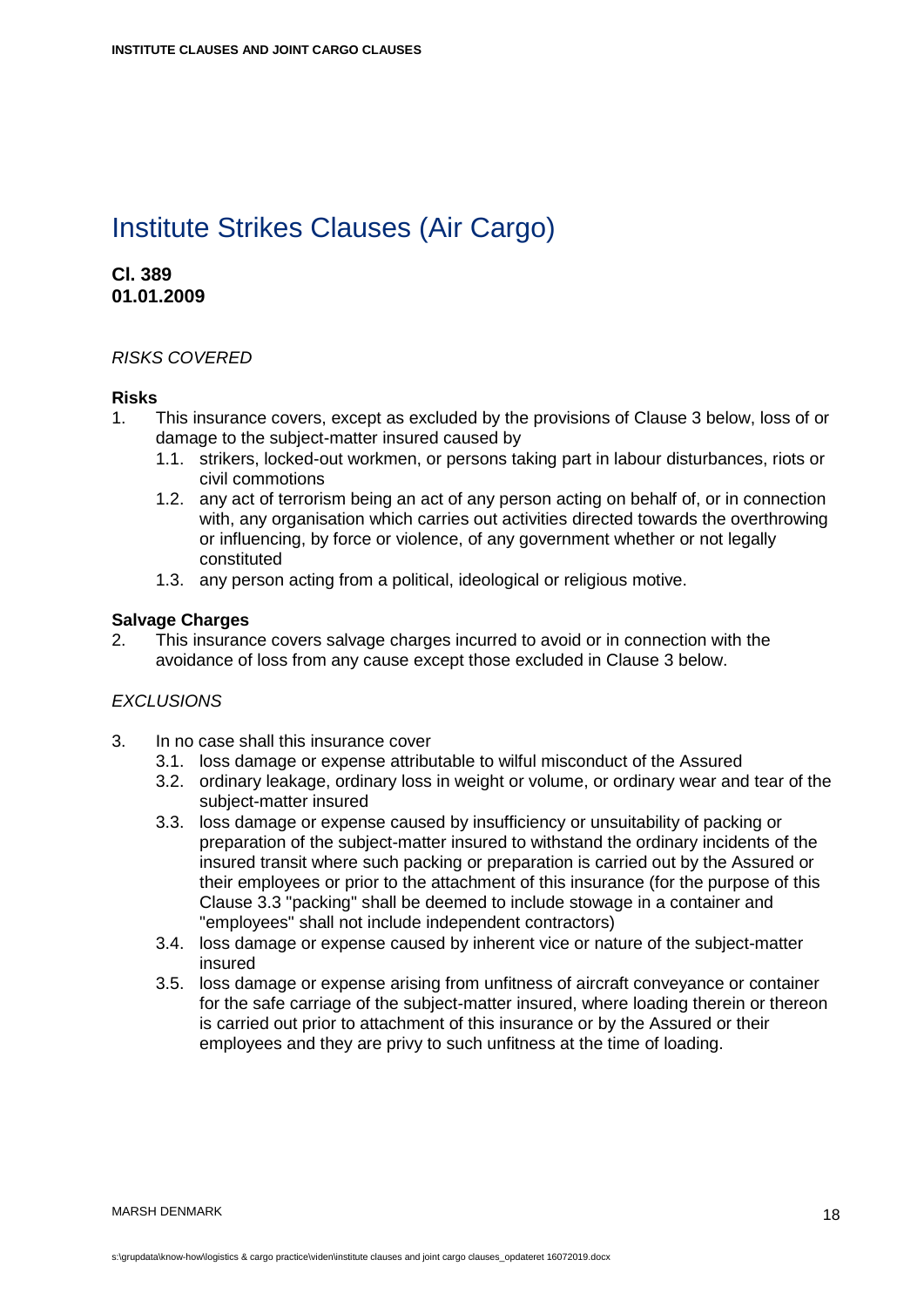This exclusion shall not apply where the contract of insurance has been assigned to the party claiming hereunder who has bought or agreed to buy the subject-matter insured in good faith under a binding contract

- 3.6. loss damage or expense caused by delay, even though the delay be caused by a risk insured against
- 3.7. loss damage or expense caused by insolvency or financial default of the owners managers charterers or operators of the aircraft where, at the time of loading of the subject-matter insured on board the aircraft, the Assured are aware, or in the ordinary course of business should be aware, that such insolvency or financial default could prevent the normal prosecution of the transit. This exclusion shall not apply where the contract of insurance has been assigned to the party claiming hereunder who has bought or agreed to buy the subject-matter insured in good faith under a binding contract
- 3.8. loss damage or expense arising from the absence shortage or withholding of labour of any description whatsoever resulting from any strike, lockout, labour disturbance, riot or civil commotion
- 3.9. any claim based upon loss of or frustration of the transit or adventure
- 3.10. loss damage or expense directly or indirectly caused by or arising from the use of any weapon or device employing atomic or nuclear fission and/or fusion or other like reaction or radioactive force or matter
- 3.11. loss damage or expense caused by war civil war revolution rebellion insurrection, or civil strife arising therefrom, or any hostile act by or against a belligerent power.

### *DURATION*

# **Transit Clause**

4.

- 4.1. Subject to Clause 9 below, this insurance attaches from the time the subject-matter insured is first moved in the warehouse or at the place of storage (at the place named in the contract of insurance) for the purpose of the immediate loading into or onto the carrying vehicle or other conveyance for the commencement of transit, continues during the ordinary course of transit and terminates either
	- 4.1.1. on completion of unloading from the carrying vehicle or other conveyance in or at the final warehouse or place of storage at the destination named in the contract of insurance,
	- 4.1.2. on completion of unloading from the carrying vehicle or other conveyance in or at any other warehouse or place of storage, whether prior to or at the destination named in the contract of insurance, which the Assured or their employees elect to use either for storage other than in the ordinary course of transit or for allocation or distribution, or
	- 4.1.3. when the Assured or their employees elect to use any carrying vehicle or other conveyance or any container for storage other than in the ordinary course of transit or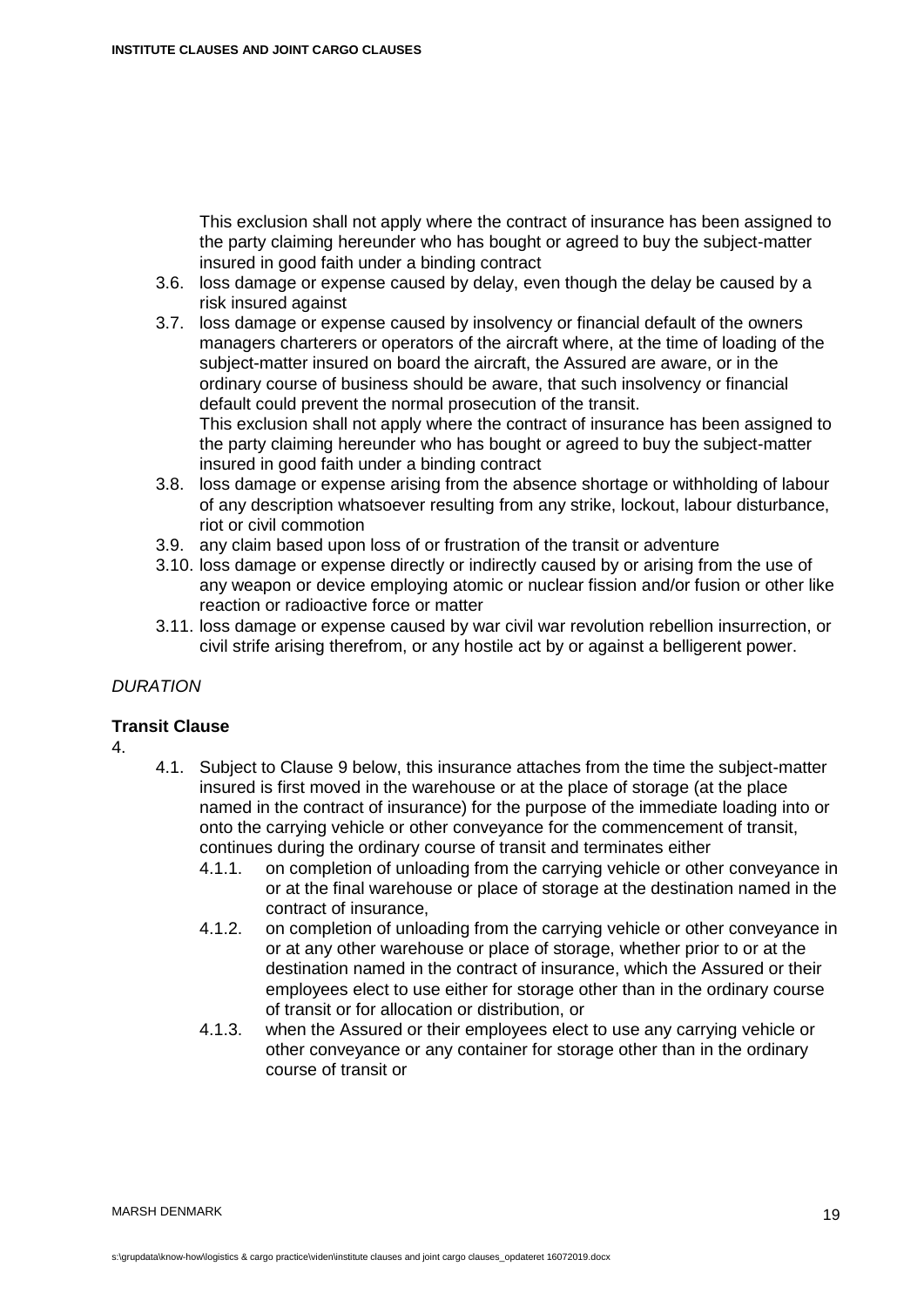- 4.1.4. on the expiry of 30 days after completion of unloading of the subject-matter insured from the aircraft at the final place of discharge, whichever shall first occur.
- 4.2. If, after unloading from the aircraft at the final place of discharge, but prior to termination of this insurance, the subject-matter insured is to be forwarded to a destination other than that to which it is insured, this insurance, whilst remaining subject to termination as provided in Clauses 4.1.1 to 4.1.4, shall not extend beyond the time the subject-matter insured is first moved for the purpose of the commencement of transit to such other destination.
	- 4.3. This insurance shall remain in force (subject to termination as provided for in Clauses 4.1.1 to 4.1.4 above and to the provisions of Clause 5 below) during delay beyond the control of the Assured, any deviation, forced discharge, reshipment or transhipment and during any variation of the adventure arising from the exercise of a liberty granted to the air carriers under the contract of carriage.

# **Termination of Contract of Carriage**

- 5. If owing to circumstances beyond the control of the Assured either the contract of carriage is terminated at a place other than the destination named therein or the transit is otherwise terminated before unloading of the subject-matter insured as provided for in Clause 4 above, then this insurance shall also terminate unless prompt notice is given to the Insurers and continuation of cover is requested when this insurance shall remain in force, subject to an additional premium if required by the Insurers, either
	- 5.1. until the subject-matter insured is sold and delivered at such place, or, unless otherwise specially agreed, until the expiry of 30 days after arrival of the subjectmatter insured at such place, whichever shall first occur, or
	- 5.2. if the subject-matter insured is forwarded within the said period of 30 days (or any agreed extension thereof) to the destination named in the contract of insurance or to any other destination, until terminated in accordance with the provisions of Clause 4 above.

### **Change of Transit**

6.

- 6.1. Where, after attachment of this insurance, the destination is changed by the Assured, this must be notified promptly to Insurers for rates and terms to be agreed. Should a loss occur prior to such agreement being obtained cover may be provided but only if cover would have been available at a reasonable commercial market rate on reasonable market terms.
- 6.2. Where the subject-matter insured commences the transit contemplated by this insurance (in accordance with Clause 4.1), but, without the knowledge of the Assured or their employees the ship sails for another destination, this insurance will nevertheless be deemed to have attached at commencement of such transit.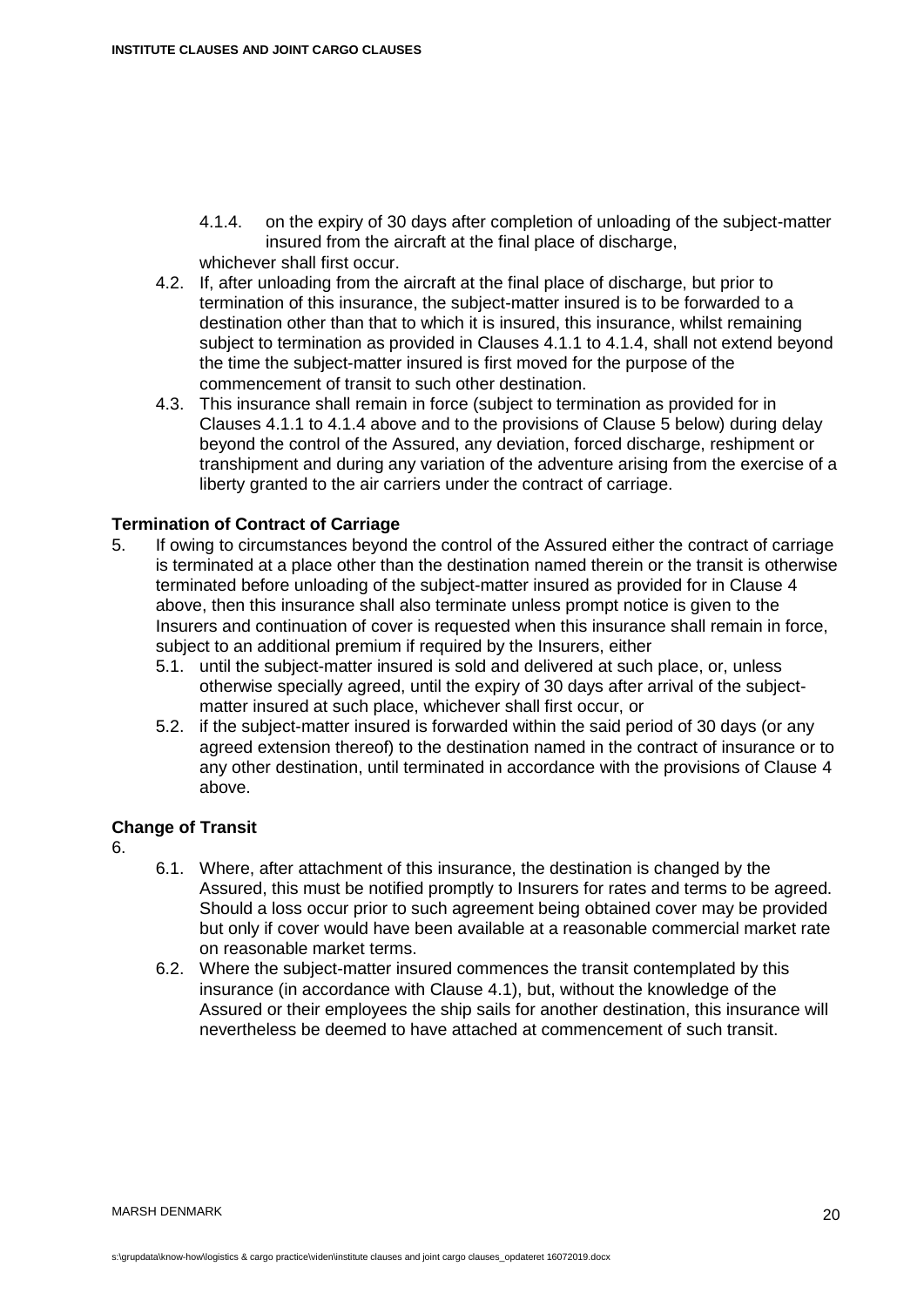# *CLAIMS*

# **Insurable Interest**

7.

- 7.1. In order to recover under this insurance the Assured must have an insurable interest in the subject-matter insured at the time of the loss.
- 7.2. Subject to Clause 7.1 above, the Assured shall be entitled to recover for insured loss occurring during the period covered by this insurance, notwithstanding that the loss occurred before the contract of insurance was concluded, unless the Assured were aware of the loss and the Insurers were not.

# **Increased Value**

- 8.
- 8.1. If any Increased Value insurance is effected by the Assured on the subject-matter insured under this insurance the agreed value of the subject-matter insured shall be deemed to be increased to the total amount insured under this insurance and all Increased Value insurances covering the loss, and liability under this insurance shall be in such proportion as the sum insured under this insurance bears to such total amount insured. In the event of claim the Assured shall provide the Insurers with evidence of the amounts insured under all other insurances.
- 8.2. Where this insurance is on Increased Value the following clause shall apply: The agreed value of the subject-matter insured shall be deemed to be equal to the total amount insured under the primary insurance and all Increased Value insurances covering the loss and effected on the subject-matter insured by the Assured, and liability under this insurance shall be in such proportion as the sum insured under this insurance bears to such total amount insured. In the event of claim the Assured shall provide the Insurers with evidence of the amounts insured under all other insurances.

# *BENEFIT OF INSURANCE*

- 9. This insurance
	- 9.1. covers the Assured which includes the person claiming indemnity either as the person by or on whose behalf the contract of insurance was effected or as an assignee,
	- 9.2. shall not extend to or otherwise benefit the carrier or other bailee.

### *MINIMISING LOSSES*

### **Duty of Assured**

10. It is the duty of the Assured and their employees and agents in respect of loss recoverable hereunder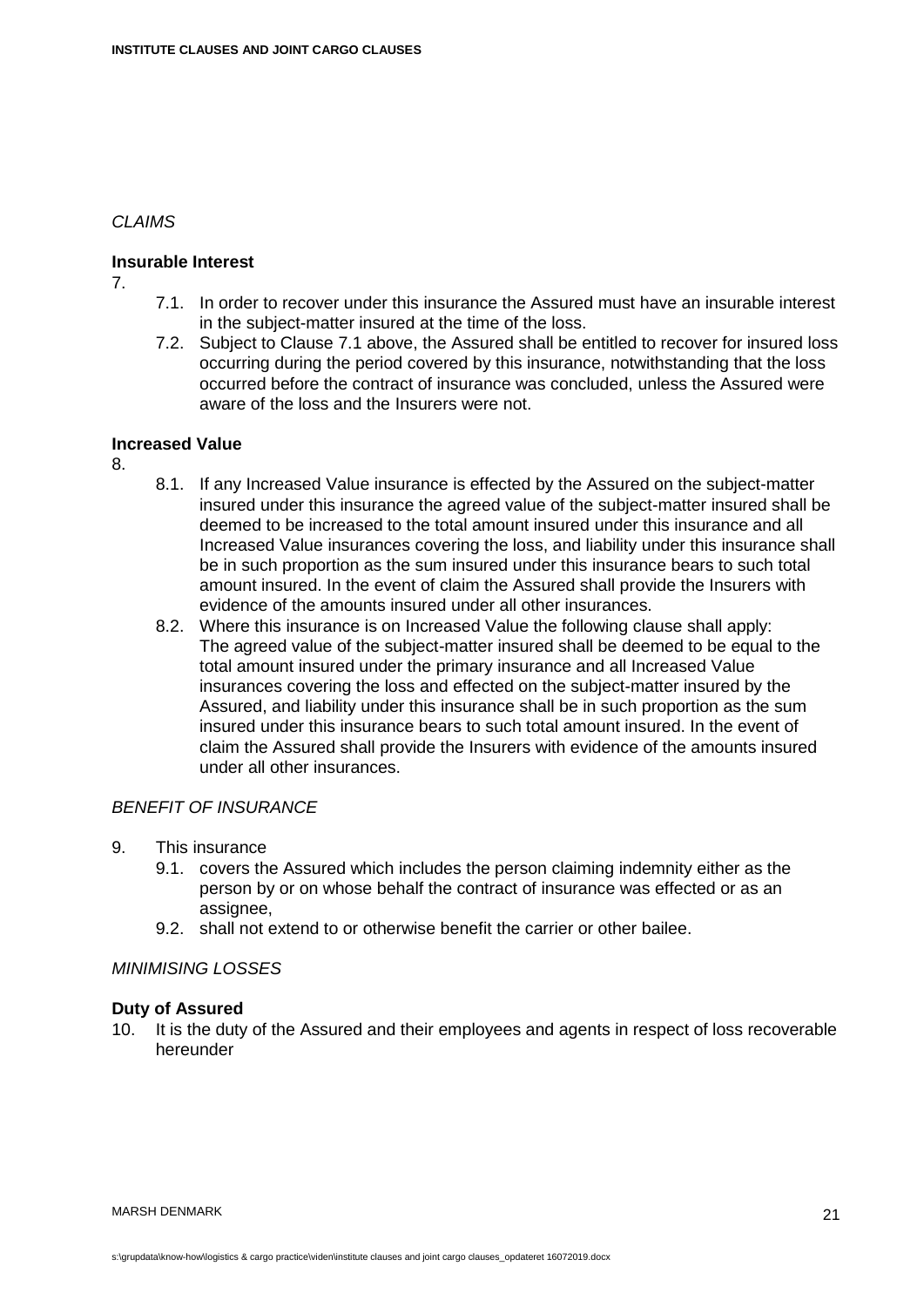- 10.1. to take such measures as may be reasonable for the purpose of averting or minimising such loss, and
- 10.2. to ensure that all rights against carriers, bailees or other third parties are properly preserved and exercised

and the Insurers will, in addition to any loss recoverable hereunder, reimburse the Assured for any charges properly and reasonably incurred in pursuance of these duties.

#### **Waiver**

11. Measures taken by the Assured or the Insurers with the object of saving, protecting or recovering the subject-matter insured shall not be considered as a waiver or acceptance of abandonment or otherwise prejudice the rights of either party.

# *AVOIDANCE OF DELAY*

12. It is a condition of this insurance that the Assured shall act with reasonable despatch in all circumstances within their control.

### *LAW AND PRACTICE*

13. This insurance is subject to English law and practice.

### *NOTE:*

*Where a continuation of cover is requested under Clause 5, or a change of destination is notified under Clause 6, there is an obligation to give prompt notice to the Insurers and the right to such cover is dependent upon compliance with this obligation.*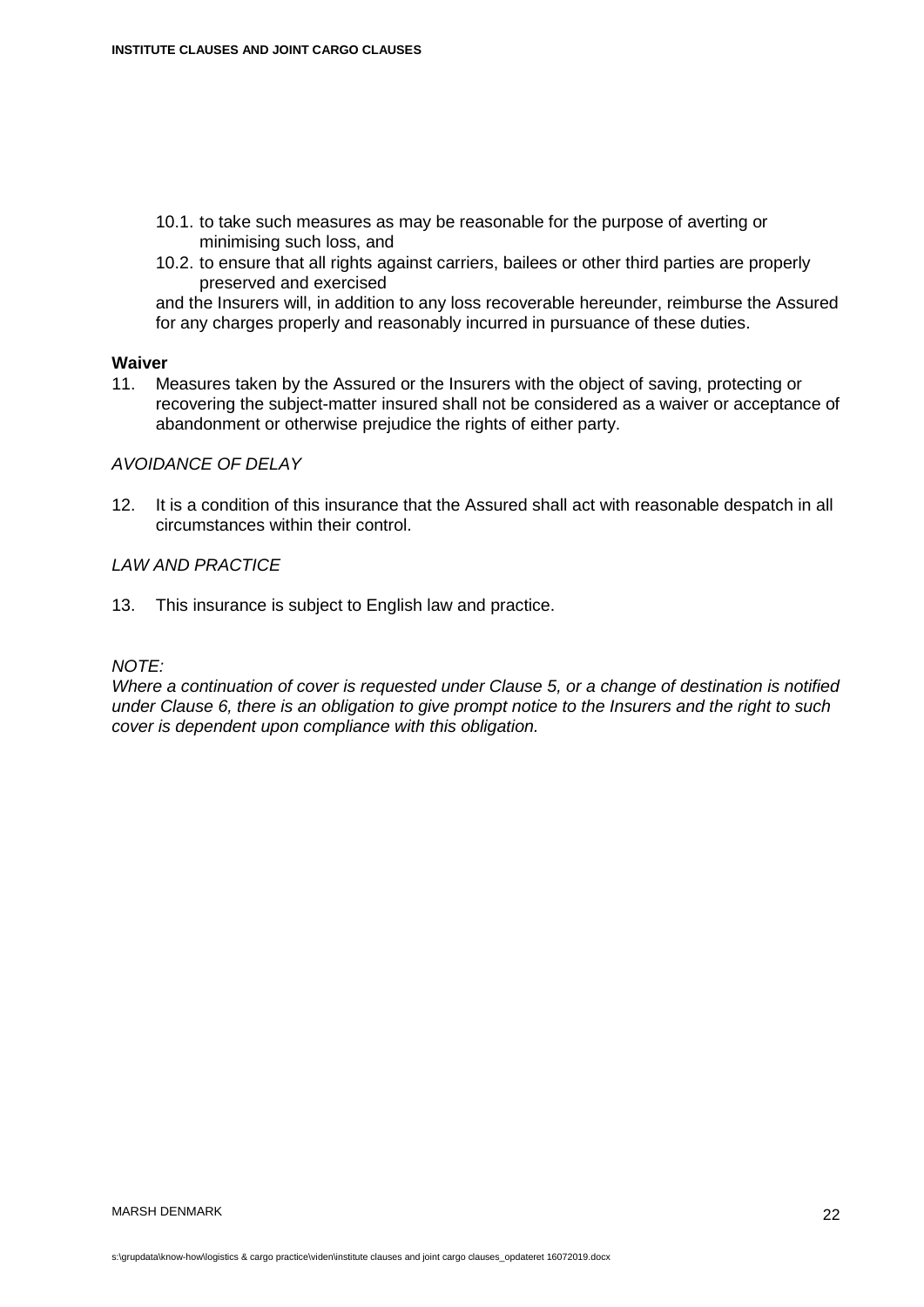# Institute War Clauses (Cargo)

**Cl. 385 01.01.2009**

### *RISKS COVERED*

### **Risks**

- 1. This insurance covers, except as excluded by the provisions of Clauses 3 and 4 below, loss of or damage to the subject-matter insured caused by
	- 1.1. war civil war revolution rebellion insurrection, or civil strife arising therefrom, or any hostile act by or against a belligerent power
	- 1.2. capture seizure arrest restraint or detainment, arising from risks covered under 1.1 above, and the consequences thereof or any attempt thereat
	- 1.3. derelict mines torpedoes bombs or other derelict weapons of war.

### **General Average**

2. This insurance covers general average and salvage charges, adjusted or determined according to the contract of carriage and/or the governing law and practice, incurred to avoid or in connection with the avoidance of loss from a risk covered under these Clauses.

# *EXCLUSIONS*

- 3. In no case shall this insurance cover
	- 3.1. loss damage or expense attributable to wilful misconduct of the Assured
	- 3.2. ordinary leakage, ordinary loss in weight or volume, or ordinary wear and tear of the subject-matter insured
	- 3.3. loss damage or expense caused by insufficiency or unsuitability of packing or preparation of the subject-matter insured to withstand the ordinary incidents of the insured transit where such packing or preparation is carried out by the Assured or their employees or prior to the attachment of this insurance (for the purpose of these Clauses "packing" shall be deemed to include stowage in a container and "employees" shall not include independent contractors)
	- 3.4. loss damage or expense caused by inherent vice or nature of the subject-matter insured
	- 3.5. loss damage or expense caused by delay, even though the delay be caused by a risk insured against (except expenses payable under Clause 2 above)
	- 3.6. loss damage or expense caused by insolvency or financial default of the owners managers charterers or operators of the vessel where, at the time of loading of the subject-matter insured on board the vessel, the Assured are aware, or in the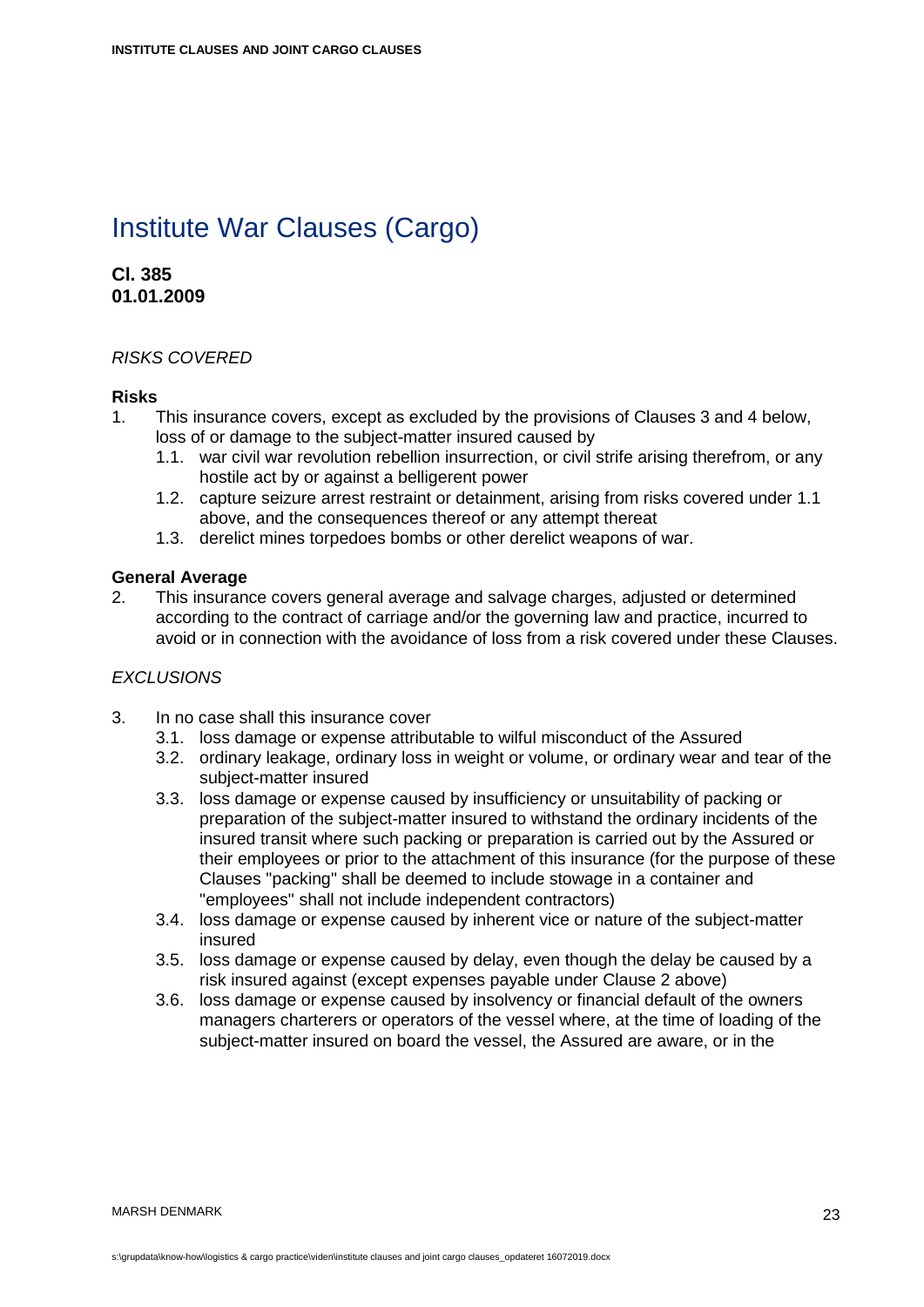ordinary course of business should be aware, that such insolvency or financial default could prevent the normal prosecution of the voyage

This exclusion shall not apply where the contract of insurance has been assigned to the party claiming hereunder who has bought or agreed to buy the subject-matter insured in good faith under a binding contract

- 3.7. any claim based upon loss of or frustration of the voyage or adventure
- 3.8. loss damage or expense directly or indirectly caused by or arising from any hostile use of any weapon or device employing atomic or nuclear fission and/or fusion or other like reaction or radioactive force or matter.
- 4.
- 4.1. In no case shall this insurance cover loss damage or expense arising from
	- 4.1.1. unseaworthiness of vessel or craft or unfitness of vessel or craft for the safe carriage of the subject-matter insured, where the Assured are privy to such unseaworthiness or unfitness, at the time the subject-matter insured is loaded therein
	- 4.1.2. unfitness of container or conveyance for the safe carriage of the subjectmatter insured, where loading therein or thereon is carried out prior to attachment of this insurance or by the Assured or their employees and they are privy to such unfitness at the time of loading.
- 4.2. Exclusion 4.1.1 above shall not apply where the contract of insurance has been assigned to the party claiming hereunder who has bought or agreed to buy the subject-matter insured in good faith under a binding contract.
- 4.3. The Insurers waive any breach of the implied warranties of seaworthiness of the ship and fitness of the ship to carry the subject-matter insured to destination.

# *DURATION*

### **Transit Clause**

- 5.
- 5.1. This insurance
	- 5.1.1. attaches only as the subject-matter insured and as to any part as that part is loaded on an oversea vessel and
	- 5.1.2. terminates, subject to 5.2 and 5.3 below, either as the subject-matter insured and as to any part as that part is discharged from an oversea vessel at the final port or place of discharge, or on expiry of 15 days counting from midnight of the day of arrival of the vessel at the final port or place of discharge, whichever shall first occur; nevertheless, subject to prompt notice to the Insurers and to an additional premium, such insurance
	- 5.1.3. reattaches when, without having discharged the subject-matter insured at the final port or place of discharge, the vessel sails therefrom, and
	- 5.1.4. terminates, subject to 5.2 and 5.3 below, either as the subject-matter insured and as to any part as that part is thereafter discharged from the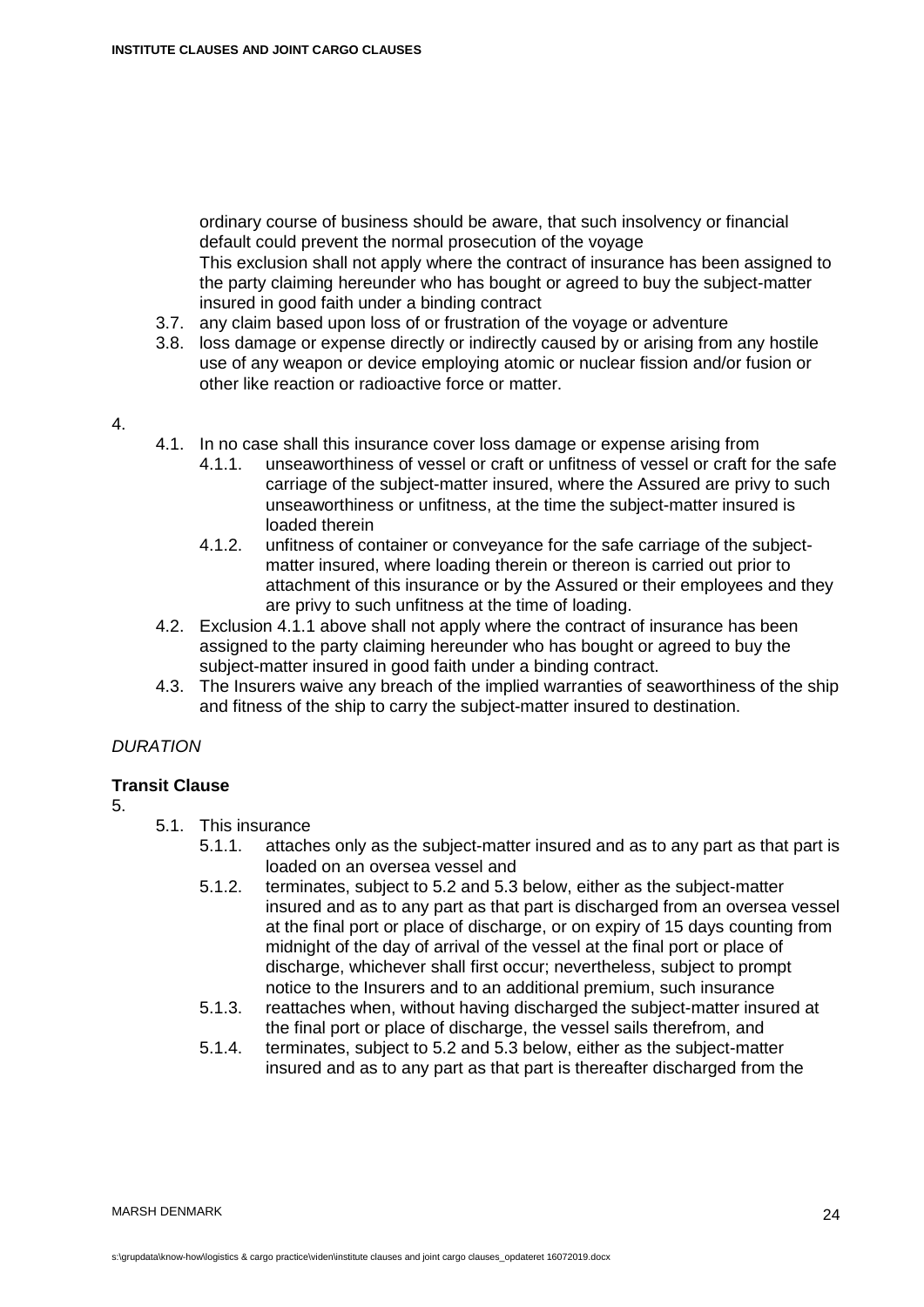vessel at the final (or substituted) port or place of discharge, or on expiry of 15 days counting from midnight of the day of re-arrival of the vessel at the final port or place of discharge or arrival of the vessel at a substituted port or place of discharge,

whichever shall first occur.

- 5.2. If during the insured voyage the oversea vessel arrives at an intermediate port or place to discharge the subject-matter insured for on-carriage by oversea vessel or by aircraft, or the subject-matter insured is discharged from the vessel at a port or place of refuge, then, subject to 5.3 below and to an additional premium if required, this insurance continues until the expiry of 15 days counting from midnight of the day of arrival of the vessel at such port or place, but thereafter reattaches as the subjectmatter insured and as to any part as that part is loaded on an on-carrying oversea vessel or aircraft. During the period of 15 days the insurance remains in force after discharge only whilst the subject-matter insured and as to any part as that part is at such port or place. If the subject-matter insured is oncarried within the said period of 15 days or if the insurance reattaches as provided in this Clause 5.2
	- 5.2.1. where the on-carriage is by oversea vessel this insurance continues subject to the terms of these Clauses, or
	- 5.2.2. where the on-carriage is by aircraft, the current Institute War Clauses (Air Cargo) (excluding sendings by Post) shall be deemed to form part of the contract of insurance and shall apply to the on-carriage by air.
- 5.3. If the voyage in the contract of carriage is terminated at a port or place other than the destination agreed therein, such port or place shall be deemed the final port of discharge and this insurance terminates in accordance with 5.1.2. If the subjectmatter insured is subsequently reshipped to the original or any other destination, then provided notice is given to the Insurers before the commencement of such further transit and subject to an additional premium, this insurance reattaches
	- 5.3.1. in the case of the subject-matter insured having been discharged, as the subject-matter insured and as to any part as that part is loaded on the oncarrying vessel for the voyage;
	- 5.3.2. in the case of the subject-matter not having been discharged, when the vessel sails from such deemed final port of discharge; thereafter this insurance terminates in accordance with 5.1.4.
- 5.4. The insurance against the risks of mines and derelict torpedoes, floating or submerged, is extended whilst the subject-matter insured or any part thereof is on craft whilst in transit to or from the oversea vessel, but in no case beyond the expiry of 60 days after discharge from the oversea vessel unless otherwise specially agreed by the Insurers.
- 5.5. Subject to prompt notice to Insurers, and to an additional premium if required, this insurance shall remain in force within the provisions of these Clauses during any deviation, or any variation of the adventure arising from the exercise of a liberty granted to carriers under the contract of carriage. (For the purpose of Clause 5 "arrival" shall be deemed to mean that the vessel is anchored, moored or otherwise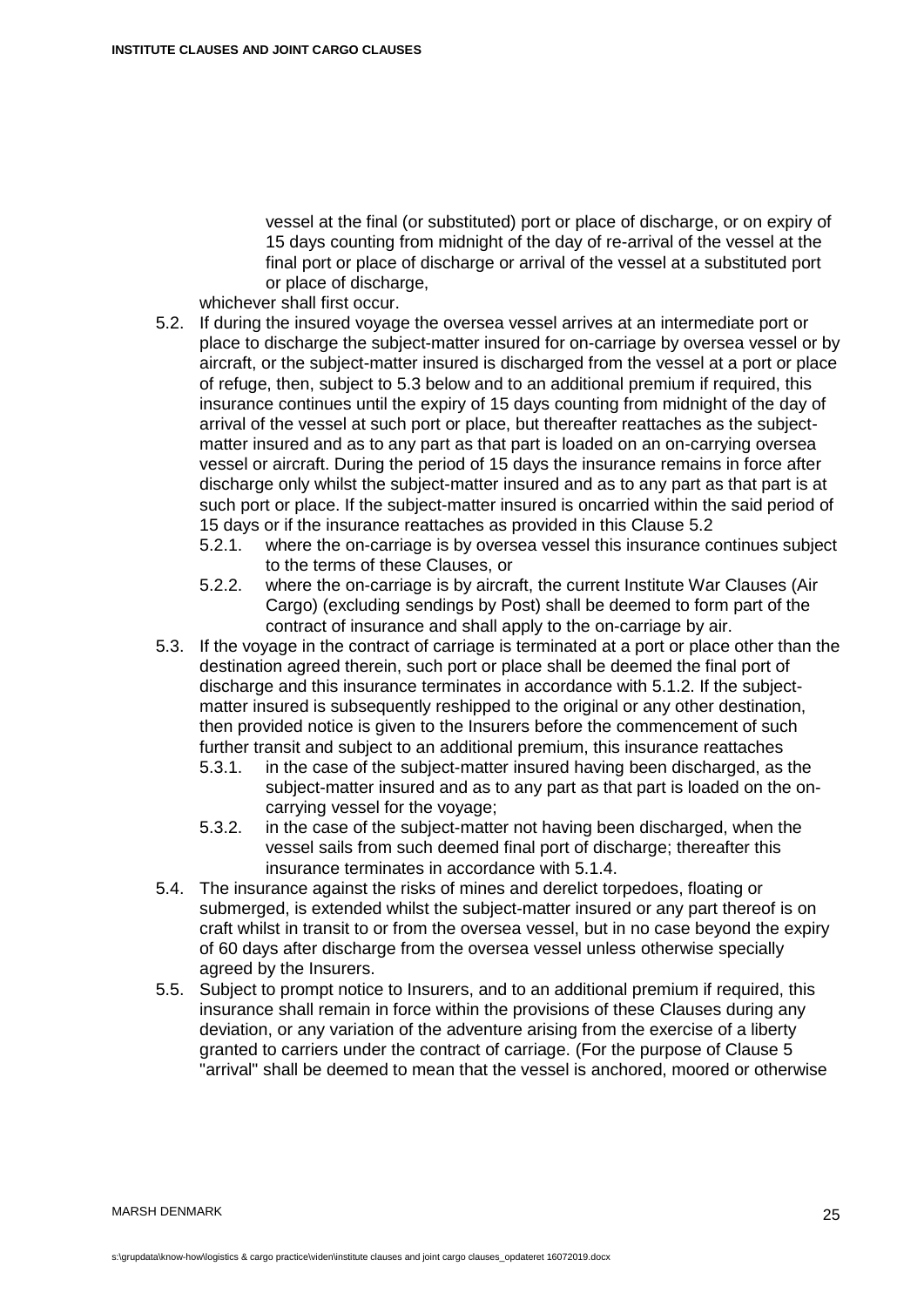secured at a berth or place within the Harbour Authority area. If such a berth or place is not available, arrival is deemed to have occurred when the vessel first anchors, moors or otherwise secures either at or off the intended port or place of discharge "oversea vessel" shall be deemed to mean a vessel carrying the subject-matter from one port or place to another where such voyage involves a sea passage by that vessel).

### **Change of Voyage**

6.

- 6.1. Where, after attachment of this insurance, the destination is changed by the Assured, this must be notified promptly to Insurers for rates and terms to be agreed. Should a loss occur prior to such agreement being obtained cover may be provided but only if cover would have been available at a reasonable commercial market rate on reasonable market terms.
- 6.2. Where the subject-matter insured commences the transit contemplated by this insurance (in accordance with Clause 5.1), but, without the knowledge of the Assured or their employees the ship sails for another destination, this insurance will nevertheless be deemed to have attached at commencement of such transit.
- 7. Anything contained in this contract which is inconsistent with Clauses 3.7, 3.8 or 5 shall, to the extent of such inconsistency, be null and void.

### *CLAIMS*

# **Insurable Interest**

8.

- 8.1. In order to recover under this insurance the Assured must have an insurable interest in the subject-matter insured at the time of the loss.
- 8.2. Subject to Clause 8.1 above, the Assured shall be entitled to recover for insured loss occurring during the period covered by this insurance, notwithstanding that the loss occurred before the contract of insurance was concluded, unless the Assured were aware of the loss and the Insurers were not.

# **Increased Value**

9.

- 9.1. If any Increased Value insurance is effected by the Assured on the subject-matter insured under this insurance the agreed value of the subject-matter insured shall be deemed to be increased to the total amount insured under this insurance and all Increased Value insurances covering the loss, and liability under this insurance shall be in such proportion as the sum insured under this insurance bears to such total amount insured. In the event of claim the Assured shall provide the Insurers with evidence of the amounts insured under all other insurances.
- 9.2. Where this insurance is on Increased Value the following clause shall apply: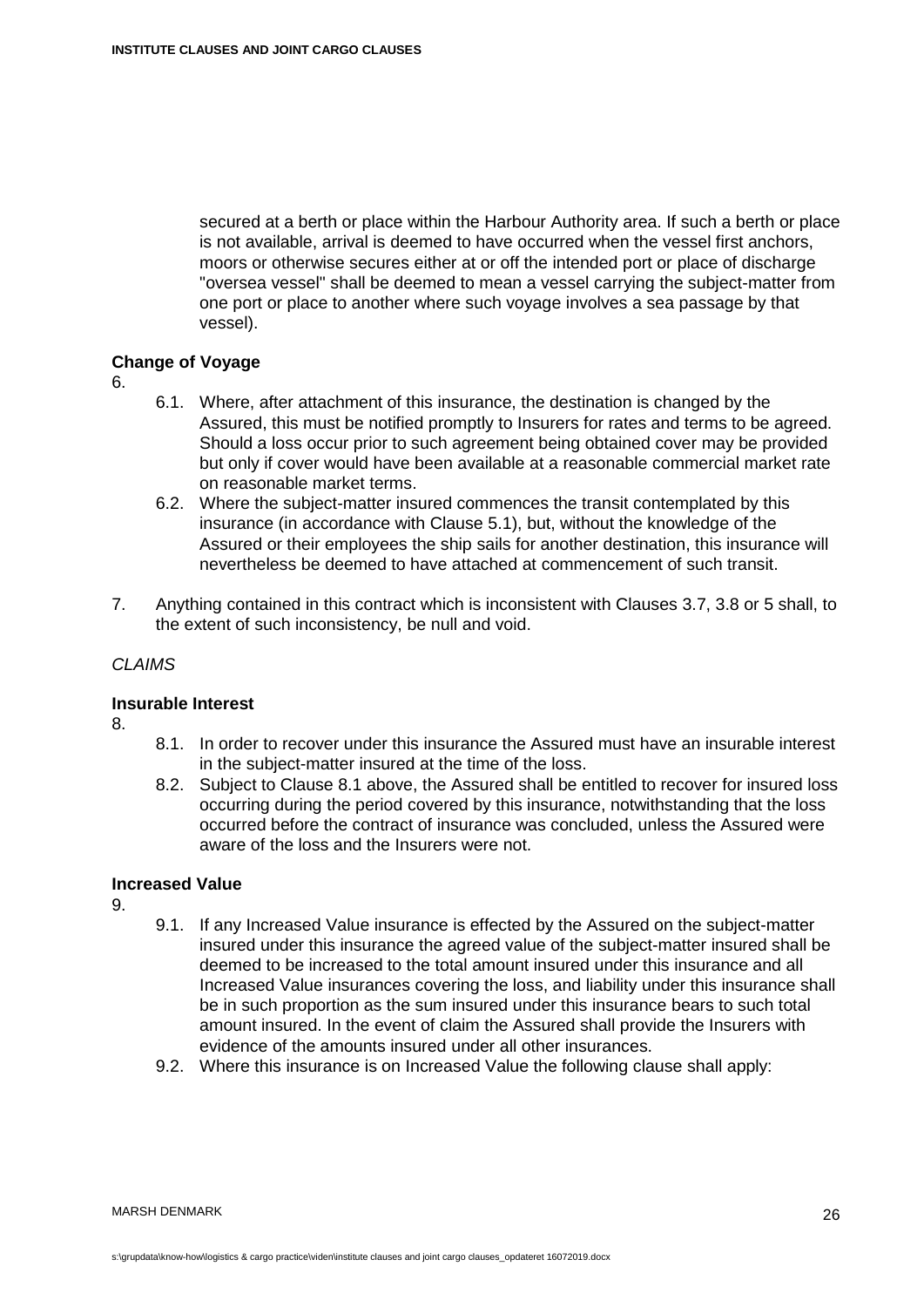The agreed value of the subject-matter insured shall be deemed to be equal to the total amount insured under the primary insurance and all Increased Value insurances covering the loss and effected on the subject-matter insured by the Assured, and liability under this insurance shall be in such proportion as the sum insured under this insurance bears to such total amount insured. In the event of claim the Assured shall provide the Insurers with evidence of the amounts insured under all other insurances.

# *BENEFIT OF INSURANCE*

- 10. This insurance
	- 10.1. covers the Assured which includes the person claiming indemnity either as the person by or on whose behalf the contract of insurance was effected or as an assignee,
	- 10.2. shall not extend to or otherwise benefit the carrier or other bailee.

# *MINIMISING LOSSES*

### **Duty of Assured**

- 11. It is the duty of the Assured and their employees and agents in respect of loss recoverable hereunder
	- 11.1. to take such measures as may be reasonable for the purpose of averting or minimising such loss, and
	- 11.2. to ensure that all rights against carriers, bailees or other third parties are properly preserved and exercised

and the Insurers will, in addition to any loss recoverable hereunder, reimburse the Assured for any charges properly and reasonably incurred in pursuance of these duties.

### **Waiver**

12. Measures taken by the Assured or the Insurers with the object of saving, protecting or recovering the subject-matter insured shall not be considered as a waiver or acceptance of abandonment or otherwise prejudice the rights of either party.

### *AVOIDANCE OF DELAY*

13. It is a condition of this insurance that the Assured shall act with reasonable despatch in all circumstances within their control.

### *LAW AND PRACTICE*

14. This insurance is subject to English law and practice.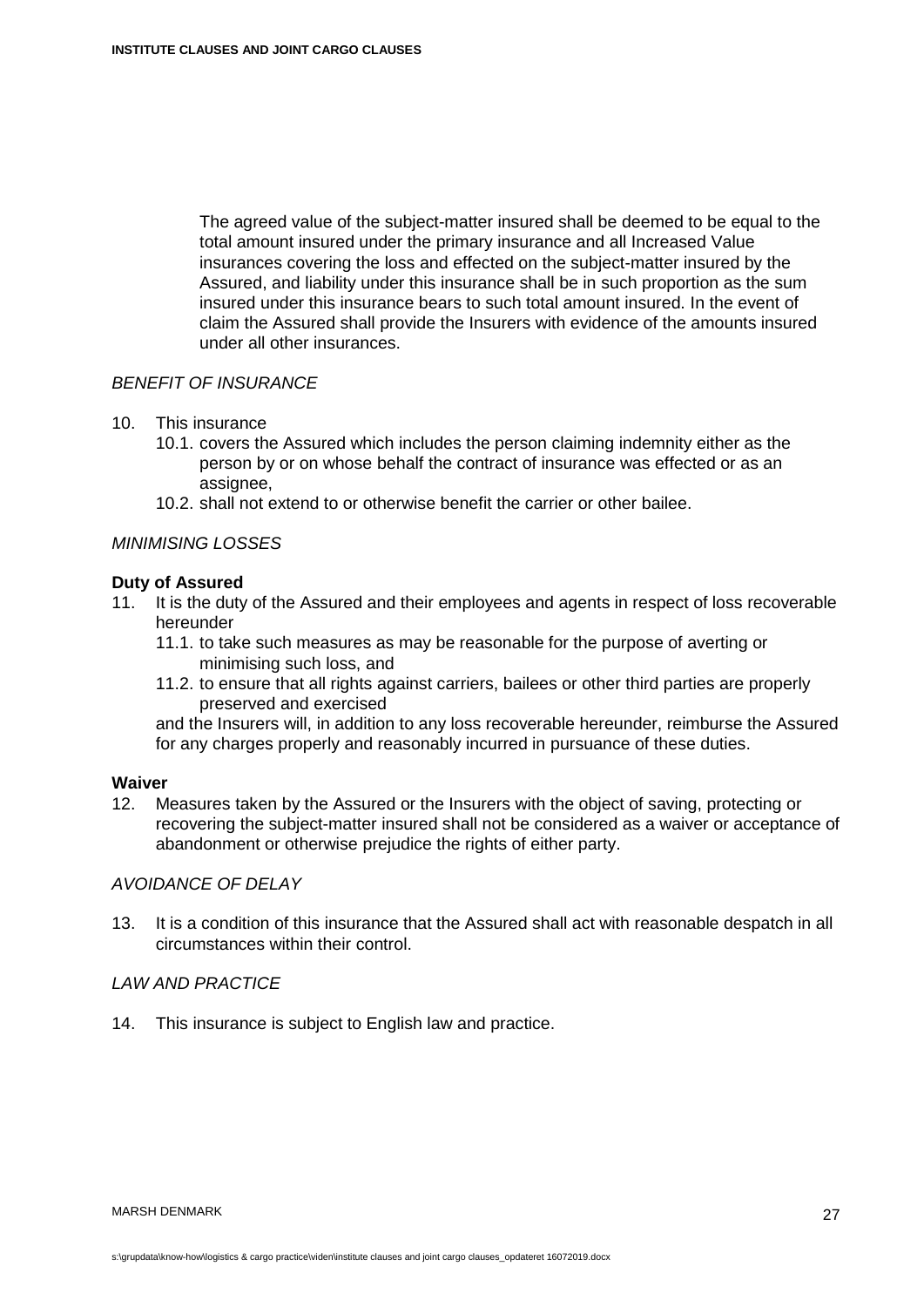# *NOTE:*

*Where a reattachment of cover is requested under Clause 5, or a change of destination is notified under Clause 6, there is an obligation to give prompt notice to the Insurers and the right to such cover is dependent upon compliance with this obligation.*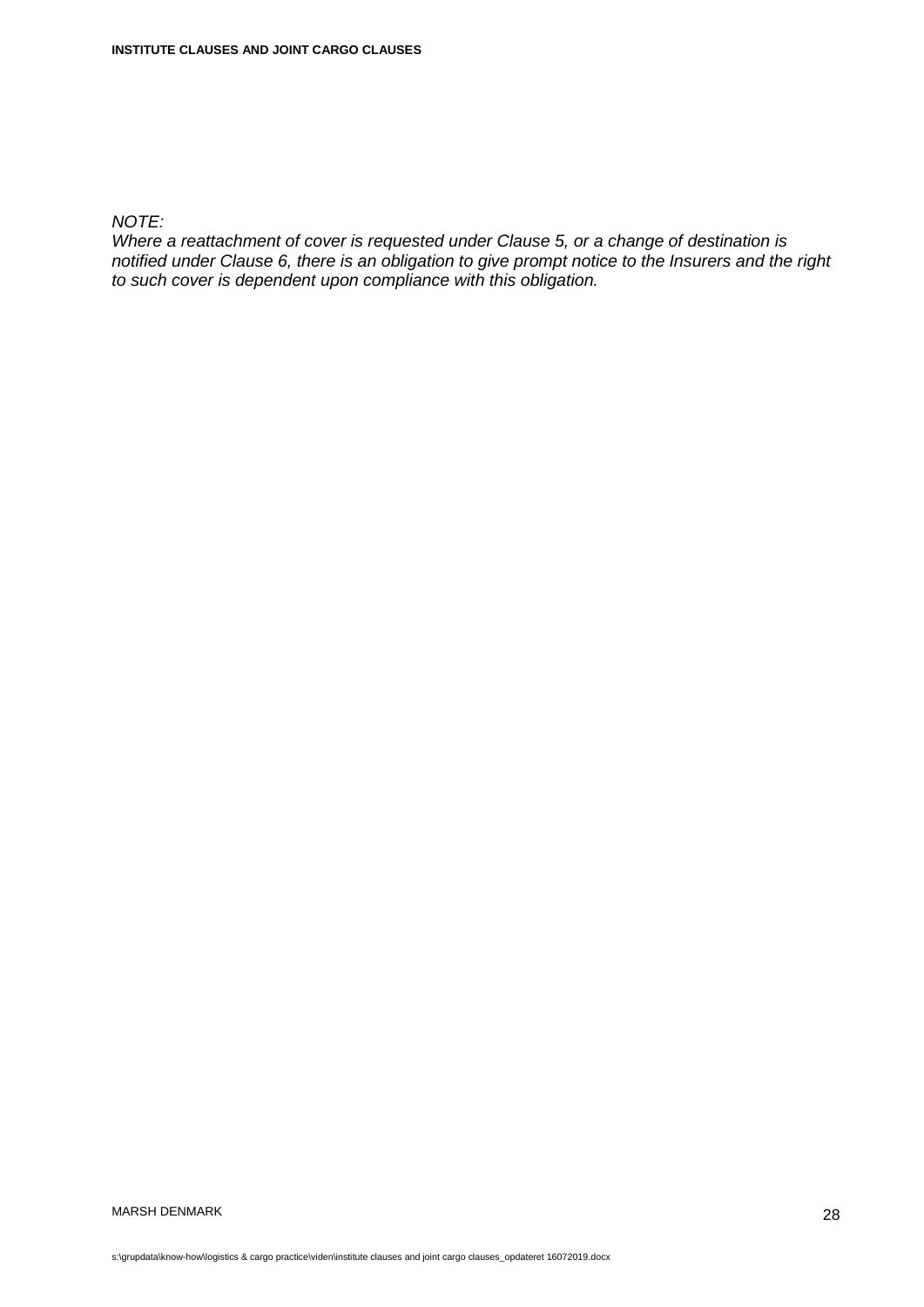# Institute War Clauses (Air Cargo)

**Cl. 388 01.01.2009**

Excluding sendings by post.

### *RISKS COVERED*

# **Risks**

- 1. This insurance covers, except as excluded by the provisions of Clause 3 below, loss of or damage to the subject-matter insured caused by
	- 1.1. war civil war revolution rebellion insurrection, or civil strife arising therefrom, or any hostile act by or against a belligerent power
	- 1.2. capture seizure arrest restraint or detainment, arising from risks covered under 1.1 above, and the consequences thereof or any attempt thereat
	- 1.3. derelict mines torpedoes bombs or other derelict weapons of war.

### **Salvage Charges**

2. This insurance covers salvage charges incurred to avoid or in connection with the avoidance of loss from any cause except those excluded in Clause 3 below.

### *EXCLUSIONS*

- 3. In no case shall this insurance cover
	- 3.1. loss damage or expense attributable to wilful misconduct of the Assured
	- 3.2. ordinary leakage, ordinary loss in weight or volume, or ordinary wear and tear of the subject-matter insured
	- 3.3. loss damage or expense caused by insufficiency or unsuitability of packing or preparation of the subject-matter insured to withstand the ordinary incidents of the insured transit where such packing or preparation is carried out by the Assured or their employees or prior to the attachment of this insurance (for the purpose of these Clauses "packing" shall be deemed to include stowage in a container and "employees" shall not include independent contractors)
	- 3.4. loss damage or expense caused by inherent vice or nature of the subject-matter insured
	- 3.5. loss damage or expense arising from unfitness of aircraft conveyance or container for the safe carriage of the subject-matter insured, where loading therein or thereon is carried out prior to attachment of this insurance or by the Assured or their employees and they are privy to such unfitness at the time of loading.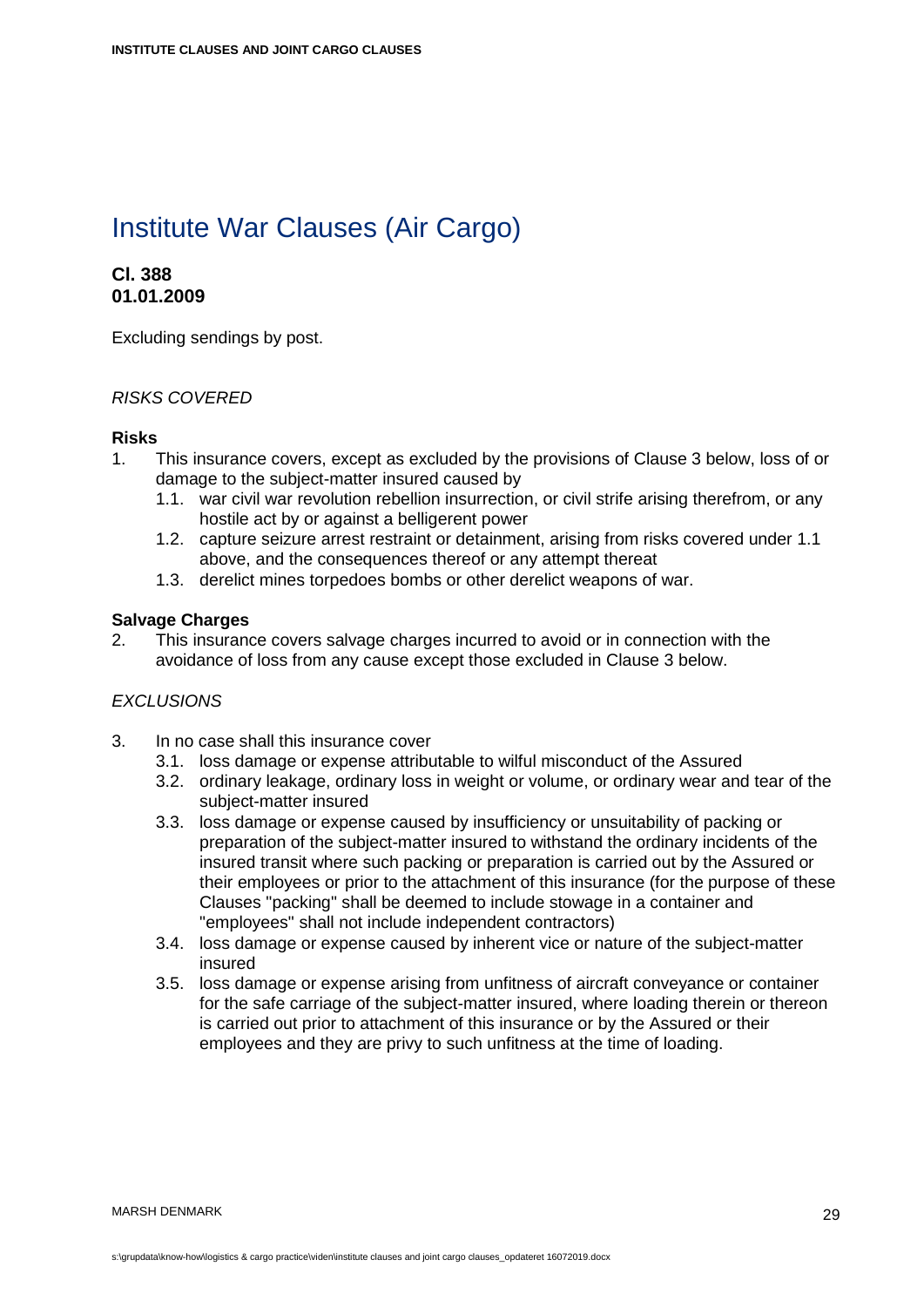This exclusion shall not apply where the contract of insurance has been assigned to the party claiming hereunder who has bought or agreed to buy the subject-matter insured in good faith under a binding contract

- 3.6. loss damage or expense caused by delay, even though the delay be caused by a risk insured against
- 3.7. loss damage or expense caused by insolvency or financial default of the owners managers charterers or operators of the aircraft where, at the time of loading of the subject-matter insured on board the aircraft, the Assured are aware, or in the ordinary course of business should be aware, that such insolvency or financial default could prevent the normal prosecution of the transit. This exclusion shall not apply where the contract of insurance has been assigned to the party claiming hereunder who has bought or agreed to buy the subject-matter insured in good faith under a binding contract
- 3.8. any claim based upon loss of or frustration of the transit or adventure
- 3.9. loss damage or expense directly or indirectly caused by or arising from the use of any weapon or device employing atomic or nuclear fission and/or fusion or other like reaction or radioactive force or matter
- 3.10. loss damage or expense directly or indirectly caused by or arising from any hostile use of any weapon or device employing atomic or nuclear fission and/or fusion or other like reaction or radioactive force or matter.

### *DURATION*

### **Transit Clause**

4.

- 4.1. This insurance
	- 4.1.1. attaches only as the subject-matter insured and as to any part as that part is loaded on the aircraft for the commencement of the air transit insured and
	- 4.1.2. terminates, subject to 4.2 and 4.3 below, either as the subject-matter insured and as to any part as that part is discharged from the aircraft at the final place of discharge or

on expiry of 15 days counting from midnight of the day of arrival of the aircraft at the final place of discharge, whichever shall first occur:

nevertheless,

subject to prompt notice to the Insurers and to an additional premium, such insurance

4.1.3. reattaches when, without having discharged the subject-matter insured at the final place of discharge, the aircraft departs therefrom, and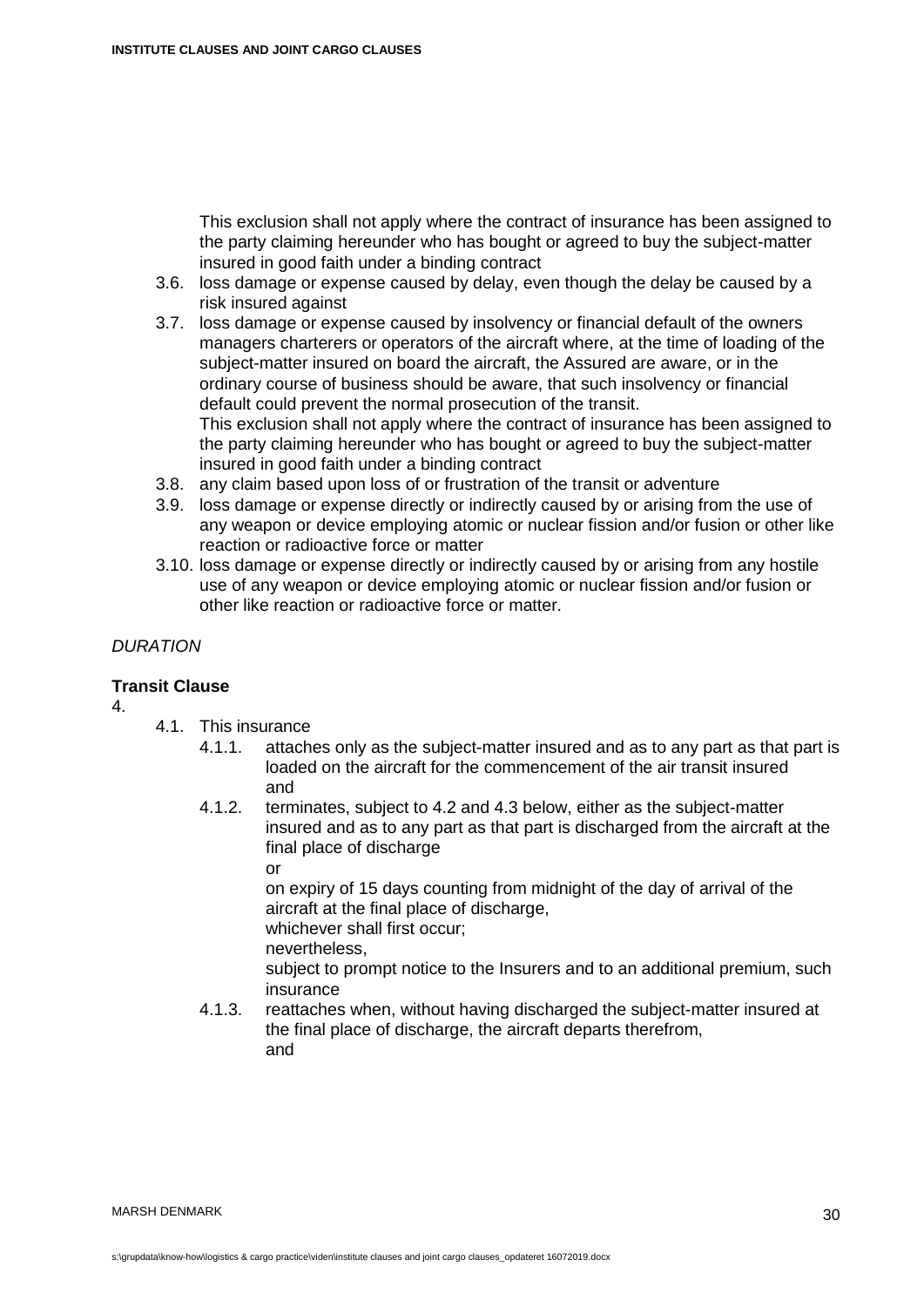- 4.1.4. terminates, subject to 4.2 and 4.3 below, either as the subject-matter insured and as to any part as that part is thereafter discharged from the aircraft at a substituted place of discharge, whichever shall first occur.
- 4.2. If during the insured transit the aircraft arrives at an intermediate place to discharge the subject-matter insured for on-carriage by aircraft or oversea vessel, then, subject to 4.3 below and to an additional premium if required, this insurance continues until the expiry of 15 days counting from midnight of the day of arrival of the aircraft at such place, but thereafter reattaches as the subject-matter insured and as to any part as that part is loaded on an on-carrying aircraft or oversea vessel. During the period of 15 days the insurance remains in force after discharge only whilst the subject-matter insured and as to any part as that part is at such intermediate place. If the subject-matter insured is on-carried within the said period of 15 days or if the insurance reattaches as provided in this Clause 4.2
	- 4.2.1. where the on-carriage is by aircraft this insurance continues subject to the terms of these Clauses, or
	- 4.2.2. where the on-carriage is by oversea vessel, the current Institute War Clauses (Cargo) shall be deemed to form part of the contract of insurance and shall apply to the on-carriage by sea.
- 4.3. If the air transit in the contract of carriage is terminated at a place other than the destination agreed therein, that place shall be deemed to be the final place of discharge and this insurance terminates in accordance with 4.1.2. If the subjectmatter insured is subsequently consigned to the original or any other destination, then, provided notice is given to the Insurers before the commencement of such further transit and subject to an additional premium, this insurance reattaches
	- 4.3.1. in the case of the subject-matter insured having been discharged, as the subject-matter insured and as to any part as that part is loaded on the oncarrying aircraft for the transit;
	- 4.3.2. in the case of the subject-matter insured not having been discharged, when the aircraft departs from such deemed final place of discharge; thereafter this insurance terminates in accordance with 4.1.4.
- 4.4. Subject to prompt notice to Insurers, and to an additional premium if required, this insurance shall remain in force within the provisions of these Clauses during any deviation, or any variation of the adventure arising from the exercise of a liberty granted to the air carriers under the contract of carriage.

(For the purpose of Clause 4 "oversea vessel" shall be deemed to mean a vessel carrying the subject-matter from one port or place to another where such voyage involves a sea passage by that vessel)

# **Change of Transit**

5.

5.1. Where, after attachment of this insurance, the destination is changed by the Assured, this must be notified promptly to Insurers for rates and terms to be agreed.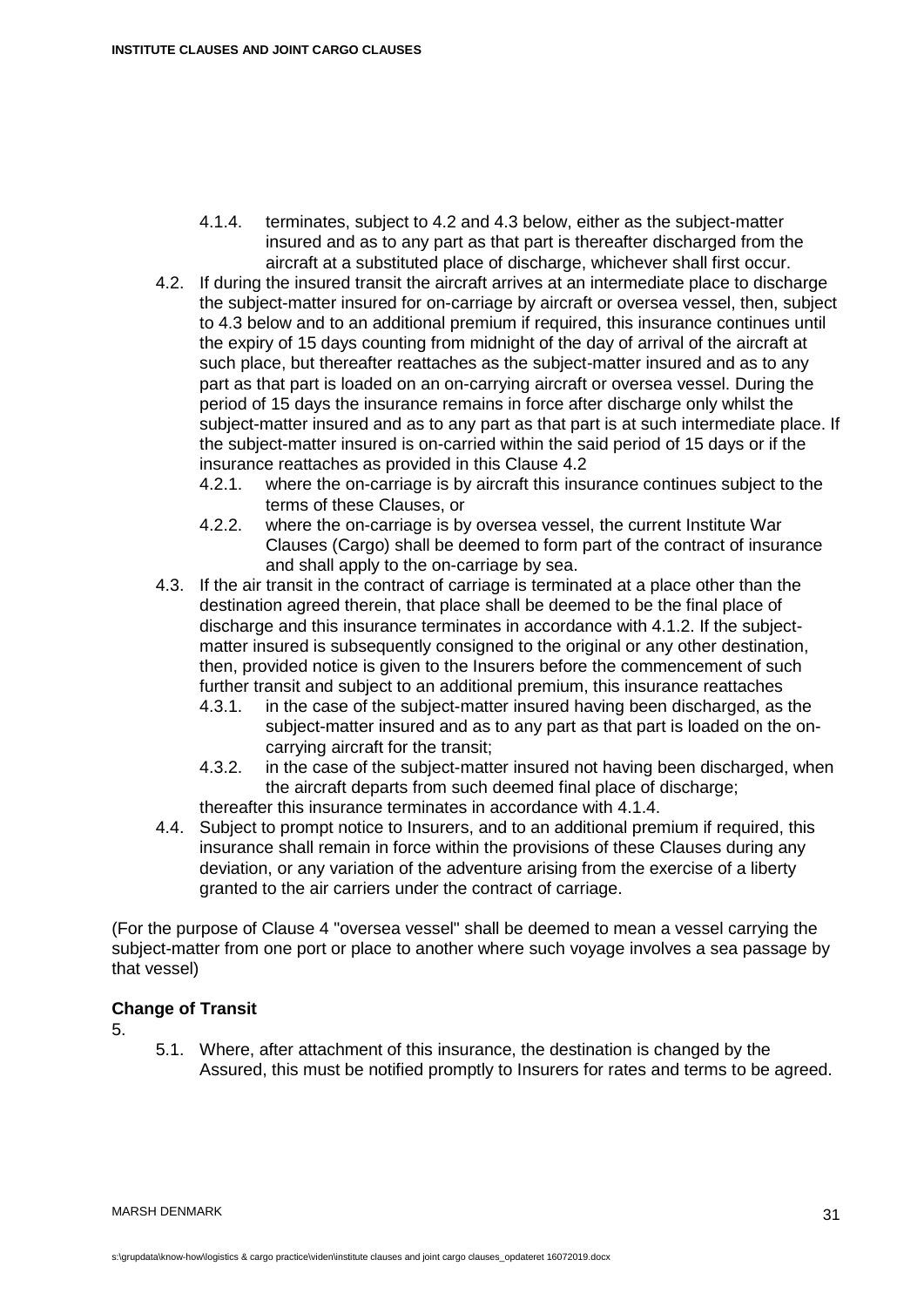Should a loss occur prior to such agreement being obtained cover may be provided but only if cover would have been available at a reasonable commercial market rate on reasonable market terms.

5.2. Where the subject-matter insured commences the transit contemplated by this insurance (in accordance with Clause 4.1), but, without the knowledge of the Assured or their employees the ship sails for another destination, this insurance will nevertheless be deemed to have attached at commencement of such transit.

Anything contained in this contract which is inconsistent with Clauses 3.8, 3.9 or 4 shall, to the extent of such inconsistency, be null and void.

### *CLAIMS*

### **Insurable Interest**

7.

- 7.1 In order to recover under this insurance the Assured must have an insurable interest in the subject-matter insured at the time of the loss.
- 7.2 Subject to Clause 7.1 above, the Assured shall be entitled to recover for insured loss occurring during the period covered by this insurance, notwithstanding that the loss occurred before the contract of insurance was concluded, unless the Assured were aware of the loss and the Insurers were not.

# **Increased Value**

8.

- 8.1 If any Increased Value insurance is effected by the Assured on the subject-matter insured under this insurance the agreed value of the subject-matter insured shall be deemed to be increased to the total amount insured under this insurance and all Increased Value insurances covering the loss, and liability under this insurance shall be in such proportion as the sum insured under this insurance bears to such total amount insured. In the event of claim the Assured shall provide the Insurers with evidence of the amounts insured under all other insurances.
- 8.2 Where this insurance is on Increased Value the following clause shall apply: The agreed value of the subject-matter insured shall be deemed to be equal to the total amount insured under the primary insurance and all Increased Value insurances covering the loss and effected on the subject-matter insured by the Assured, and liability under this insurance shall be in such proportion as the sum insured under this insurance bears to such total amount insured. In the event of claim the Assured shall provide the Insurers with evidence of the amounts insured under all other insurances.

# *BENEFIT OF INSURANCE*

9. This insurance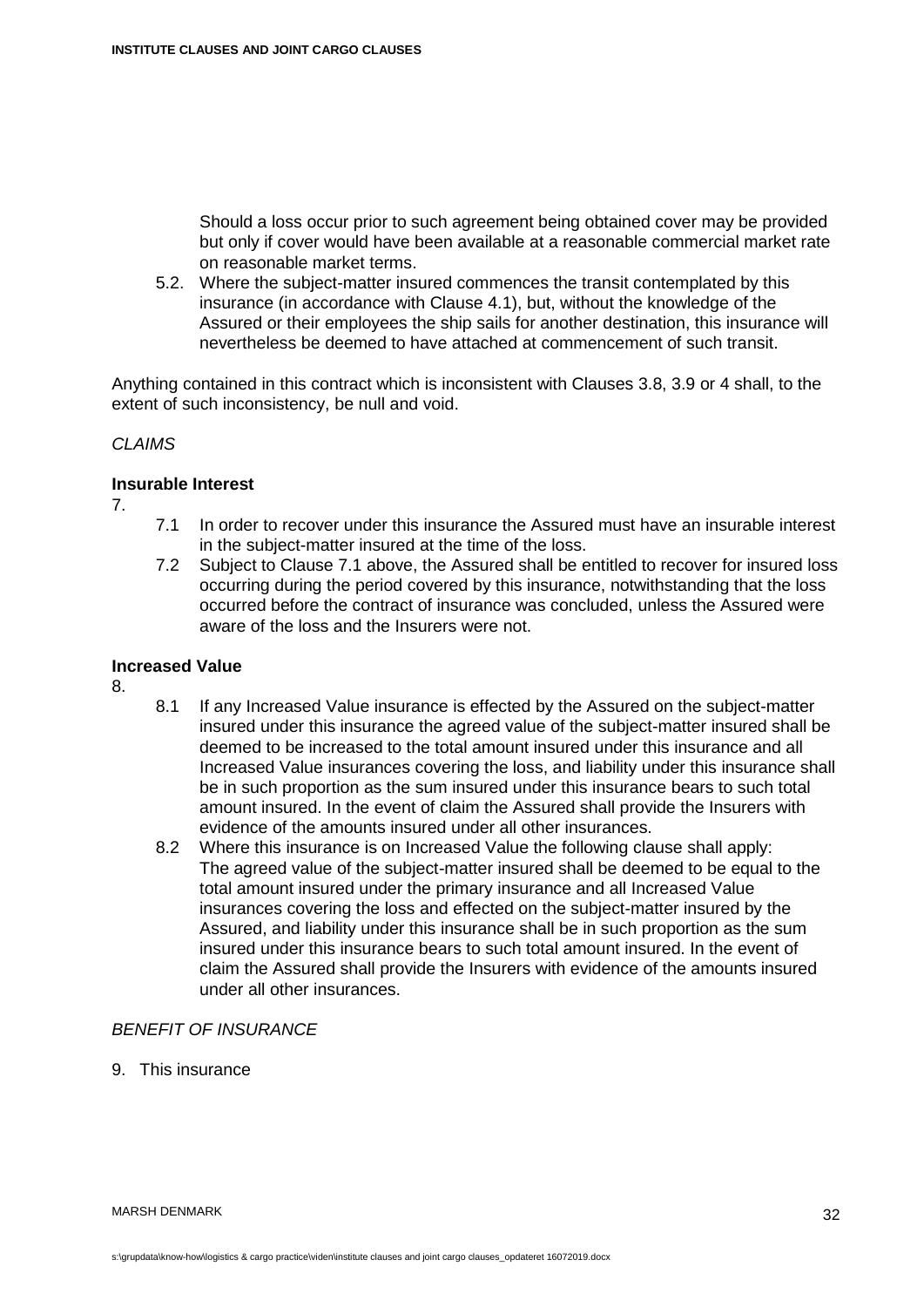- 9.1 covers the Assured which includes the person claiming indemnity either as the person by or on whose behalf the contract of insurance was effected or as an assignee,
- 9.2 shall not extend to or otherwise benefit the carrier or other bailee.

### *MINIMISING LOSSES*

### **Duty of Assured**

- 10. It is the duty of the Assured and their employees and agents in respect of loss recoverable hereunder
	- 10.1 to take such measures as may be reasonable for the purpose of averting or minimising such loss, and
	- 10.2 to ensure that all rights against carriers, bailees or other third parties are properly preserved and exercised

and the Insurers will, in addition to any loss recoverable hereunder, reimburse the Assured for any charges properly and reasonably incurred in pursuance of these duties.

#### **Waiver**

11. Measures taken by the Assured or the Insurers with the object of saving, protecting or recovering the subject-matter insured shall not be considered as a waiver or acceptance of abandonment or otherwise prejudice the rights of either party.

# *AVOIDANCE OF DELAY*

12. It is a condition of this insurance that the Assured shall act with reasonable despatch in all circumstances within their control.

# *LAW AND PRACTICE*

13. This insurance is subject to English law and practice.

#### *NOTE:*

*Where a reattachment of cover is requested under Clause 4, or a change of destination is notified under Clause 5, there is an obligation to give prompt notice to the Insurers and the right to such cover is dependent upon compliance with this obligation.*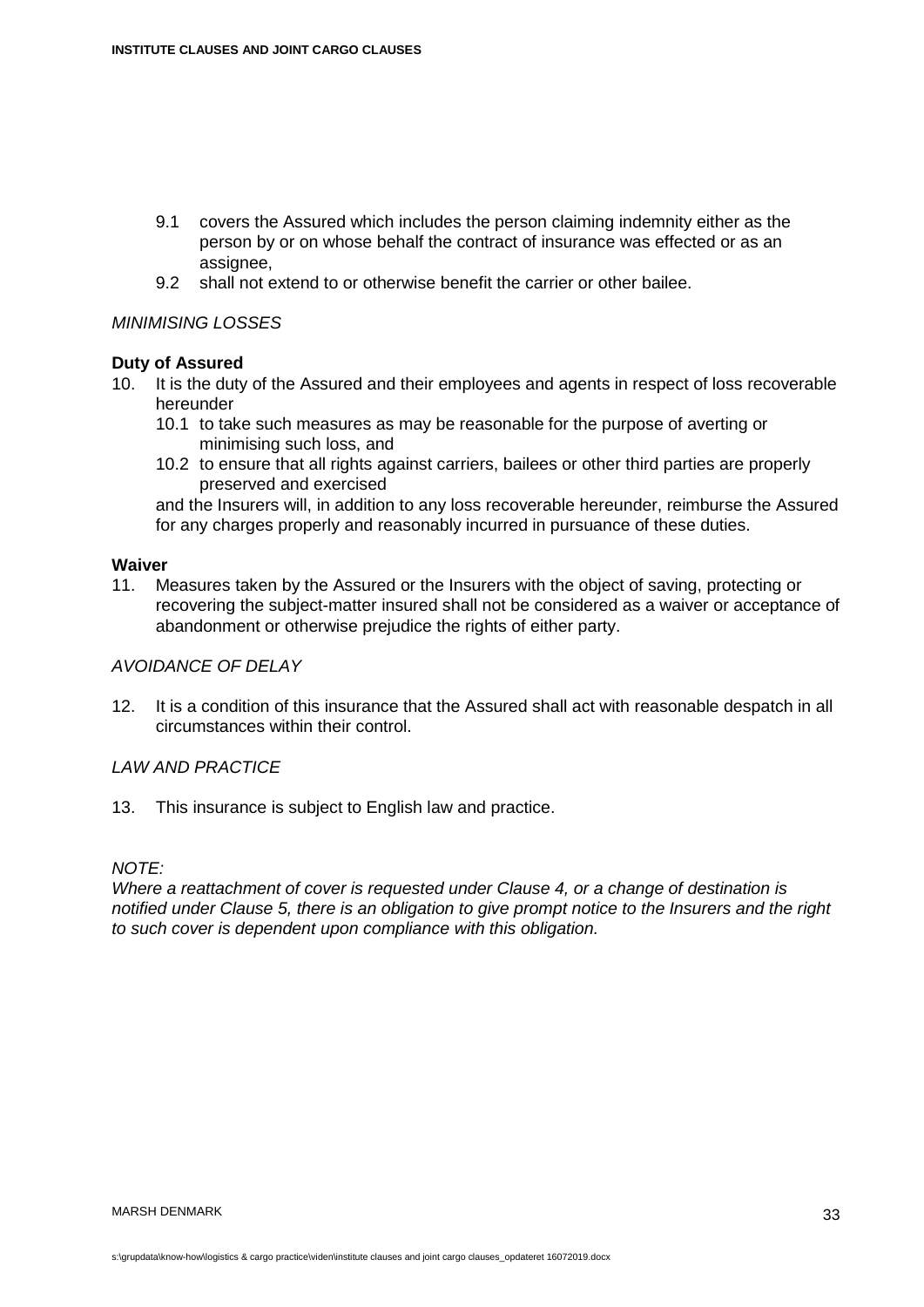# Institute War Clauses (Sendings by Post)

**Cl. 390 01.01.2009**

#### *RISKS COVERED*

#### **Risks**

- 1. This insurance covers, except as excluded by the provisions of Clause 3 below, loss of or damage to the subject-matter insured caused by
	- 1.1. war civil war revolution rebellion insurrection, or civil strife arising therefrom, or any hostile act by or against a belligerent power
	- 1.2. capture seizure arrest restraint or detainment, arising from risks covered under 1.1 above, and the consequences thereof or any attempt thereat
	- 1.3. derelict mines torpedoes bombs or other derelict weapons of war.

#### **General Average**

2. This insurance covers general average and salvage charges, adjusted or determined according to the contract of carriage and/or the governing law and practice, incurred to avoid or in connection with the avoidance of loss from a risk covered under these Clauses.

### *EXCLUSIONS*

- 3. In no case shall this insurance cover
	- 3.1. loss damage or expense attributable to wilful misconduct of the Assured
	- 3.2. ordinary leakage, ordinary loss in weight or volume, or ordinary wear and tear of the subject-matter insured
	- 3.3. loss damage or expense caused by insufficiency or unsuitability of packing or preparation of the subject-matter insured to withstand the ordinary incidents of the insured transit where such packing or preparation is carried out by the Assured or their employees or prior to the attachment of this insurance (for the purpose of these Clauses "packing" shall be deemed to include stowage in a container and "employees" shall not include independent contractors)
	- 3.4. loss damage or expense caused by inherent vice or nature of the subject-matter insured
	- 3.5. loss damage or expense caused by delay, even though the delay be caused by a risk insured against (except expenses payable under Clause 2 above)
	- 3.6. any claim based upon loss of or frustration of the voyage or adventure
	- 3.7. loss damage or expense directly or indirectly caused by or arising from any hostile use of any weapon or device employing atomic or nuclear fission and/or fusion or other like reaction or radioactive force or matter.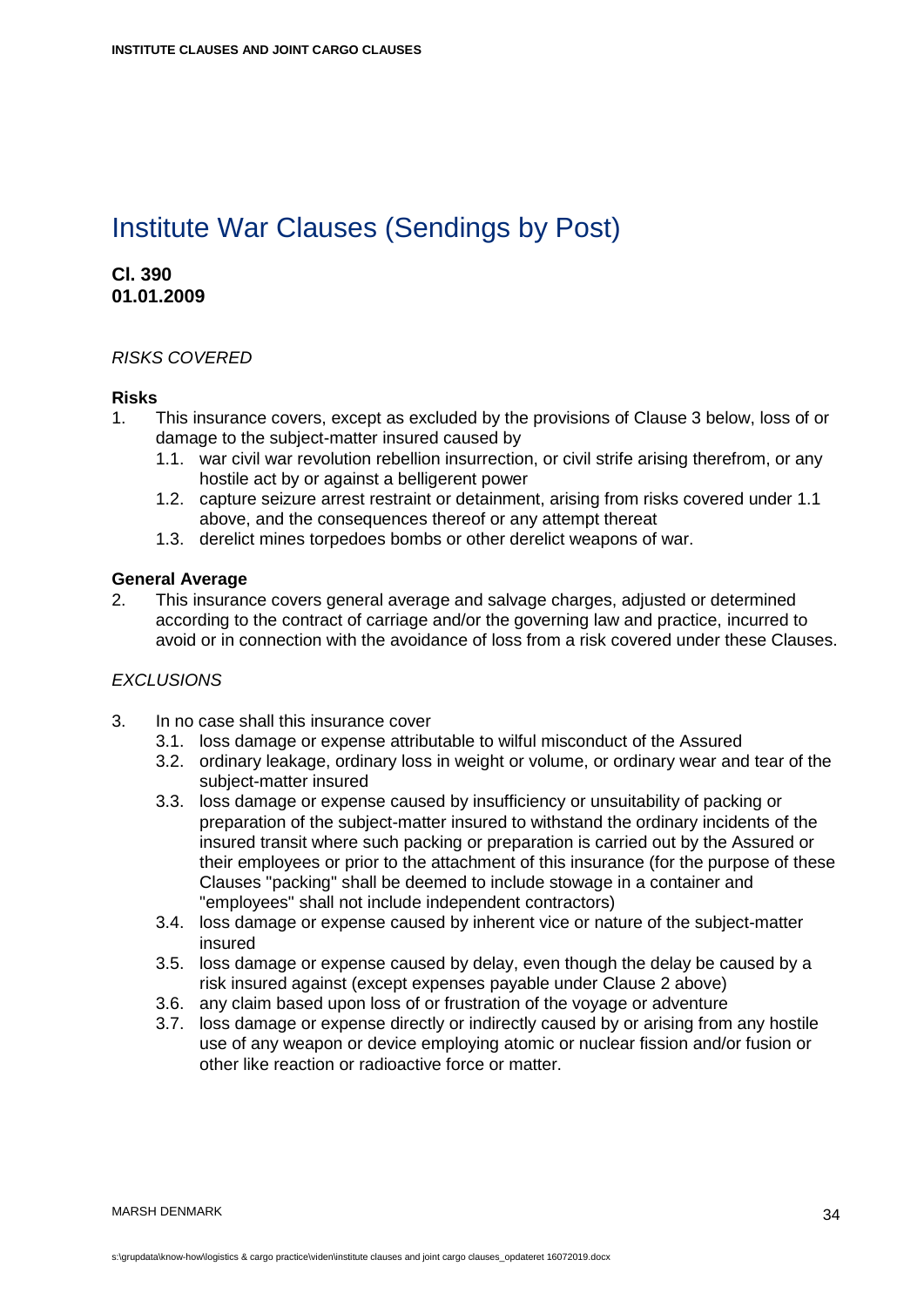#### *DURATION*

## **Transit Clause**

4.

- 4.1. This insurance attaches only as the subject-matter insured and as to any part as that part is first moved in the premises of the senders at the place named in the contract of insurance for the immediate commencement of the transit and continues, but with the exclusion of any period during which the subject-matter insured is in packers' premises, until the subject-matter insured and as to any part as that part is delivered to the address on the postal package(s) when this insurance shall terminate.
- 5. Anything contained in this contract which is inconsistent with Clauses 3.6, 3.7 or 4 shall, to the extent of such inconsistency, be null and void.

### *CLAIMS*

#### **Insurable Interest**

6.

- 6.1. In order to recover under this insurance the Assured must have an insurable interest in the subject-matter insured at the time of the loss.
- 6.2. Subject to Clause 6.1 above, the Assured shall be entitled to recover for insured loss occurring during the period covered by this insurance, notwithstanding that the loss occurred before the contract of insurance was concluded, unless the Assured were aware of the loss and the Insurers were not.

#### *BENEFIT OF INSURANCE*

7. This insurance shall not extend to or otherwise benefit the carrier or other bailee.

## *MINIMISING LOSSES*

#### **Duty of Assured**

- 8. It is the duty of the Assured and their employees and agents in respect of loss recoverable hereunder
	- 8.1. to take such measures as may be reasonable for the purpose of averting or minimising such loss, and
	- 8.2. to ensure that all rights against carriers, bailees or other third parties are properly preserved and exercised and the Insurers will, in addition to any loss recoverable hereunder, reimburse the Assured for any charges properly and reasonably incurred in pursuance of these duties.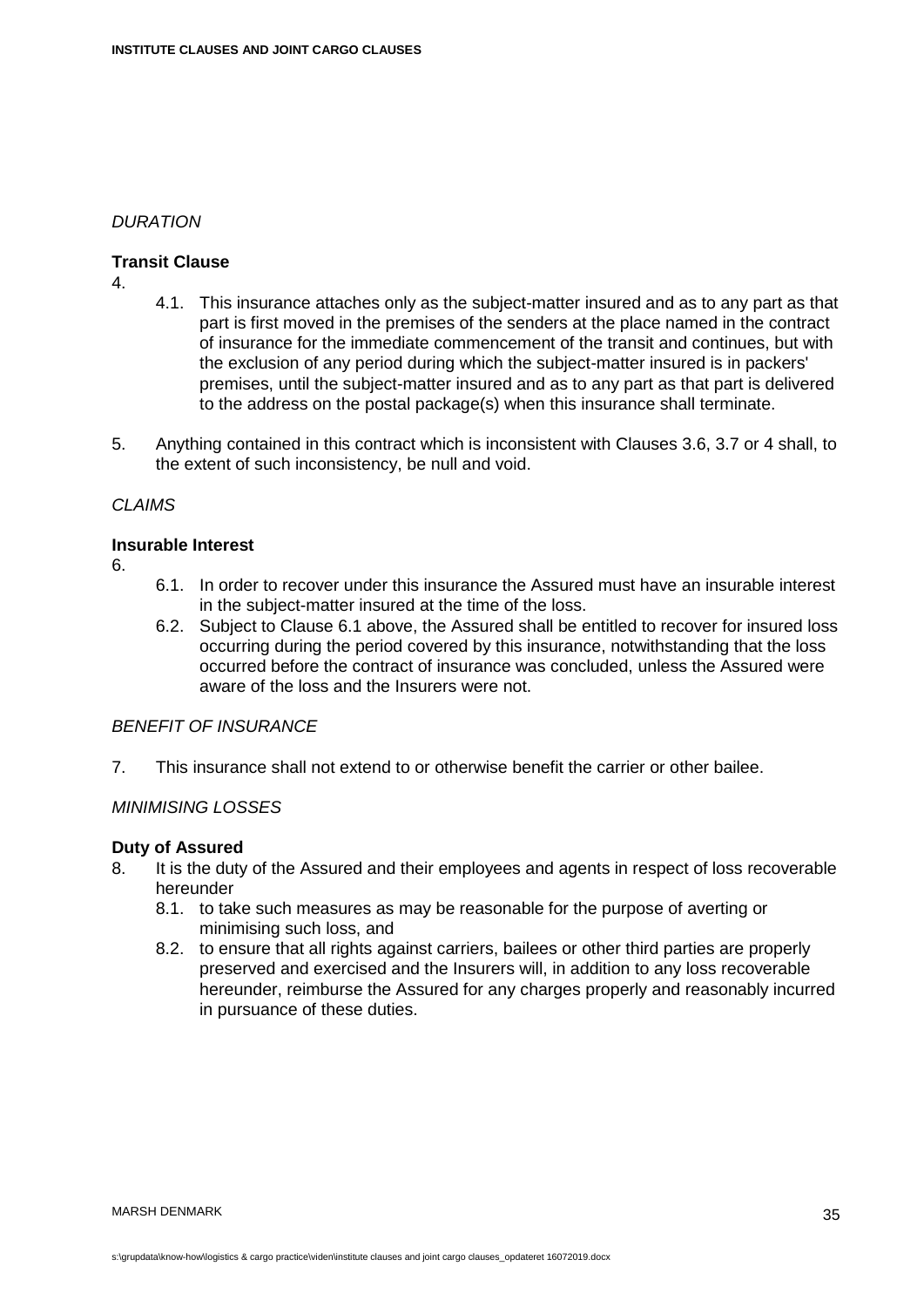#### **Waiver**

9. Measures taken by the Assured or the Insurers with the object of saving, protecting or recovering the subject-matter insured shall not be considered as a waiver or acceptance of abandonment or otherwise prejudice the rights of either party.

## *AVOIDANCE OF DELAY*

10. It is a condition of this insurance that the Assured shall act with reasonable despatch in all circumstances within their control.

## *LAW AND PRACTICE*

11. This insurance is subject to English law and practice.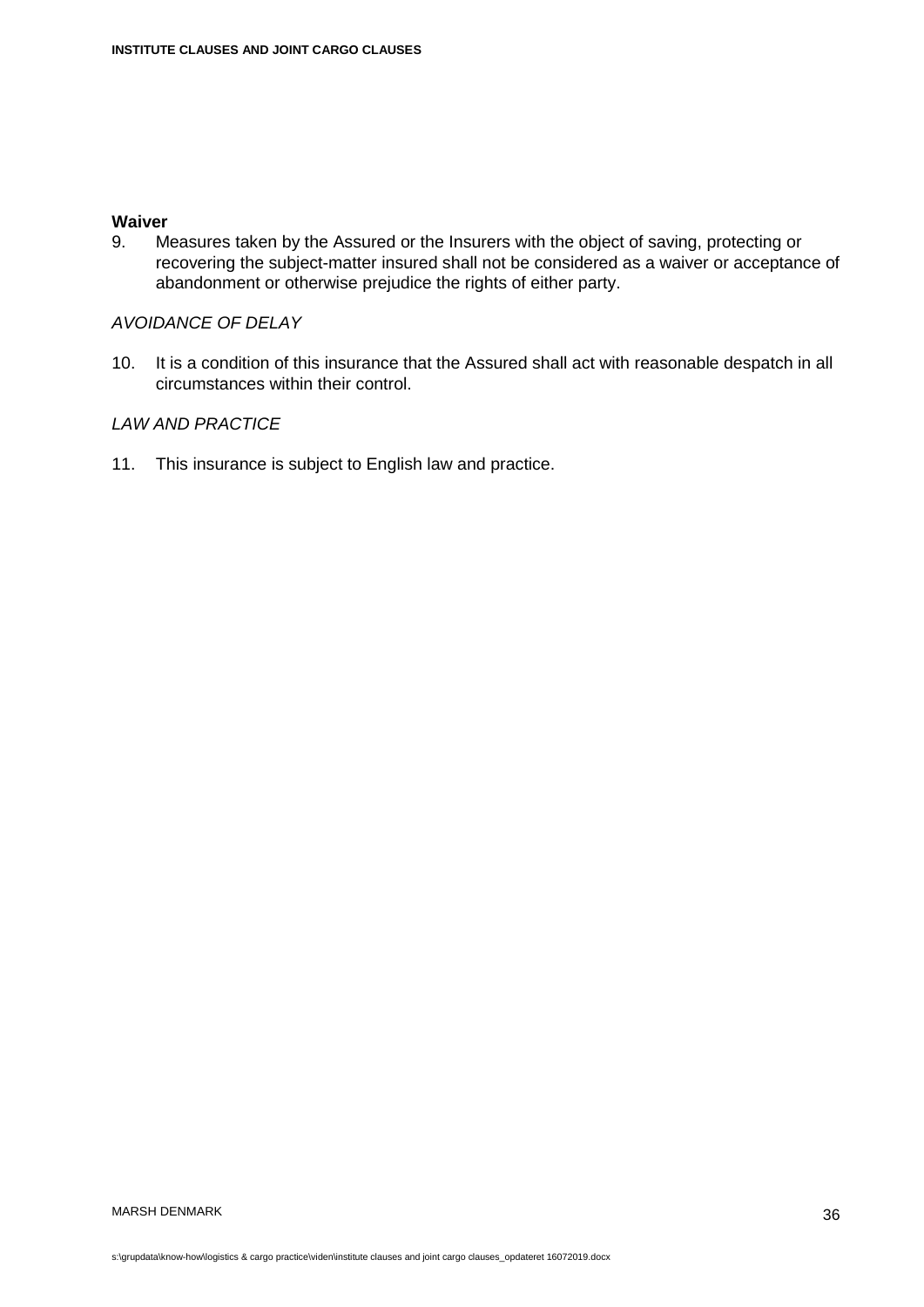# Institute Radioactive Contamination, Chemical, Biological, Bio-Chemical, Electromagnetic Weapons and Cyber Attack Exclusion Clause

**Cl. 365 01.11.2002**

This clause shall be paramount and shall override anything contained in this insurance inconsistent therewith.

- 1. In no case shall this insurance cover loss damage liability or expense directly or indirectly caused by or contributed to by or arising from
	- 1.1. any chemical, biological, bio-chemical or electromagnetic weapon
	- 1.2. the use or operation, as a means for inflicting harm, of any computer, computer system, computer software programme, computer virus or process or any other electronic system.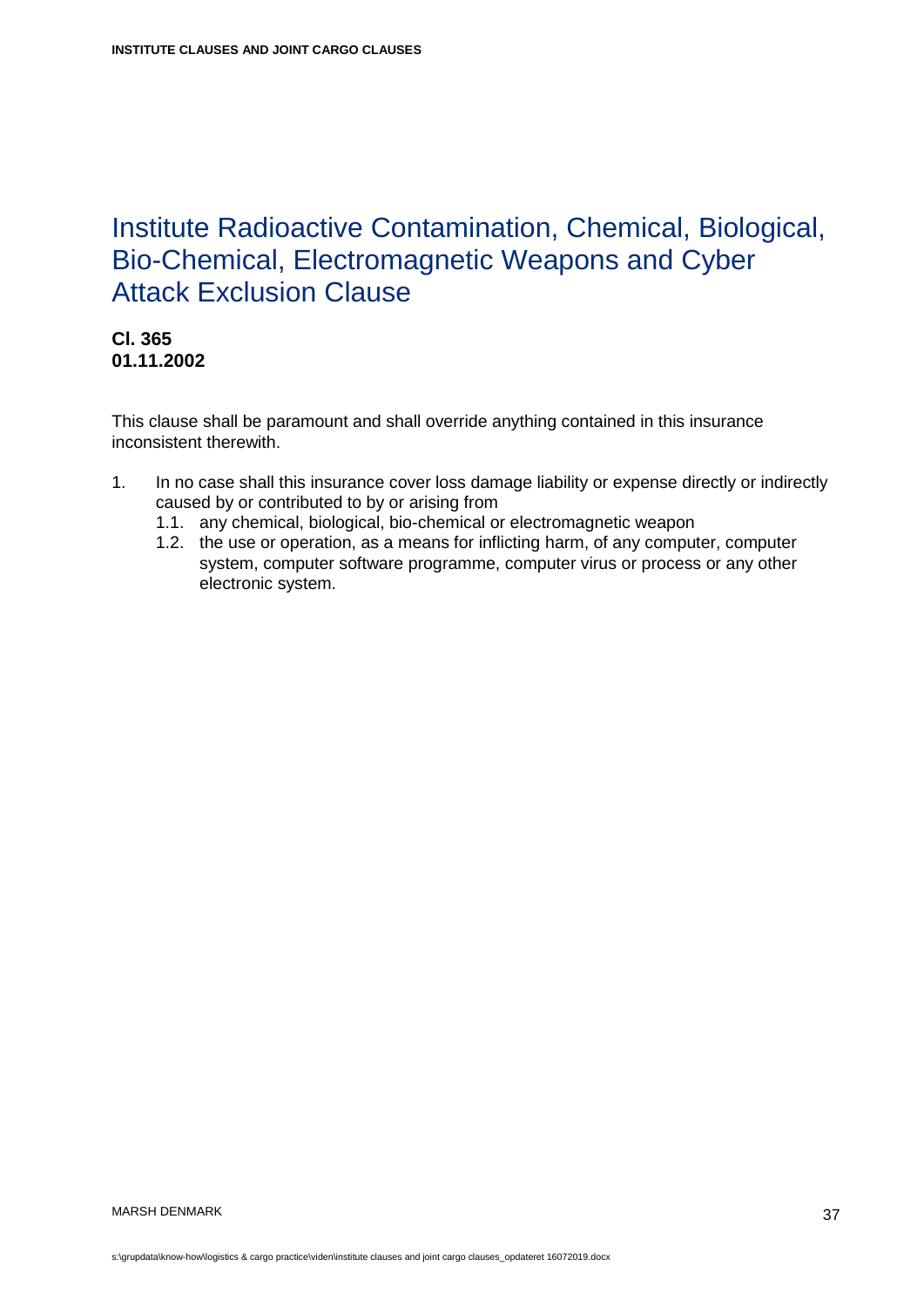# Institute Radioactive Contamination, Chemical, Biological, Bio-Chemical and Electromagnetic Weapons Exclusion Clause

## **Cl. 370 10.11.2003**

This clause shall be paramount and shall override anything contained in this insurance inconsistent therewith.

- 1. In no case shall this insurance cover loss damage liability or expense directly or indirectly caused by or contributed to by or arising from
	- 1.1. ionising radiations from or contamination by radioactivity from any nuclear fuel or from any nuclear waste or from the combustion of nuclear fuel.
	- 1.2. the radioactive, toxic, explosive or other hazardous or contaminating properties of any nuclear installation, reactor or other nuclear assembly or nuclear component thereof
	- 1.3. any weapon of war employing atomic or nuclear fission and/or fusion or other like reaction or radioactive force or matter
	- 1.4. the radioactive, toxic, explosive or other hazardous or contaminating properties of any radioactive manner. The exclusion in this sub-clause does not extend to radioactive isotopes, other than nuclear fuel, when such isotopes are being prepared, carried, store, or used for commercial, agricultural, medical, scientific or other similar peaceful purposes
	- 1.5. chemical, biologic, biochemical or electromagnetic weapons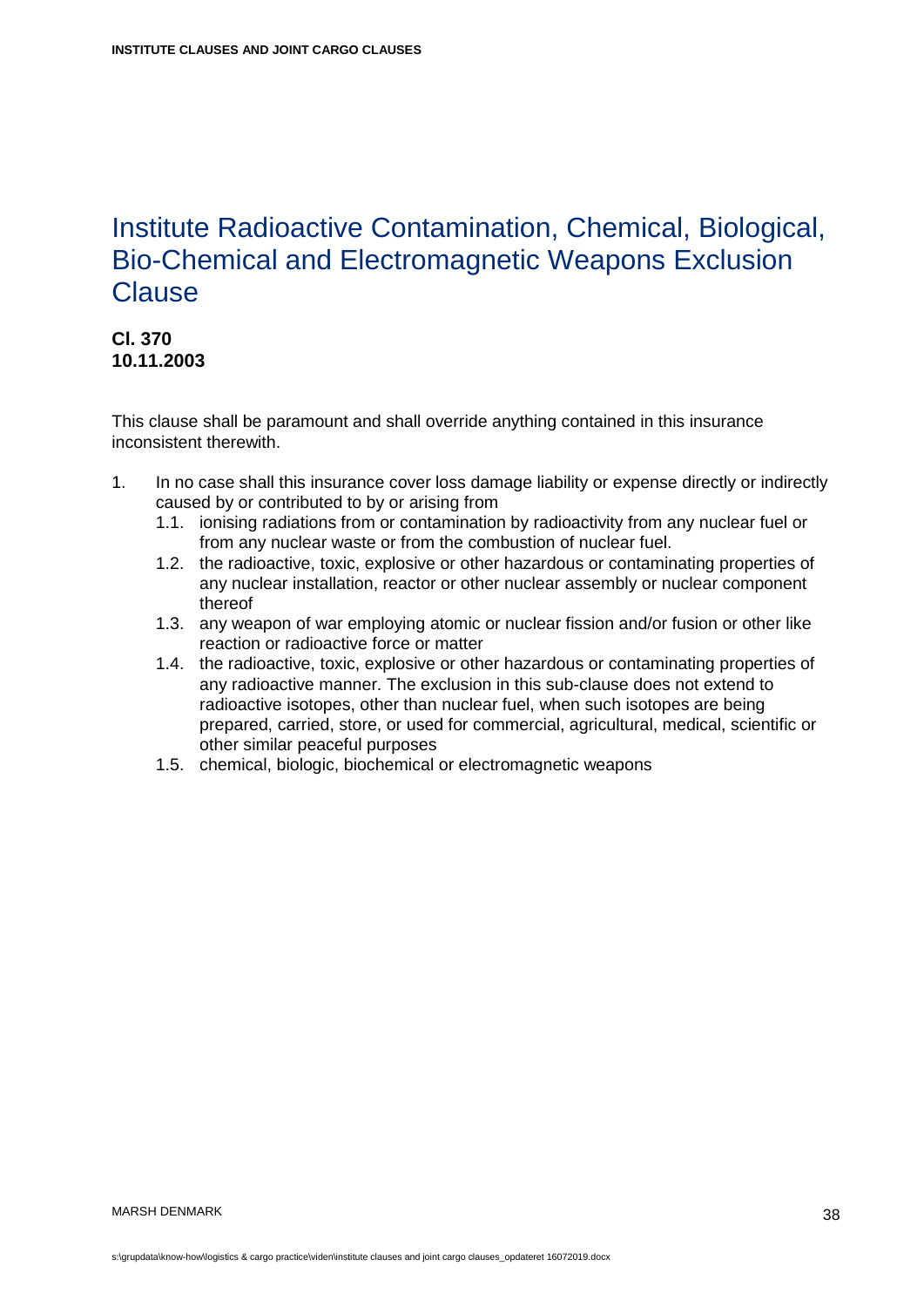# USA & Canada Endorsement for the Institute Radioactive Contamination, Chemical, Biological, Bio-Chemical and Electromagnetic Weapons Exclusion Clause, Cl.370, 10.11.2003

## **29.01.2004**

This policy is subject to the Institute Radioactive Contamination, Chemical, Biological, Bio - Chemical And Electromagnetic Weapons Exclusion Clause 10/11/03 (RACCBE). The inclusion of RACCBE in this policy is material to underwriters' willingness to provide coverage at the quoted terms, conditions and rates.

It is the intent of the parties to give maximum effect to RACCBE as permitted by law.

In the event that any portion of RACCBE may be found to be unenforceable in whole or in part under the law of any state, territory, district, commonwealth or possession of the U.S.A., or any province or territory of Canada, the remainder shall remain in full force and effect under the laws of that state, territory, district, commonwealth or possession, province or territory. Further, any such finding shall not alter the enforceability of RACCBE under the laws of any other state, territory, district, commonwealth or possession of the U.S.A., or any province or territory of Canada, to the fullest extent permitted by applicable law.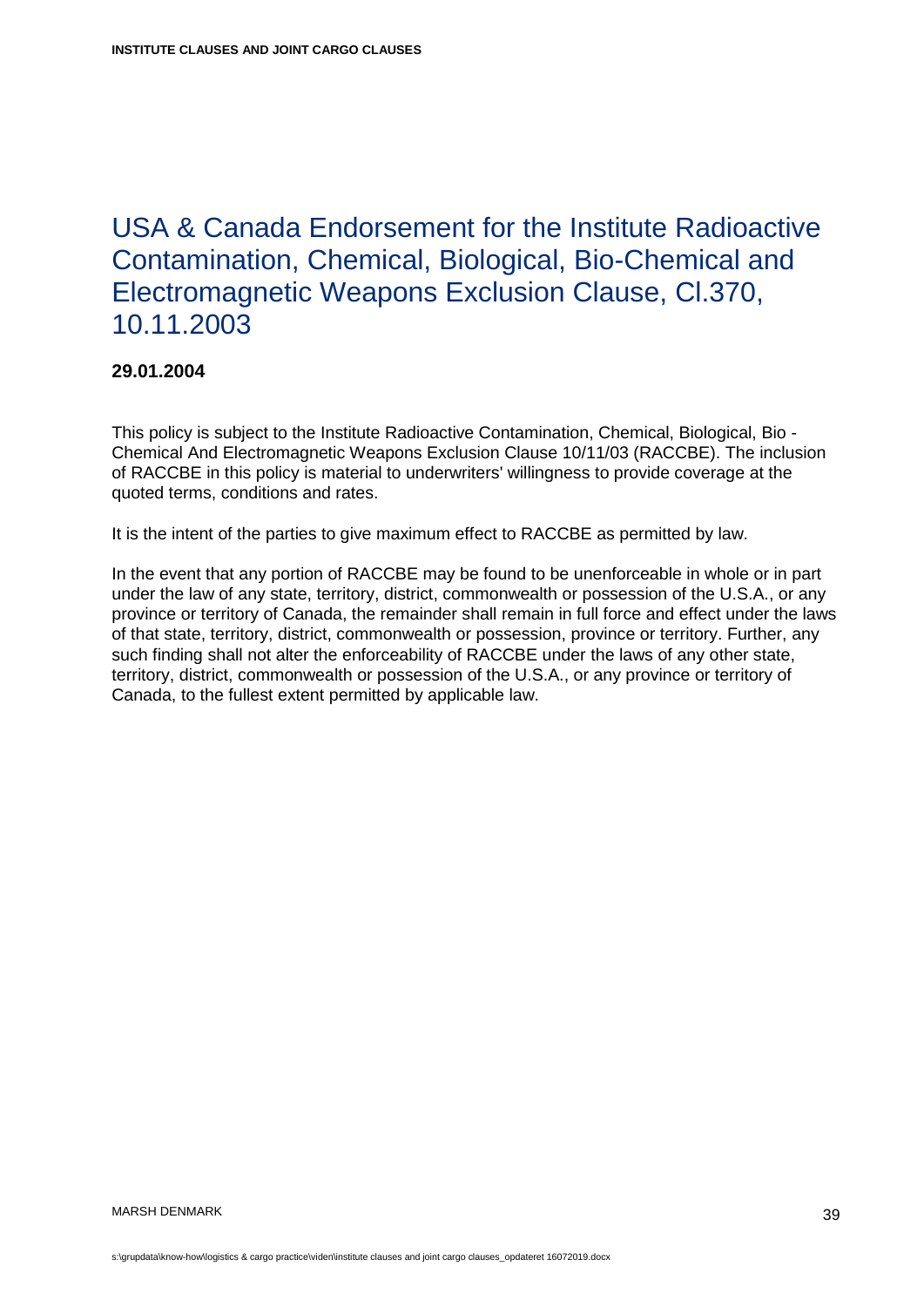# Institute Cyber Attack Exclusion Clause

## **Cl. 380 10.11.2003**

- 1.1. Subject only to Clause 1.2. below, in no case shall this insurance cover loss, damage, liability or expense directly or indirectly caused by or contributed to by or arising from the use or operation, as a means for inflicting harm, of any computer, computer system, computer software programme, malicious code, computer virus or process or any other electronic system.
- 1.2. Where this clause is endorsed on policies covering risks of war, civil war, revolution, rebellion, insurrection, or civil strife arising therefrom, or any hostile act by or against a belligerent power, or terrorism or any person acting from a political motive, Clause 1.1. shall not operate to exclude losses (which would otherwise be covered) arising from the use of any computer, computer system or computer software programme or any other electronic system in the launch and/or guidance system an/or firing mechanism of any weapon or missile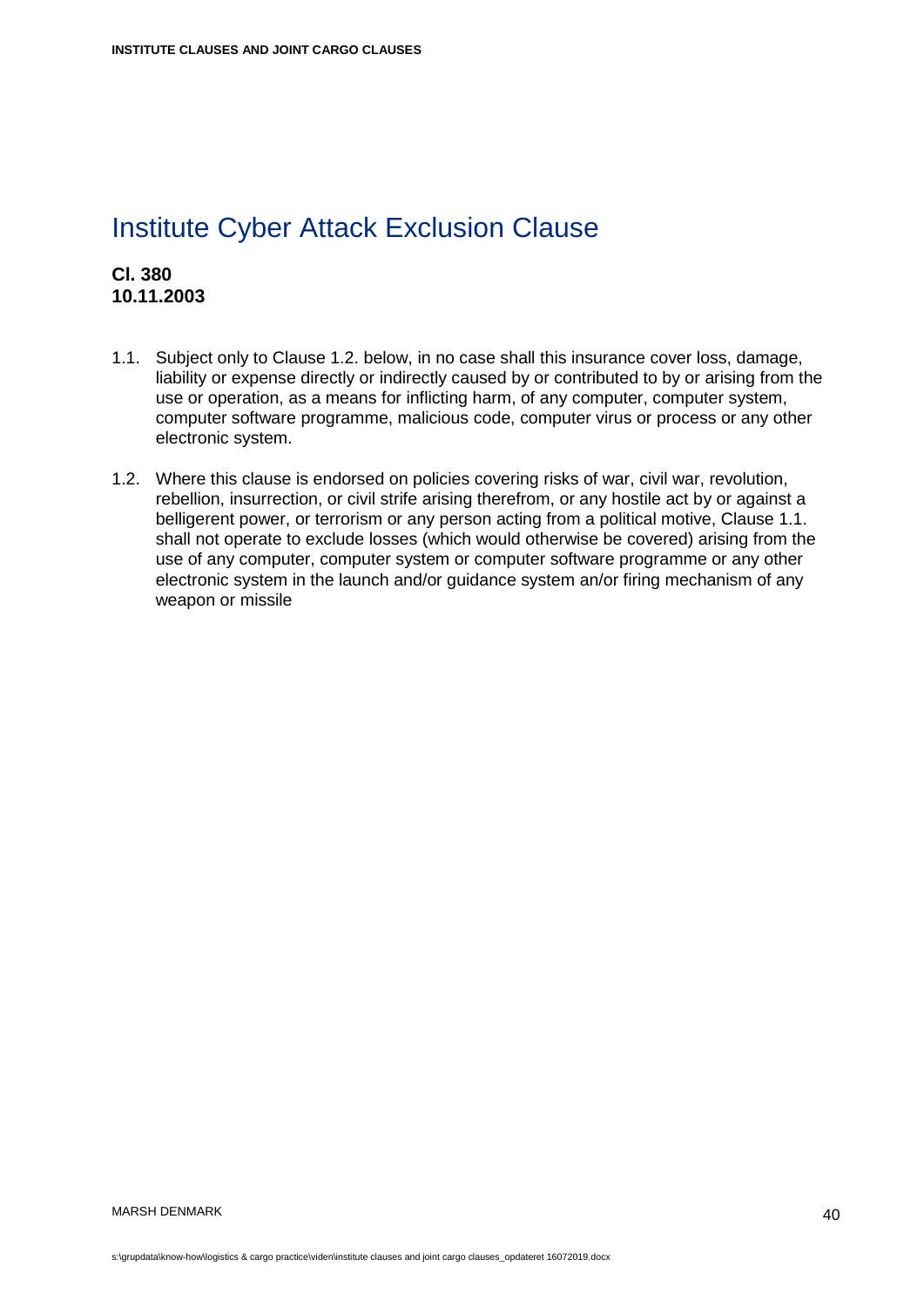## Institute Classification Clause

## **Cl. 354 01.01.2001**

#### *QUALIFICATION VESSELS*

- 1. This insurance and the marine transit rates as agreed in the policy or open cover apply only to cargoes and/or interests carried by mechanically self-propelled vessels of steel construction classed with a Classification Society which is:
	- 1.1. a Member or Associate Member of the International Association of Classification Societies (IACS), or
	- 1.2. a National Flag as defined in Clause 4 below, but only where the vessel is engaged exclusively in the coastal trading of that nation(including trading on an inter-island route within an archipelago of which that nation forms part).

Cargoes and/or interests carried by vessels not classed as above must be notified promptly to underwriters for rates and conditions to be agreed. Should a loss occur prior to such agreement being obtained cover may be provided but only if cover would have been available at a reasonable commercial market terms.

#### *AGE LIMITATION*

2. Cargoes and/or interests carried by Qualified Vessels(as defined above) which exceed the following age limits will be insured on the policy or open cover conditions subject to an additional premium to be agreed.

Bulk or combination carriers over 10 years of age or other vessels over 15 years of age unless they:

- 2.1. have been used for the carriage of general cargo on establish and regular pattern of trading between a range of specified ports, and do not exceed 25 years of age, or
- 2.2. were constructed as container ship, vehicle carriers or double-skin open-hatch gantry crane vessels (OHGCS) and have been continuously used as such on an established and regular pattern of trading between a range of specified ports, and do not exceed 30 years of age.

#### *CRAFT CLAUSE*

3. The requirements of this Clause do not apply to any craft used to load or unload the vessel within the ports area.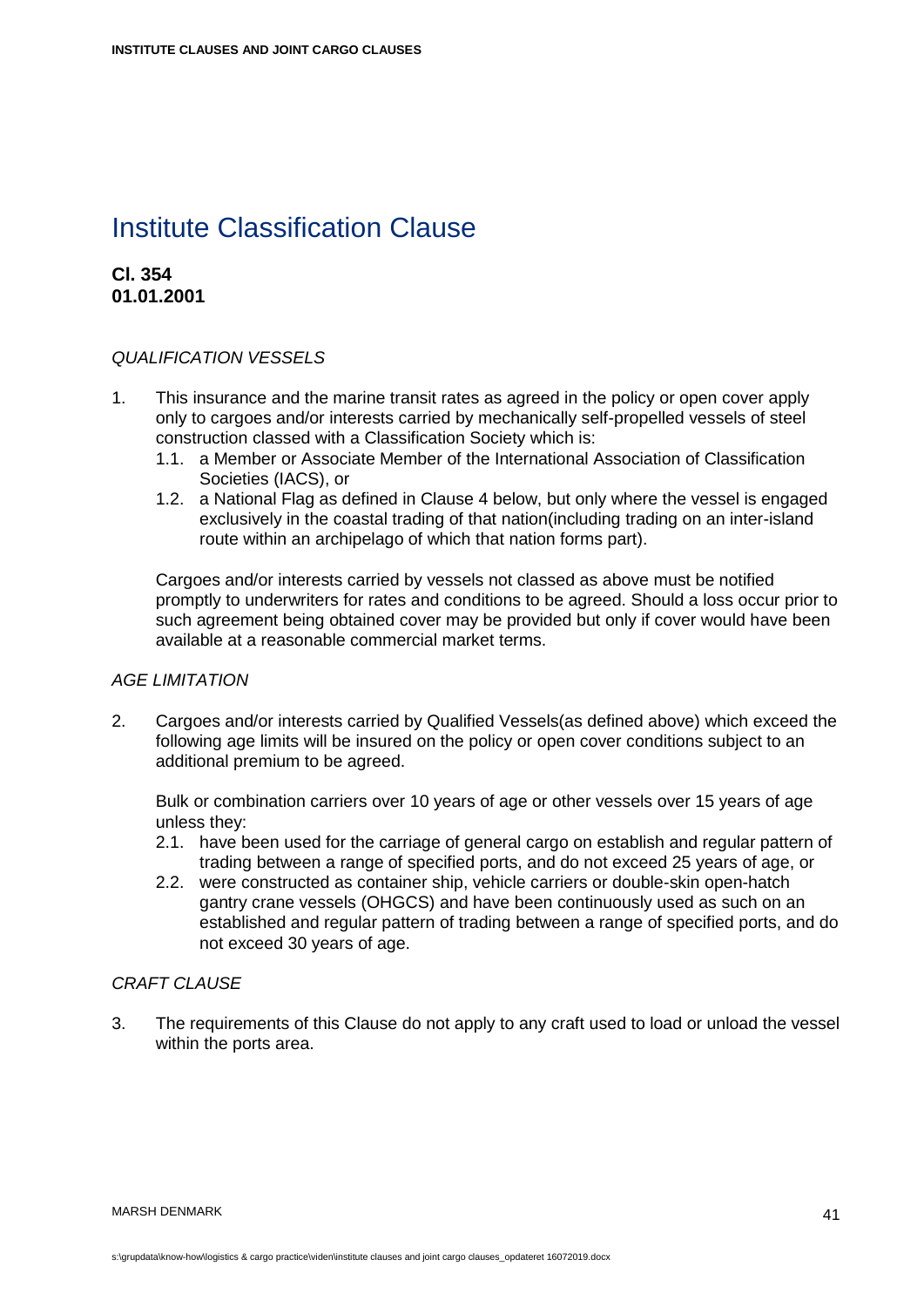## *NATIONAL FLAG SOCIETY*

4. A National Flag Society is a Classification Society which is domiciled in the same country as the owner of the vessel in question which must also operate under the flag of that country.

### *PROMPT NOTICE*

5. Where this insurance requires the assured to give prompt notice to the Underwriters, the right to cover is dependent upon compliance with that obligation.

## *LAW AND PRACTICE*

6. This insurance is subject to English law and practice.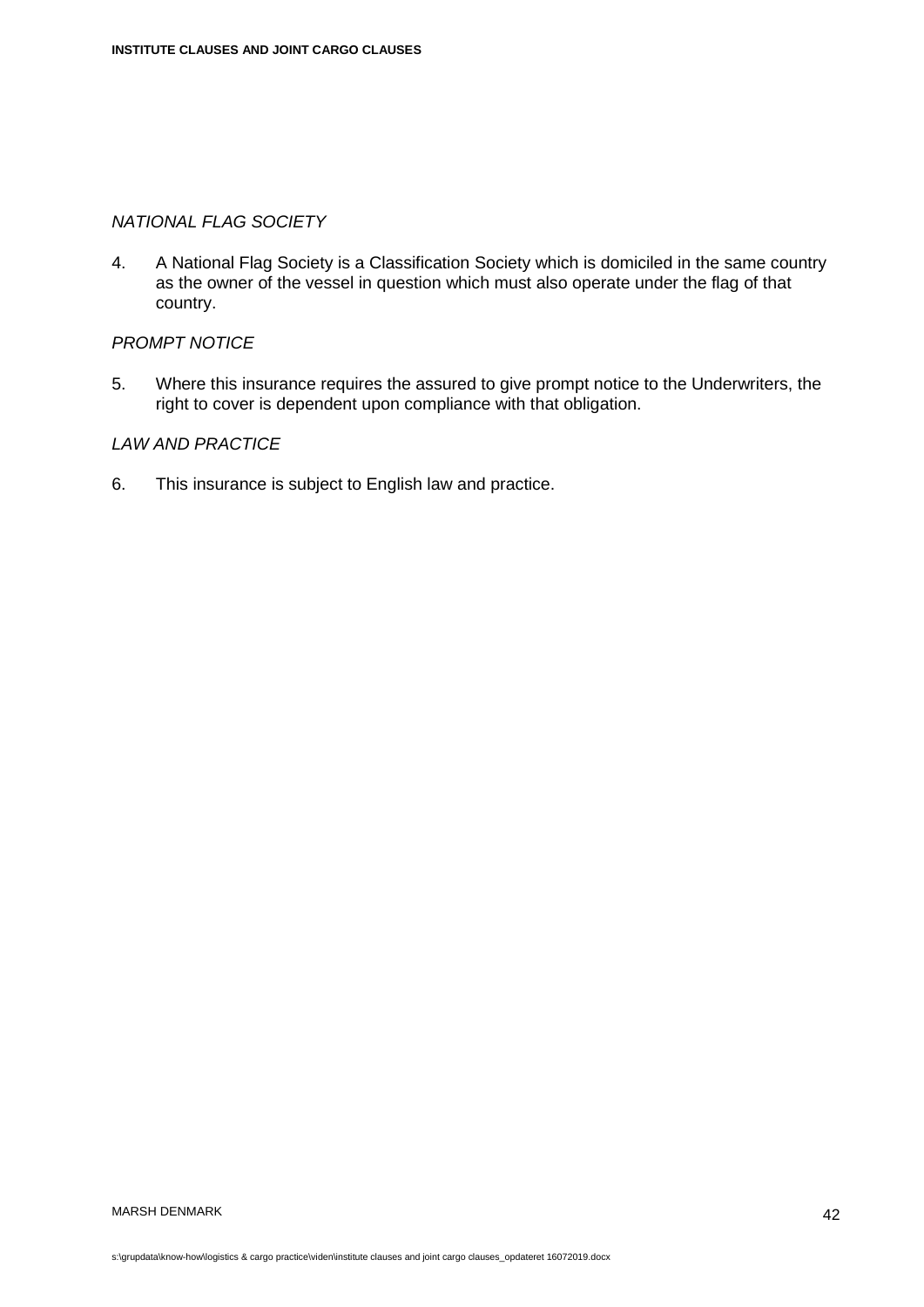## Sanctions Limitation and Exclusion Clause

## **JC 2010/014 11.08.2010**

No (re)insurer shall be deemed to provide cover and no (re)insurer shall be liable to pay any claim or provide any benefit hereunder to the extent that the provision of such cover, payment of such claim or provision of such benefit would expose that (re)insurer to any sanction, prohibition or restriction under United Nations resolutions or the trade or economic sanctions, laws or regulations of the European Union, United Kingdom or United States of America.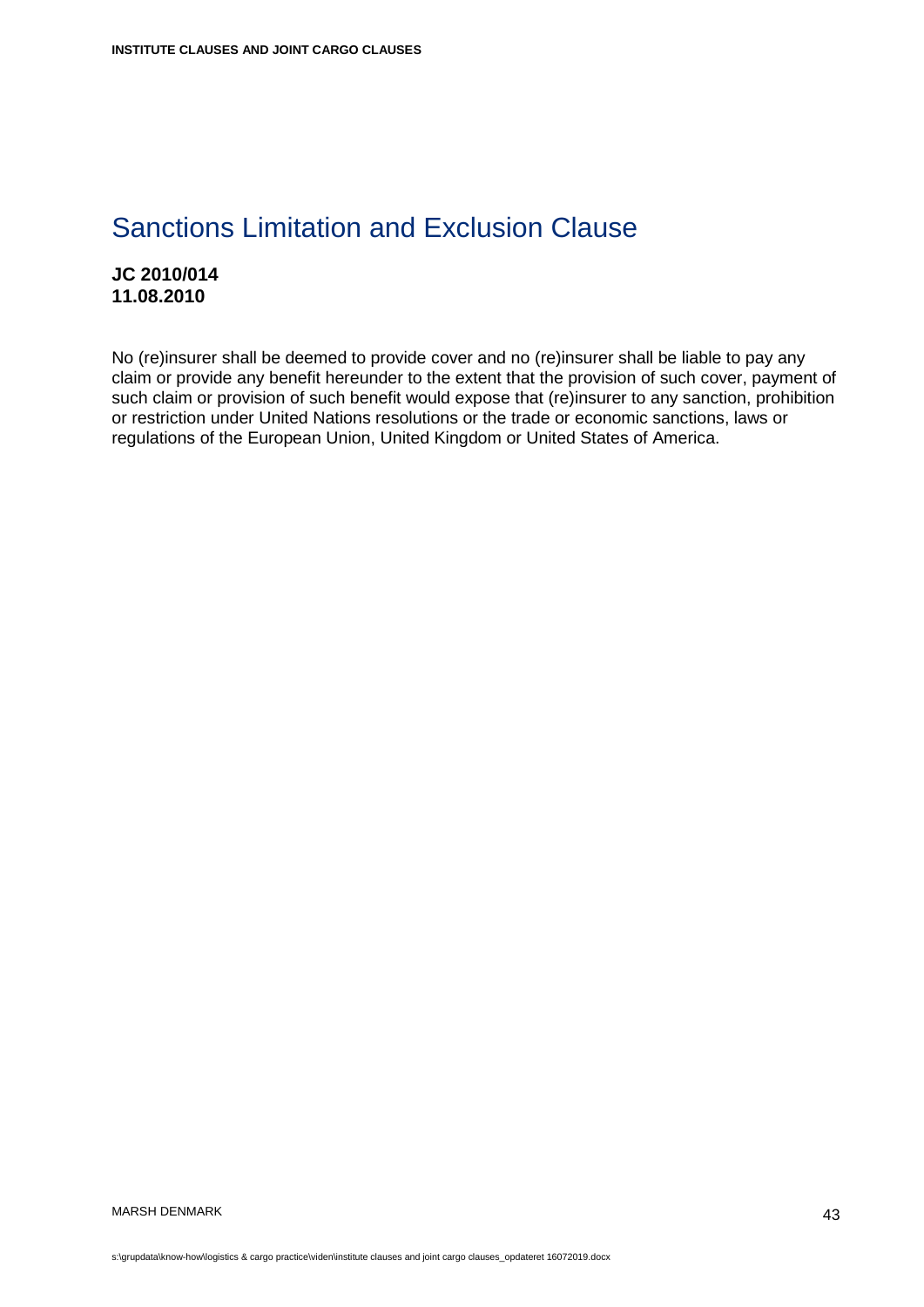# Termination of Transit Clause (Terrorism)

## **JC 2009/056 01.01.2009**

This clause shall be paramount and shall override anything contained in this insurance inconsistent therewith.

- 1. Notwithstanding any provision to the contrary contained in the contract of insurance or the Clauses referred to therein, it is agreed that in so far as the contract of insurance covers loss of or damage to the subject-matter insured caused by any act of terrorism being an act of any person acting on behalf of, or in connection with, any organisation which carries out activities directed towards the overthrowing or influencing, by force or violence, of any government whether or not legally constituted or any person acting from a political, ideological or religious motive, such cover is conditional upon the subject-matter insured being in the ordinary course of transit and, in any event, SHALL TERMINATE:
	- 1.1. either as per the transit clauses contained within the contract of insurance, or
	- 1.2. on completion of unloading from the carrying vehicle or other conveyance in or at the final warehouse or place of storage at the destination named in the contract of insurance,
	- 1.3. on completion of unloading from the carrying vehicle or other conveyance in or at any other warehouse or place of storage, whether prior to or at the destination named in the contract of insurance, which the Assured or their employees elect to use either for storage other than in the ordinary course of transit or for allocation or distribution, or
	- 1.4. when the Assured or their employees elect to use any carrying vehicle or other conveyance or any container for storage other than in the ordinary course of transit, or
	- 1.5. in respect of marine transits, on the expiry of 60 days after completion of discharge overside of the subject-matter insured from the oversea vessel at the final port of discharge.
	- 1.6. in respect of air transits, on the expiry of 30 days after unloading the subject-matter insured from the aircraft at the final place of discharge, whichever shall first occur.
	-
- 2. If the contract of insurance or the Clauses referred to therein specifically provide cover for inland or other further transits following on from storage, or termination as provided for above, cover will re-attach, and continues during the ordinary course of that transit terminating again in accordance with clause 1.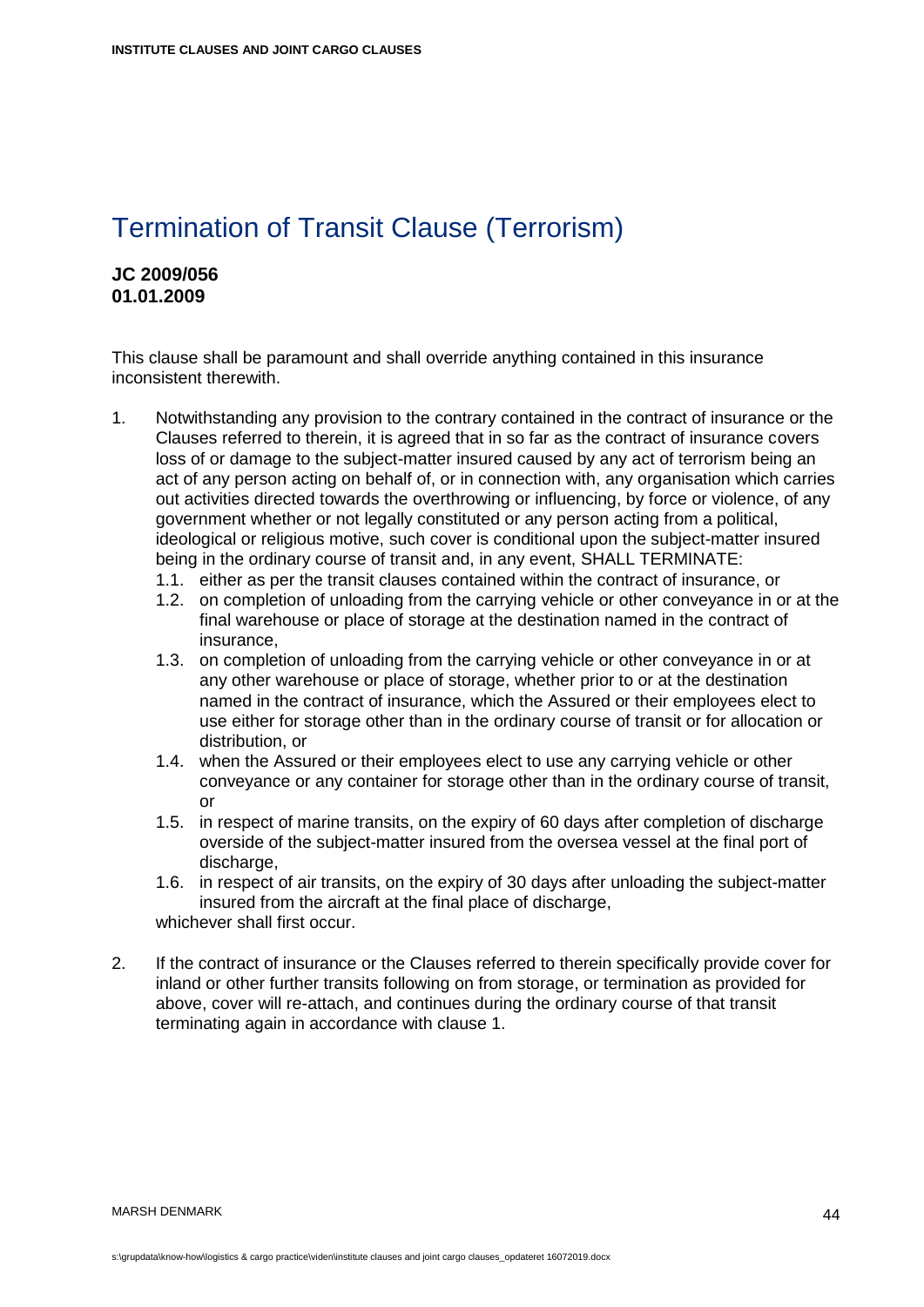# Institute War Cancellation Clause (Cargo)

**Cl. 396 01.05.2016**

The cover against war risks (as defined in the relevant Institute War Clauses) may be cancelled by either the Insurers or the Assured except in respect of any insurance which shall have attached in accordance with the conditions of the Institute War Clauses before the cancellation becomes effective. Such cancellation shall however only become effective on the expiry of 7 days from midnight of the day on which notice of the cancellation is issued by or to the Insurers.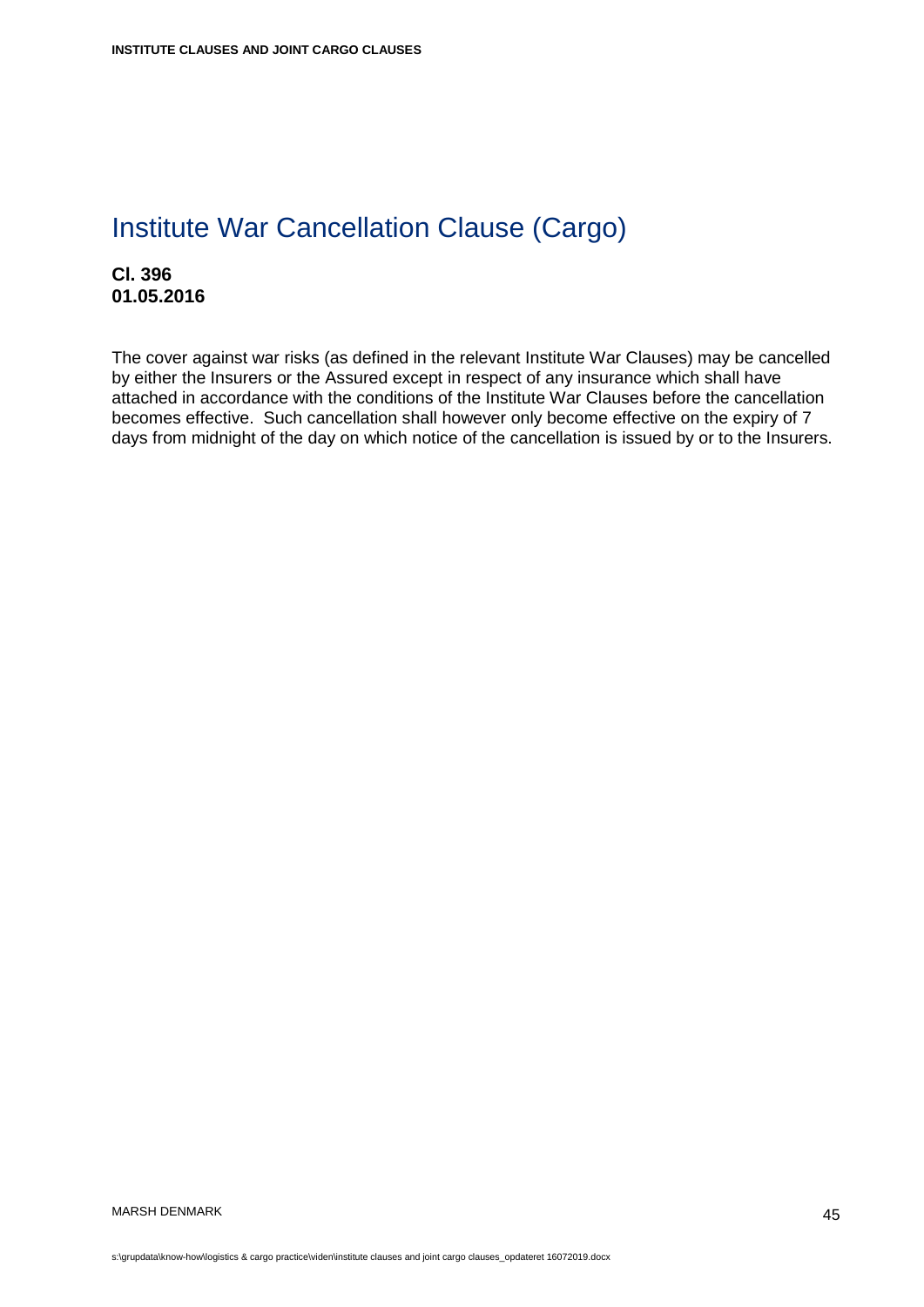## Institute Frozen Food Clauses (A)

**Cl. 263 01.01.1986**

Excluding Frozen Meat.

#### *RISKS COVERED*

#### **Risks Clause**

- 1. This insurance covers, except as provided in Clauses 4, 5, 6 and 7 below,
	- 1.1. all risks of loss of or damage to the subject-matter insured, other than loss or damage resulting from any variation in temperature howsoever caused,
	- 1.2. loss of or damage to the subject-matter insured resulting from any variation in temperature attributable to
		- 1.2.1. breakdown of refrigerating machinery resulting in its stoppage for a period of not less than 24 consecutive hours
		- 1.2.2. fire or explosion
		- 1.2.3. vessel or craft being stranded grounded sunk or capsized
		- 1.2.4. overturning or derailment of land conveyance
		- 1.2.5. collision or contact of vessel craft or conveyance with any external object other than water
		- 1.2.6. discharge of cargo at a port of distress.

#### **General Average Clause**

2. This insurance covers general average and salvage charges, adjusted or determined according to the contract of affreightment and/or the governing law and practice, incurred to avoid or in connection with the avoidance of loss from any cause except those excluded in Clauses 4, 5, 6 and 7 or elsewhere in this insurance.

#### **"Both to Blame Collision" Clause**

3. This insurance is extended to indemnify the Assured against such proportion of liability under the contract of affreightment "Both to Blame Collision" Clause as is in respect of a loss recoverable hereunder. In the event of any claim by shipowners under the said Clause the Assured agree to notify the Underwriters who shall have the right, at their own cost and expense, to defend the Assured against such claim.

#### *EXCLUSIONS*

#### **General Exclusions Clause**

4. In no case shall this insurance cover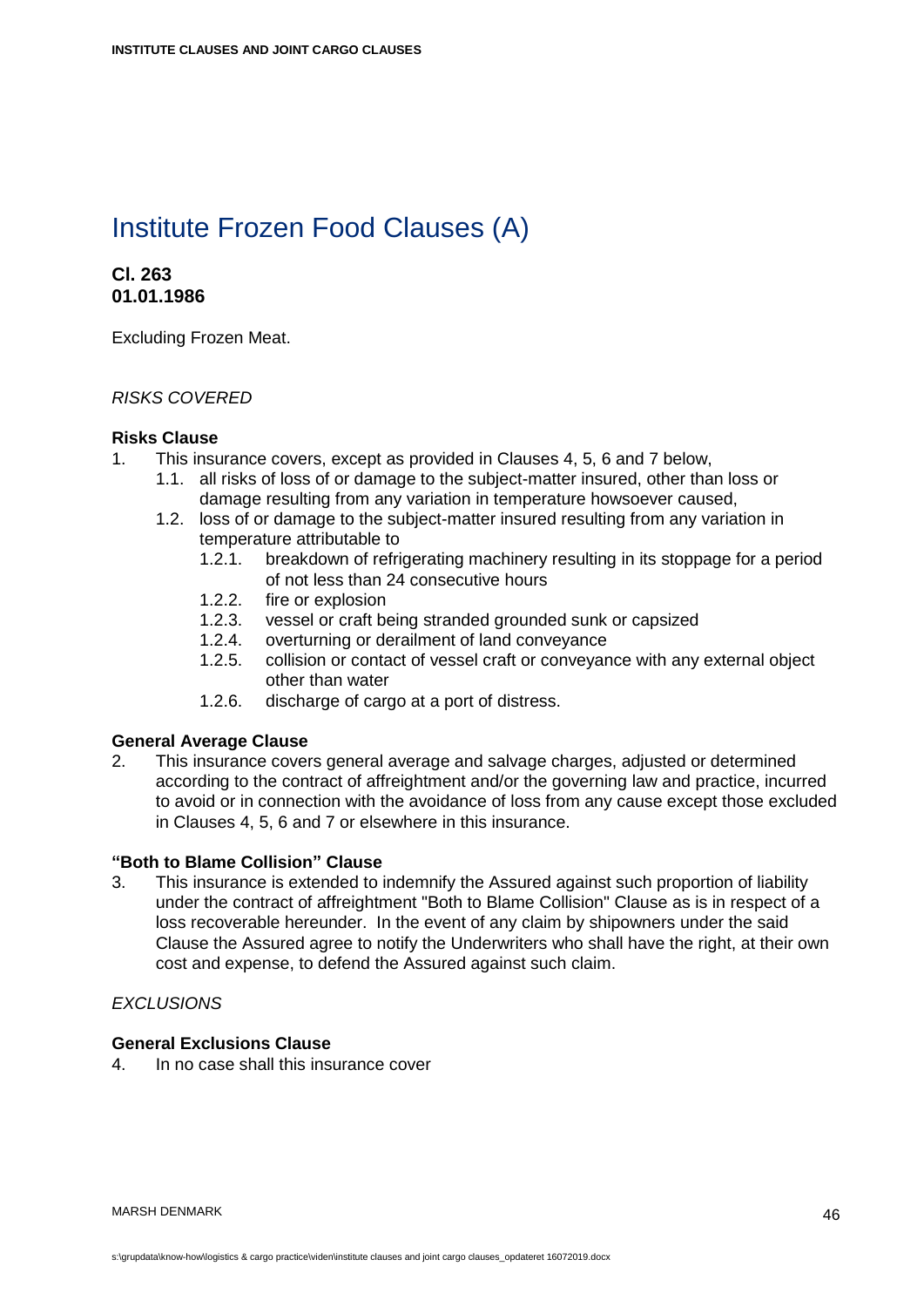- 4.1. loss damage or expense attributable to wilful misconduct of the Assured
- 4.2. ordinary leakage, ordinary loss in weight or volume, or ordinary wear and tear of the subject-matter insured
- 4.3. loss damage or expense caused by insufficiency or unsuitability of packing or preparation of the subject-matter insured (for the purpose of this Clause 4.3 "packing" shall be deemed to include stowage in a container or liftvan but only when such stowage is carried out prior to attachment of this insurance or by the Assured or their servants)
- 4.4. loss damage or expense caused by inherent vice or nature of the subject-matter insured (except loss damage or expense resulting from variation in temperature specifically covered under Clause 1.2 above)
- 4.5. loss damage or expense proximately caused by delay, even though the delay be caused by a risk insured against (except expenses payable under Clause 2 above)
- 4.6. loss damage or expense arising from insolvency or financial default of the owners managers charterers or operators of the vessel
- 4.7. loss damage or expense arising from the use of any weapon of war employing atomic or nuclear fission and/or fusion or other like reaction or radioactive force or matter
- 4.8. loss damage or expense arising from any failure of the Assured or their servants to take all reasonable precautions to ensure that the subject-matter insured is kept in refrigerated or, where appropriate, properly insulated and cooled space
- 4.9. any loss damage or expense otherwise recoverable hereunder unless prompt notice thereof is given to the Underwriters and, in any event, not later than 30 days after the termination of this insurance.

## **Unseaworthiness and Unfitness Exclusion Clause**

5.

- 5.1. In no case shall this insurance cover loss damage or expense arising from
	- 5.1.1. unseaworthiness of vessel or craft,
	- 5.1.2. unfitness of vessel craft conveyance container or liftvan for the safe carriage of the subject-matter insured,

where the Assured or their servants are privy to such unseaworthiness or unfitness, at the time the subject-matter insured is loaded therein.

5.2. The Underwriters waive any breach of the implied warranties of seaworthiness of the ship and fitness of the ship to carry the subject-matter insured to destination, unless the Assured or their servants are privy to such unseaworthiness or unfitness.

## **War Exclusion Clause**

- 6. In no case shall this insurance cover loss damage or expense caused by
	- 6.1. war civil war revolution rebellion insurrection, or civil strife arising therefrom, or any hostile act by or against a belligerent power
	- 6.2. capture seizure arrest restraint or detainment (piracy excepted), and the consequences thereof or any attempt thereat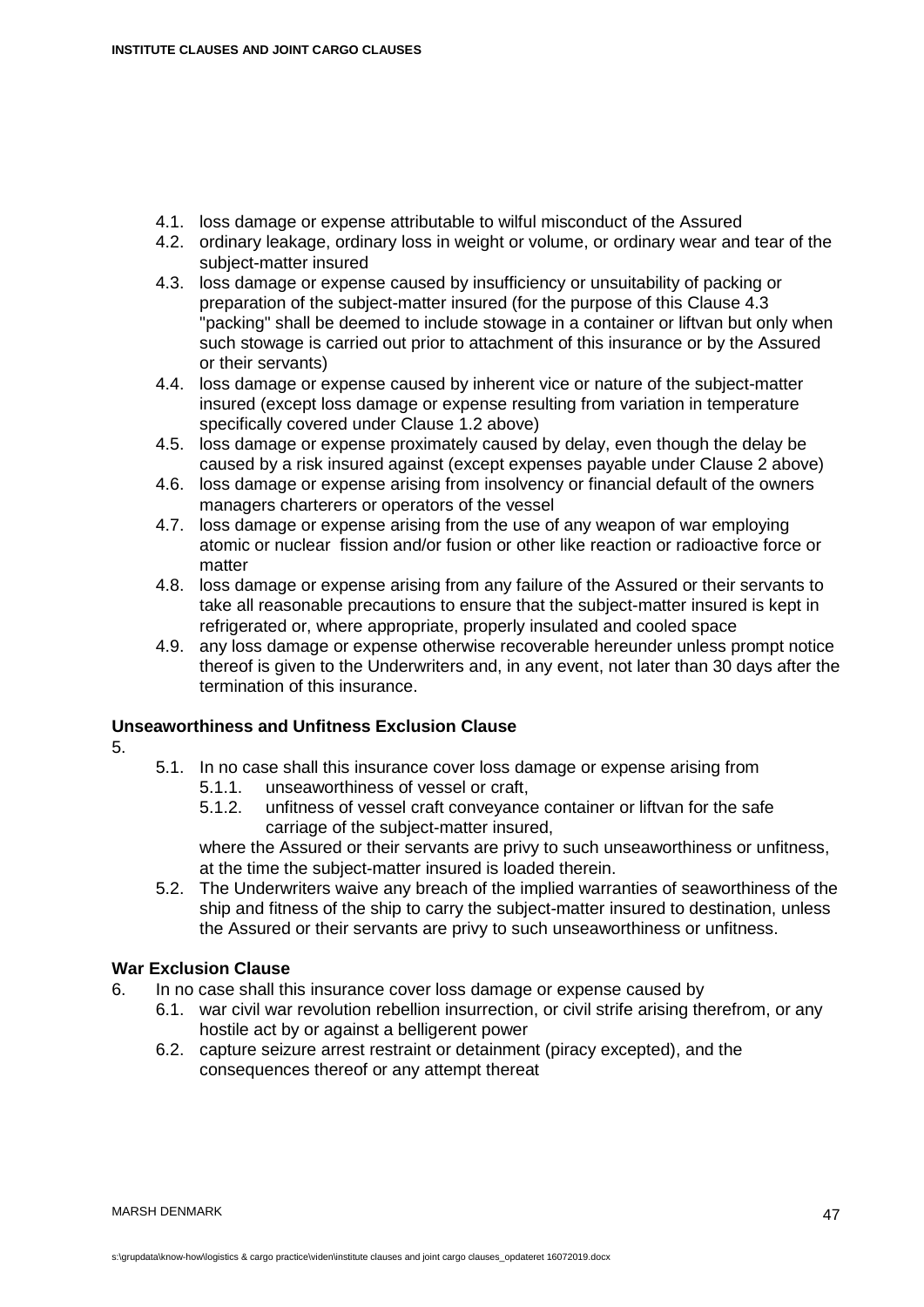6.3. derelict mines torpedoes bombs or other derelict weapons of war.

### **Strikes Exclusion Clause**

- 7. In no case shall this insurance cover loss damage or expense
	- 7.1. caused by strikers, locked-out workmen, or persons taking part in labour disturbances, riots or civil commotions
	- 7.2. resulting from strikes, lock-outs, labour disturbances, riots or civil commotions
	- 7.3. caused by any terrorist or any person acting from a political motive.

## *DURATION*

## **Transit Clause**

8.

- 8.1. This insurance attaches from the time the goods are loaded into the conveyance at freezing works or cold store at the place named herein for the commencement of the transit, continues during the ordinary course of transit and terminates either
	- 8.1.1. on delivery to the cold store or place of storage at the destination named herein,
	- 8.1.2. on delivery to any other cold store or place of storage, whether prior to or at the destination named herein, which the Assured elect to use either 8.1.2.1. for storage other than in the ordinary course of transit or 8.1.2.2. for allocation or distribution,
		- or
	- 8.1.3. on the expiry of 5 days after discharge overside of the goods hereby insured from the oversea vessel at the final port of discharge, whichever shall first occur.
- 8.2. If, after discharge overside from the oversea vessel at the final port of discharge, but prior to termination of this insurance, the goods are to be forwarded to a destination other than that to which they are insured hereunder, this insurance, whilst remaining subject to termination as provided for above, shall not extend beyond the commencement of transit to such other destination.
- 8.3. This insurance shall remain in force (subject to termination as provided for above and to the provisions of Clause 9 below) during delay beyond the control of the Assured, any deviation, forced discharge, reshipment or transhipment and during any variation of the adventure arising from the exercise of a liberty granted to shipowners or charterers under the contract of affreightment.

## **Termination of Contract of Carriage Clause**

9. If owing to circumstances beyond the control of the Assured either the contract of carriage is terminated at a port or place other than the destination named therein or the transit is otherwise terminated before delivery of the goods as provided for in Clause 8 above, then this insurance shall also terminate unless prompt notice is given to the Underwriters and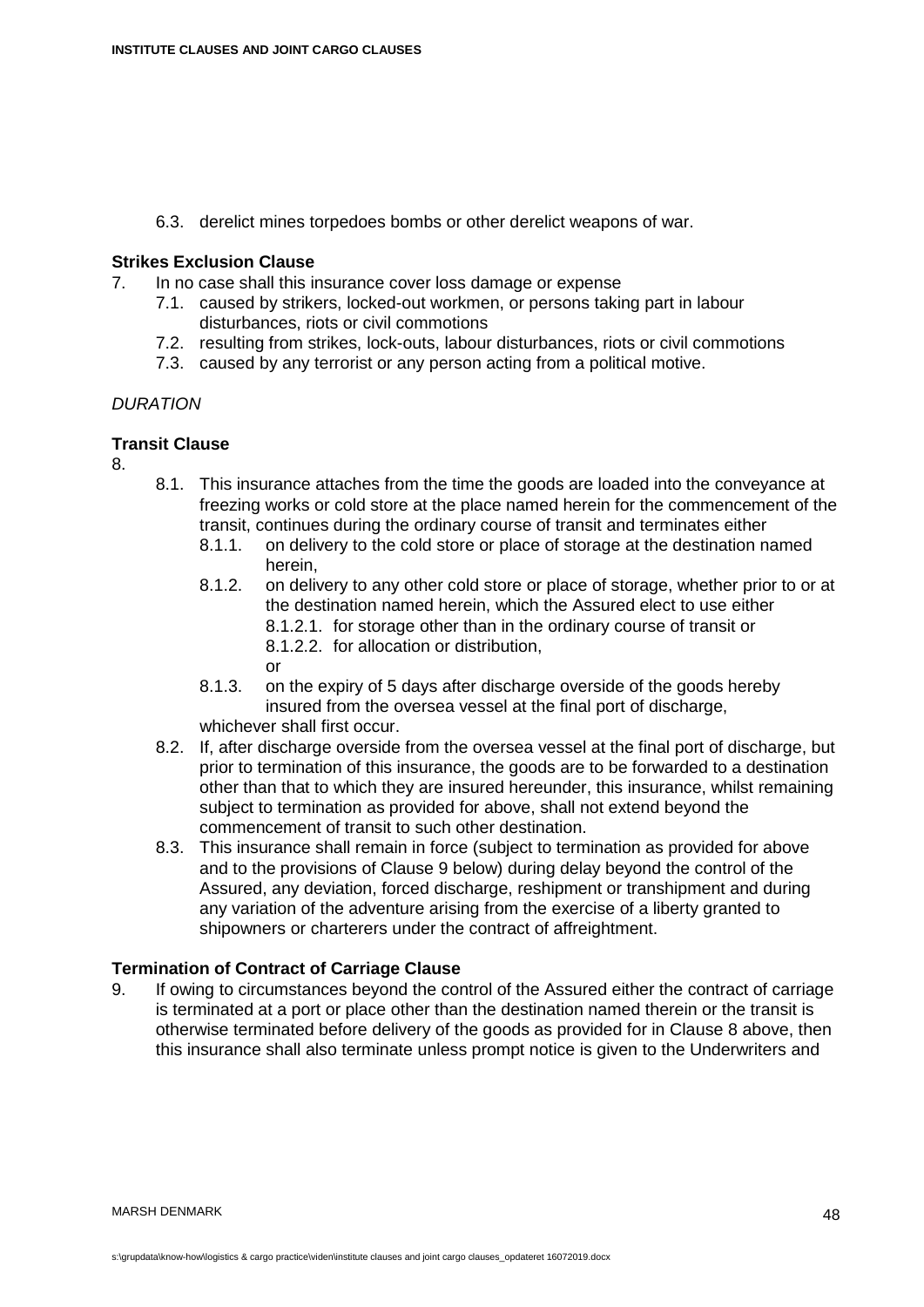continuation of cover is requested when the insurance shall remain in force, subject to an additional premium if required by the Underwriters, either

- 9.1. until the goods are sold and delivered at such port or place, or, unless otherwise specially agreed, until the expiry of 30 days after arrival of the goods hereby insured at such port or place, whichever shall first occur, or
- 9.2. if the goods are forwarded within the said period of 30 days (or any agreed extension thereof) to the destination named herein or to any other destination, until terminated in accordance with the provisions of Clause 8 above.

#### **Change of Voyage Clause**

10. Where, after attachment of this insurance, the destination is changed by the Assured, held covered at a premium and on conditions to be arranged subject to prompt notice being given to the Underwriters.

#### *CLAIMS*

#### **Insurable Interest Clause**

- 11.
- 11.1. In order to recover under this insurance the Assured must have an insurable interest in the subject-matter insured at the time of the loss.
- 11.2. Subject to 11.1 above, the Assured shall be entitled to recover for insured loss occurring during the period covered by this insurance, notwithstanding that the loss occurred before the contract of insurance was concluded, unless the Assured were aware of the loss and the Underwriters were not.

#### **Forwarding Charges Clause**

12. Where, as a result of the operation of a risk covered by this insurance, the insured transit is terminated at a port or place other than that to which the subject-matter is covered under this insurance, the Underwriters will reimburse the Assured for any extra charges properly and reasonably incurred in unloading storing and forwarding the subject-matter to the destination to which it is insured hereunder.

This Clause 12, which does not apply to general average or salvage charges, shall be subject to the exclusions contained in Clauses 4, 5, 6 and 7 above, and shall not include charges arising from the fault negligence insolvency or financial default of the Assured or their servants.

## **Constructive Total Loss Clause**

13. No claim for Constructive Total Loss shall be recoverable hereunder unless the subjectmatter insured is reasonably abandoned either on account of its actual total loss appearing to be unavoidable or because the cost of recovering, reconditioning and forwarding the subject-matter to the destination to which it is insured would exceed its value on arrival.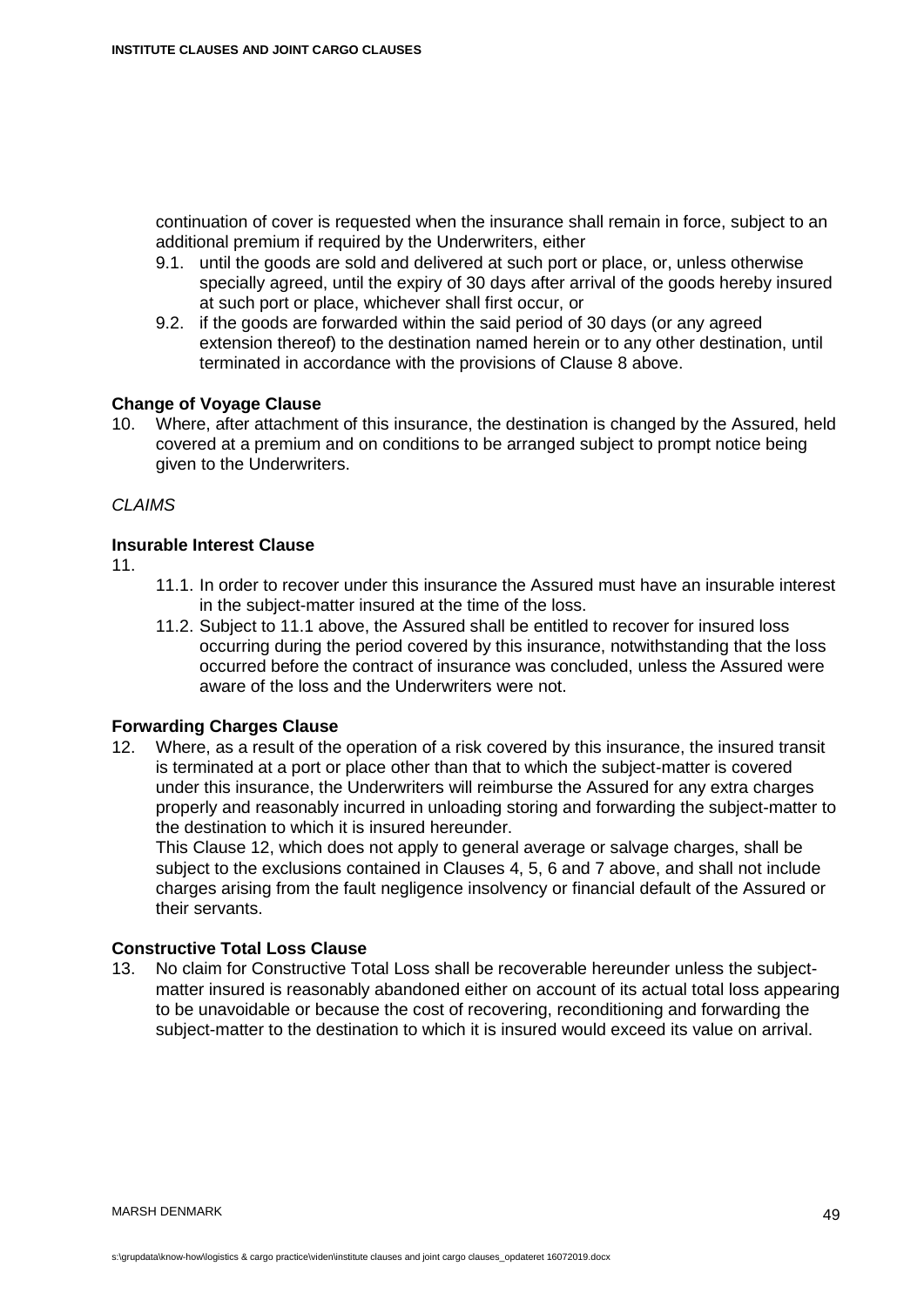#### **Increased Value Clause**

14.

- 14.1. If any Increased Value insurance is effected by the Assured on the cargo insured herein the agreed value of the cargo shall be deemed to be increased to the total amount insured under this insurance and all Increased Value insurances covering the loss, and liability under this insurance shall be in such proportion as the sum insured herein bears to such total amount insured. In the event of claim the Assured shall provide the Underwriters with evidence of the amounts insured under all other insurances.
- 14.2. Where this insurance is on Increased Value the following clause shall apply: The agreed value of the cargo shall be deemed to be equal to the total amount insured under the primary insurance and all Increased Value insurances covering the loss and effected on the cargo by the Assured, and liability under this insurance shall be in such proportion as the sum insured herein bears to such total amount insured. In the event of claim the Assured shall provide the Underwriters with evidence of the amounts insured under all other insurances.

#### *BENEFIT OF INSURANCE*

#### **Not to Inure Clause**

15. This insurance shall not inure to the benefit of the carrier or other bailee.

#### *MINIMISING LOSSES*

#### **Duty of Assured Clause**

- 16. It is the duty of the Assured and their servants and agents in respect of loss recoverable hereunder
	- 16.1. to take such measures as may be reasonable for the purpose of averting or minimising such loss, and
	- 16.2. to ensure that all rights against carriers, bailees or other third parties are properly preserved and exercised

and the Underwriters will, in addition to any loss recoverable hereunder, reimburse the Assured for any charges properly and reasonably incurred in pursuance of these duties.

## **Waiver Clause**

17. Measures taken by the Assured or the Underwriters with the object of saving, protecting or recovering the subject-matter insured shall not be considered as a waiver or acceptance of abandonment or otherwise prejudice the rights of either party.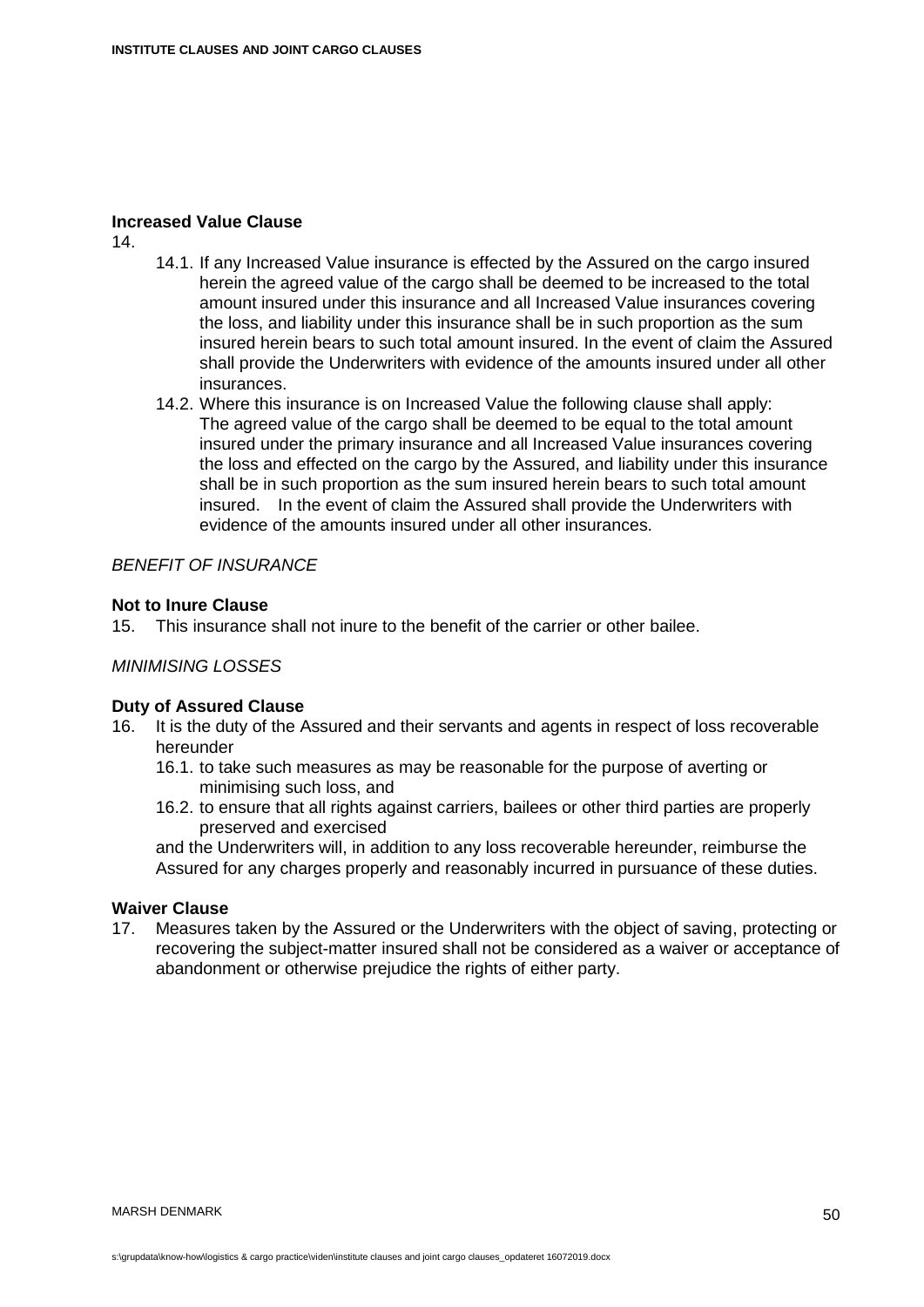### *AVOIDANCE OF DELAY*

#### **Reasonable Despatch Clause**

18. It is a condition of this insurance that the Assured shall act with reasonable despatch in all circumstances within their control.

### *LAW AND PRACTICE*

#### **English Law and Practice Clause**

19. This insurance is subject to English law and practice.

#### *NOTE:*

*It is necessary for the Assured when they become aware of an event which is "held covered" under this insurance to give prompt notice to the Underwriters and the right to such cover is dependent upon compliance with this obligation.*

### *SPECIAL NOTE:*

*This insurance does not cover loss damage or expense caused by embargo, or by rejection prohibition or detention by the government of the country of import or their agencies or departments, but does not exclude loss of or damage to the subject-matter insured caused by risks insured hereunder and sustained prior to any such embargo rejection prohibition or detention.*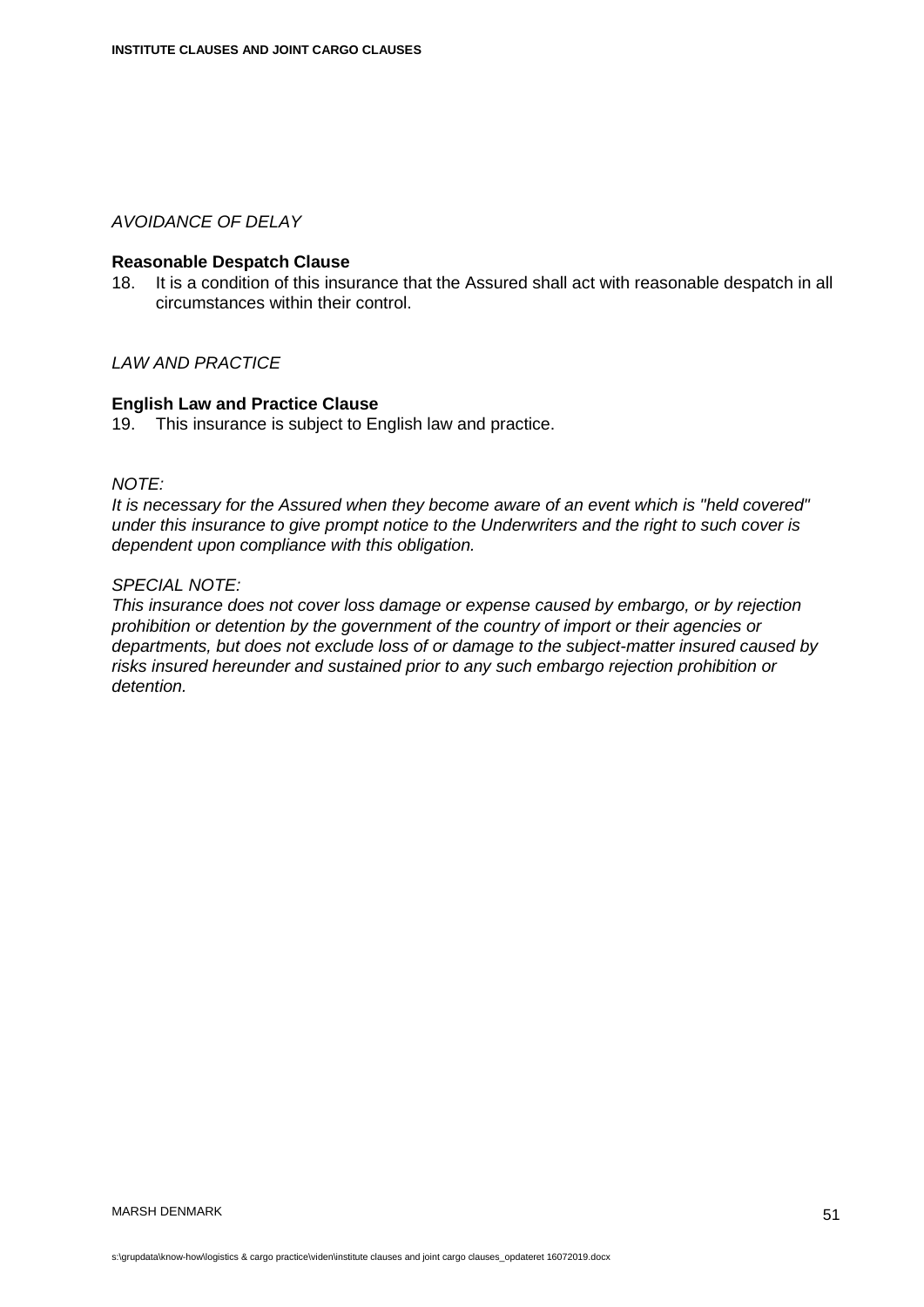# Institute Frozen/Chilled Food Clauses (A)

**Cl. 430 01.03.2017**

Suitable for food in a mechanically temperature-controlled environment.

### *RISKS COVERED*

#### **Risks**

1. This insurance covers all risks of loss of or damage to the subject-matter insured except as excluded by the provisions of Clauses 4, 5, 6 and 7 below.

#### **General Average**

2. This insurance covers general average and salvage charges, adjusted or determined according to the contract of carriage and/or the governing law and practice, incurred to avoid or in connection with the avoidance of loss from any cause except those excluded in Clauses 4, 5, 6 and 7 below.

#### **"Both to Blame Collision Clause"**

3. This insurance indemnifies the Assured, in respect of any risk insured herein, against liability incurred under any Both to Blame Collision Clause in the contract of carriage. In the event of any claim by carriers under the said Clause, the Assured agree to notify the Insurers who shall have the right, at their own cost and expense, to defend the Assured against such claim.

#### *EXCLUSIONS*

- 4. In no case shall this insurance cover
	- 4.1. loss damage or expense attributable to wilful misconduct of the Assured
	- 4.2. ordinary leakage, ordinary loss in weight or volume, or ordinary wear and tear of the subject-matter insured
	- 4.3. loss damage or expense caused by insufficiency or unsuitability of packing or preparation of the subject-matter insured to withstand the ordinary incidents of the insured transit where such packing or preparation is carried out by the Assured or their employees or prior to the attachment of this insurance (for the purpose of these Clauses "packing" shall be deemed to include stowage in a container and "employees" shall not include independent contractors)
	- 4.4. loss damage or expense caused by inherent vice or nature of the subject-matter insured (except loss damage or expense resulting from variation in temperature whilst this insurance is in force)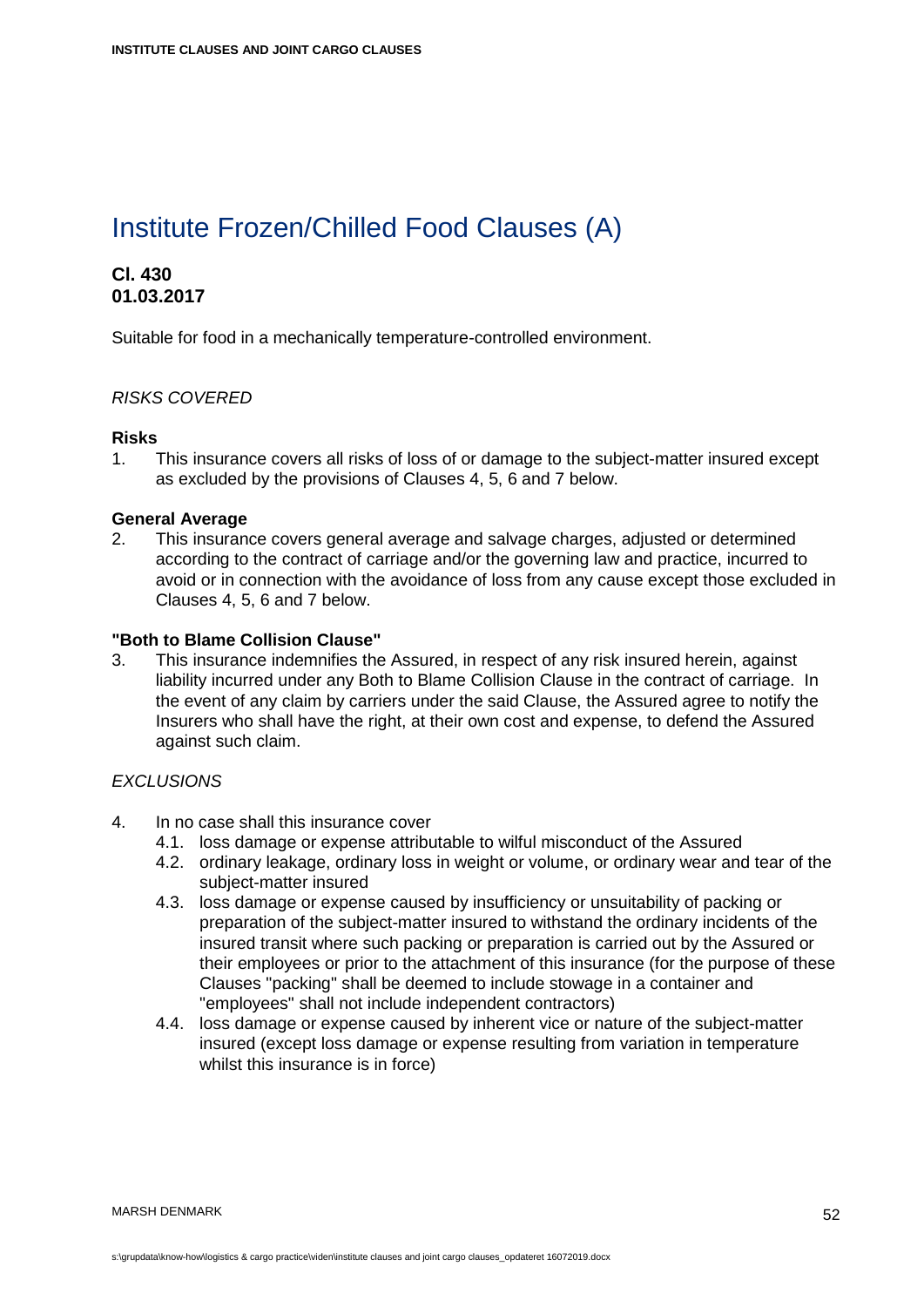- 4.5. loss damage or expense caused by delay, even though the delay be caused by a risk insured against (except expenses payable under Clause 2 above)
- 4.6. loss damage or expense caused by insolvency or financial default of the owners managers charterers or operators of the vessel/aircraft where, at the time of loading of the subject-matter insured on board the vessel/aircraft, the Assured are aware, or in the ordinary course of business should be aware, that such insolvency or financial default could prevent the normal prosecution of the voyage. This exclusion shall not apply where the contract of insurance has been assigned to the party claiming hereunder who has bought or agreed to buy the subject-matter

insured in good faith under a binding contract 4.7. loss damage or expense directly or indirectly caused by or arising from the use of

- any weapon or device employing atomic or nuclear fission and/or fusion or other like reaction or radioactive force or matter
- 4.8. loss damage or expense arising from any failure of the Assured or their employees to take all reasonable precautions to ensure that the subject-matter insured is kept in refrigerated or, where appropriate, properly insulated and cooled space
- 4.9. any loss damage or expense otherwise recoverable hereunder unless prompt notice thereof is given to the Insurers and, in any event, not later than 30 days after the termination of this insurance.

### 5.

- 5.1. In no case shall this insurance cover loss damage or expense arising from
	- 5.1.1. unseaworthiness of vessel or craft or unfitness of vessel or craft for the safe carriage of the subject-matter insured, where the Assured are privy to such unseaworthiness or unfitness, at the time the subject-matter insured is loaded therein
	- 5.1.2. unfitness of container or conveyance for the safe carriage of the subjectmatter insured, where loading therein or thereon is carried out prior to attachment of this insurance or by the Assured or their employees and they are privy to such unfitness at the time of loading.
- 5.2. Exclusion 5.1.1 above shall not apply where the contract of insurance has been assigned to the party claiming hereunder who has bought or agreed to buy the subject-matter insured in good faith under a binding contract.
- 5.3. The Insurers waive any breach of the implied warranties of seaworthiness of the ship and fitness of the ship to carry the subject-matter insured to destination.
- 6. In no case shall this insurance cover loss damage or expense caused by
	- 6.1. war civil war revolution rebellion insurrection, or civil strife arising therefrom, or any hostile act by or against a belligerent power
	- 6.2. capture seizure arrest restraint or detainment (piracy excepted), and the consequences thereof or any attempt thereat
	- 6.3. derelict mines torpedoes bombs or other derelict weapons of war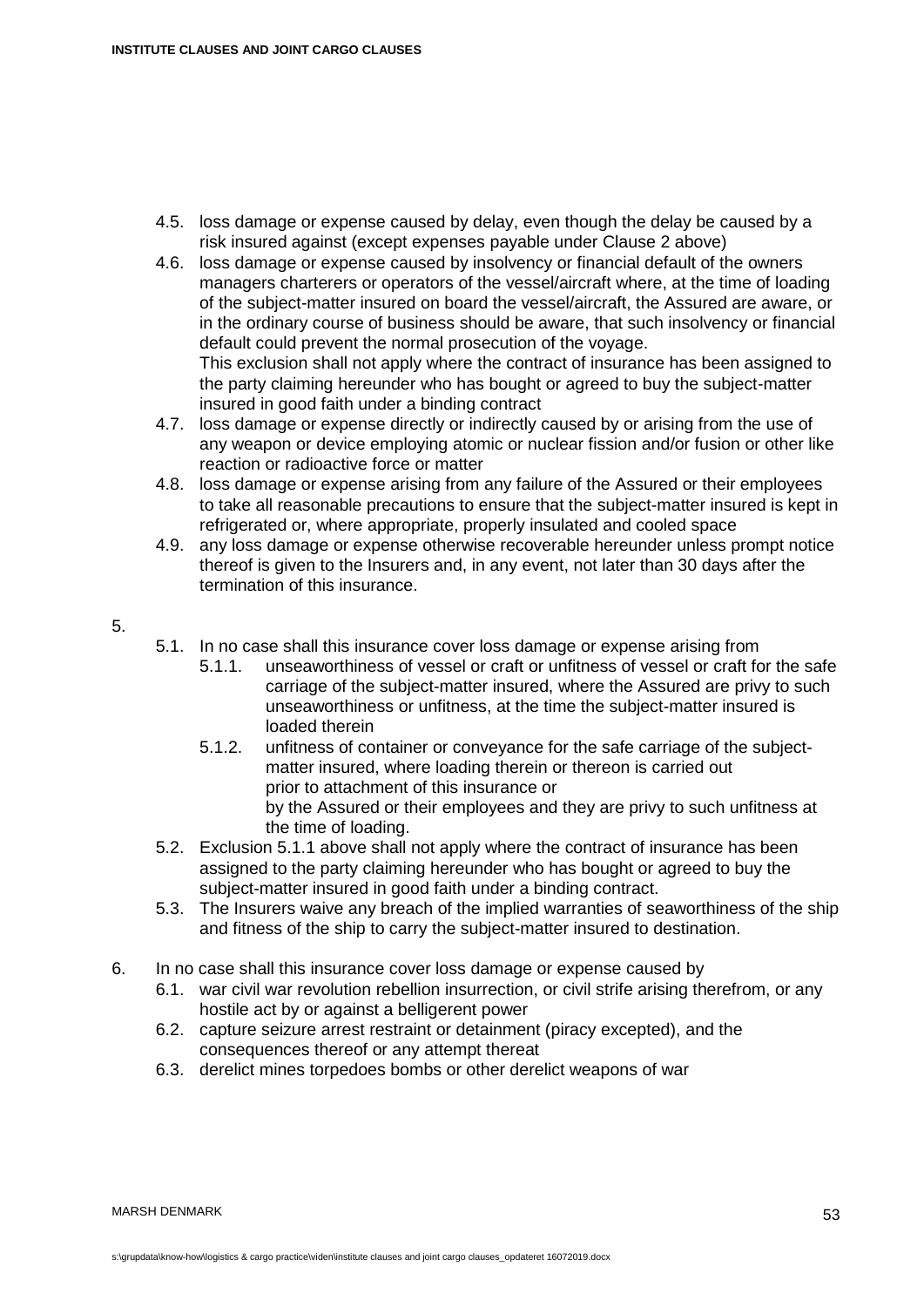- 6.4. embargo, or by rejection prohibition or detention by any government or their agencies or departments.
- 7. In no case shall this insurance cover loss damage or expense
	- 7.1. caused by strikers, locked-out workmen, or persons taking part in labour disturbances, riots or civil commotions
	- 7.2. resulting from strikes, lock-outs, labour disturbances, riots or civil commotions
	- 7.3. caused by any act of terrorism being an act of any person acting on behalf of, or in connection with, any organisation which carries out activities directed towards the overthrowing or influencing, by force or violence, of any government whether or not legally constituted
	- 7.4. caused by any person acting from a political, ideological or religious motive.

## *DURATION*

## **Transit Clause**

- 8.
- 8.1. Subject to Clause 11 below, this insurance attaches from the time the subject-matter insured is loaded into the conveyance at the freezing/cooling works or at the cold store (at the place named in the contract of insurance) for the commencement of transit, continues during the ordinary course of transit and terminates either
	- 8.1.1. on delivery to the cold store or place of storage at the destination named in the contract of insurance, or
	- 8.1.2. on delivery to any other cold store or place of storage, whether prior to or at the destination named in the contract of insurance, which the Assured or their employees elect to use either for storage other than in the ordinary course of transit or for allocation or distribution, or
	- 8.1.3. when the Assured or their employees elect to use any carrying vehicle or other conveyance or any container for storage other than in the ordinary course of transit, or
	- 8.1.4. on the expiry of 5 days after completion of discharge overside of the subject-matter insured from the oversea vessel or after completion of unloading of the subject matter insured from the aircraft at the final place of discharge

whichever shall first occur.

- 8.2. If, after discharge overside from the oversea vessel, or after unloading from the aircraft at the final place of discharge, but prior to termination of this insurance, the subject-matter insured is to be forwarded to a destination other than that to which it is insured, this insurance, whilst remaining subject to termination as provided in Clauses 8.1.1 to 8.1.4 above, shall not extend beyond the commencement of transit to such other destination.
- 8.3. This insurance shall remain in force (subject to termination as provided for in Clauses 8.1.1 to 8.1.4 above and to the provisions of Clause 9 below) during delay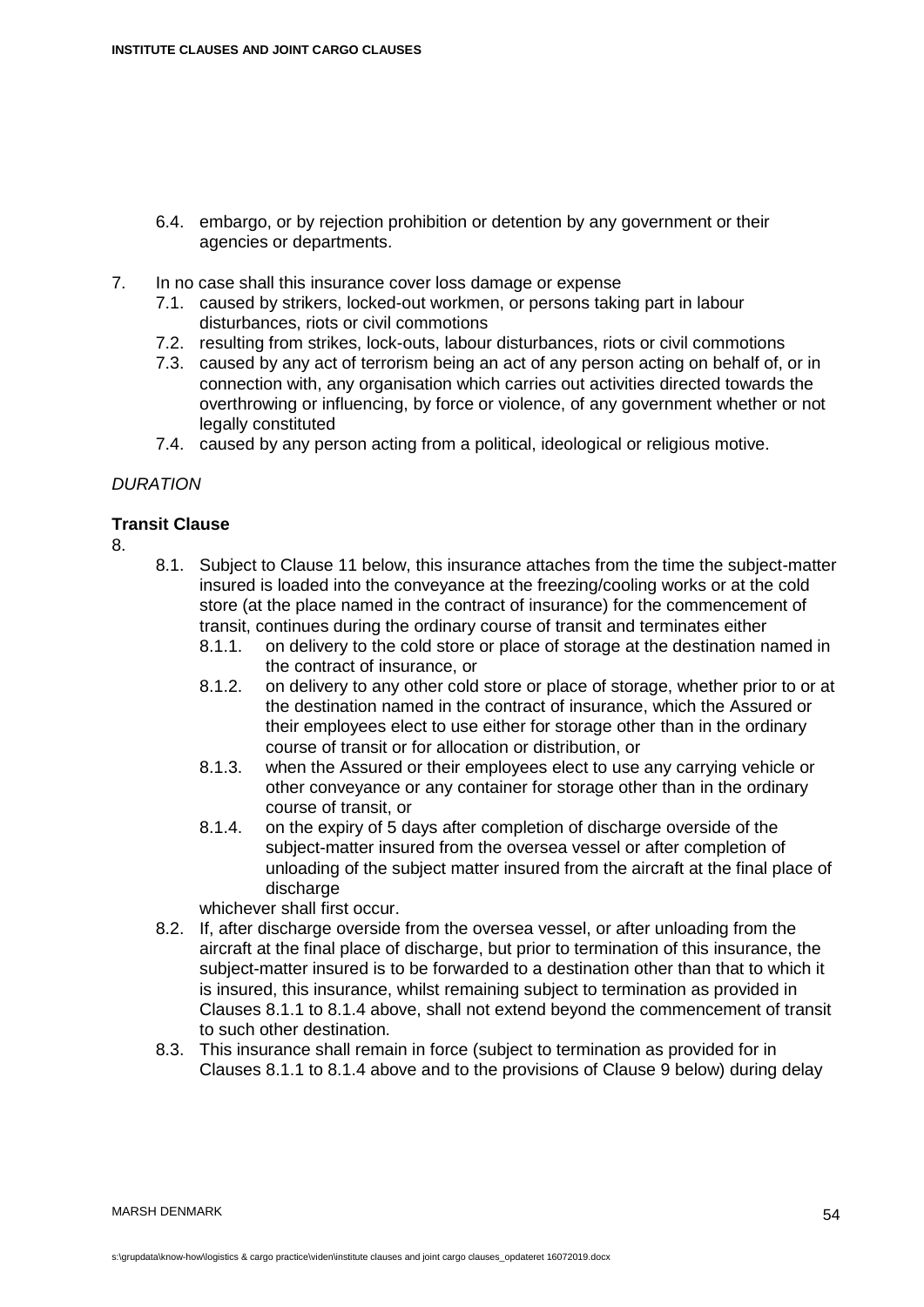beyond the control of the Assured, any deviation, forced discharge, reshipment or transhipment and during any variation of the adventure arising from the exercise of a liberty granted to carriers under the contract of carriage.

#### **Termination of Contract of Carriage**

- 9. If owing to circumstances beyond the control of the Assured either the contract of carriage is terminated at a port or place other than the destination named therein or the transit is otherwise terminated before delivery of the subject- matter insured as provided for in Clause 8 above, then this insurance shall also terminate unless prompt notice is given to the Insurers and continuation of cover is requested when this insurance shall remain in force, subject to an additional premium if required by the Insurers, either
	- 9.1. until the subject-matter insured is sold and delivered at such port or place, or, unless otherwise specially agreed, until the expiry of 30 days after arrival of the subjectmatter insured at such port or place, whichever shall first occur, or
	- 9.2. if the subject-matter insured is forwarded within the said period of 30 days (or any agreed extension thereof) to the destination named in the contract of insurance or to any other destination, until terminated in accordance with the provisions of Clause 8 above.

#### **Change of Voyage/Transit**

- 10.
- 10.1. Where, after attachment of this insurance, the destination is changed by the Assured, this must be notified promptly to the Insurers for rates and terms to be agreed. Should a loss occur prior to such agreement being obtained cover may be provided but only if cover would have been available at a reasonable commercial market rate on reasonable market terms.
- 10.2. Where the subject-matter insured commences the transit contemplated by this insurance (in accordance with Clause 8.1 above), but, without the knowledge of the Assured or their employees the vessel sails/aircraft leaves for another destination, this insurance will nevertheless be deemed to have attached at commencement of such transit.

#### *CLAIMS*

### **Insurable Interest**

11.

- 11.1. In order to recover under this insurance the Assured must have an insurable interest in the subject-matter insured at the time of the loss.
- 11.2. Subject to Clause 11.1 above, the Assured shall be entitled to recover for insured loss occurring during the period covered by this insurance, notwithstanding that the loss occurred before the contract of insurance was concluded, unless the Assured were aware of the loss and the Insurers were not.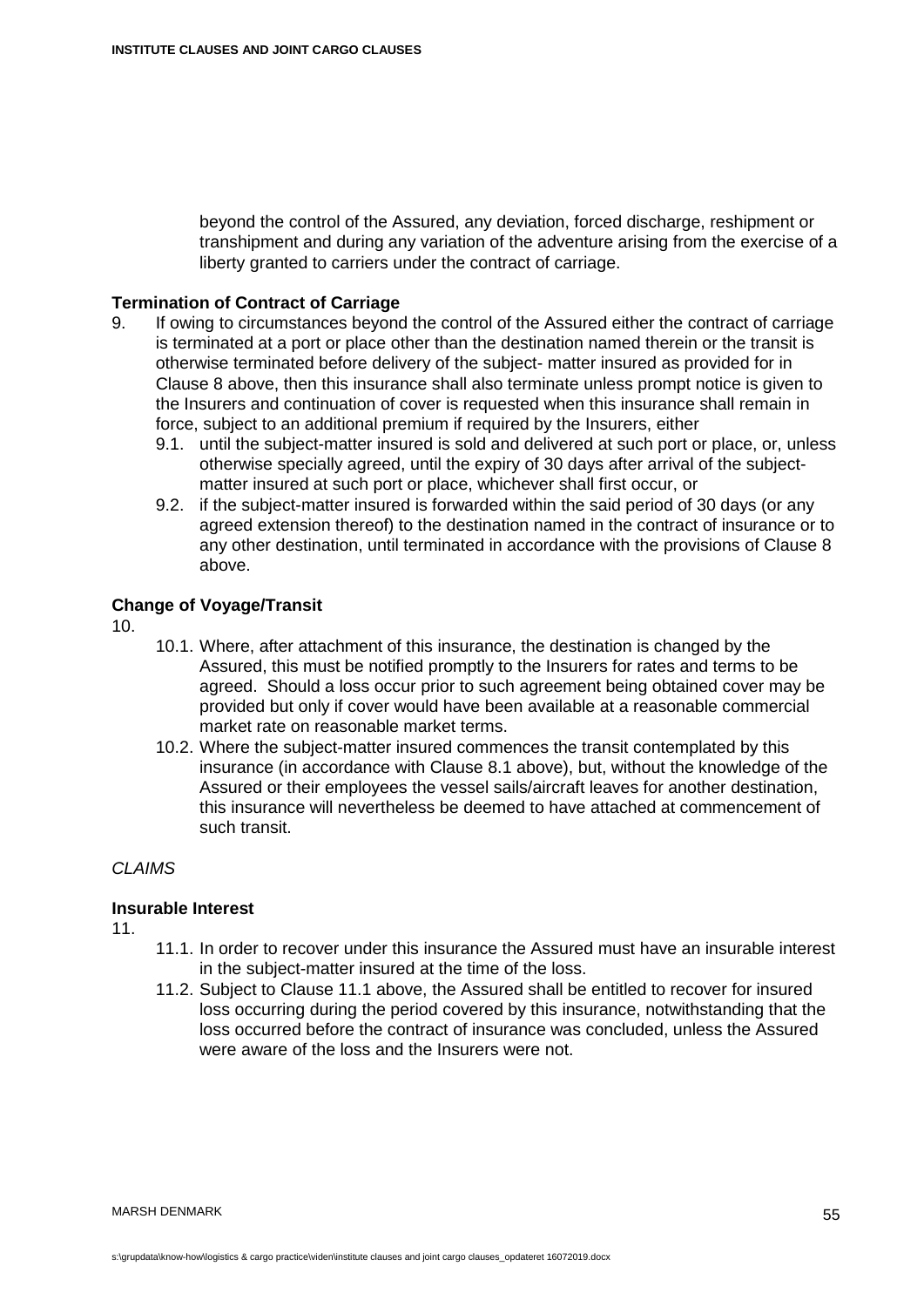#### **Forwarding Charges**

12. Where, as a result of the operation of a risk covered by this insurance, the insured transit is terminated at a port or place other than that to which the subject-matter insured is covered under this insurance, the Insurers will reimburse the Assured for any extra charges properly and reasonably incurred in unloading storing and forwarding the subjectmatter insured to the destination to which it is insured. This Clause 12, which does not apply to general average or salvage charges, shall be

subject to the exclusions contained in Clauses 4, 5, 6 and 7 above, and shall not include charges arising from the fault negligence insolvency or financial default of the Assured or their employees.

#### **Constructive Total Loss**

13. No claim for Constructive Total Loss shall be recoverable hereunder unless the subjectmatter insured is reasonably abandoned either on account of its actual total loss appearing to be unavoidable or because the cost of recovering, reconditioning and forwarding the subject-matter insured to the destination to which it is insured would exceed its value on arrival.

### **Increased Value**

14.

- 14.1. any Increased Value insurance is effected by the Assured on the subject-matter insured under this insurance the agreed value of the subject-matter insured shall be deemed to be increased to the total amount insured under this insurance and all Increased Value insurances covering the loss, and liability under this insurance shall be in such proportion as the sum insured under this insurance bears to such total amount insured. In the event of claim the Assured shall provide the Insurers with evidence of the amounts insured under all other insurances.
- 14.2. Where this insurance is on Increased Value the following clause shall apply: The agreed value of the subject-matter insured shall be deemed to be equal to the total amount insured under the primary insurance and all Increased Value insurances covering the loss and effected on the subject-matter insured by the Assured, and liability under this insurance shall be in such proportion as the sum insured under this insurance bears to such total amount insured. In the event of claim the Assured shall provide the Insurers with evidence of the amounts insured under all other insurances.

## *BENEFIT OF INSURANCE*

- 15. This insurance
	- 15.1. covers the Assured which includes the person claiming indemnity either as the person by or on whose behalf the contract of insurance was effected or as an assignee,
	- 15.2. shall not extend to or otherwise benefit the carrier or other bailee.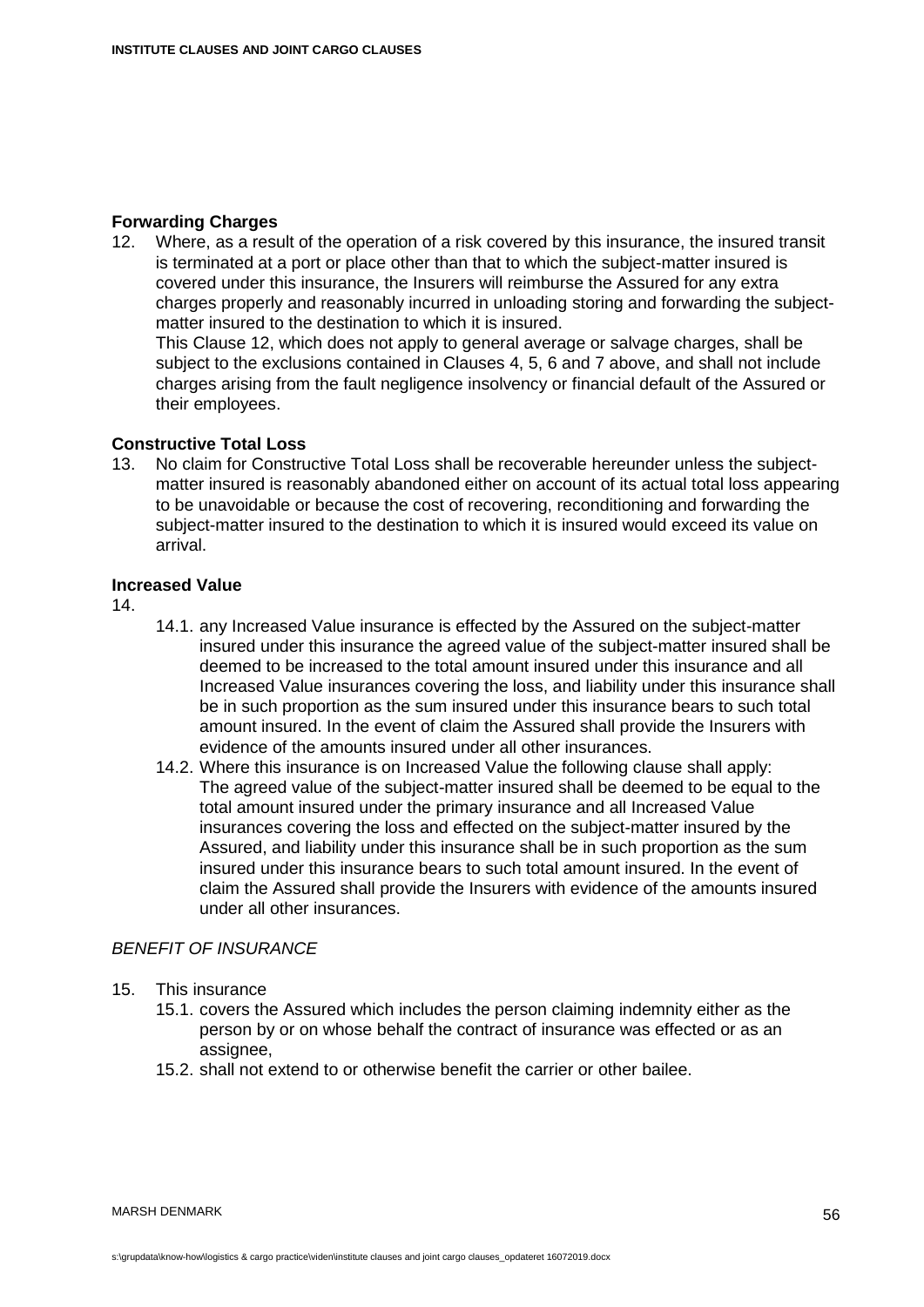#### *MINIMISING LOSSES*

#### **Duty of Assured**

- 16. It is the duty of the Assured and their employees and agents in respect of loss recoverable hereunder
	- 16.1. to take such measures as may be reasonable for the purpose of averting or minimising such loss, and
	- 16.2. ensure that all rights against carriers, bailees or other third parties are properly preserved and exercised

and the Insurers will, in addition to any loss recoverable hereunder, reimburse the Assured for any charges properly and reasonably incurred in pursuance of these duties.

#### **Waiver**

17. Measures taken by the Assured or the Insurers with the object of saving, protecting or recovering the subject-matter insured shall not be considered as a waiver or acceptance of abandonment or otherwise prejudice the rights of either party.

### *AVOIDANCE OF DELAY*

18. It is a condition of this insurance that the Assured shall act with reasonable despatch in all circumstances within their control.

## *LAW AND PRACTICE*

19. This insurance is subject to English law and practice.

#### *NOTE:*

*Where a continuation of cover is requested under Clause 9, or a change of destination is notified under Clause 10, there is an obligation to give prompt notice to the Insurers and the right to such cover is dependent upon compliance with this obligation.*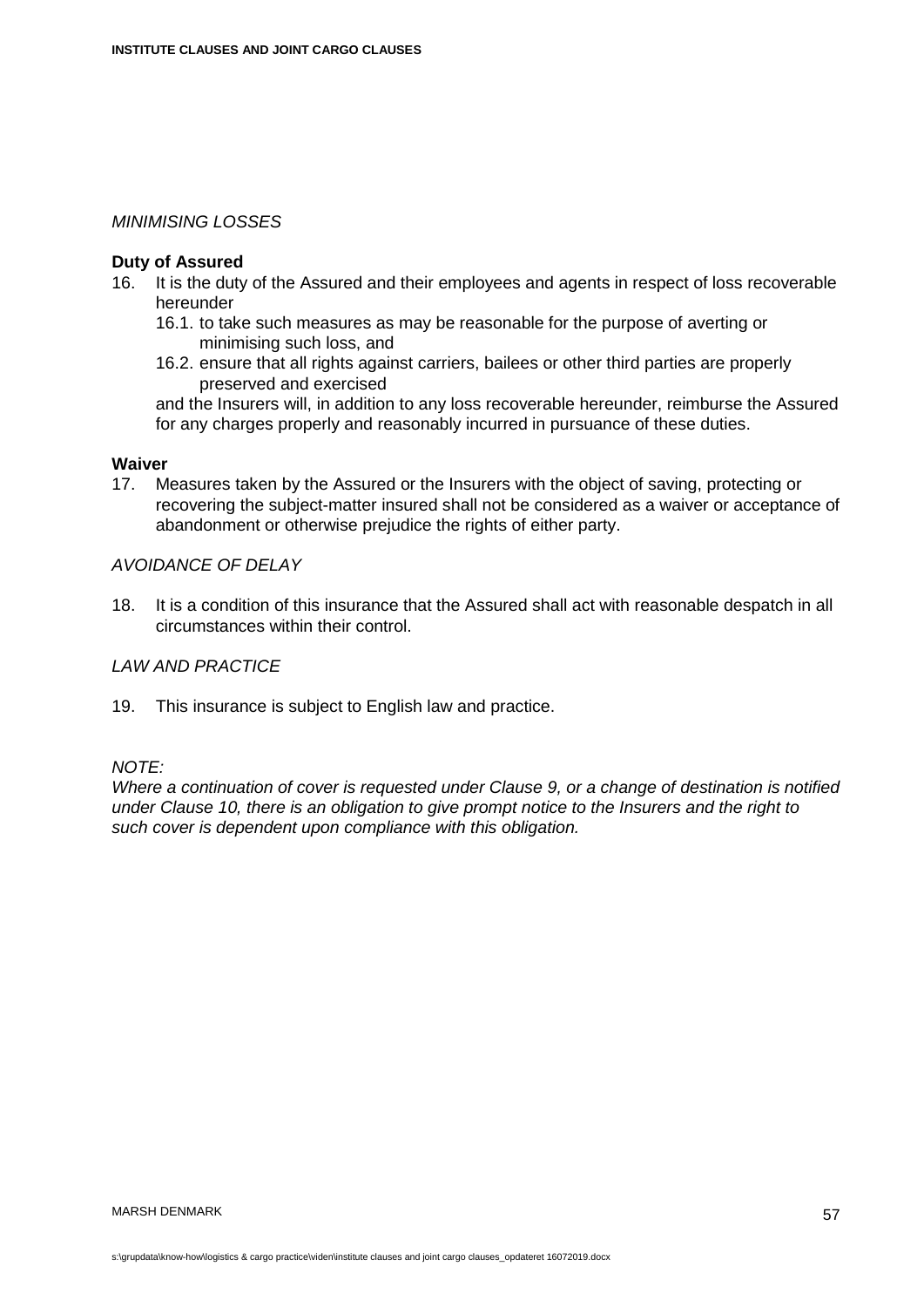## Frozen Food Extension Clauses

## **Cl. 334 01.01.1986**

For use only with the Institute Frozen Food Clauses (A).

Clause 1 and Clauses 4.4 and 4.5 of the attached Institute Frozen Food Clauses (A) 1/1/86 are deemed to be deleted and replaced by:

- 1. Subject always to the goods being in sound condition at the time of attachment, this insurance covers, except as provided in Clauses 4, 5, 6 and 7 below, loss of, deterioration of, or damage to the subject-matter insured which shall arise during the currency of this insurance.
- 4. 4.4 loss damage or expense arising from bone taint, salmonella, infection prior to attachment of this insurance, fault in preparation dressing cooling freezing wrapping or packing
	- 4.5 claims arising from loss of market.

Nevertheless, in the absence of prior notice to the Underwriters and agreement of any additional premium required by them, this insurance excludes any claim for deterioration of or damage to the subject-matter insured where the period between the first passing of the goods into a Freezing Chamber and attachment of this insurance exceeds 60 days.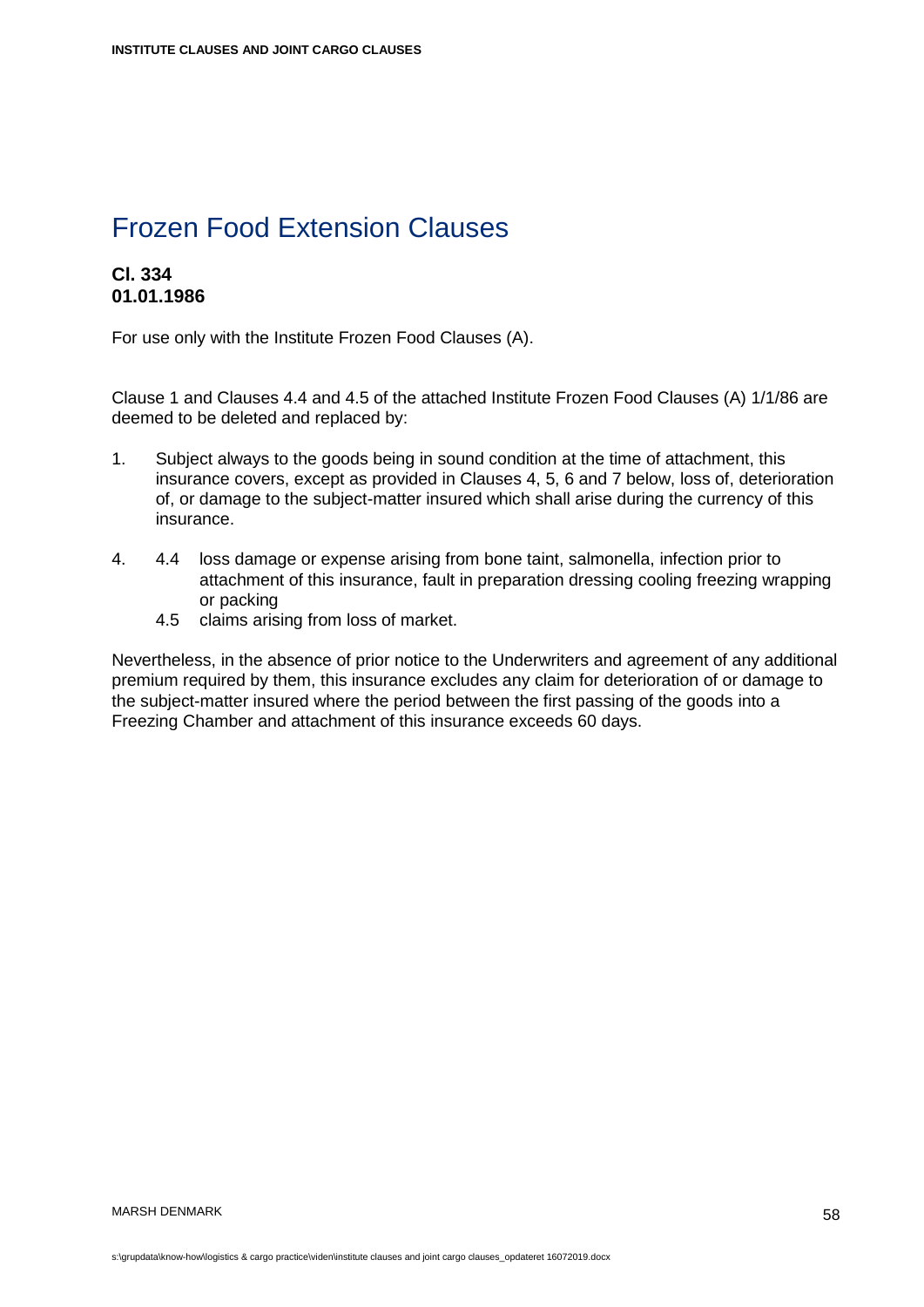# Institute Frozen/Chilled Food Extension Clauses (A)

**Cl. 422 01.03.2017**

Suitable for food in a mechanically temperature-controlled environment.

#### *RISKS COVERED*

#### **Risks**

1. Subject always to the subject-matter insured being in sound condition at the time of attachment, this insurance covers, except as excluded by the provisions of Clauses 4, 5, 6 and 7 below, loss of, deterioration of, or damage to the subject-matter insured which shall arise during the currency of this insurance.

#### **General Average**

2. This insurance covers general average and salvage charges, adjusted or determined according to the contract of carriage and/or the governing law and practice, incurred to avoid or in connection with the avoidance of loss from any cause except those excluded in Clauses 4, 5, 6 and 7 below.

#### **"Both to Blame Collision Clause"**

3. This insurance indemnifies the Assured in respect of any risk insured herein, against liability incurred under any Both to Blame Collision Clause in the contract of carriage. In the event of any claim by carriers under the said Clause the Assured agree to notify the Insurers who shall have the right, at their own cost and expense, to defend the Assured against such claim.

#### *EXCLUSIONS*

- 4. In no case shall this insurance cover
	- 4.1. loss damage or expense attributable to wilful misconduct of the Assured
	- 4.2. ordinary leakage, ordinary loss in weight or volume, or ordinary wear and tear of the subject-matter insured
	- 4.3. loss damage or expense caused by insufficiency or unsuitability of packing or preparation of the subject-matter insured to withstand the ordinary incidents of the insured transit where such packing or preparation is carried out by the Assured or their employees or prior to the attachment of this insurance (for the purpose of these Clauses "packing" shall be deemed to include stowage in a container and "employees" shall not include independent contractors)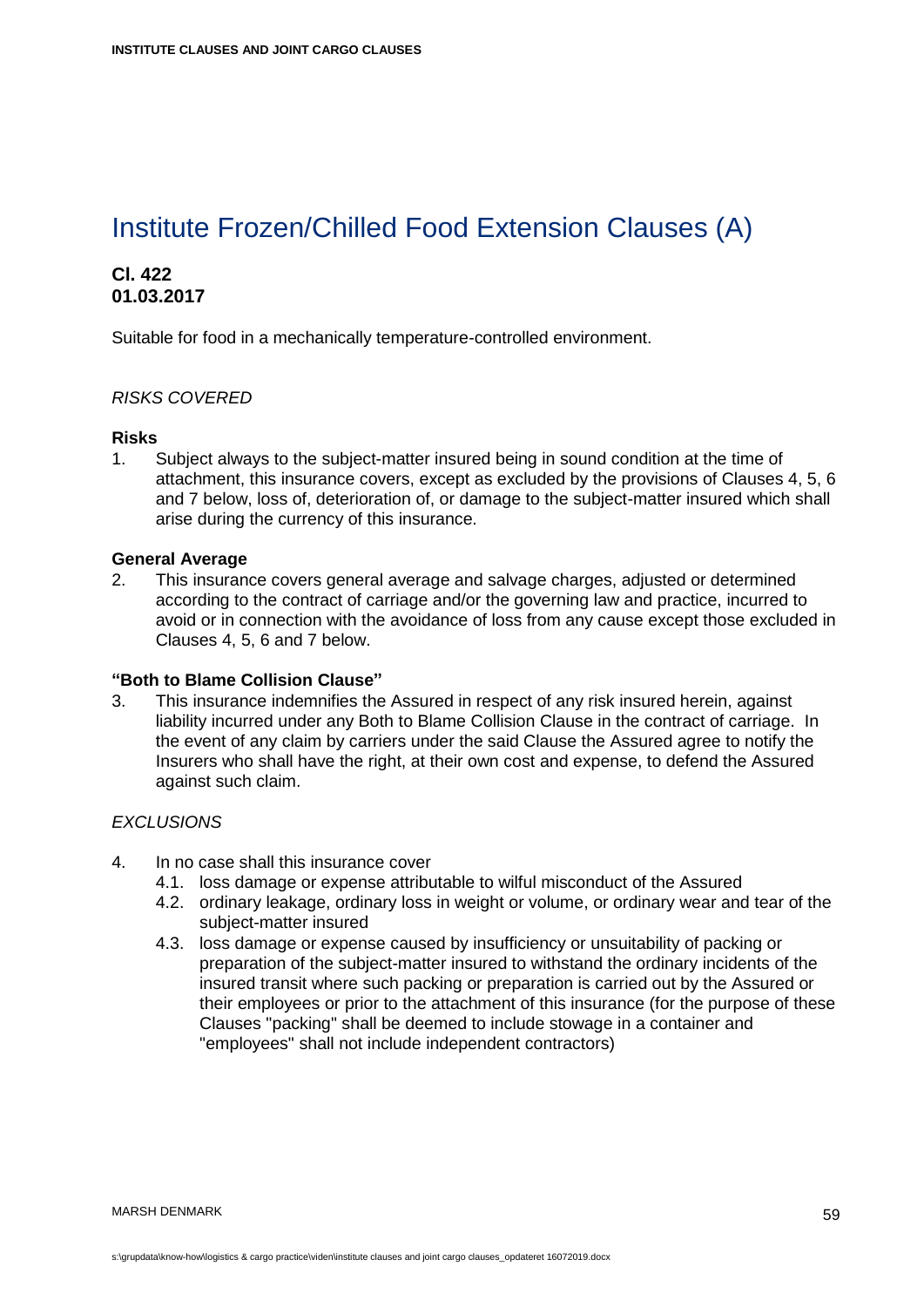- 4.4. loss damage or expense arising from infection prior to attachment of this insurance, bone taint, salmonella, fault in preparation dressing cooling freezing wrapping or packaging
- 4.5. claims arising from loss of market
- 4.6. loss damage or expense caused by insolvency or financial default of the owners managers charterers or operators of the vessel/aircraft where, at the time of loading of the subject-matter insured on board the vessel/aircraft, the Assured are aware, or in the ordinary course of business should be aware, that such insolvency or financial default could prevent the normal prosecution of the voyage. This exclusion shall not apply where the contract of insurance has been assigned to the party claiming hereunder who has bought or agreed to buy the subject-matter insured in good faith under a binding contract
- 4.7. loss damage or expense directly or indirectly caused by or arising from the use of any weapon or device employing atomic or nuclear fission and/or fusion or other like reaction or radioactive force or matter
- 4.8. loss damage or expense arising from any failure of the Assured or their employees to take all reasonable precautions to ensure that the subject-matter insured is kept in refrigerated or, where appropriate, properly insulated and cooled space
- 4.9. any loss damage or expense otherwise recoverable hereunder unless prompt notice thereof is given to the Insurers and, in any event, not later than 30 days after the termination of this insurance.
- 5.
- 5.1. In no case shall this insurance cover loss damage or expense arising from
	- 5.1.1. unseaworthiness of vessel or craft or unfitness of vessel or craft for the safe carriage of the subject-matter insured, where the Assured are privy to such unseaworthiness or unfitness, at the time the subject-matter insured is loaded therein
	- 5.1.2. unfitness of container or conveyance for the safe carriage of the subjectmatter insured, where loading therein or thereon is carried out prior to attachment of this insurance or by the Assured or their employees and they are privy to such unfitness at the time of loading.
- 5.2. Exclusion 5.1.1 above shall not apply where the contract of insurance has been assigned to the party claiming hereunder who has bought or agreed to buy the subject-matter insured in good faith under a binding contract.
- 5.3. The Insurers waive any breach of the implied warranties of seaworthiness of the ship and fitness of the ship to carry the subject-matter insured to destination.
- 6. In no case shall this insurance cover loss damage or expense caused by
	- 6.1. war civil war revolution rebellion insurrection, or civil strife arising therefrom, or any hostile act by or against a belligerent power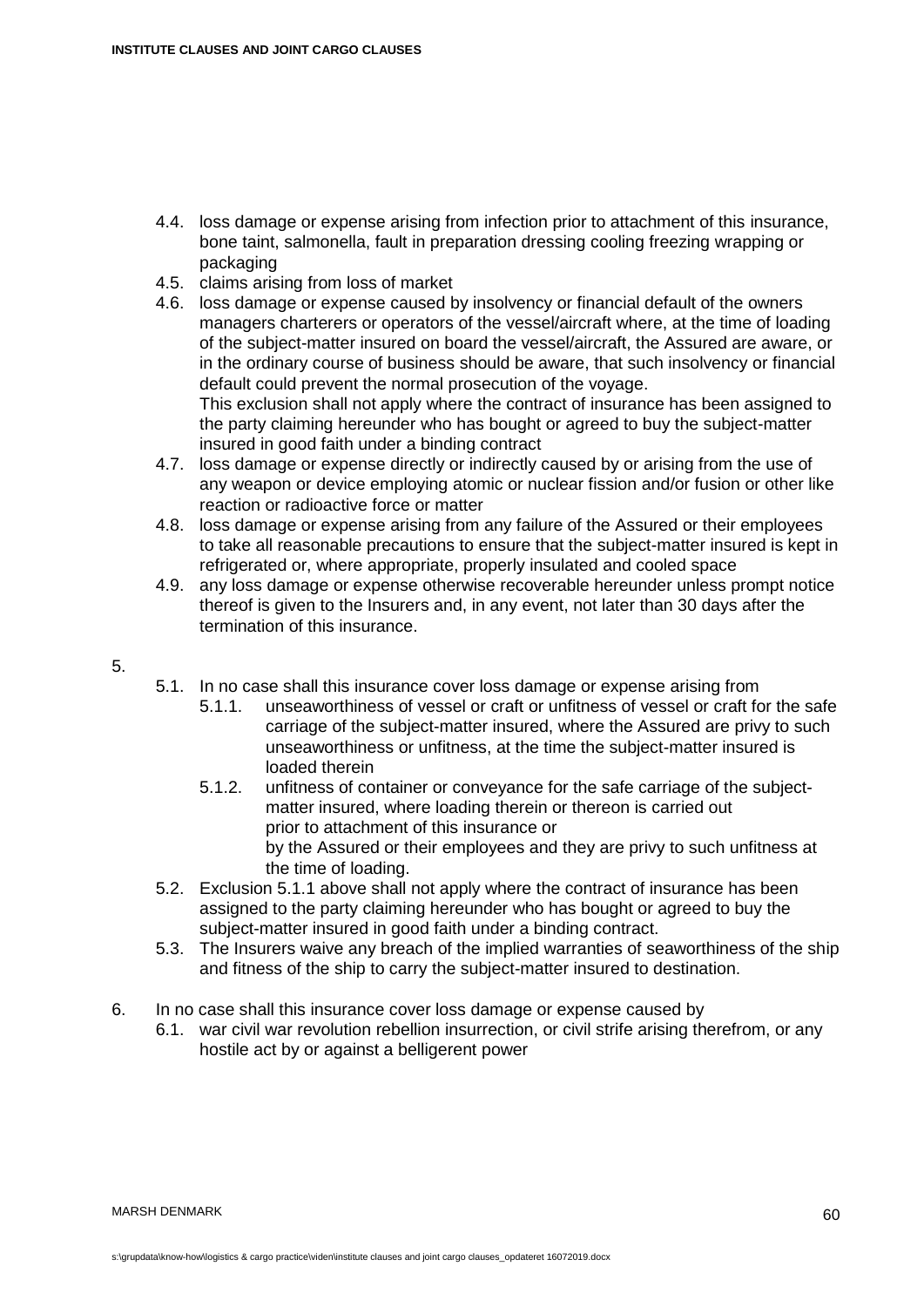- 6.2. capture seizure arrest restraint or detainment (piracy excepted), and the consequences thereof or any attempt thereat
- 6.3. derelict mines torpedoes bombs or other derelict weapons of war
- 6.4. embargo, or by rejection prohibition or detention by any government or their agencies or departments.
- 7. In no case shall this insurance cover loss damage or expense
	- 7.1. caused by strikers, locked-out workmen, or persons taking part in labour disturbances, riots or civil commotions
	- 7.2. resulting from strikes, lock-outs, labour disturbances, riots or civil commotions
	- 7.3. caused by any act of terrorism being an act of any person acting on behalf of, or in connection with, any organisation which carries out activities directed towards the overthrowing or influencing, by force or violence, of any government whether or not legally constituted
	- 7.4. caused by any person acting from a political, ideological or religious motive.

#### *DURATION*

#### **Transit Clause**

8.

- 8.1. Subject to Clause 11 below, this insurance attaches from the time the subject-matter insured is loaded into the conveyance at the freezing/cooling works or at the cold store (at the place named in the contract of insurance) for the commencement of transit, continues during the ordinary course of transit and terminates either
	- 8.1.1. on delivery to the cold store or place of storage at the destination named in the contract of insurance, or
	- 8.1.2. on delivery to any other cold store or place of storage, whether prior to or at the destination named in the contract of insurance, which the Assured or their employees elect to use either for storage other than in the ordinary course of transit or for allocation or distribution, or
	- 8.1.3. when the Assured or their employees elect to use any carrying vehicle or other conveyance or any container for storage other than in the ordinary course of transit, or
	- 8.1.4. on the expiry of 5 days after completion of discharge overside of the subject-matter insured from the oversea vessel, or, after completion of unloading of the subject-matter insured from the aircraft at the final place of discharge.

whichever shall first occur.

8.2. If, after discharge overside from the oversea vessel, or after unloading from the aircraft at the final place of discharge, but prior to termination of this insurance, the subject-matter insured is to be forwarded to a destination other than that to which it is insured, this insurance, whilst remaining subject to termination as provided for in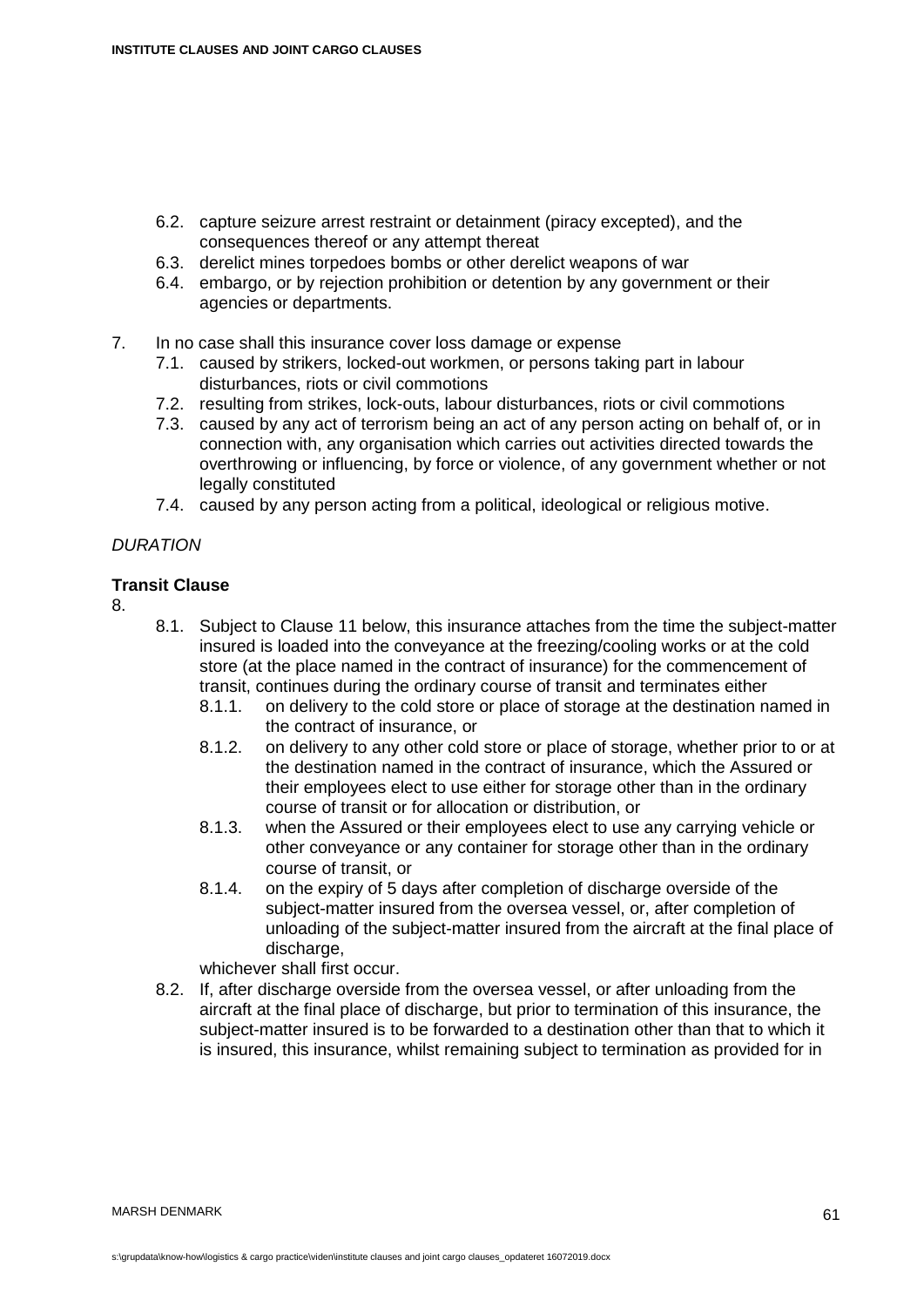Clauses 8.1.1 to 8.1.4 above, shall not extend beyond the commencement of transit to such other destination.

- 8.3. This insurance shall remain in force (subject to termination as provided for in Clauses 8.1.1 to 8.1.4 above and to the provisions of Clause 9 below) during delay beyond the control of the Assured, any deviation, forced discharge, reshipment or transhipment and during any variation of the adventure arising from the exercise of a liberty granted to carriers under the contract of carriage.
- 8.4. In the absence of prior notice to the Insurers and agreement of any additional premium required by them, this insurance excludes any claim for deterioration of or damage to the subject-matter insured where the period between the first passing of the subject-matter insured into a freezing/cooling chamber and attachment of this insurance exceeds 60 days.

#### **Termination of Contract of Carriage**

- 9. If owing to circumstances beyond the control of the Assured either the contract of carriage is terminated at a port or place other than the destination named therein or the transit is otherwise terminated before delivery of the subject-matter insured as provided for in Clause 8 above, then this insurance shall also terminate unless prompt notice is given to the Insurers and continuation of cover is requested when this insurance shall remain in force, subject to an additional premium if required by the Insurers, either
	- 9.1. until the subject-matter insured is sold and delivered at such port or place, or, unless otherwise specially agreed, until the expiry of 30 days after arrival of the subjectmatter insured at such port or place, whichever shall first occur, or
	- 9.2. if the subject-matter insured is forwarded within the said period of 30 days (or any agreed extension thereof) to the destination named in the contract of insurance or to any other destination, until terminated in accordance with the provisions of Clause 8 above.

#### **Change of Voyage/Transit**

10.

- 10.1. Where, after attachment of this insurance, the destination is changed by the Assured, this must be notified promptly to the Insurers for rates and terms to be agreed. Should a loss occur prior to such agreement being obtained cover may be provided but only if cover would have been available at a reasonable commercial market rate on reasonable market terms.
- 10.2. Where the subject-matter insured commences the transit contemplated by this insurance (in accordance with Clause 8.1 above), but, without the knowledge of the Assured or their employees the vessel sails/aircraft leaves for another destination, this insurance will nevertheless be deemed to have attached at commencement of such transit.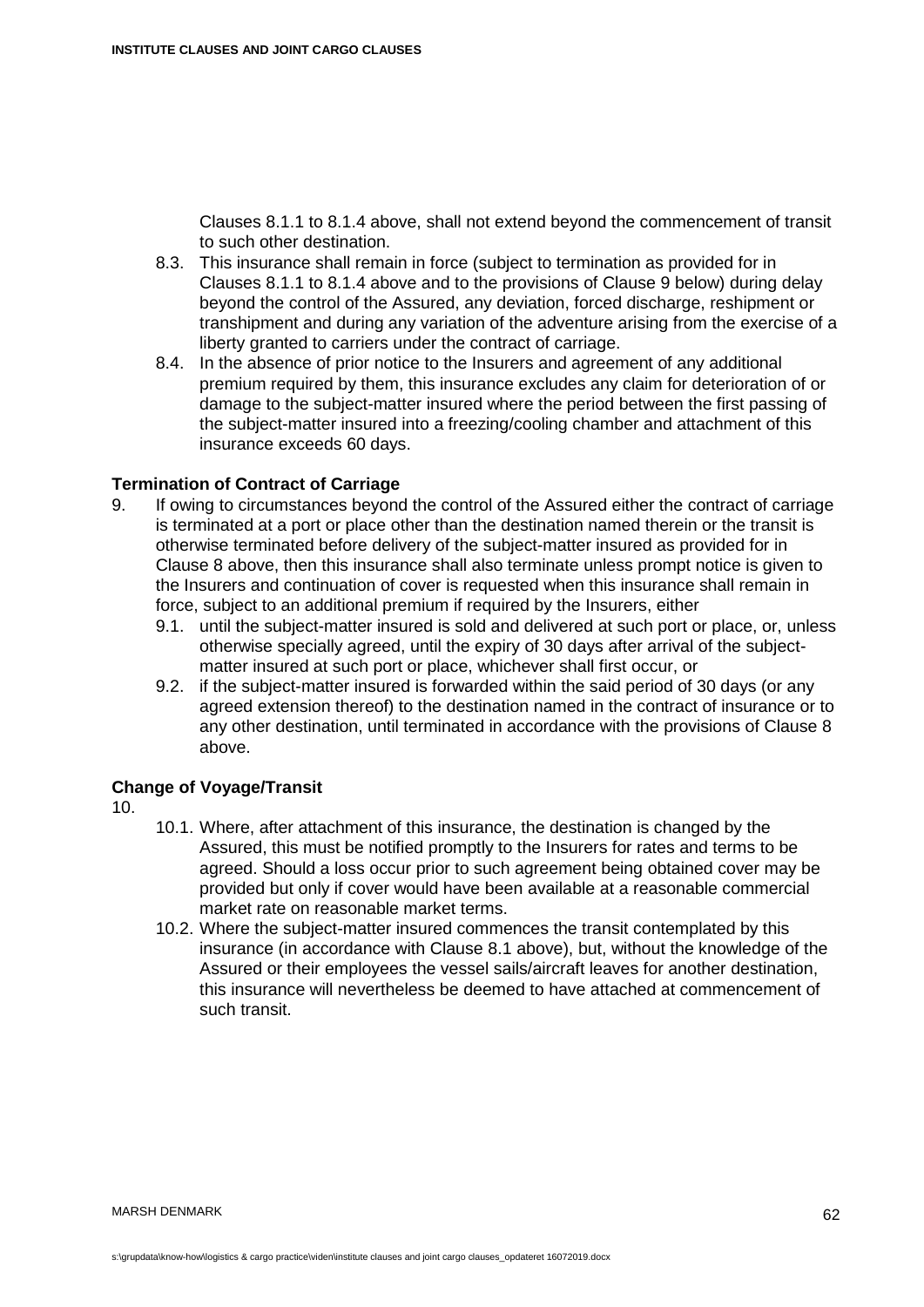### *CLAIMS*

## **Insurable Interest**

11.

- 11.1. In order to recover under this insurance the Assured must have an insurable interest in the subject-matter insured at the time of the loss.
- 11.2. Subject to Clause 11.1 above, the Assured shall be entitled to recover for insured loss occurring during the period covered by this insurance, notwithstanding that the loss occurred before the contract of insurance was concluded, unless the Assured were aware of the loss and the Insurers were not.

#### **Forwarding Charges**

12. Where, as a result of the operation of a risk covered by this insurance, the insured transit is terminated at a port or place other than that to which the subject-matter insured is covered under this insurance, the Insurers will reimburse the Assured for any extra charges properly and reasonably incurred in unloading storing and forwarding the subjectmatter insured to the destination to which it is insured.

This Clause 12, which does not apply to general average or salvage charges, shall be subject to the exclusions contained in Clauses 4, 5, 6 and 7 above, and shall not include charges arising from the fault negligence insolvency or financial default of the Assured or their employees.

#### **Constructive Total Loss**

13. No claim for Constructive Total Loss shall be recoverable hereunder unless the subjectmatter insured is reasonably abandoned either on account of its actual total loss appearing to be unavoidable or because the cost of recovering, reconditioning and forwarding the subject-matter insured to the destination to which it is insured would exceed its value on arrival.

#### **Increased Value**

14.

14.1. If any Increased Value insurance is effected by the Assured on the subject-matter insured under this insurance the agreed value of the subject-matter insured shall be deemed to be increased to the total amount insured under this insurance and all Increased Value insurances covering the loss, and liability under this insurance shall be in such proportion as the sum insured under this insurance bears to such total amount insured.

In the event of claim the Assured shall provide the Insurers with evidence of the amounts insured under all other insurances.

14.2. Where this insurance is on Increased Value the following clause shall apply: The agreed value of the subject-matter insured shall be deemed to be equal to the total amount insured under the primary insurance and all Increased Value insurances covering the loss and effected on the subject-matter insured by the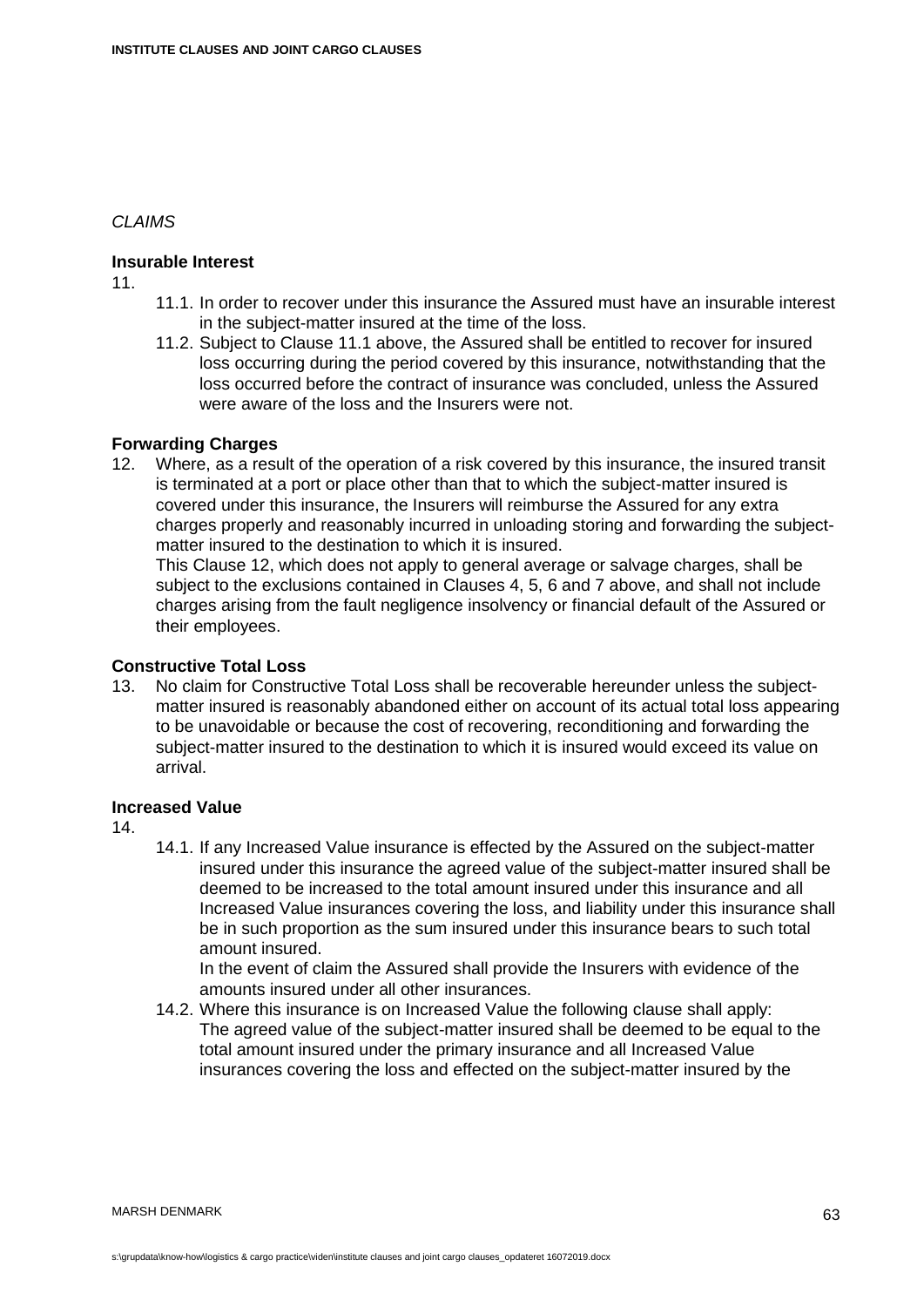Assured, and liability under this insurance shall be in such proportion as the sum insured under this insurance bears to such total amount insured. In the event of claim the Assured shall provide the Insurers with evidence of the

amounts insured under all other insurances.

### *BENEFIT OF INSURANCE*

- 15. This insurance
	- 15.1. covers the Assured which includes the person claiming indemnity either as the person by or on whose behalf the contract of insurance was effected or as an assignee,
	- 15.2. shall not extend to or otherwise benefit the carrier or other bailee.

#### *MINIMISING LOSSES*

#### **Duty of Assured**

- 16. It is the duty of the Assured and their servants and agents in respect of loss recoverable hereunder
	- 16.1. to take such measures as may be reasonable for the purpose of averting or minimising such loss, and
	- 16.2. to ensure that all rights against carriers, bailees or other third parties are properly preserved and exercised

and the Insurers will, in addition to any loss recoverable hereunder, reimburse the Assured for any charges properly and reasonably incurred in pursuance of these duties.

#### **Waiver**

17. Measures taken by the Assured or the Insurers with the object of saving, protecting or recovering the subject-matter insured shall not be considered as a waiver or acceptance of abandonment or otherwise prejudice the rights of either party.

## *AVOIDANCE OF DELAY*

18. It is a condition of this insurance that the Assured shall act with reasonable despatch in all circumstances within their control.

### *LAW AND PRACTICE*

19. This insurance is subject to English law and practice.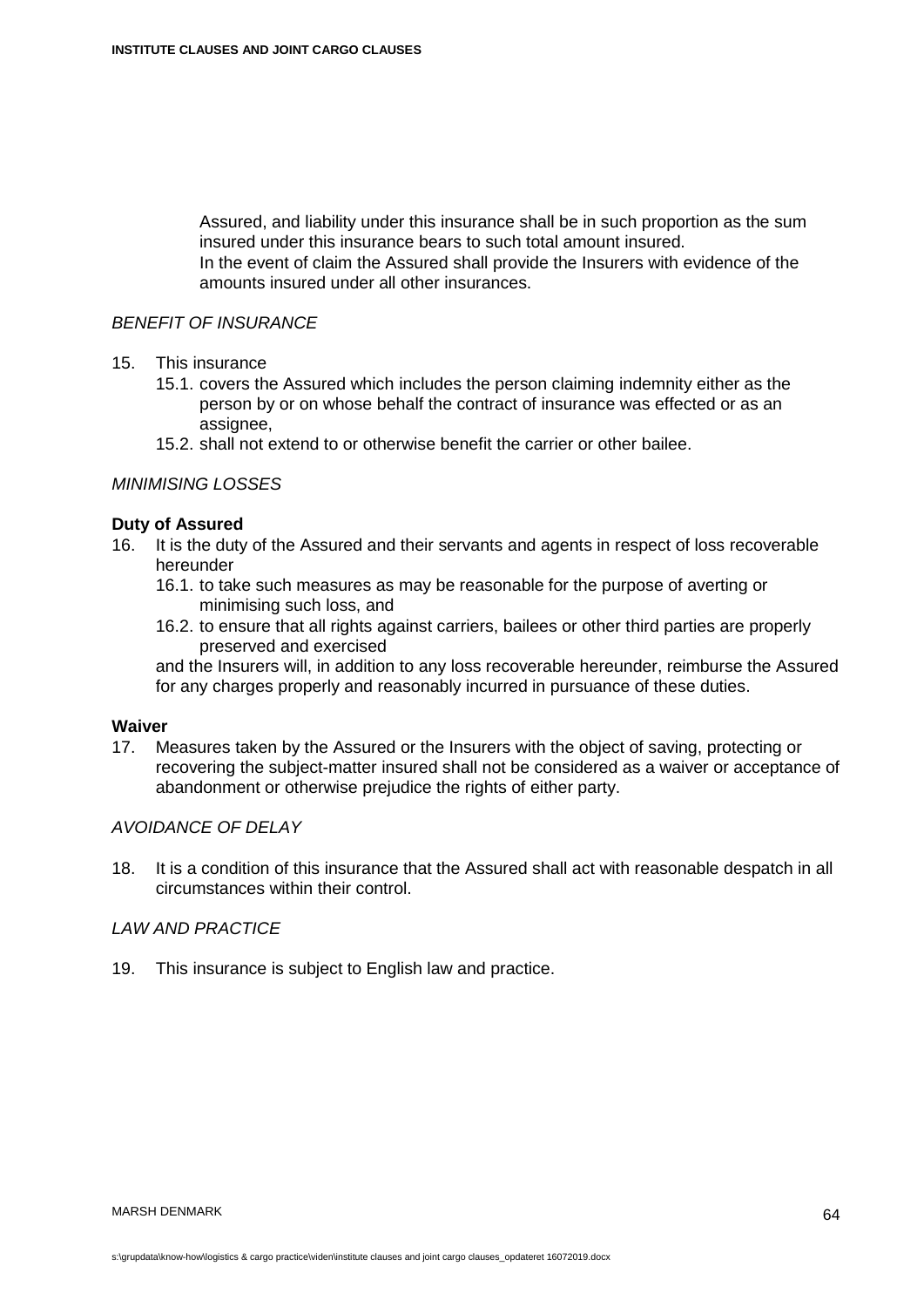## *NOTE:*

*Where a continuation of cover is requested under Clause 9, or a change of destination is notified under Clause 10, there is an obligation to give prompt notice to the Insurers and the right to such cover is dependent upon compliance with this obligation.*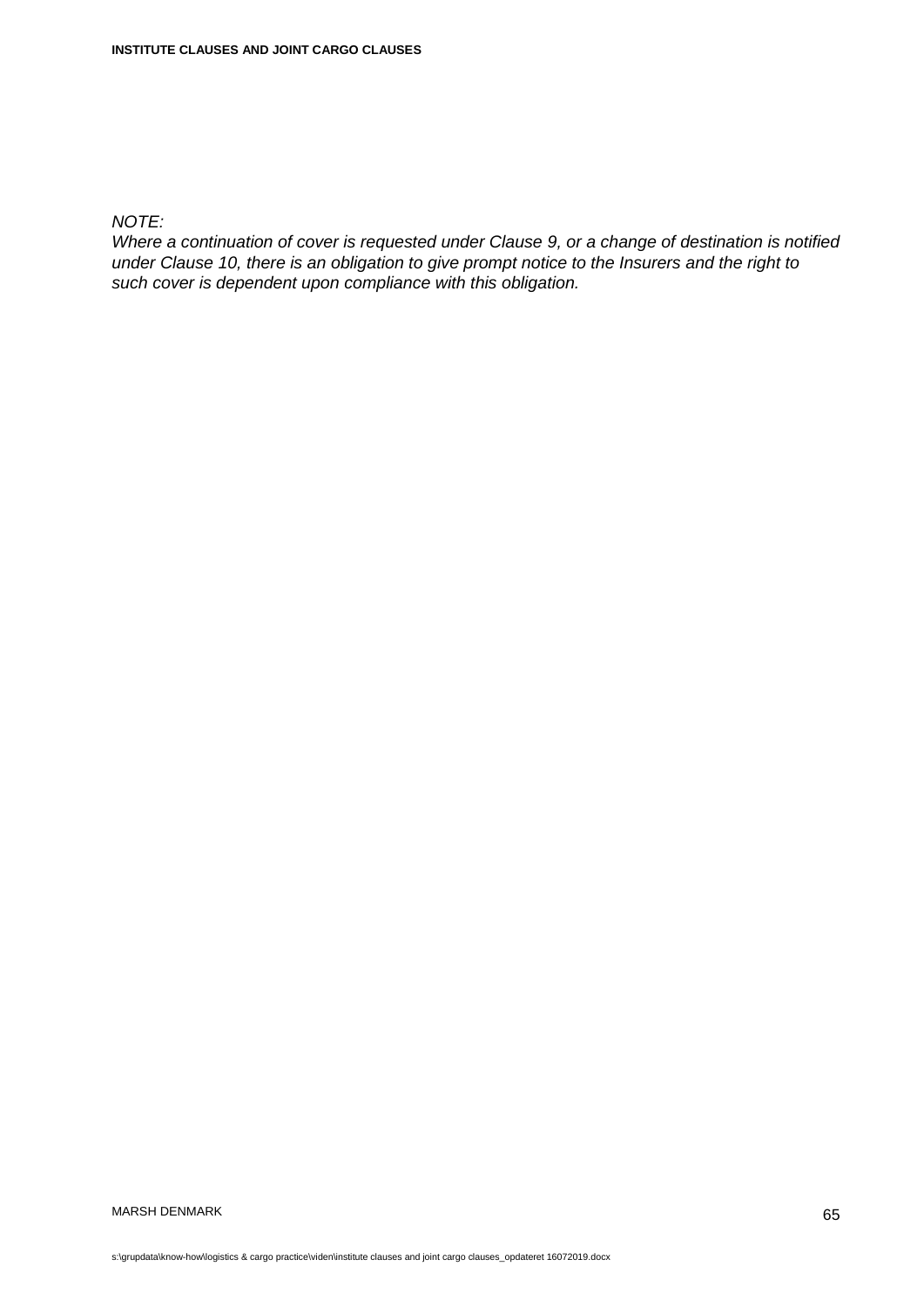# Institute Frozen/Chilled Food Clauses (A) – 24 Hours **Breakdown**

## **Cl. 423 01.03.2017**

Suitable for food in a mechanically temperature-controlled environment.

## *RISKS COVERED*

## **Risks**

- 1. This insurance covers, except as excluded by the provisions of Clauses 4, 5, 6 and 7 below,
	- 1.1. all risks of loss of or damage to the subject-matter insured, other than loss or damage resulting from any variation in temperature howsoever caused,
	- 1.2. loss of or damage to the subject-matter insured resulting from any variation in temperature attributable to
		- 1.2.1. breakdown of refrigerating machinery resulting in its stoppage for a period of not less than 24 consecutive hours
		- 1.2.2. fire or explosion
		- 1.2.3. vessel or craft being stranded grounded sunk or capsized
		- 1.2.4. overturning or derailment of land conveyance
		- 1.2.5. collision or contact of vessel craft or conveyance with any external object other than water
		- 1.2.6. discharge of cargo at a place of distress.

#### **General Average**

2. This insurance covers general average and salvage charges, adjusted or determined according to the contract of carriage and/or the governing law and practice, incurred to avoid or in connection with the avoidance of loss from any cause except those excluded in Clauses 4, 5, 6 and 7 below.

### **"Both to Blame Collision Clause"**

3. This insurance indemnifies the Assured, in respect of any risk insured herein, against liability incurred under any Both to Blame Collision Clause in the contract of carriage. In the event of any claim by carriers under the said Clause, the Assured agree to notify the Insurers who shall have the right, at their own cost and expense, to defend the Assured against such claim.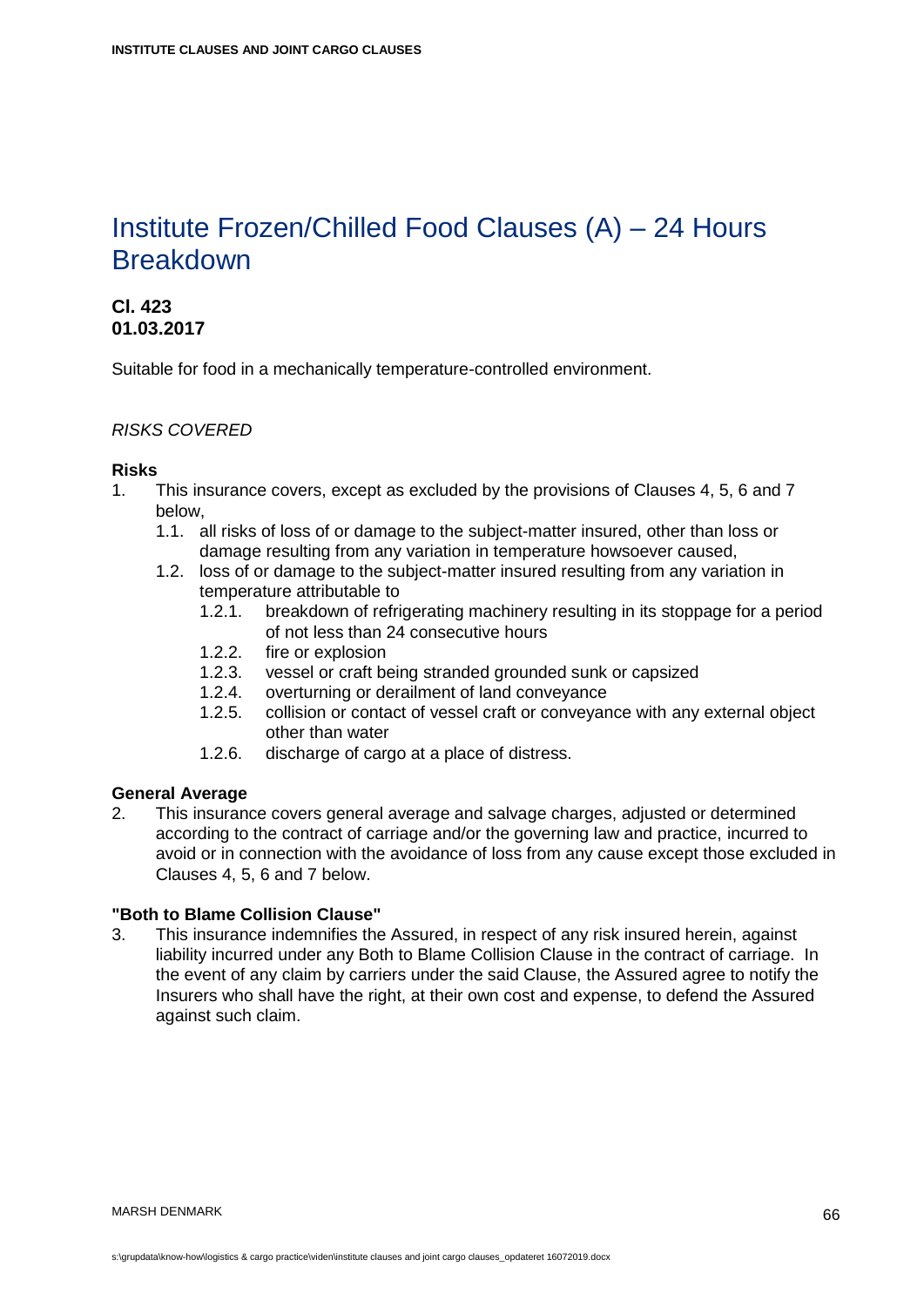### *EXCLUSIONS*

- 4. In no case shall this insurance cover
	- 4.1. loss damage or expense attributable to wilful misconduct of the Assured
	- 4.2. ordinary leakage, ordinary loss in weight or volume, or ordinary wear and tear of the subject-matter insured
	- 4.3. loss damage or expense caused by insufficiency or unsuitability of packing or preparation of the subject-matter insured to withstand the ordinary incidents of the insured transit where such packing or preparation is carried out by the Assured or their employees or prior to the attachment of this insurance (for the purpose of these Clauses "packing" shall be deemed to include stowage in a container and "employees" shall not include independent contractors)
	- 4.4. loss damage or expense caused by inherent vice or nature of the subject-matter insured (except loss damage or expense resulting from variation in temperature specifically covered under Clause 1.2 above)
	- 4.5. loss damage or expense caused by delay, even though the delay be caused by a risk insured against (except expenses payable under Clause 2 above)
	- 4.6. loss damage or expense caused by insolvency or financial default of the owners managers charterers or operators of the vessel/aircraft where, at the time of loading of the subject-matter insured on board the vessel/aircraft, the Assured are aware, or in the ordinary course of business should be aware, that such insolvency or financial default could prevent the normal prosecution of the voyage. This exclusion shall not apply where the contract of insurance has been assigned to the party claiming hereunder who has bought or agreed to buy the subject-matter insured in good faith under a binding contract
	- 4.7. loss damage or expense directly or indirectly caused by or arising from the use of any weapon or device employing atomic or nuclear fission and/or fusion or other like reaction or radioactive force or matter
	- 4.8. loss damage or expense arising from any failure of the Assured or their employees to take all reasonable precautions to ensure that the subject-matter insured is kept in refrigerated or, where appropriate, properly insulated and cooled space
	- 4.9. any loss damage or expense otherwise recoverable hereunder unless prompt notice thereof is given to the Insurers and, in any event, not later than 30 days after the termination of this insurance.
- 5.
- 5.1. In no case shall this insurance cover loss damage or expense arising from
	- 5.1.1. unseaworthiness of vessel or craft or unfitness of vessel or craft for the safe carriage of the subject-matter insured, where the Assured are privy to such unseaworthiness or unfitness, at the time the subject-matter insured is loaded therein
	- 5.1.2. unfitness of container or conveyance for the safe carriage of the subjectmatter insured, where loading therein or thereon is carried out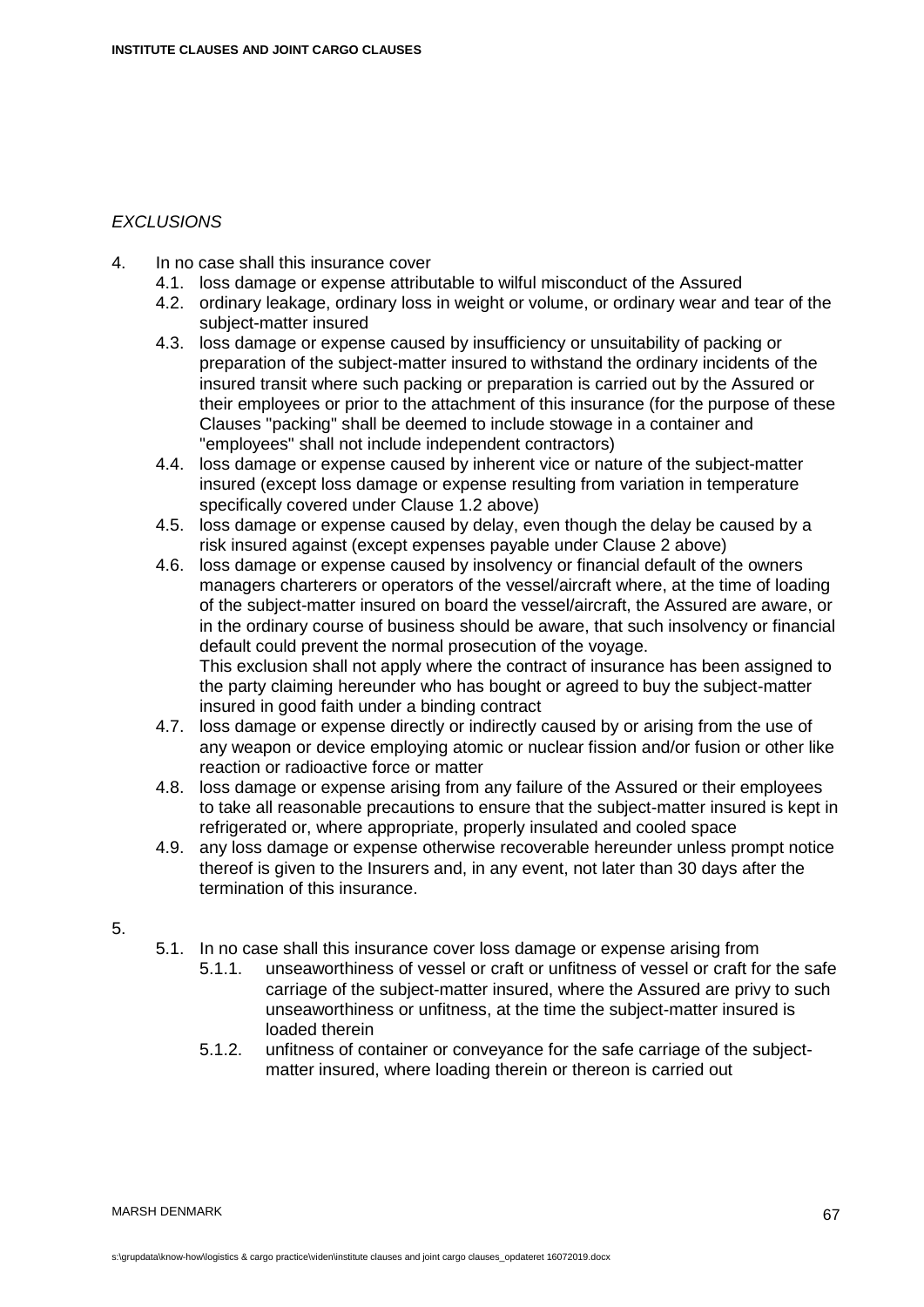prior to attachment of this insurance or

by the Assured or their employees and they are privy to such unfitness at the time of loading.

- 5.2. Exclusion 5.1.1 above shall not apply where the contract of insurance has been assigned to the party claiming hereunder who has bought or agreed to buy the subject-matter insured in good faith under a binding contract.
- 5.3. The Insurers waive any breach of the implied warranties of seaworthiness of the ship and fitness of the ship to carry the subject-matter insured to destination.
- 6. In no case shall this insurance cover loss damage or expense caused by
	- 6.1. war civil war revolution rebellion insurrection, or civil strife arising therefrom, or any hostile act by or against a belligerent power
	- 6.2. capture seizure arrest restraint or detainment (piracy excepted), and the consequences thereof or any attempt thereat
	- 6.3. derelict mines torpedoes bombs or other derelict weapons of war
	- 6.4. embargo, or by rejection prohibition or detention by any government or their agencies or departments.
- 7. In no case shall this insurance cover loss damage or expense
	- 7.1. caused by strikers, locked-out workmen, or persons taking part in labour disturbances, riots or civil commotions
	- 7.2. resulting from strikes, lock-outs, labour disturbances, riots or civil commotions
	- 7.3. caused by any act of terrorism being an act of any person acting on behalf of, or in connection with, any organisation which carries out activities directed towards the overthrowing or influencing, by force or violence, of any government whether or not legally constituted
	- 7.4. caused by any person acting from a political, ideological or religious motive.

## *DURATION*

## **Transit Clause**

8.

- 8.1. Subject to Clause 11 below, this insurance attaches from the time the subject-matter insured is loaded into the conveyance at the freezing/cooling works or at the cold store (at the place named in the contract of insurance) for the commencement of transit, continues during the ordinary course of transit and terminates either
	- 8.1.1. on delivery to the cold store or place of storage at the destination named in the contract of insurance, or
	- 8.1.2. on delivery to any other cold store or place of storage, whether prior to or at the destination named in the contract of insurance, which the Assured or their employees elect to use either for storage other than in the ordinary course of transit or for allocation or distribution, or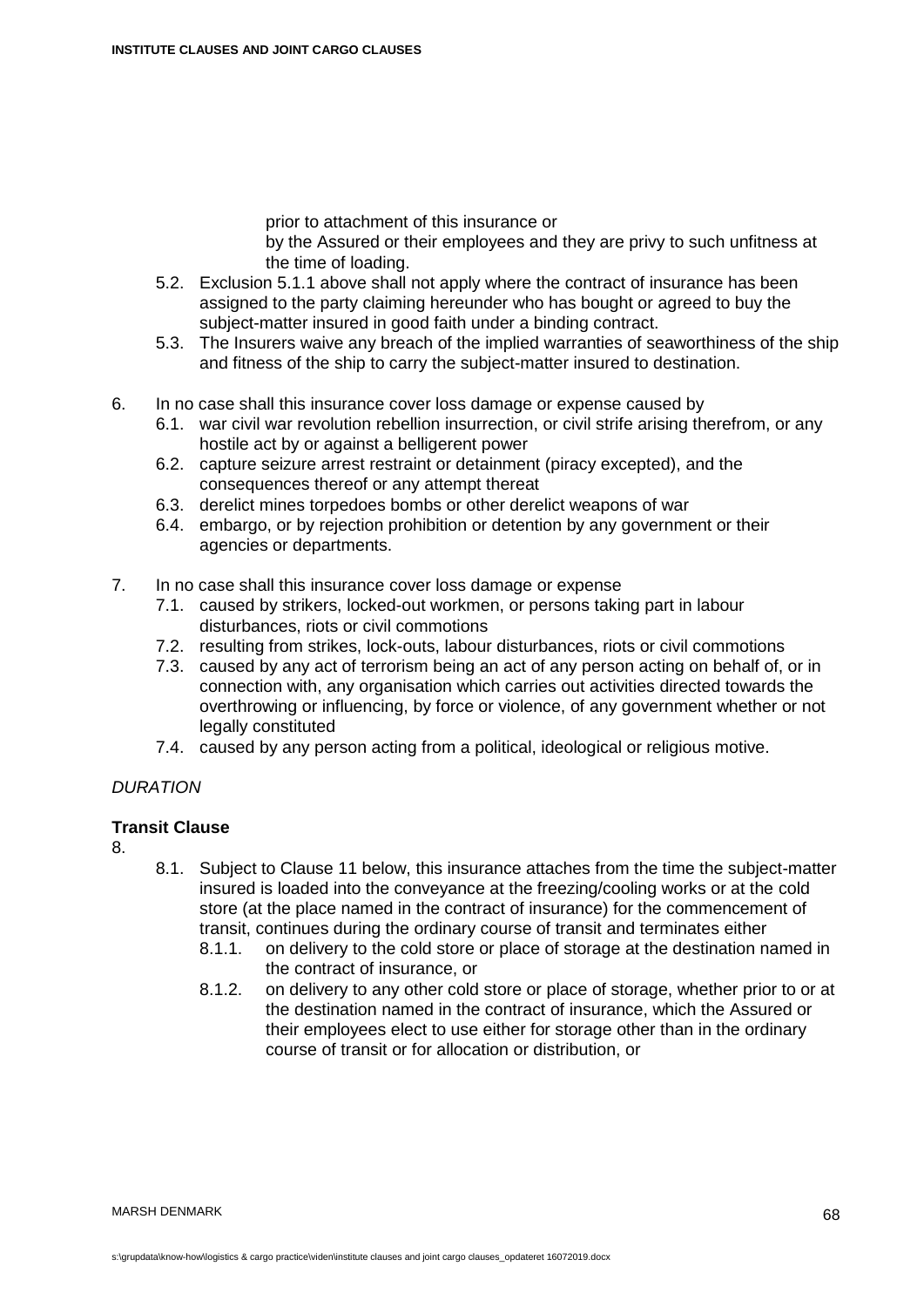- 8.1.3. when the Assured or their employees elect to use any carrying vehicle or other conveyance or any container for storage other than in the ordinary course of transit, or
- 8.1.4. on the expiry of 5 days after completion of discharge overside of the subject-matter insured from the oversea vessel or after completion of unloading of the subject matter insured from the aircraft at the final place of discharge

whichever shall first occur.

- 8.2. If, after discharge overside from the oversea vessel, or after unloading from the aircraft at the final place of discharge, but prior to termination of this insurance, the subject-matter insured is to be forwarded to a destination other than that to which it is insured, this insurance, whilst remaining subject to termination as provided in Clauses 8.1.1 to 8.1.4 above, shall not extend beyond the commencement of transit to such other destination.
- 8.3. This insurance shall remain in force (subject to termination as provided for in Clauses 8.1.1 to 8.1.4 above and to the provisions of Clause 9 below) during delay beyond the control of the Assured, any deviation, forced discharge, reshipment or transhipment and during any variation of the adventure arising from the exercise of a liberty granted to carriers under the contract of carriage.

#### **Termination of Contract of Carriage**

- 9. If owing to circumstances beyond the control of the Assured either the contract of carriage is terminated at a port or place other than the destination named therein or the transit is otherwise terminated before delivery of the subject- matter insured as provided for in Clause 8 above, then this insurance shall also terminate unless prompt notice is given to the Insurers and continuation of cover is requested when this insurance shall remain in force, subject to an additional premium if required by the Insurers, either
	- 9.1. until the subject-matter insured is sold and delivered at such port or place, or, unless otherwise specially agreed, until the expiry of 30 days after arrival of the subjectmatter insured at such port or place, whichever shall first occur, or
	- 9.2. if the subject-matter insured is forwarded within the said period of 30 days (or any agreed extension thereof) to the destination named in the contract of insurance or to any other destination, until terminated in accordance with the provisions of Clause 8 above.

#### **Change of Voyage/Transit**

10.

10.1. Where, after attachment of this insurance, the destination is changed by the Assured, this must be notified promptly to the Insurers for rates and terms to be agreed. Should a loss occur prior to such agreement being obtained cover may be provided but only if cover would have been available at a reasonable commercial market rate on reasonable market terms.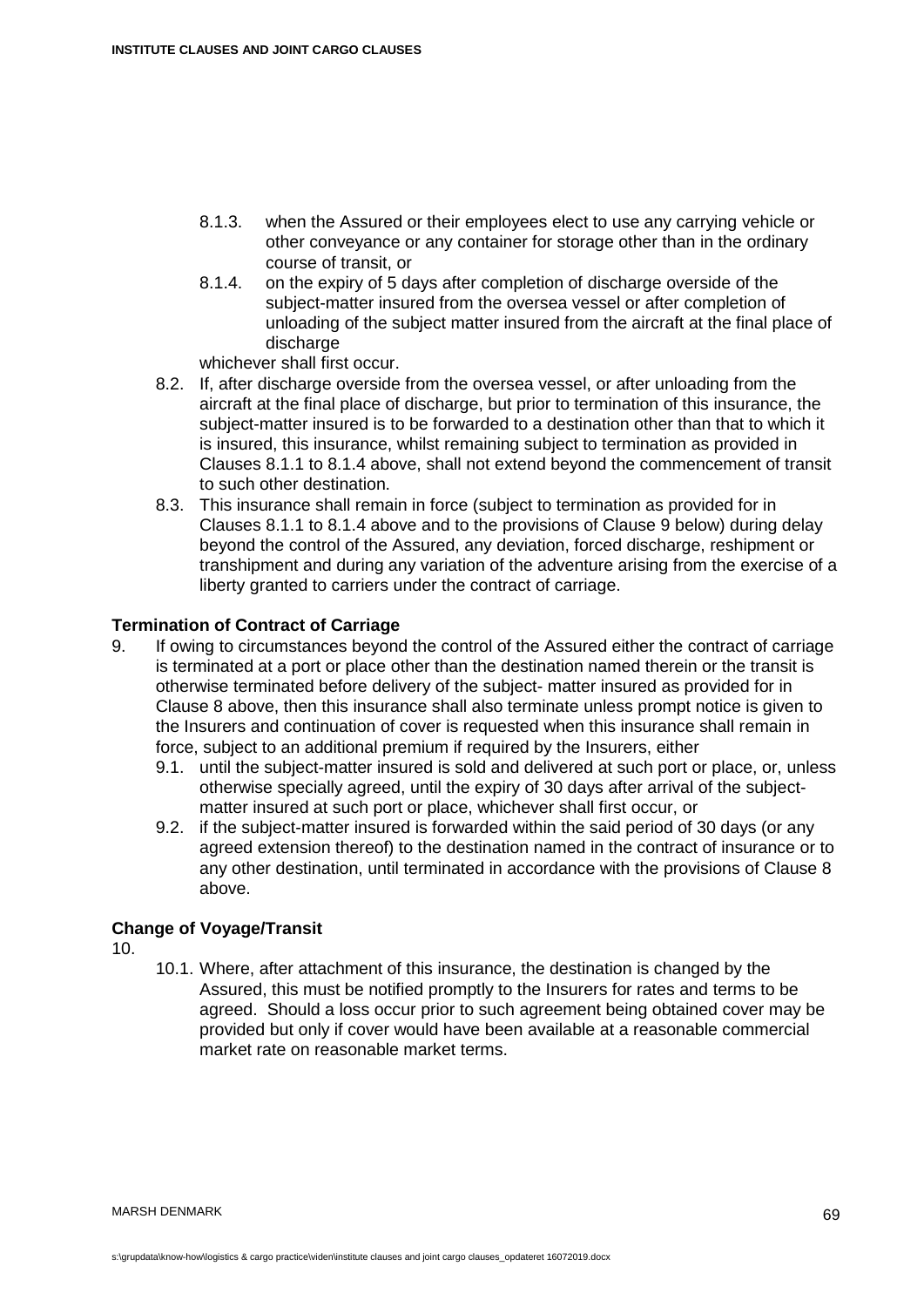10.2. Where the subject-matter insured commences the transit contemplated by this insurance (in accordance with Clause 8.1 above), but, without the knowledge of the Assured or their employees the vessel sails/aircraft leaves for another destination, this insurance will nevertheless be deemed to have attached at commencement of such transit.

## *CLAIMS*

#### **Insurable Interest**

- 11.
- 11.1. In order to recover under this insurance the Assured must have an insurable interest in the subject-matter insured at the time of the loss.
- 11.2. Subject to Clause 11.1 above, the Assured shall be entitled to recover for insured loss occurring during the period covered by this insurance, notwithstanding that the loss occurred before the contract of insurance was concluded, unless the Assured were aware of the loss and the Insurers were not.

## **Forwarding Charges**

12. Where, as a result of the operation of a risk covered by this insurance, the insured transit is terminated at a port or place other than that to which the subject-matter insured is covered under this insurance, the Insurers will reimburse the Assured for any extra charges properly and reasonably incurred in unloading storing and forwarding the subjectmatter insured to the destination to which it is insured.

This Clause 12, which does not apply to general average or salvage charges, shall be subject to the exclusions contained in Clauses 4, 5, 6 and 7 above, and shall not include charges arising from the fault negligence insolvency or financial default of the Assured or their employees.

## **Constructive Total Loss**

13. No claim for Constructive Total Loss shall be recoverable hereunder unless the subjectmatter insured is reasonably abandoned either on account of its actual total loss appearing to be unavoidable or because the cost of recovering, reconditioning and forwarding the subject-matter insured to the destination to which it is insured would exceed its value on arrival.

#### **Increased Value**

14.

14.1. any Increased Value insurance is effected by the Assured on the subject-matter insured under this insurance the agreed value of the subject-matter insured shall be deemed to be increased to the total amount insured under this insurance and all Increased Value insurances covering the loss, and liability under this insurance shall be in such proportion as the sum insured under this insurance bears to such total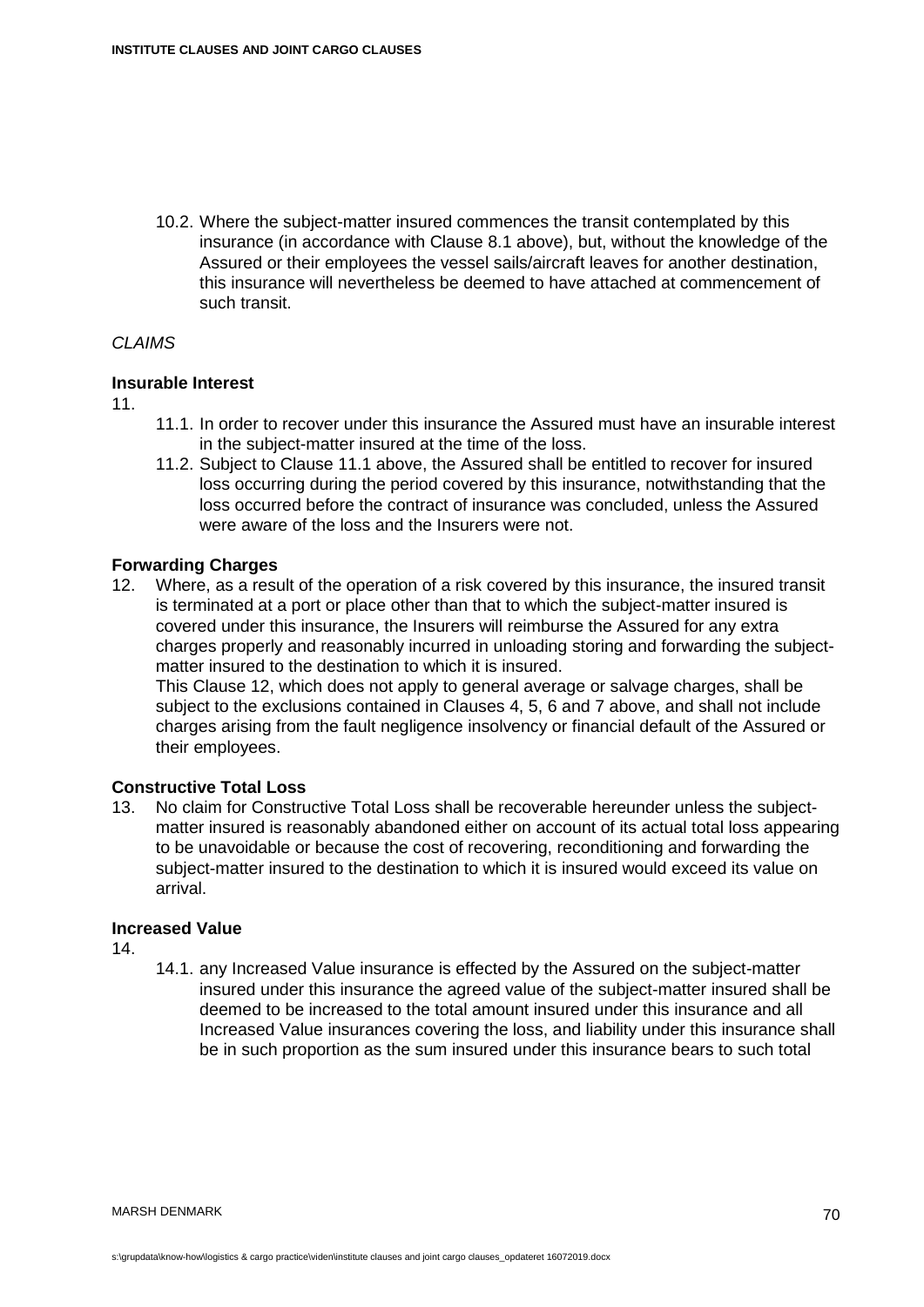amount insured. In the event of claim the Assured shall provide the Insurers with evidence of the amounts insured under all other insurances.

14.2. Where this insurance is on Increased Value the following clause shall apply: The agreed value of the subject-matter insured shall be deemed to be equal to the total amount insured under the primary insurance and all Increased Value insurances covering the loss and effected on the subject-matter insured by the Assured, and liability under this insurance shall be in such proportion as the sum insured under this insurance bears to such total amount insured. In the event of claim the Assured shall provide the Insurers with evidence of the amounts insured under all other insurances.

## *BENEFIT OF INSURANCE*

- 15. This insurance
	- 15.1. covers the Assured which includes the person claiming indemnity either as the person by or on whose behalf the contract of insurance was effected or as an assignee,
	- 15.2. shall not extend to or otherwise benefit the carrier or other bailee.

## *MINIMISING LOSSES*

#### **Duty of Assured**

- 16. It is the duty of the Assured and their employees and agents in respect of loss recoverable hereunder
	- 16.1. to take such measures as may be reasonable for the purpose of averting or minimising such loss, and
	- 16.2. ensure that all rights against carriers, bailees or other third parties are properly preserved and exercised

and the Insurers will, in addition to any loss recoverable hereunder, reimburse the Assured for any charges properly and reasonably incurred in pursuance of these duties.

## **Waiver**

17. Measures taken by the Assured or the Insurers with the object of saving, protecting or recovering the subject-matter insured shall not be considered as a waiver or acceptance of abandonment or otherwise prejudice the rights of either party.

## *AVOIDANCE OF DELAY*

18. It is a condition of this insurance that the Assured shall act with reasonable despatch in all circumstances within their control.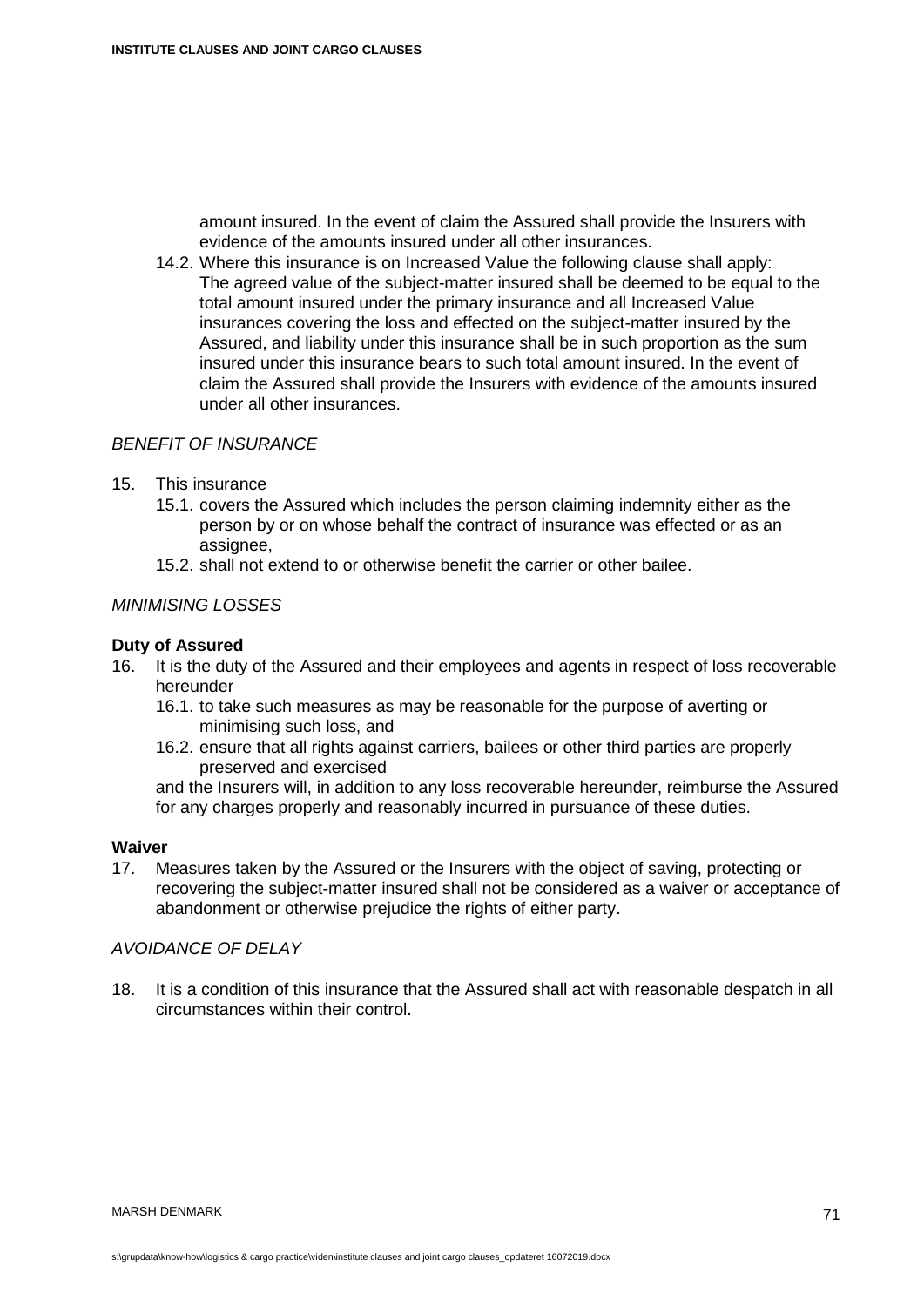## *LAW AND PRACTICE*

19. This insurance is subject to English law and practice.

*NOTE:*

*Where a continuation of cover is requested under Clause 9, or a change of destination is notified under Clause 10, there is an obligation to give prompt notice to the Insurers and the right to such cover is dependent upon compliance with this obligation.*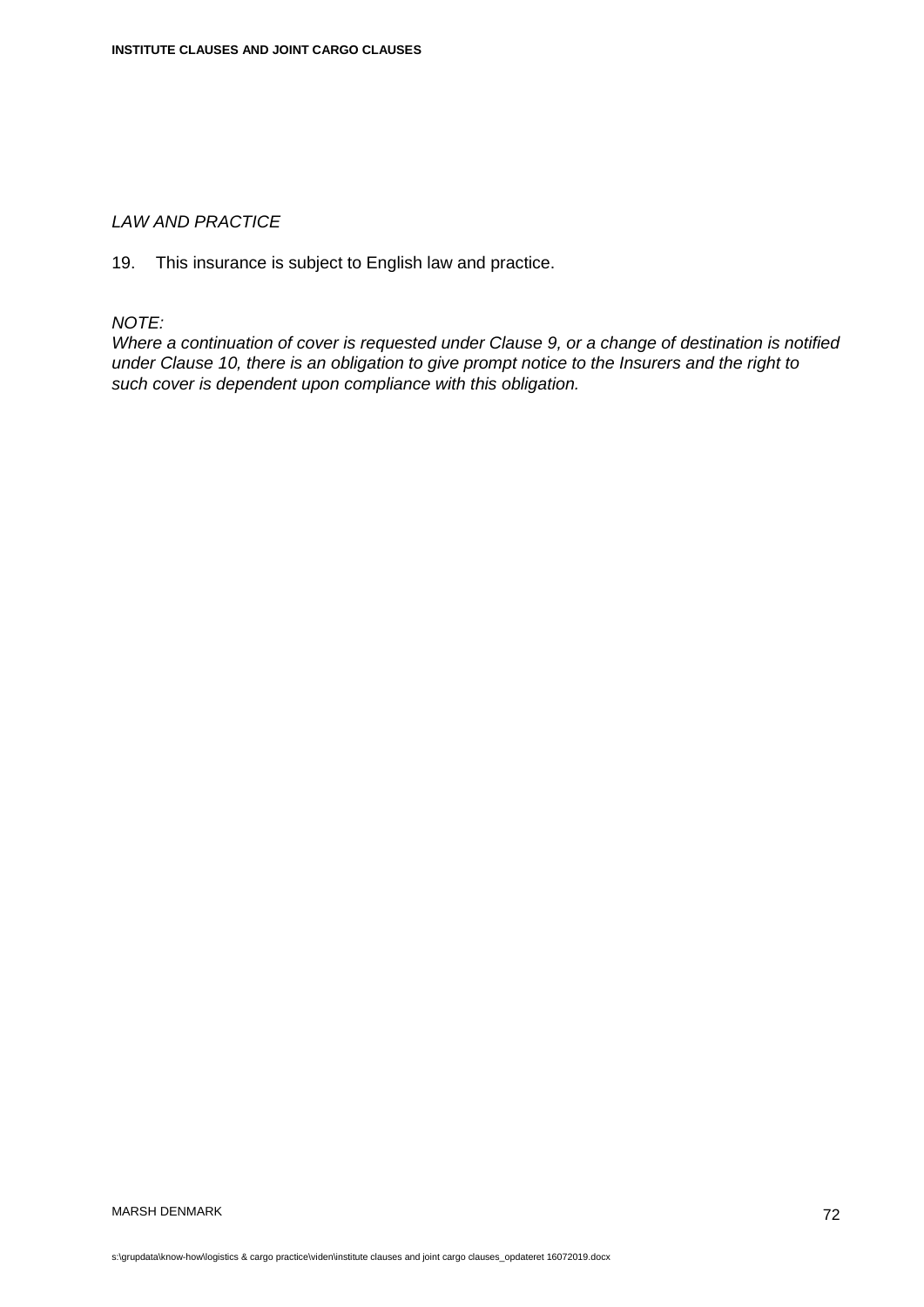# Institute Strikes Clauses (Frozen Food)

**Cl. 265 01.01.1986**

Excluding Frozen Meat.

#### *RISKS COVERED*

#### **Risks Clause**

- 1. This insurance covers, except as provided in Clauses 3 and 4 below, loss of or damage to the subject-matter insured caused by
	- 1.1. strikers, locked-out workmen, or persons taking part in labour disturbances, riots or civil commotions
	- 1.2. any terrorist or any person acting from a political motive.

#### **General Average Clause**

2. This insurance covers general average and salvage charges, adjusted or determined according to the contract of affreightment and/or the governing law and practice, incurred to avoid or in connection with the avoidance of loss from a risk covered under these clauses.

#### *EXCLUSIONS*

## **General Exclusions Clause**

- 3. In no case shall this insurance cover
	- 3.1. loss damage or expense attributable to wilful misconduct of the Assured
	- 3.2. ordinary leakage, ordinary loss in weight or volume, or ordinary wear and tear of the subject-matter insured
	- 3.3. loss damage or expense caused by insufficiency or unsuitability of packing or preparation of the subject-matter insured (for the purpose of this Clause 3.3 "packing" shall be deemed to include stowage in a container or liftvan but only when such stowage is carried out prior to attachment of this insurance or by the Assured or their servants)
	- 3.4. loss damage or expense caused by inherent vice or nature of the subject-matter insured
	- 3.5. loss damage or expense proximately caused by delay, even though the delay be caused by a risk insured against (except expenses payable under Clause 2 above)
	- 3.6. loss damage or expense arising from insolvency or financial default of the owners managers charterers or operators of the vessel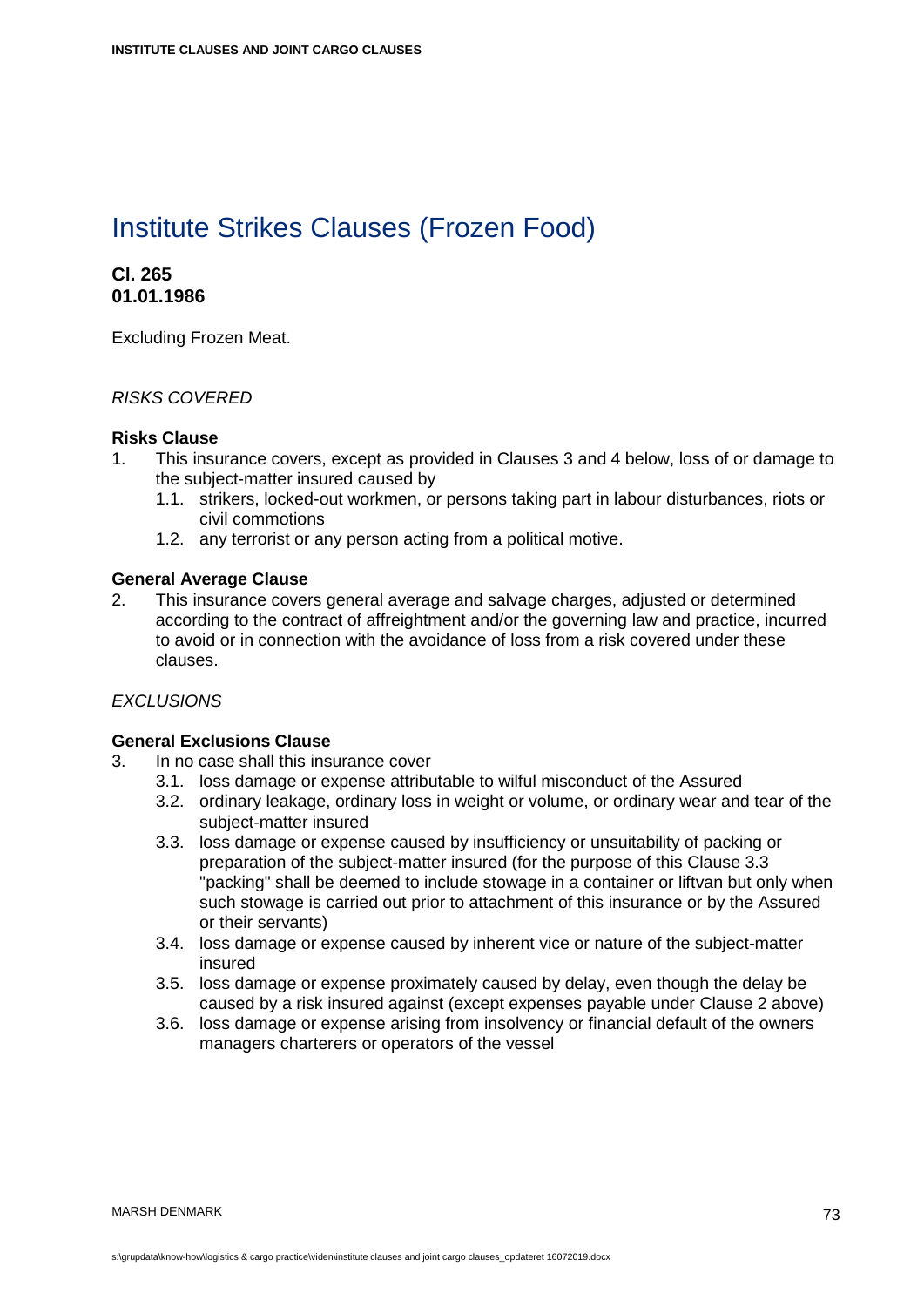- 3.7. loss damage or expense arising from the absence shortage or withholding of equipment, power, fuel, coolant, refrigerant or labour of any description whatsoever resulting from any strike, lockout, labour disturbance, riot or civil commotion
- 3.8. any claim based upon loss of or frustration of the voyage or adventure
- 3.9. loss damage or expense arising from the use of any weapon of war employing atomic or nuclear fission and/or fusion or other like reaction or radioactive force or matter
- 3.10. loss damage or expense caused by war civil war revolution rebellion insurrection, or civil strife arising therefrom, or any hostile act by or against a belligerent power
- 3.11. any loss damage or expense otherwise recoverable hereunder unless prompt notice thereof is given to the Underwriters and, in any event, not later than 30 days after the termination of this insurance.

## **Unseaworthiness and Unfitness Exclusion Clause**

4.

- 4.1. In no case shall this insurance cover loss damage or expense arising from
	- 4.1.1. unseaworthiness of vessel or craft.
	- 4.1.2. unfitness of vessel craft conveyance container or liftvan for the safe carriage of the subject-matter insured,

where the Assured or their servants are privy to such unseaworthiness or unfitness, at the time the subject-matter insured is loaded therein.

4.2. The Underwriters waive any breach of the implied warranties of seaworthiness of the ship and fitness of the ship to carry the subject-matter insured to destination, unless the Assured or their servants are privy to such unseaworthiness or unfitness.

## *DURATION*

## **Transit Clause**

5.

- 5.1. This insurance attaches from the time the goods are loaded into the conveyance at freezing works or cold store at the place named herein for the commencement of the transit, continues during the ordinary course of transit and terminates either
	- 5.1.1. on delivery to the cold store or place of storage at the destination named herein,
	- 5.1.2. on delivery to any other cold store or place of storage, whether prior to or at the destination named herein, which the Assured elect to use either 5.1.2.1. for storage other than in the ordinary course of transit or 5.1.2.2. for allocation or distribution, or
	- 5.1.3. on the expiry of 5 days after discharge overside of the goods hereby insured from the oversea vessel at the final port of discharge,

whichever shall first occur.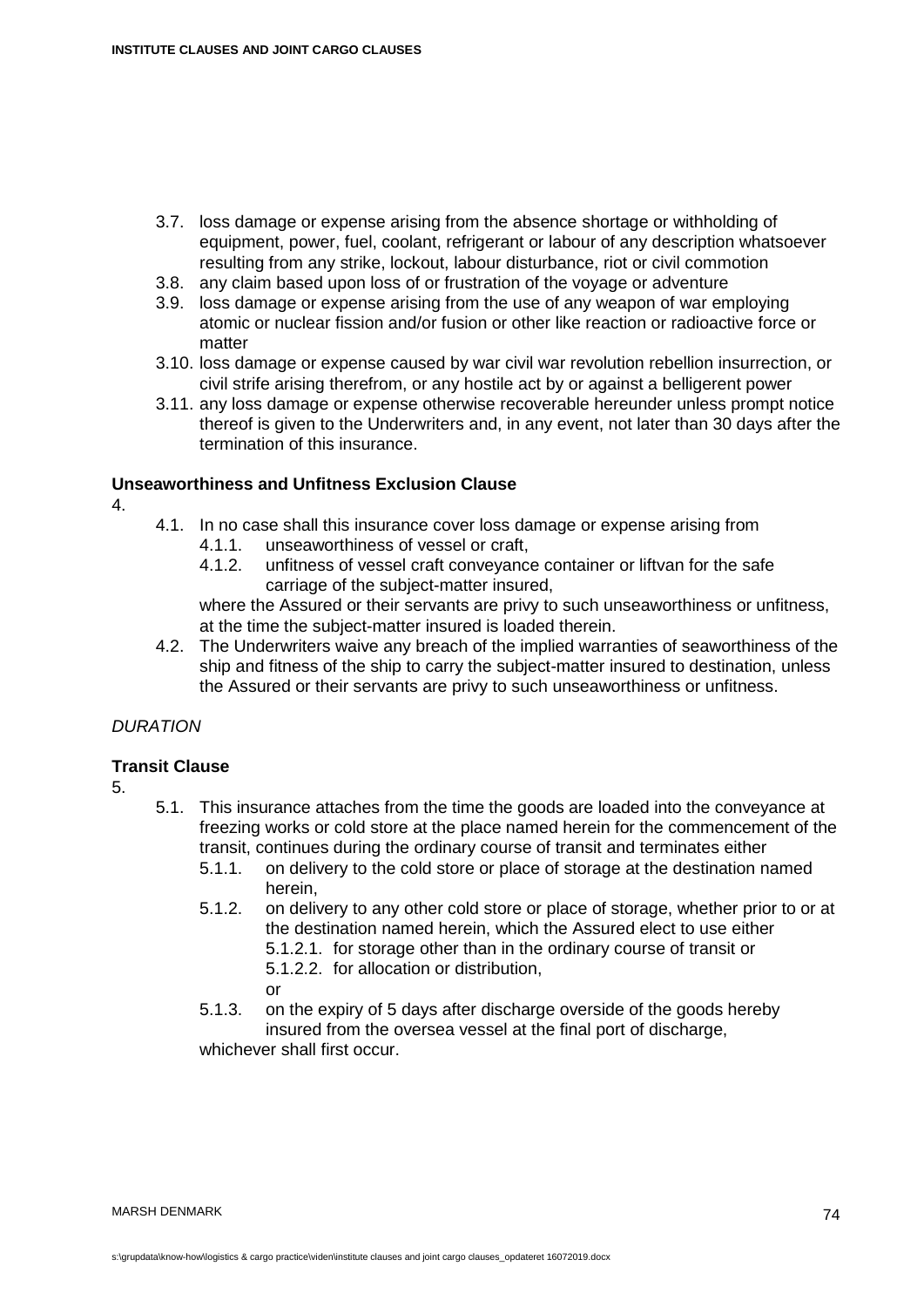- 5.2. If, after discharge overside from the oversea vessel at the final port of discharge, but prior to termination of this insurance, the goods are to be forwarded to a destination other than that to which they are insured hereunder, this insurance whilst remaining subject to termination as provided for above, shall not extend beyond the commencement of transit to such other destination.
- 5.3. This insurance shall remain in force (subject to termination as provided for above and to the provisions of Clause 6 below) during delay beyond the control of the Assured, any deviation, forced discharge, reshipment or transhipment and during any variation of the adventure arising from the exercise of a liberty granted to shipowners or charterers under the contract of affreightment.

## **Termination of Contract of Carriage Clause**

- 6. If owing to circumstances beyond the control of the Assured either the contract of carriage is terminated at a port or place other than the destination named therein or the transit is otherwise terminated before delivery of the goods as provided for in Clause 5 above, then this insurance shall also terminate unless prompt notice is given to the Underwriters and continuation of cover is requested when the insurance shall remain in force, subject to an additional premium if required by the Underwriters, either
	- 6.1. until the goods are sold and delivered at such port or place or, unless otherwise specially agreed, until the expiry of 30 days after arrival of the goods hereby insured at such port or place, whichever shall first occur, or
	- 6.2. if the goods are forwarded within the said period of 30 days (or any agreed extension thereof) to the destination named herein or to any other destination, until terminated in accordance with the provisions of Clause 5 above.

## **Change of Voyage Clause**

7. Where, after attachment of this insurance, the destination is changed by the Assured, held covered at a premium and on conditions to be arranged subject to prompt notice being given to the Underwriters.

## *CLAIMS*

## **Insurable Interest Clause**

8.

- 8.1. In order to recover under this insurance the Assured must have an insurable interest in the subject-matter insured at the time of the loss.
- 8.2. Subject to 8.1 above, the Assured shall be entitled to recover for insured loss occurring during the period covered by this insurance, notwithstanding that the loss occurred before the contract of insurance was concluded, unless the Assured were aware of the loss and the Underwriters were not.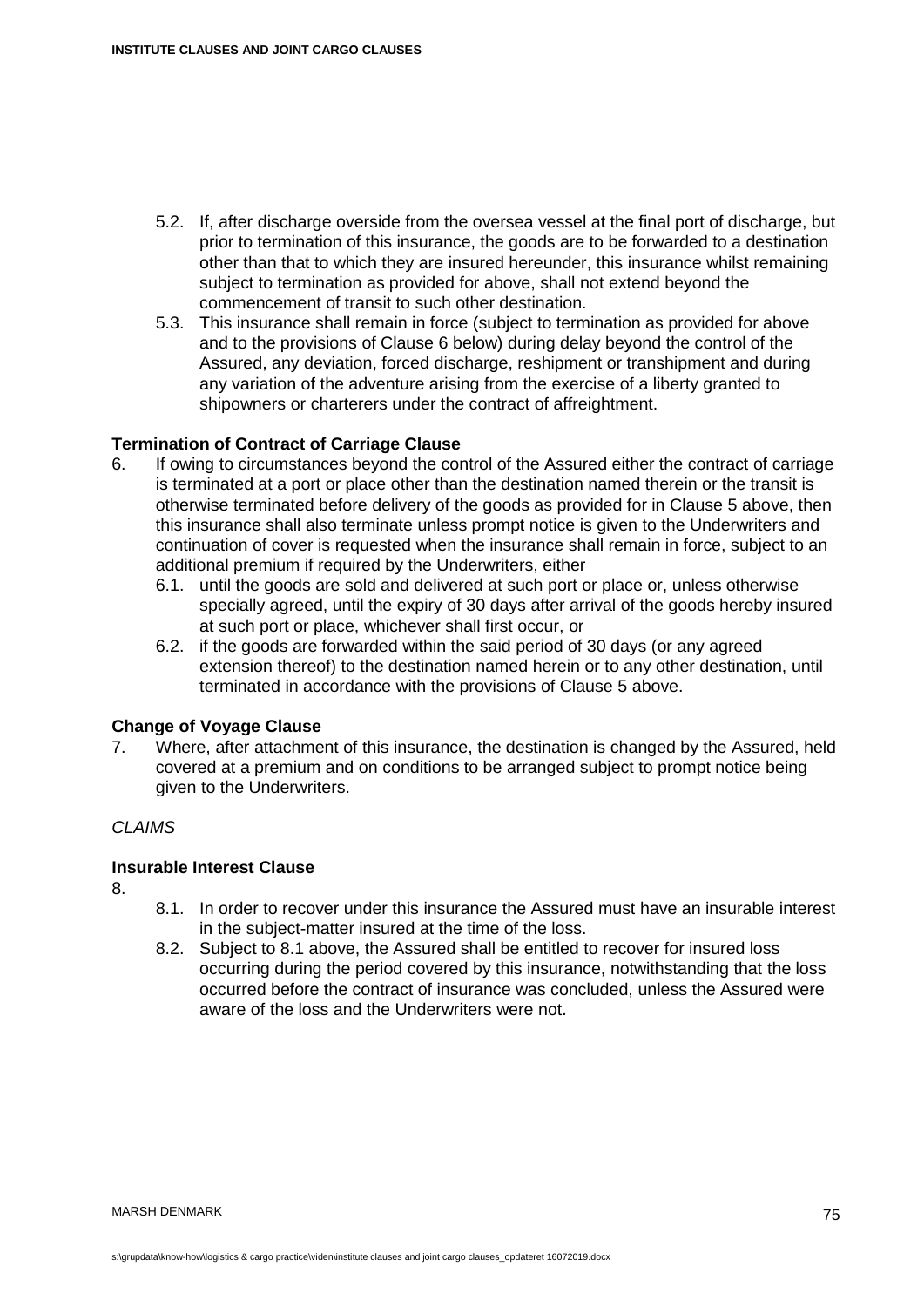## **Increased Value Clause**

9.

- 9.1. any Increased Value insurance is effected by the Assured on the cargo insured herein the agreed value of the cargo shall be deemed to be increased to the total amount insured under this insurance and all Increased Value insurances covering the loss, and liability under this insurance shall be in such proportion as the sum insured herein bears to such total amount insured. In the event of claim the Assured shall provide the Underwriters with evidence of the amounts insured under all other insurances.
- 9.2. Where this insurance is on Increased Value the following clause shall apply: The agreed value of the cargo shall be deemed to be equal to the total amount insured under the primary insurance and all Increased Value insurances covering the loss and effected on the cargo by the Assured, and liability under this insurance shall be in such proportion as the sum insured herein bears to such total amount insured. In the event of claim the Assured shall provide the Underwriters with evidence of the amounts insured under all other insurances.

## *BENEFIT OF INSURANCE*

#### **Not to Inure Clause**

10. This insurance shall not inure to the benefit of the carrier or other bailee.

## *MINIMISING LOSSES*

#### **Duty of Assured Clause**

- 11. It is the duty of the Assured and their servants and agents in respect of loss recoverable hereunder
	- 11.1. to take such measures as may be reasonable for the purpose of averting or minimising such loss, and
	- 11.2. ensure that all rights against carriers, bailees or other third parties are properly preserved and exercised

and the Underwriters will, in addition to any loss recoverable hereunder, reimburse the Assured for any charges properly and reasonably incurred in pursuance of these duties.

## **Waiver Clause**

12. Measures taken by the Assured or the Underwriters with the object of saving, protecting or recovering the subject-matter insured shall not be considered as a waiver or acceptance of abandonment or otherwise prejudice the rights of either party.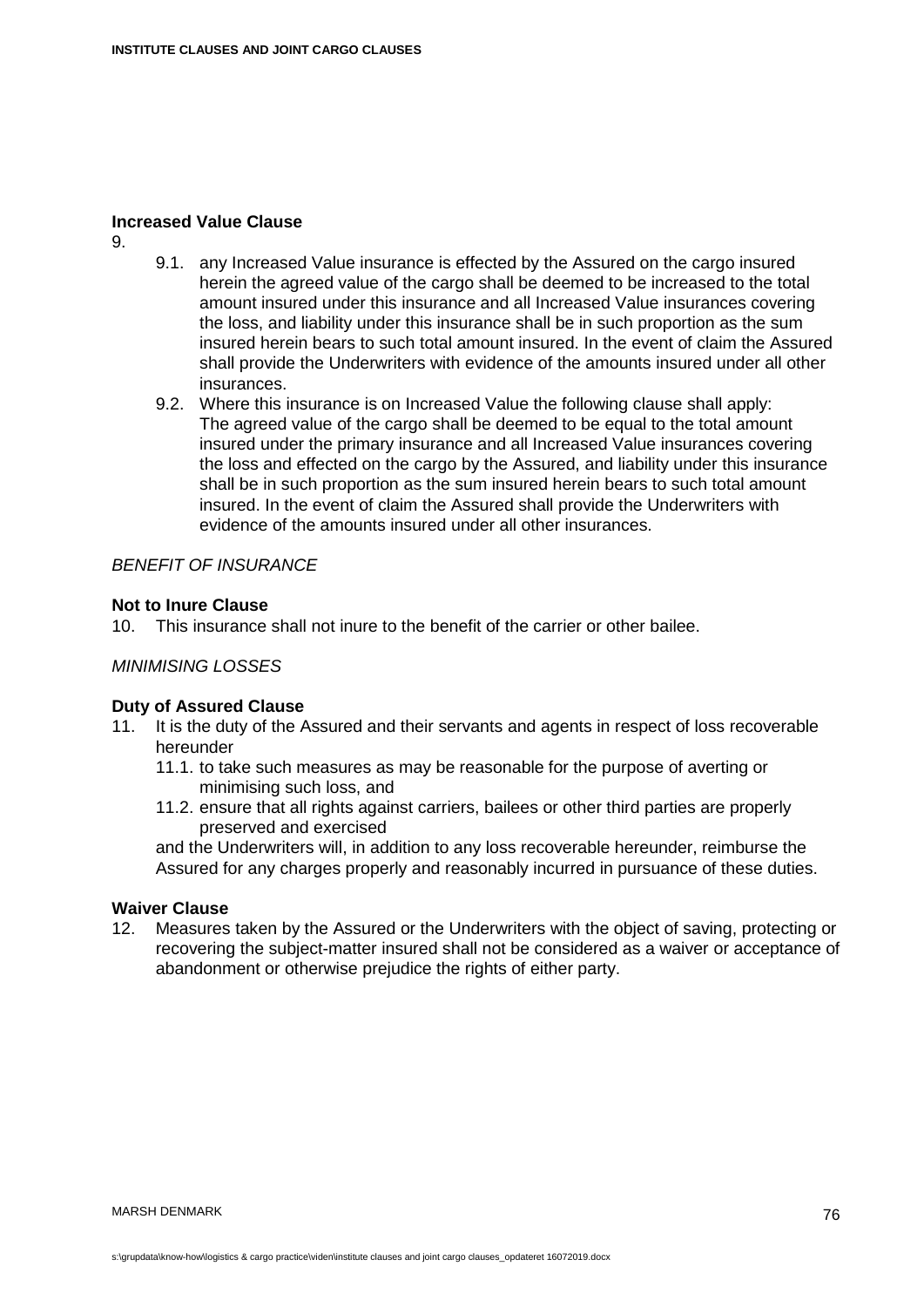## *AVOIDANCE OF DELAY*

## **Reasonable Despatch Clause**

13. It is a condition of this insurance that the Assured shall act with reasonable despatch in all circumstances within their control.

## *LAW AND PRACTICE*

#### **English Law and Practice Clause**

14. This insurance is subject to English law and practice.

## *NOTE:*

*It is necessary for the Assured when they become aware of an event which is "held covered" under this insurance to give prompt notice to the Underwriters and the right to such cover is dependent upon compliance with this obligation.*

## *SPECIAL NOTE:*

*This insurance does not cover loss damage or expense caused by embargo, or by rejection prohibition or detention by the government of the country of import or their agencies or departments, but does not exclude loss of or damage to the subject-matter insured caused by risks insured hereunder and sustained prior to any such embargo rejection prohibition or detention.*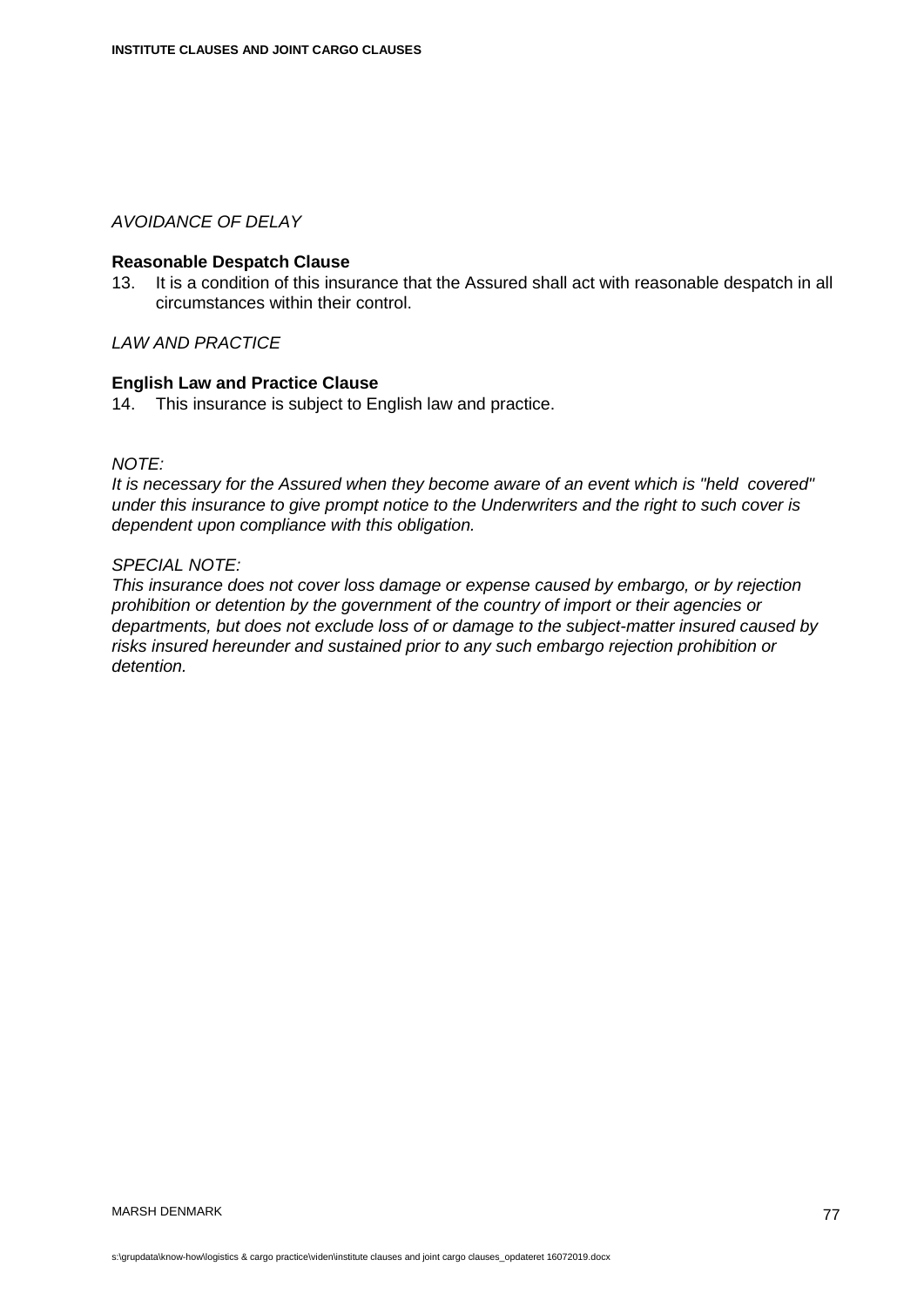# Institute Strikes Clauses (Frozen/Chilled Food)

## **Cl. 424 01.03.2017**

Suitable for food in a mechanically temperature-controlled environment

## *RISKS COVERED*

## **Risks**

- 1. This insurance covers, except as excluded by the provisions of Clauses 3 and 4 below, loss of or damage to the subject-matter insured caused by
	- 1.1. strikers, locked-out workmen, or persons taking part in labour disturbances, riots or civil commotions
	- 1.2. any act of terrorism being an act of any person acting on behalf of, or in connection with, any organisation which carries out activities directed towards the overthrowing or influencing, by force or violence, of any government whether or not legally constituted
	- 1.3. any person acting from a political, ideological or religious motive.

## **General Average**

2. This insurance covers general average and salvage charges, adjusted or determined according to the contract of carriage and/or the governing law and practice, incurred to avoid or in connection with the avoidance of loss from a risk covered under these Clauses.

## *EXCLUSIONS*

- 3. In no case shall this insurance cover
	- 3.1. loss damage or expense attributable to wilful misconduct of the Assured
	- 3.2. ordinary leakage, ordinary loss in weight or volume, or ordinary wear and tear of the subject-matter insured
	- 3.3. loss damage or expense caused by insufficiency or unsuitability of packing or preparation of the subject-matter insured to withstand the ordinary incidents of the insured transit where such packing or preparation is carried out by the Assured or their employees or prior to the attachment of this insurance (for the purpose of this Clause 3.3 "packing" shall be deemed to include stowage in a container and "employees" shall not include independent contractors)
	- 3.4. loss damage or expense caused by inherent vice or nature of the subject-matter insured
	- 3.5. loss damage or expense caused by delay, even though the delay be caused by a risk insured against (except expenses payable under Clause 2 above)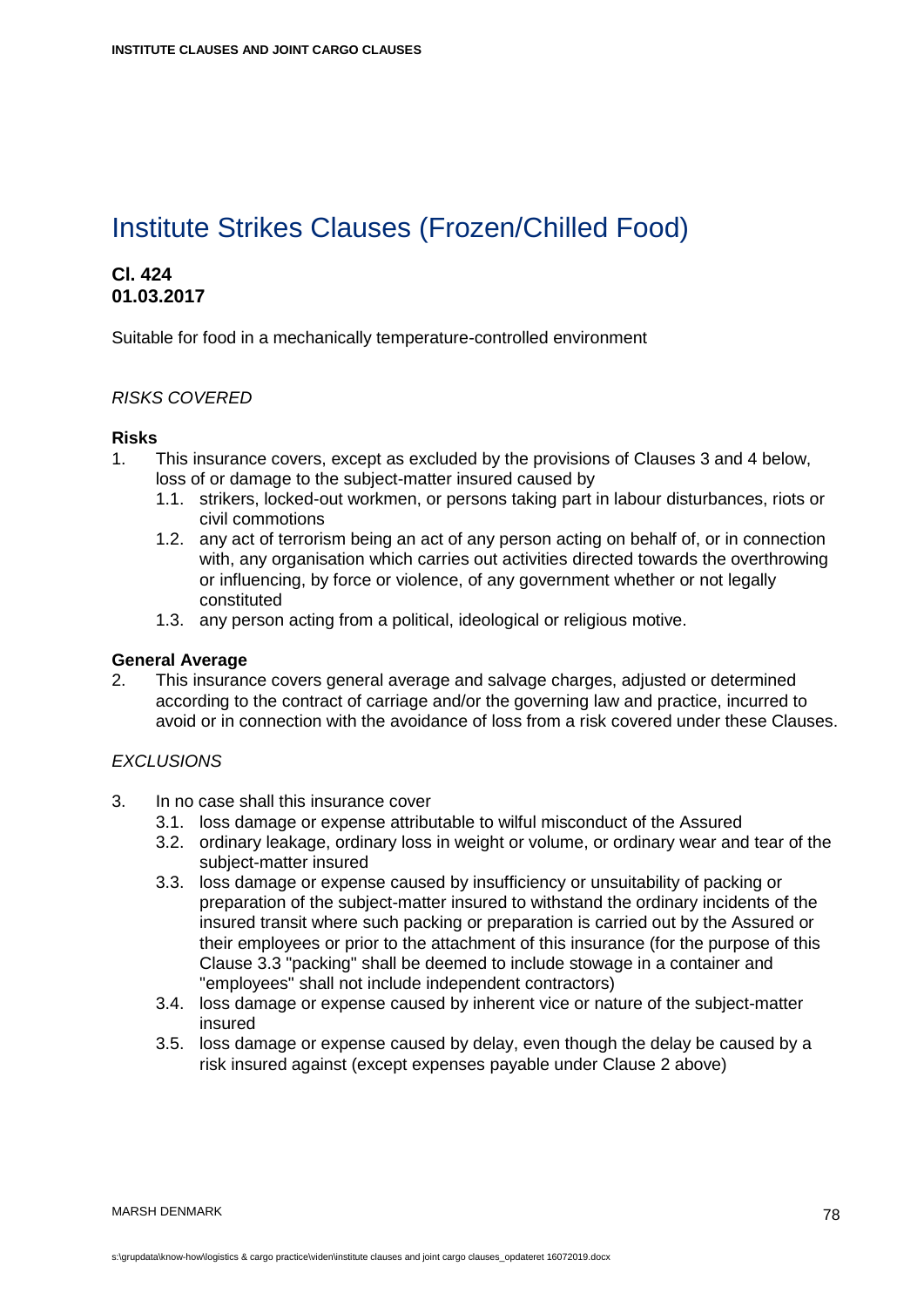3.6. loss damage or expense caused by insolvency or financial default of the owners managers charterers or operators of the vessel/aircraft where, at the time of loading of the subject-matter insured on board the vessel/aircraft, the Assured are aware, or in the ordinary course of business should be aware, that such insolvency or financial default could prevent the normal prosecution of the voyage.

This exclusion shall not apply where the contract of insurance has been assigned to the party claiming hereunder who has bought or agreed to buy the subject-matter insured in good faith under a binding contract

- 3.7. loss damage or expense arising from the absence shortage or withholding of equipment, power, fuel, coolant, refrigerant or labour of any description whatsoever resulting from any strike, lockout, labour disturbance, riot or civil commotion
- 3.8. any claim based upon loss of or frustration of the voyage or adventure
- 3.9. loss damage or expense directly or indirectly caused by or arising from the use of any weapon or device employing atomic or nuclear fission and/or fusion or other like reaction or radioactive force or matter
- 3.10. loss damage or expense caused by war civil war revolution rebellion insurrection, or civil strife arising therefrom, or any hostile act by or against a belligerent power
- 3.11. any loss damage or expense otherwise recoverable hereunder unless prompt notice thereof is given to the Insurers and, in any event, not later than 30 days after the termination of this insurance
- 3.12. embargo, or by rejection prohibition or detention by any government or their agencies or departments.
- 4.
- 4.1. In no case shall this insurance cover loss damage or expense arising from
	- 4.1.1. unseaworthiness of vessel or craft or unfitness of vessel or craft for the safe carriage of the subject-matter insured, where the Assured are privy to such unseaworthiness or unfitness, at the time the subject-matter insured is loaded therein
	- 4.1.2. unfitness of container or conveyance for the safe carriage of the subjectmatter insured, where loading therein or thereon is carried out prior to attachment of this insurance or by the Assured or their employees and they are privy to such unfitness at the time of loading.
- 4.2. Exclusion 4.1.1 above shall not apply where the contract of insurance has been assigned to the party claiming hereunder who has bought or agreed to buy the subject-matter insured in good faith under a binding contract.
- 4.3. The Insurers waive any breach of the implied warranties of seaworthiness of the ship and fitness of the ship to carry the subject-matter insured to destination.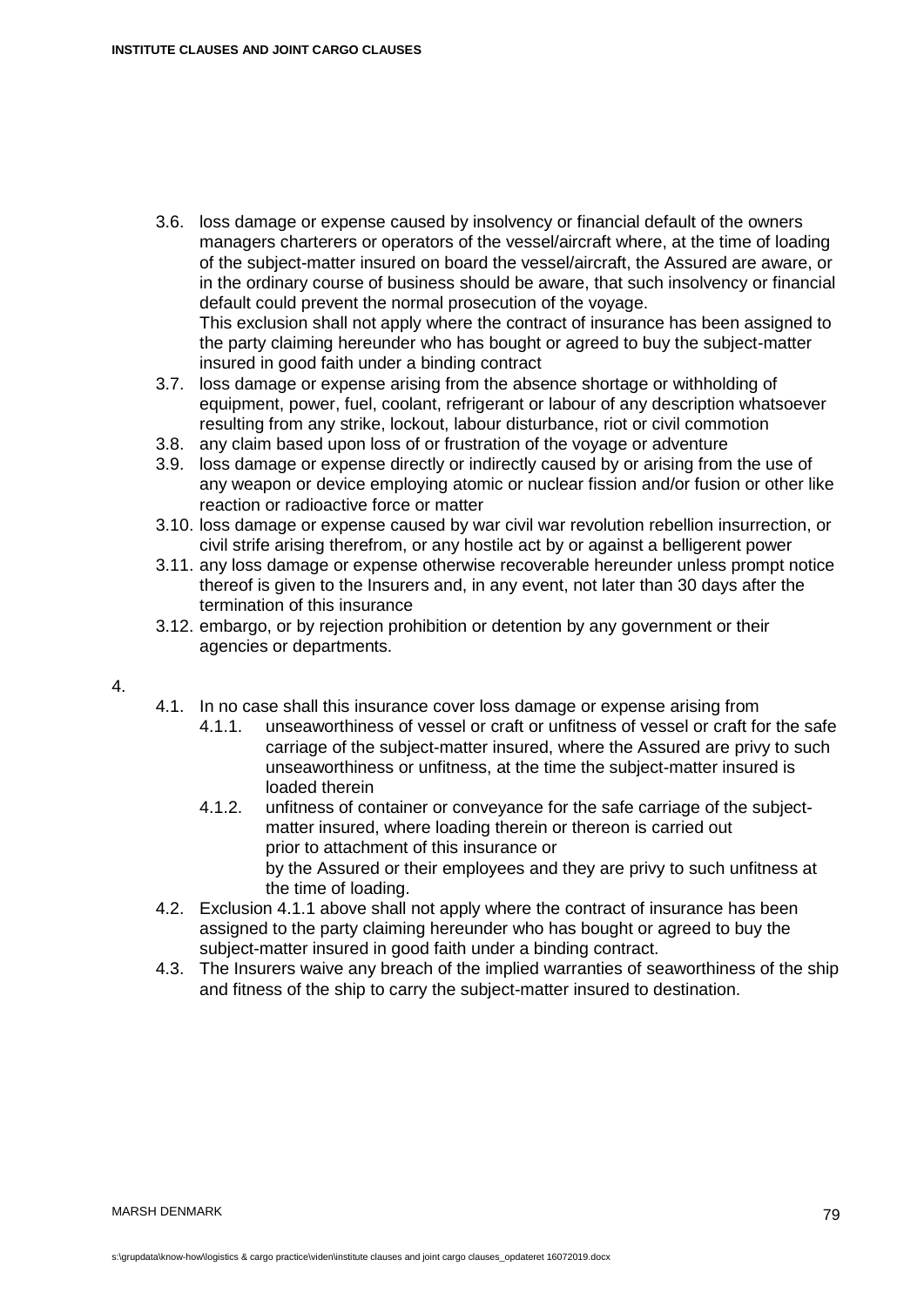## *DURATION*

## **Transit**

5.

- 5.1. Subject to Clause 8 below, this insurance attaches from the time the subject-matter insured is loaded into the conveyance at the freezing/cooling works or at the cold store (at the place named in the contract of insurance) for the commencement of transit, continues during the ordinary course of transit and terminates either
	- 5.1.1. on delivery to the cold store or place of storage at the destination named in the contract of insurance,
	- 5.1.2. on delivery to any other cold store or place of storage, whether prior to or at the destination named in the contract of insurance, which the Assured or their employees elect to use either for storage other than in the ordinary course of transit or for allocation or distribution, or
	- 5.1.3. when the Assured or their employees elect to use any carrying vehicle or other conveyance or any container for storage other than in the ordinary course of transit, or
	- 5.1.4. on the expiry of 5 days after completion of discharge overside of the subject-matter insured from the oversea vessel or, after completion of unloading of the subject-matter insured from the aircraft at the final place of discharge

whichever shall first occur.

- 5.2. If, after completion of discharge overside from the oversea vessel, or after unloading from the aircraft at the final place of discharge, but prior to termination of this insurance, the subject-matter insured is to be forwarded to a destination other than that to which it is insured, this insurance, whilst remaining subject to termination as provided in Clauses 5.1.1 to 5.1.4 above, shall not extend beyond the commencement of transit to such other destination.
- 5.3. This insurance shall remain in force (subject to termination as provided for in Clauses 5.1.1 to 5.1.4 above and to the provisions of Clause 6 below) during delay beyond the control of the Assured, any deviation, forced discharge, reshipment or transhipment and during any variation of the adventure arising from the exercise of a liberty granted to carriers under the contract of carriage.

## **Termination of Contract of Carriage**

6. If owing to circumstances beyond the control of the Assured either the contract of carriage is terminated at a port or place other than the destination named therein or the transit is otherwise terminated before delivery of the subject-matter insured as provided for in Clause 5 above, then this insurance shall also terminate unless prompt notice is given to the Insurers and continuation of cover is requested when this insurance shall remain in force, subject to an additional premium if required by the Insurers, either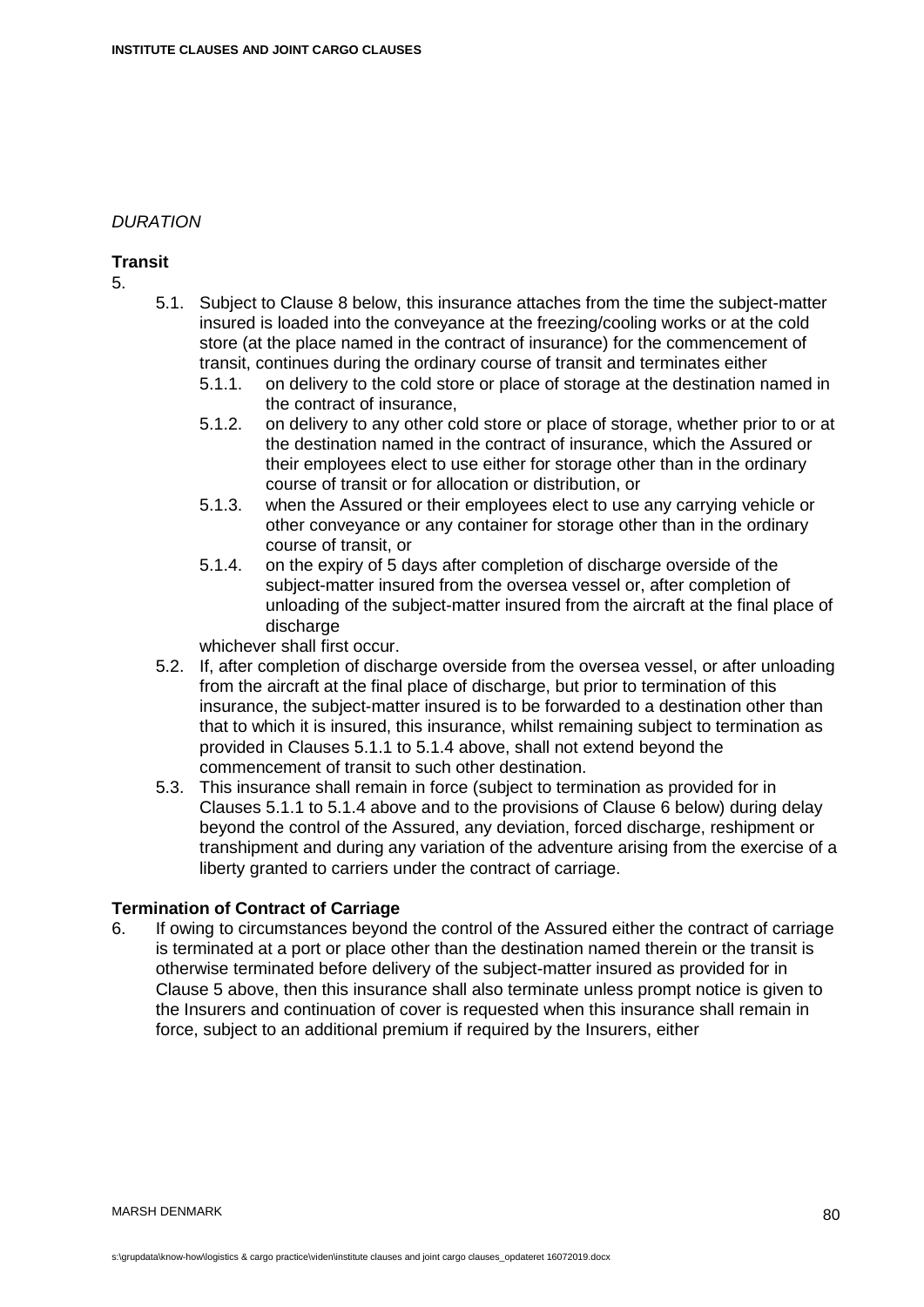- 6.1. until the subject-matter insured is sold and delivered at such port or place, or, unless otherwise specially agreed, until the expiry of 30 days after arrival of the subjectmatter insured at such port or place, whichever shall first occur, or
- 6.2. if the subject-matter insured is forwarded within the said period of 30 days (or any agreed extension thereof) to the destination named in the contract of insurance or to any other destination, until terminated in accordance with the provisions of Clause 5 above.

## **Change of Voyage/Transit**

- 7.
- 7.1. Where, after attachment of this insurance, the destination is changed by the Assured, this must be notified promptly to the Insurers for rates and terms to be agreed. Should a loss occur prior to such agreement being obtained cover may be provided but only if cover would have been available at a reasonable commercial market rate on reasonable market terms.
- 7.2. Where the subject-matter insured commences the transit contemplated by this insurance (in accordance with Clause 5.1 above), but, without the knowledge of the Assured of their employees the vessel sails/aircraft leaves for another destination, this insurance will nevertheless be deemed to have attached at commencement of such transit.

## *CLAIMS*

## **Insurable Interest**

8.

- 8.1. In order to recover under this insurance the Assured must have an insurable interest in the subject-matter insured at the time of the loss.
- 8.2. Subject to Clause 8.1 above, the Assured shall be entitled to recover for insured loss occurring during the period covered by this insurance, notwithstanding that the loss occurred before the contract of insurance was concluded, unless the Assured were aware of the loss and the Insurers were not.

## **Increased Value**

9.

9.1. If any Increased Value insurance is effected by the Assured on the subject-matter insured under this insurance the agreed value of the subject-matter insured shall be deemed to be increased to the total amount insured under this insurance and all Increased Value insurances covering the loss, and liability under this insurance shall be in such proportion as the sum insured under this insurance bears to such total amount insured.

In the event of claim the Assured shall provide the Insurers with evidence of the amounts insured under all other insurances.

9.2. Where this insurance is on Increased Value the following clause shall apply: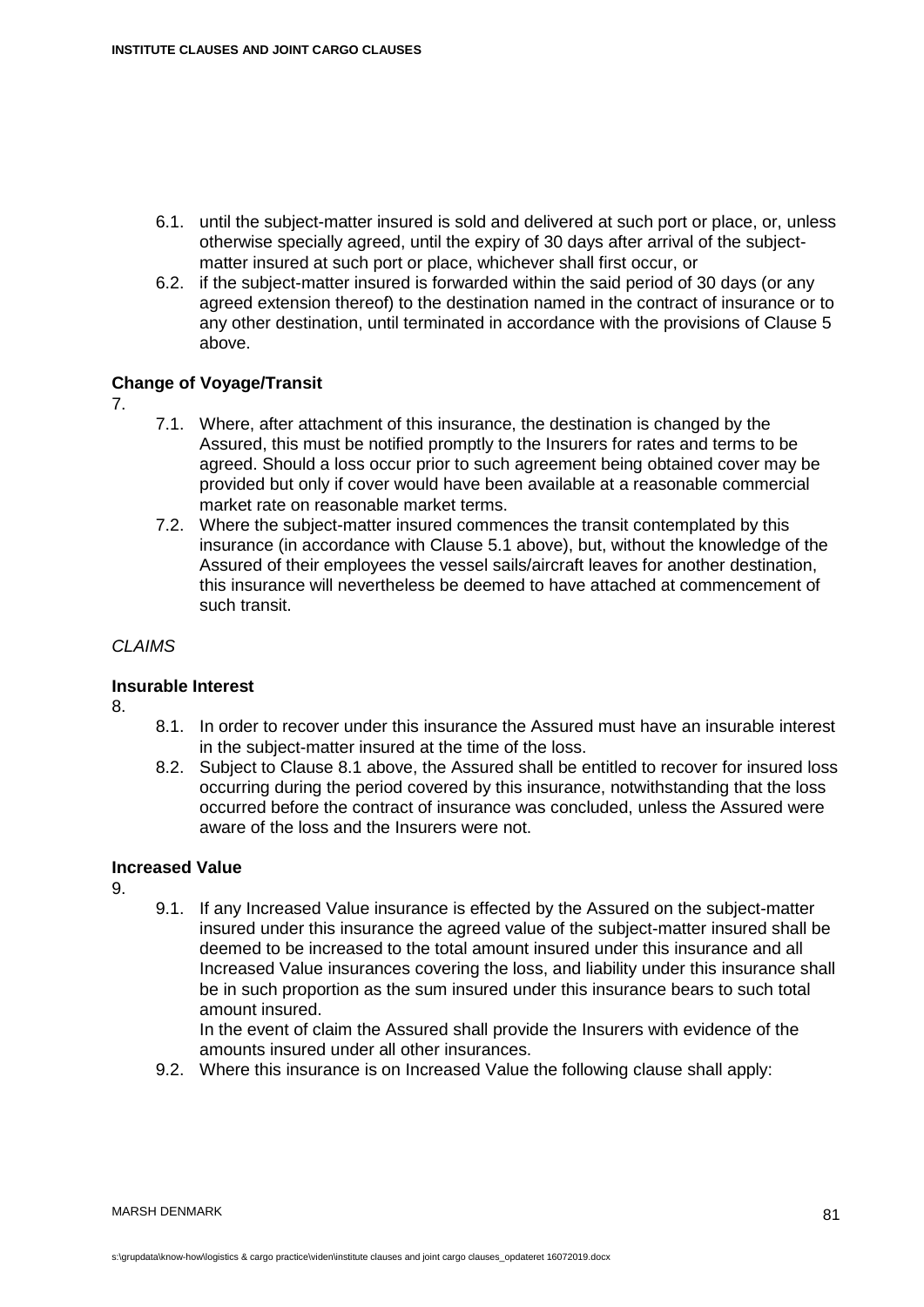The agreed value of the subject-matter insured shall be deemed to be equal to the total amount insured under the primary insurance and all Increased Value insurances covering the loss and effected on the subject-matter insured by the Assured, and liability under this insurance shall be in such proportion as the sum insured under this insurance bears to such total amount insured. In the event of claim the Assured shall provide the Insurers with evidence of the amounts insured under all other insurances.

#### *BENEFIT OF INSURANCE*

- 10. This insurance
	- 10.1. covers the Assured which includes the person claiming indemnity either as the person by or on whose behalf the contract of insurance was effected or as an assignee,
	- 10.2. shall not extend to or otherwise benefit the carrier or other bailee.

#### *MINIMISING LOSSES*

#### **Duty of Assured**

- 11. It is the duty of the Assured and their employees and agents in respect of loss recoverable hereunder
	- 11.1. to take such measures as may be reasonable for the purpose of averting or minimising such loss,, and
	- 11.2. to ensure that all rights against carriers, bailees or other third parties are properly preserved and exercised

and the Insurers will, in addition to any loss recoverable hereunder, reimburse the Assured for any charges properly and reasonably incurred in pursuance of these duties.

#### **Waiver**

12. Measures taken by the Assured or the Insurers with the object of saving, protecting or recovering the subject-matter insured shall not be considered as a waiver or acceptance of abandonment or otherwise prejudice the rights of either party.

## *AVOIDANCE OF DELAY*

13. It is a condition of this insurance that the Assured shall act with reasonable despatch in all circumstances within their control.

## *LAW AND PRACTICE*

14. This insurance is subject to English law and practice.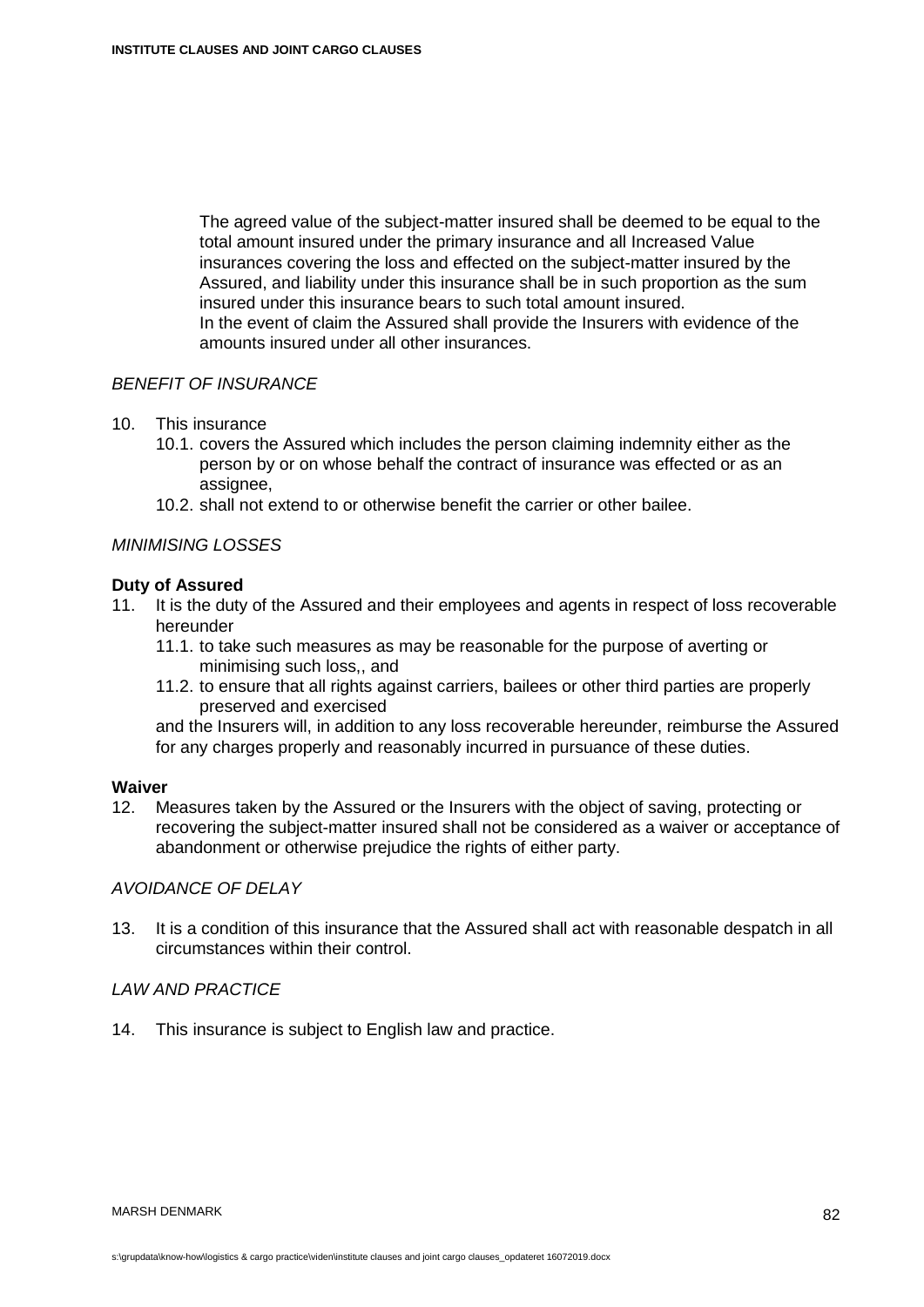## *NOTE:*

*Where a continuation of cover is requested under Clause 6, or a change of destination is notified under Clause 7, there is an obligation to give prompt notice to the Insurers and the right to such cover is dependent upon compliance with this obligation.*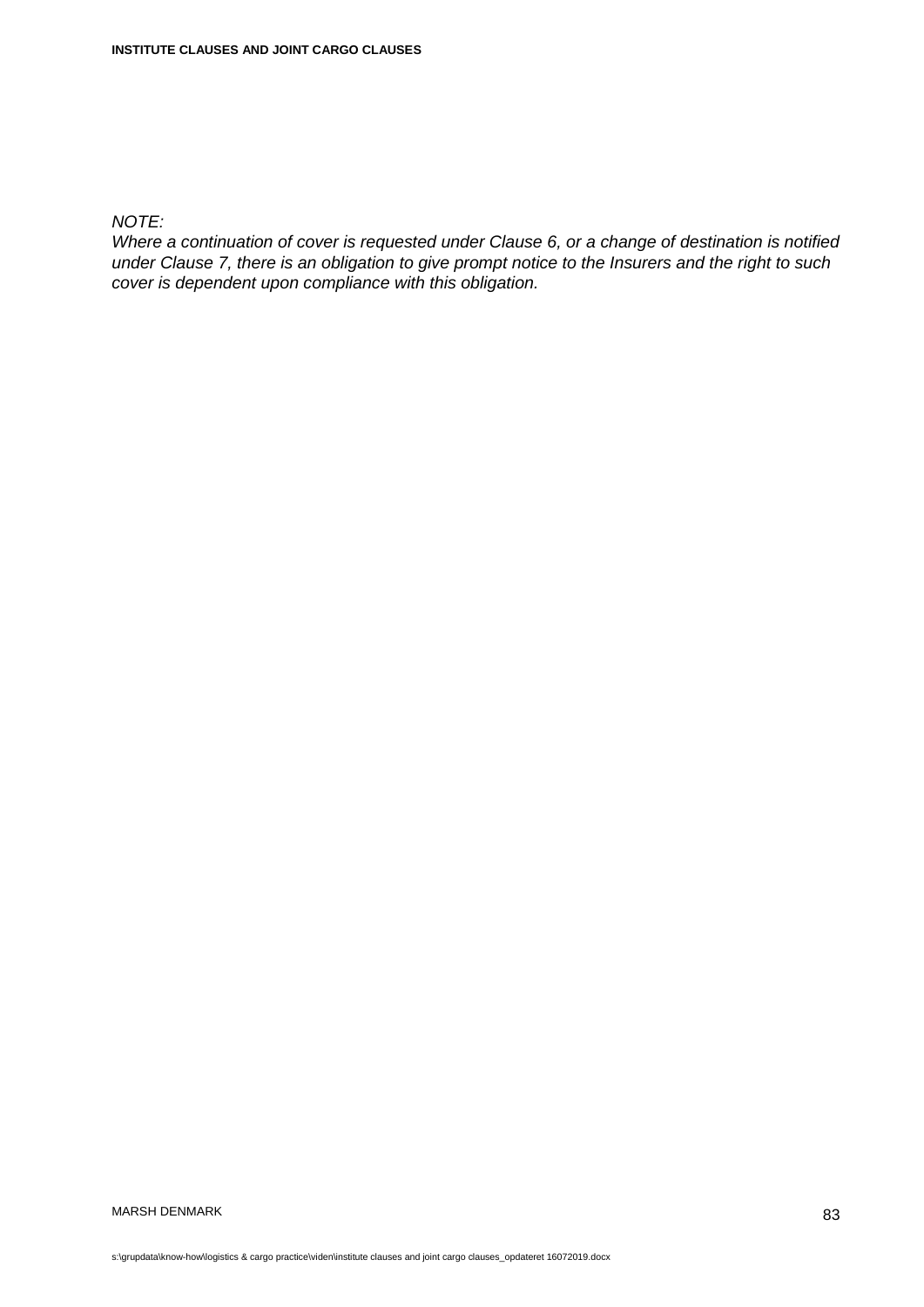# Institute Frozen Meat Clauses (A)

**Cl. 323 01.01.1986**

Not suitable for chilled, cooled or fresh meat.

## *RISKS COVERED*

### **Risks Clause**

1. This insurance covers all risks of loss of or damage to the subject-matter insured except as provided in Clauses 4, 5, 6 and 7 below.

## **General Average Clause**

2. This insurance covers general average and salvage charges, adjusted or determined according to the contract of affreightment and/or the governing law and practice, incurred to avoid or in connection with the avoidance of loss from any cause except those excluded in Clauses 4, 5, 6 and 7 or elsewhere in this insurance.

## **"Both to Blame Collision" Clause**

3. This insurance is extended to indemnify the Assured against such proportion of liability under the contract of affreightment "Both to Blame Collision" Clause as is in respect of a loss recoverable hereunder. In the event of any claim by shipowners under the said Clause the Assured agree to notify the Underwriters who shall have the right, at their own cost and expense, to defend the Assured against such claim.

## *EXCLUSIONS*

#### **General Exclusions Clause**

- 4. In no case shall this insurance cover
	- 4.1. loss damage or expense attributable to wilful misconduct of the Assured
		- 4.2. ordinary leakage, ordinary loss in weight or volume, or ordinary wear and tear of the subject-matter insured
		- 4.3. loss damage or expense caused by insufficiency or unsuitability of packing or preparation of the subject-matter insured (for the purpose of this Clause 4.3 "packing" shall be deemed to include stowage in a container or liftvan but only when such stowage is carried out prior to attachment of this insurance or by the Assured or their servants)
		- 4.4. loss damage or expense caused by inherent vice or nature of the subject-matter insured (except loss damage or expense resulting from variation in temperature whilst this insurance is in force)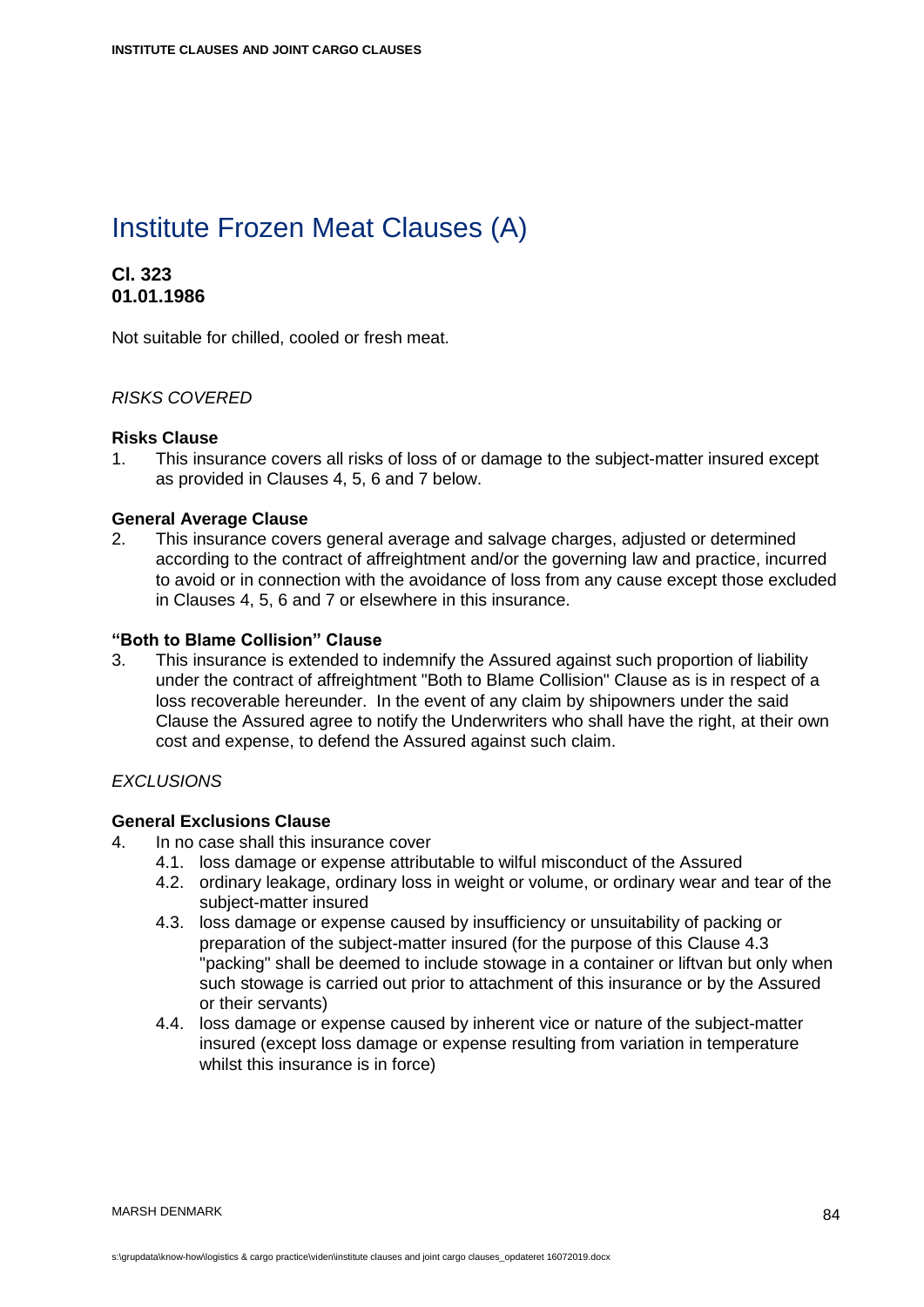- 4.5. loss damage or expense proximately caused by delay, even though the delay be caused by a risk insured against (except expenses payable under Clause 2 above)
- 4.6. loss damage or expense caused by insolvency or financial default of the owners managers charterers or operators of the vessel where, at the time of loading of the subject-matter insured on board the vessel, the Assured are aware, or in the ordinary course of business should be aware, that such insolvency or financial default could prevent the normal prosecution of the voyage This exclusion shall not apply where this insurance has been assigned to the party claiming hereunder who has bought or agreed to buy the subject-matter insured in good faith under a binding contract
- 4.7. loss damage or expense arising from the use of any weapon of war employing atomic or nuclear fission and/or fusion or other like reaction or radioactive force or matter
- 4.8. loss damage or expense on shore caused directly or indirectly by earthquake, volcanic eruption and/or fire resulting therefrom
- 4.9. loss damage or expense arising from any failure of the Assured or their servants to take all reasonable precautions to ensure that the subject-matter insured is kept in refrigerated or, where appropriate, properly insulated and cooled space.

## **Unseaworthiness and Unfitness Exclusion Clause**

- 5.
- 5.1. In no case shall this insurance cover loss damage or expense arising from
	- 5.1.1. unseaworthiness of vessel or craft or unfitness of vessel or craft for the safe carriage of the subject-matter insured, where the Assured are privy to such unseaworthiness or unfitness, at the time the subject-matter insured is loaded therein
	- 5.1.2. unfitness of container liftvan or land conveyance for the safe carriage of the subject-matter insured, where loading therein is carried out prior to attachment of this insurance or by the Assured or their servants.
- 5.2. Where this insurance has been assigned to the party claiming hereunder who has bought or agreed to buy the subject-matter insured in good faith under a binding contract, exclusion 5.1.1 above shall not apply.
- 5.3. The Underwriters waive any breach of the implied warranties of seaworthiness of the ship and fitness of the ship to carry the subject-matter insured to destination.

## **War Exclusion Clause**

- 6. In no case shall this insurance cover loss damage or expense caused by
	- 6.1. war civil war revolution rebellion insurrection, or civil strife arising therefrom, or any hostile act by or against a belligerent power
	- 6.2. capture seizure arrest restraint or detainment (piracy excepted), and the consequences thereof or any attempt thereat
	- 6.3. derelict mines torpedoes bombs or other derelict weapons of war.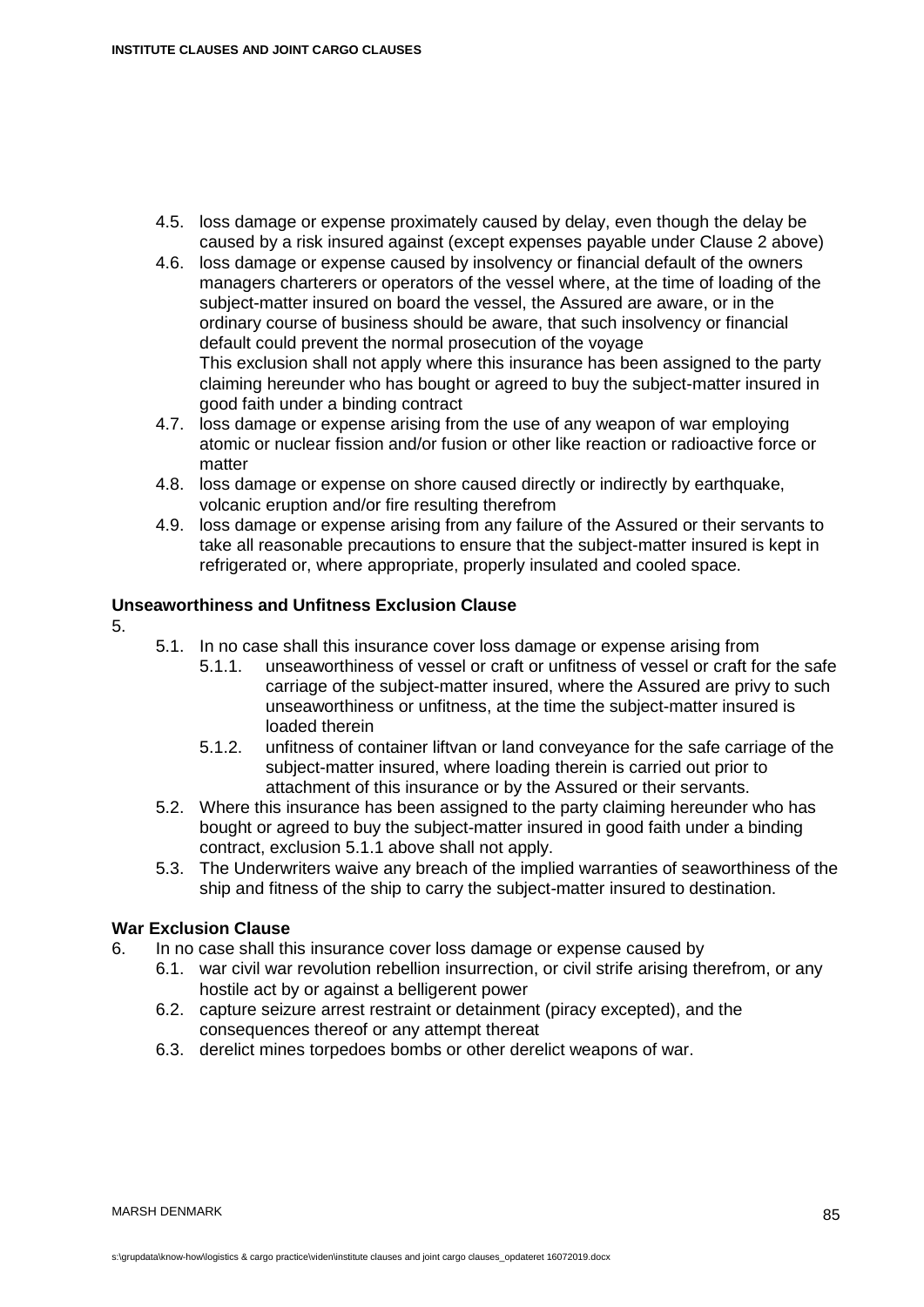## **Strikes Exclusion Clause**

7. In no case shall this insurance cover loss damage or expense

- 7.1. caused by strikers, locked-out workmen, or persons taking part in labour disturbances, riots or civil commotions
- 7.2. resulting from strikes, lock-outs, labour disturbances, riots or civil commotions
- 7.3. caused by any terrorist or any person acting from a political motive.

## *DURATION*

## **Transit Clause**

- 8.
- 8.1. This insurance attaches from the time<sup>1</sup>
	- 8.1.1. the goods pass into the cooling and/or freezing chambers of the works at the place named herein, provided that the period in such chambers prior to shipment on board the oversea vessel shall not exceed 60 days unless prompt notice be given to the Underwriters and an additional premium paid for each further period of 30 days or part thereof.
	- 8.1.2. the goods are loaded into the conveyance at the freezing works or cold store at the place named herein for the commencement of the transit.
	- 8.1.3. of loading of the goods into the oversea vessel.
- 8.2. This insurance continues during the ordinary course of transit to and whilst in 8.2.1. cold store at the destination named herein or
	- 8.2.2. any other cold store which the Assured elect to use following discharge of the goods from the oversea vessel at the port of discharge either 8.2.2.1. for storage other than in the ordinary course of transit or 8.2.2.2. for allocation or distribution.
- 8.3. This insurance terminates
	- 8.3.1. for transit to a destination in the Continent of Europe (including Eire and the United Kingdom), U.S.A. or Canada on the expiry of 30 days
	- 8.3.2. for transit to a destination elsewhere on the expiry of 5 days after final discharge of the goods from the oversea vessel at the port of discharge.
- 8.4. Any disposal of the goods other than by storage as in 8.2.1 or 8.2.2 above (except with the prior consent of the Underwriters) or any removal from cold store before the expiry of the relevant period in 8.3.1 or 8.3.2 above shall terminate the insurance on such goods.
- 8.5. If, after discharge overside from the oversea vessel at the final port of discharge, but prior to termination of this insurance, the goods are to be forwarded to a destination other than that to which they are insured hereunder, this insurance, whilst remaining subject to termination as provided for above, shall not extend beyond the commencement of transit to such other destination.

-

<sup>1</sup> Delete sections 8.1.1. and/or 8.1.2 not applicable.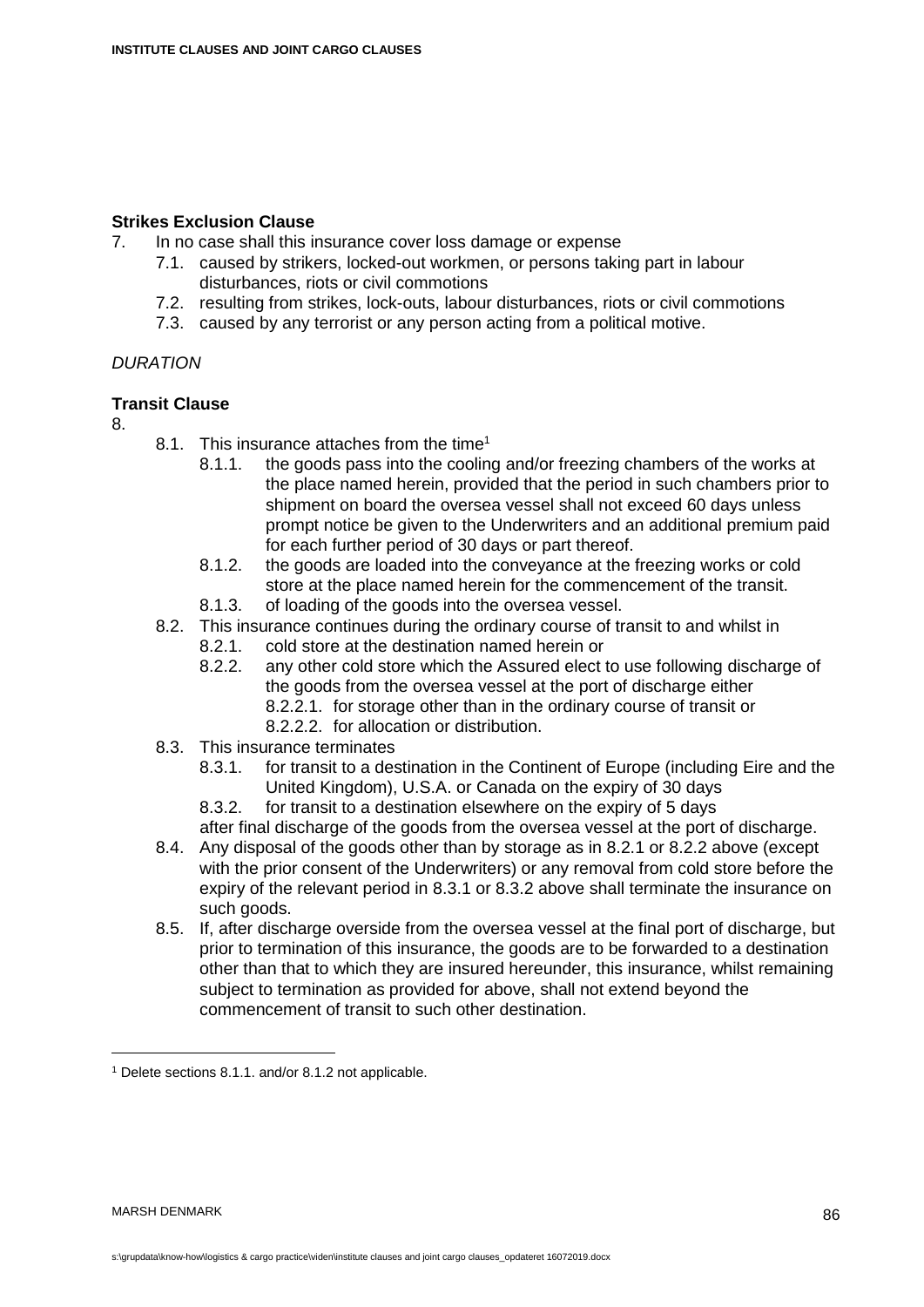8.6. This insurance shall remain in force (subject to termination as provided for above and to the provisions of Clause 9 below) during delay beyond the control of the Assured, any deviation, forced discharge, reshipment or transhipment and during any variation of the adventure arising from the exercise of a liberty granted to shipowners or charterers under the contract of affreightment.

## **Termination of Contract of Carriage Clause**

- 9. If owing to circumstances beyond the control of the Assured either the contract of carriage is terminated at a port or place other than the destination named therein or the transit is otherwise terminated before delivery of the goods as provided for in Clause 8 above, then this insurance shall also terminate unless prompt notice is given to the Underwriters and continuation of cover is requested when the insurance shall remain in force, subject to an additional premium if required by the Underwriters, either
	- 9.1. until the goods are sold and delivered at such port or place, or, unless otherwise specially agreed, until the expiry of 30 days after arrival of the goods hereby insured at such port or place, whichever shall first occur, or
	- 9.2. if the goods are forwarded within the said period of 30 days (or any agreed extension thereof) to the destination named herein or to any other destination until terminated in accordance with the provisions of Clause 8 above.

## **Change of Voyage Clause**

10. Where, after attachment of this insurance, the destination is changed by the Assured, held covered at a premium and on conditions to be arranged subject to prompt notice being given to the Underwriters.

## *CLAIMS*

## **Insurable Interest Clause**

- 11.
- 11.1. In order to recover under this insurance the Assured must have an insurable interest in the subject-matter insured at the time of the loss.
- 11.2. Subject to 11.1 above, the Assured shall be entitled to recover for insured loss occurring during the period covered by this insurance, notwithstanding that the loss occurred before the contract of insurance was concluded, unless the Assured were aware of the loss and the Underwriters were not.

## **Notice of Claim Clause**

11.3. Prompt notice of any deterioration loss or damage shall be given to Underwriters upon first discovery and any claim for depreciation or damage is conditional upon Underwriters having been given an opportunity to inspect such depreciation or damage before termination of the insurance.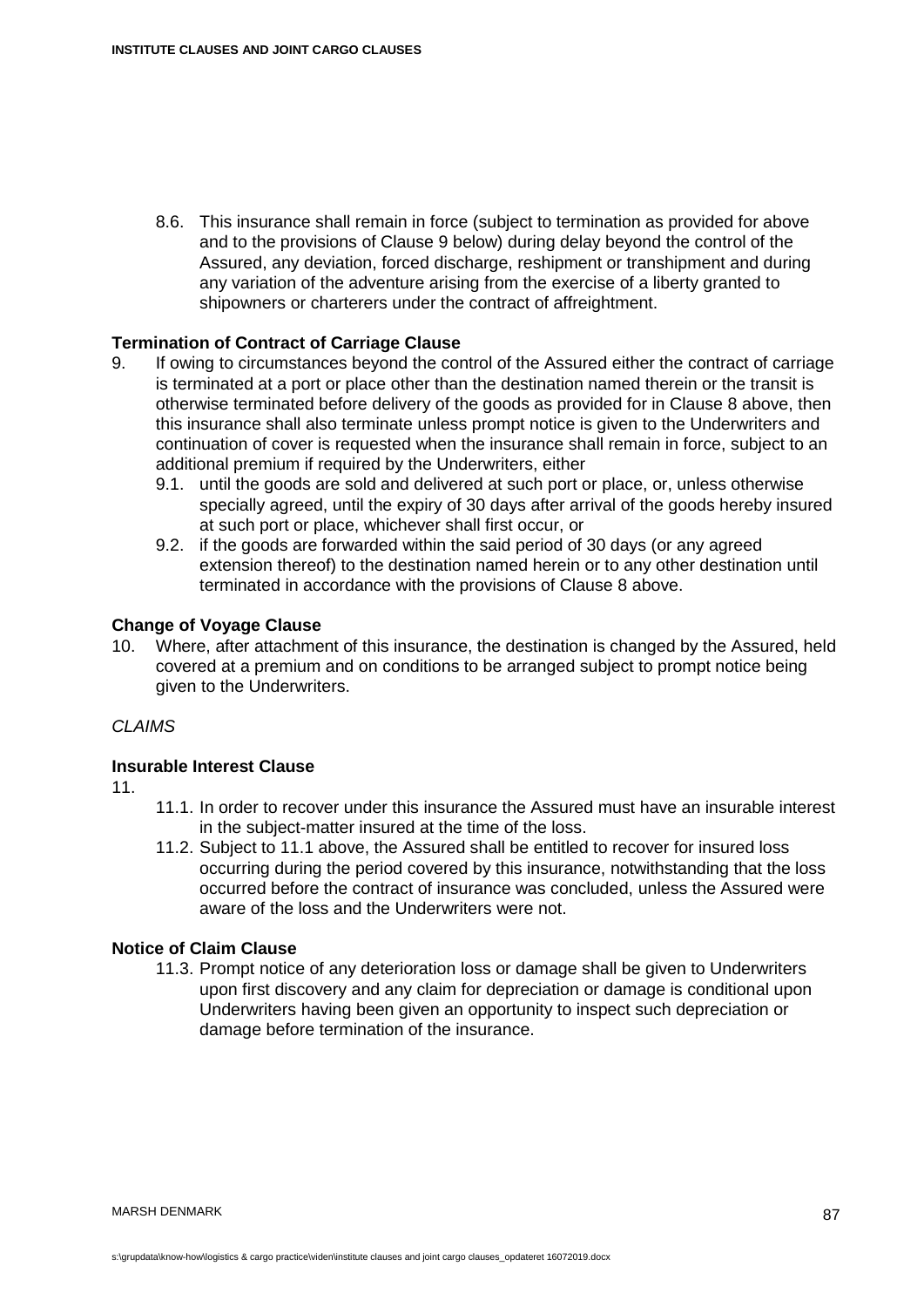## **Forwarding Charges Clause**

12. Where, as a result of the operation of a risk covered by this insurance, the insured transit is terminated at a port or place other than that to which the subject-matter is covered under this insurance, the Underwriters will reimburse the Assured for any extra charges properly and reasonably incurred in unloading storing and forwarding the subject-matter to the destination to which it is insured hereunder.

This Clause 12, which does not apply to general average or salvage charges, shall be subject to the exclusions contained in Clauses 4, 5, 6 and 7 above, and shall not include charges arising from the fault negligence insolvency or financial default of the Assured or their servants.

## **Constructive Total Loss Clause**

13. No claim for Constructive Total Loss shall be recoverable hereunder unless the subjectmatter insured is reasonably abandoned either on account of its actual total loss appearing to be unavoidable or because the cost of recovering, reconditioning and forwarding the subject-matter to the destination to which it is insured would exceed its value on arrival.

## **Adjustment Clause**

14. Should the subject-matter insured or any part thereof not be shipped any claim in respect thereto shall be adjusted on the basis of its insured value less, where included, freight, duty and all charges not incurred.

## **Increased Value Clause**

15.

- 15.1. If any Increased Value insurance is effected by the Assured on the cargo insured herein the agreed value of the cargo shall be deemed to be increased to the total amount insured under this insurance and all Increased Value insurances covering the loss, and liability under this insurance shall be in such proportion as the sum insured herein bears to such total amount insured. In the event of claim the Assured shall provide the Underwriters with evidence of the amounts insured under all other insurances.
- 15.2. Where this insurance is on Increased Value the following clause shall apply: The agreed value of the cargo shall be deemed to be equal to the total amount insured under the primary insurance and all Increased Value insurances covering the loss and effected on the cargo by the Assured, and liability under this insurance shall be in such proportion as the sum insured herein bears to such total amount insured. In the event of claim the Assured shall provide the Underwriters with evidence of the amounts insured under all other insurances.

## *BENEFIT OF INSURANCE*

## **Not to Inure Clause**

16. This insurance shall not inure to the benefit of the carrier or other bailee.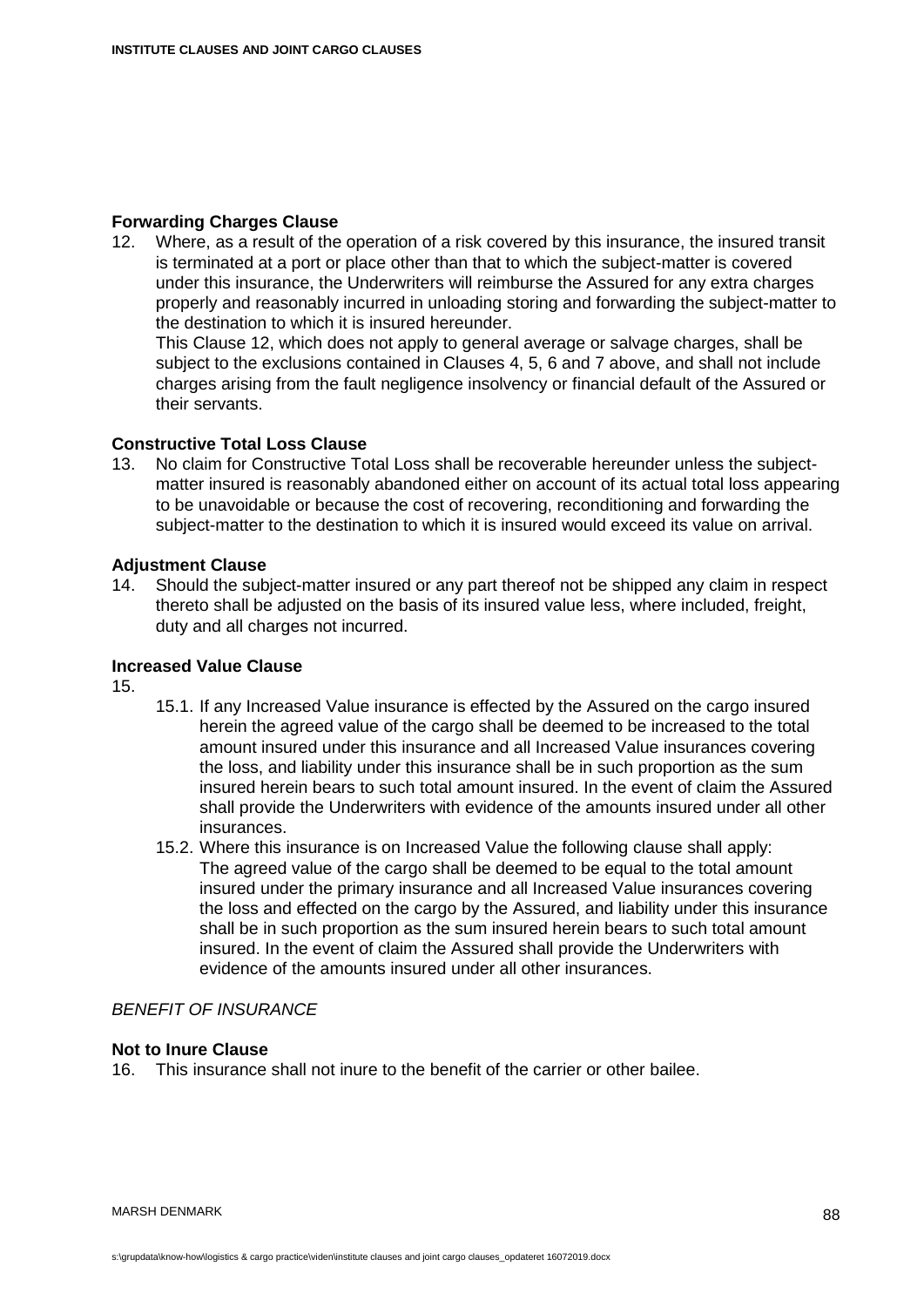## *MINIMISING LOSSES*

## **Duty of Assured Clause**

- 17. It is the duty of the Assured and their servants and agents in respect of loss recoverable hereunder
	- 17.1. to take such measures as may be reasonable for the purpose of averting or minimising such loss, and
	- 17.2. to ensure that all rights against carriers, bailees or other third parties are properly preserved and exercised

and the Underwriters will, in addition to any loss recoverable hereunder, reimburse the Assured for any charges properly and reasonably incurred in pursuance of these duties.

## **Waiver Clause**

18. Measures taken by the Assured or the Underwriters with the object of saving, protecting or recovering the subject-matter insured shall not be considered as a waiver or acceptance of abandonment or otherwise prejudice the rights of either party.

## *AVOIDANCE OF DELAY*

## **Reasonable Despatch Clause**

19. It is a condition of this insurance that the Assured shall act with reasonable despatch in all circumstances within their control.

## *LAW AND PRACTICE*

## **English Law and Practice Clause**

20. This insurance is subject to English law and practice.

## *NOTE:*

*It is necessary for the Assured when they become aware of an event which is "held covered" under this insurance to give prompt notice to the Underwriters and the right to such cover is dependent upon compliance with this obligation.*

## *SPECIAL NOTE:*

*This insurance does not cover loss damage or expense caused by embargo, or by rejection prohibition or detention by the government of the country of import or their agencies or departments, but does not exclude loss of or damage to the subject-matter insured caused by risks insured hereunder and sustained prior to any such embargo rejection prohibition or detention.*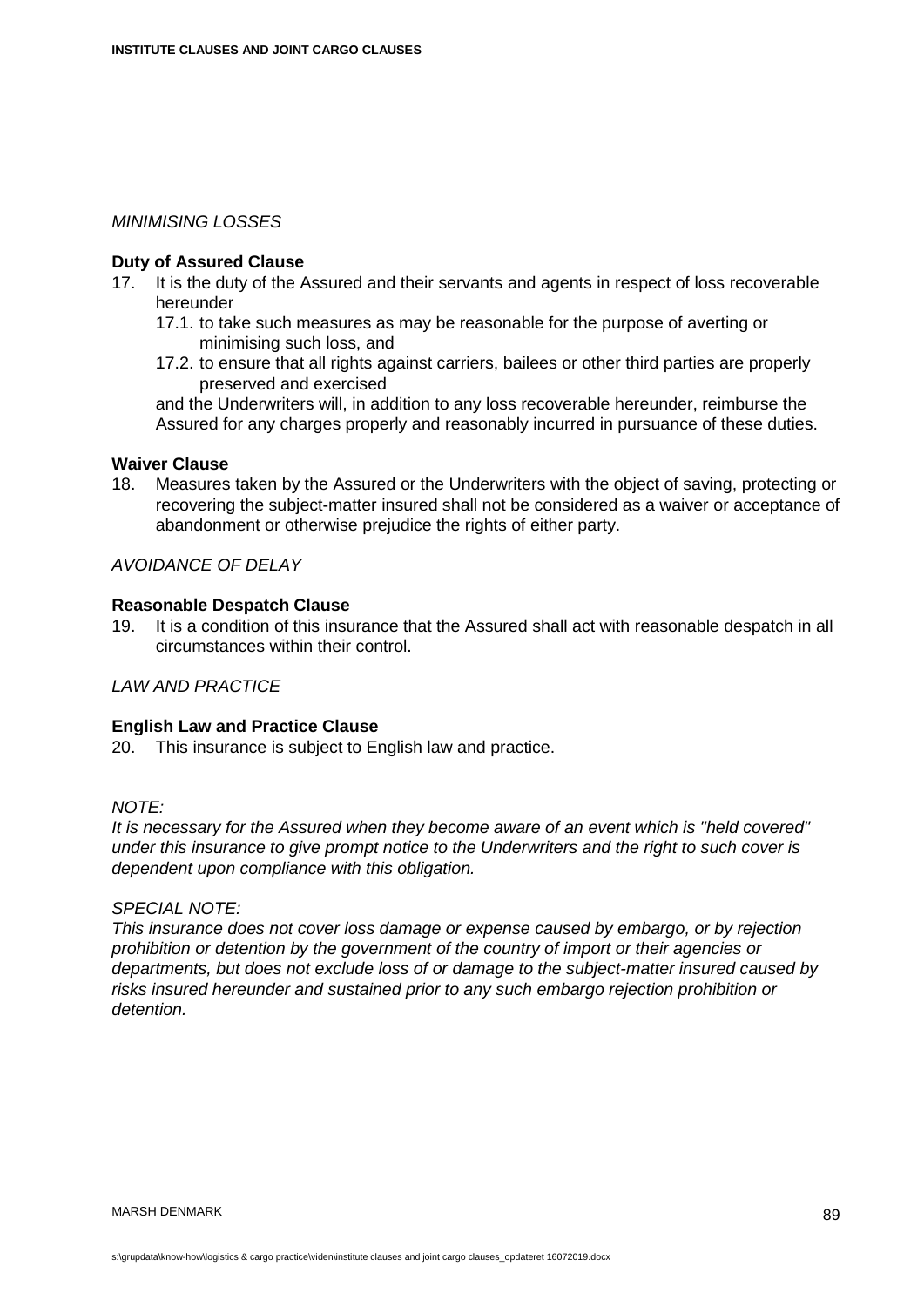## IMTA Frozen Meat Extension Clauses

## **Cl. 327 01.01.1986**

For use only with the Institute Frozen Meat Clauses (A).

Clause 1 and Clauses 4.4 and 4.5 of the attached Institute Frozen Meat Clauses (A) 1/1/86 are deemed to be deleted and replaced by:

- 1. Subject always to the goods being in sound condition at the time of attachment, this insurance covers, except as provided in Clauses 4, 5, 6 and 7 below, loss of, deterioration of, or damage to the subject-matter insured which shall arise during the currency of this insurance.
- 4. 4.4 loss, damage or expense arising from bone taint, salmonella, infection prior to attachment of this insurance, fault in preparation, dressing, cooling, freezing, wrapping or packing
	- 4.5 claims arising from loss of market

Nevertheless, in the absence of prior notice to the Underwriters and agreement of any additional premium required by them, this insurance excludes any claim for deterioration of or damage to the subject-matter insured where the period in freezing works and in any cold store, before loading into the conveyance for commencement of the transit, exceeds 60 days.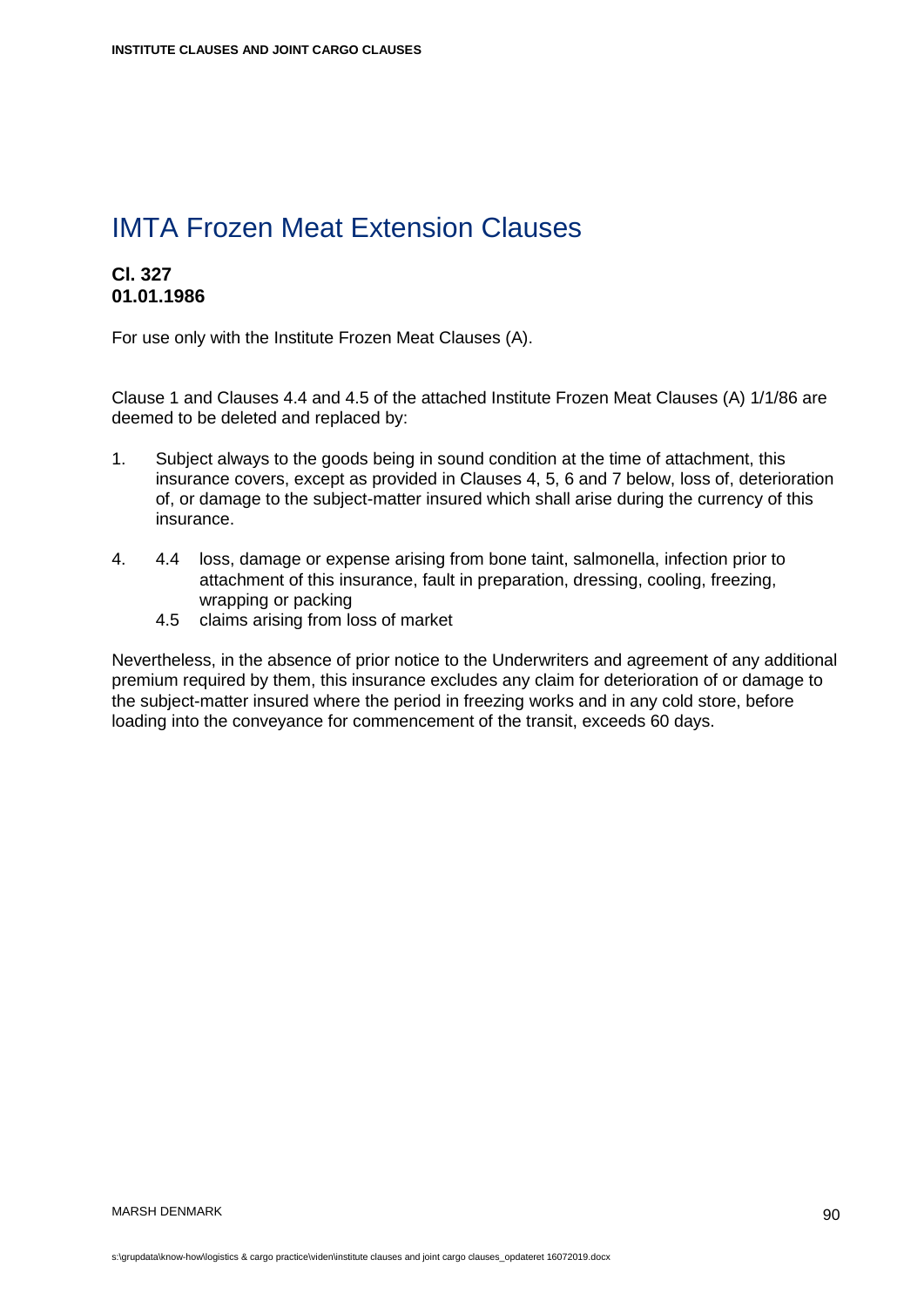# Institute Frozen/Chilled Meat Clauses (A)

**Cl. 425 01.03.2017**

Suitable for meat in a mechanically temperature-controlled environment.

## *RISKS COVERED*

## **Risks**

1. This insurance covers all risks of loss of or damage to the subject-matter insured except as excluded by the provisions of Clauses 4, 5, 6 and 7 below.

### **General Average Clause**

2. This insurance covers general average and salvage charges, adjusted or determined according to the contract of carriage and/or the governing law and practice, incurred to avoid or in connection with the avoidance of loss from any cause except those excluded in Clauses 4, 5, 6 and 7 below.

## **"Both to Blame Collision" Clause**

3. This insurance indemnifies the Assured, in respect of any risk insured herein, against liability incurred under any Both to Blame Collision Clause in the contract of carriage. In the event of any claim by carriers under the said Clause, the Assured agree to notify the Insurers who shall have the right, at their own cost and expense, to defend the Assured against such claim.

## *EXCLUSIONS*

- 4. In no case shall this insurance cover
	- 4.1. loss damage or expense attributable to wilful misconduct of the Assured
	- 4.2. ordinary leakage, ordinary loss in weight or volume, or ordinary wear and tear of the subject-matter insured
	- 4.3. loss damage or expense caused by insufficiency or unsuitability of packing or preparation of the subject-matter insured to withstand the ordinary incidents of the insured transit where such packing or preparation is carried out by the Assured or their employees or prior to the attachment of this insurance (for the purpose of these Clauses "packing" shall be deemed to include stowage in a container and "employees" shall not include independent contractors)
	- 4.4. loss damage or expense caused by inherent vice or nature of the subject-matter insured (except loss damage or expense resulting from variation in temperature whilst this insurance is in force)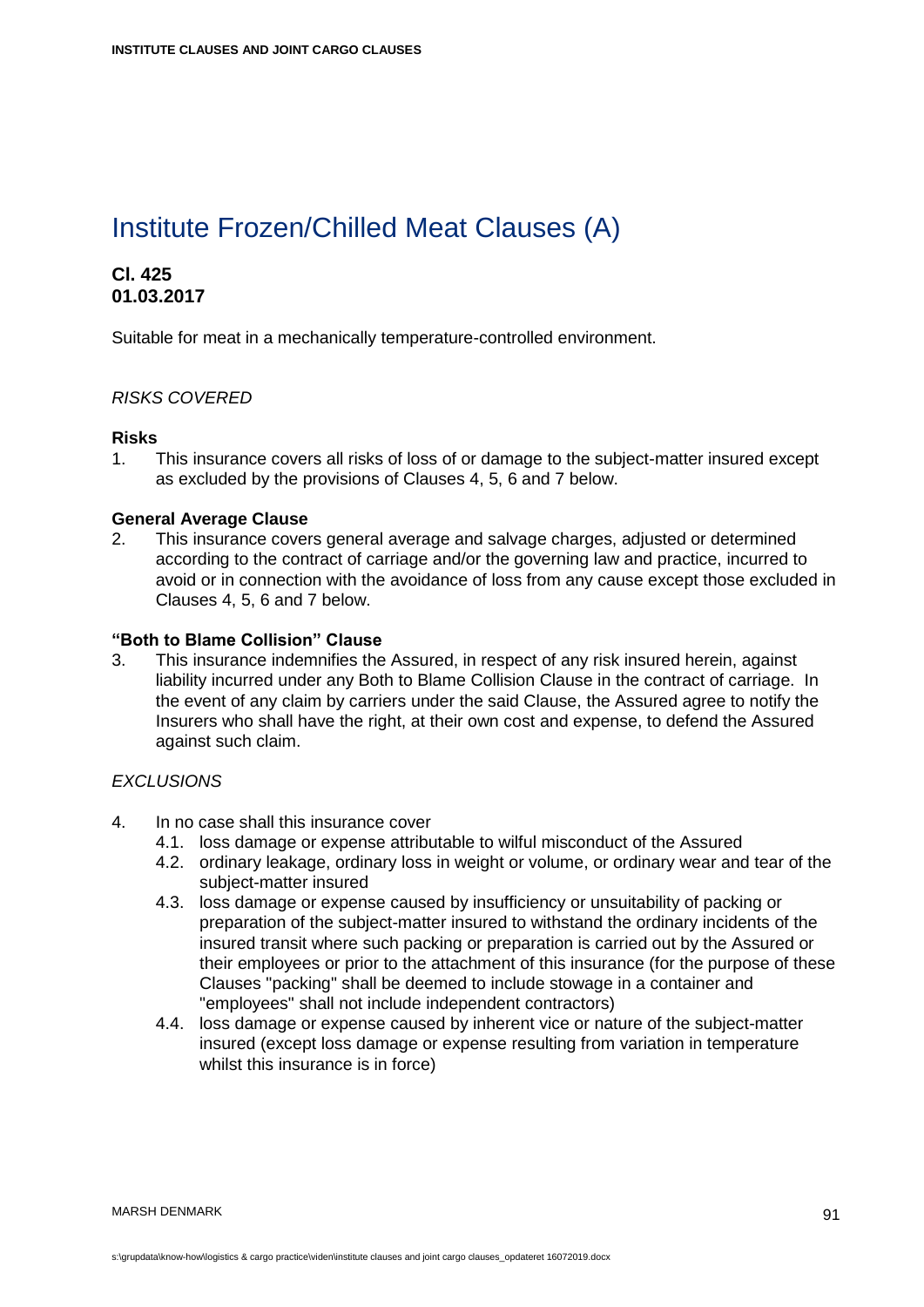- 4.5. loss damage or expense caused by delay, even though the delay be caused by a risk insured against (except expenses payable under Clause 2 above)
- 4.6. loss damage or expense caused by insolvency or financial default of the owners managers charterers or operators of the vessel/aircraft where, at the time of loading of the subject-matter insured on board the vessel/aircraft, the Assured are aware, or in the ordinary course of business should be aware, that such insolvency or financial default could prevent the normal prosecution of the voyage This exclusion shall not apply where the contract of insurance has been assigned to the party claiming hereunder who has bought or agreed to buy the subject-matter insured in good faith under a binding contract
- 4.7. loss damage or expense directly or indirectly caused by or arising from the use of any weapon or device employing atomic or nuclear fission and/or fusion or other like reaction or radioactive force or matter
- 4.8. loss damage or expense arising from any failure of the Assured or their employees to take all reasonable precautions to ensure that the subject-matter insured is kept in refrigerated or, where appropriate, properly insulated and cooled space.

## 5.

- 5.1. In no case shall this insurance cover loss damage or expense arising from
	- 5.1.1. unseaworthiness of vessel or craft or unfitness of vessel or craft for the safe carriage of the subject-matter insured, where the Assured are privy to such unseaworthiness or unfitness, at the time the subject-matter insured is loaded therein
	- 5.1.2. unfitness of container or conveyance for the safe carriage of the subjectmatter insured, where loading therein or thereon is carried out prior to attachment of this insurance or by the Assured or their employees and they are privy to such unfitness at the time of loading.
- 5.2. Exclusion 5.1.1 above shall not apply where the contract of insurance has been assigned to the party claiming hereunder who has bought or agreed to buy the subject-matter insured in good faith under a binding contract.
- 5.3. The Insurers waive any breach of the implied warranties of seaworthiness of the ship and fitness of the ship to carry the subject-matter insured to destination.
- 6. In no case shall this insurance cover loss damage or expense caused by
	- 6.1. war civil war revolution rebellion insurrection, or civil strife arising therefrom, or any hostile act by or against a belligerent power
	- 6.2. capture seizure arrest restraint or detainment (piracy excepted), and the consequences thereof or any attempt thereat
	- 6.3. derelict mines torpedoes bombs or other derelict weapons of war
	- 6.4. embargo, or by rejection prohibition or detention by any government or their agencies or departments.
- 7. In no case shall this insurance cover loss damage or expense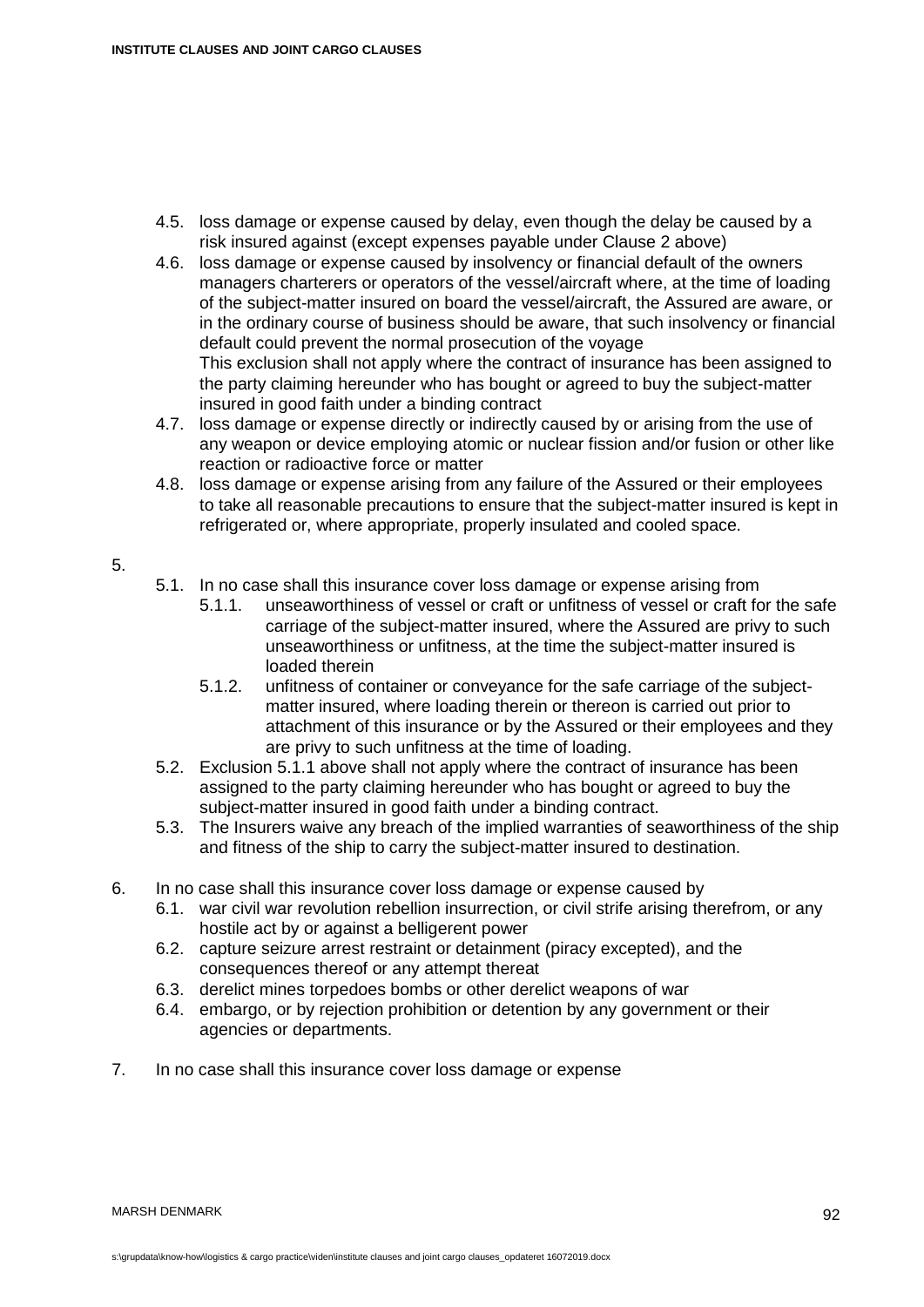- 7.1. caused by strikers, locked-out workmen, or persons taking part in labour disturbances, riots or civil commotions
- 7.2. resulting from strikes, lock-outs, labour disturbances, riots or civil commotions
- 7.3. caused by any act of terrorism being an act of any person acting on behalf of, or in connection with, any organisation which carries out activities directed towards the overthrowing or influencing, by force or violence, of any government whether or not legally constituted
- 7.4. caused by any person acting from a political, ideological or religious motive.

## *DURATION*

## **Transit Clause**

8.

- 8.1. Subject to Clause 11 below, this insurance attaches from the time<sup>2</sup>
	- 8.1.1. the subject-matter insured passes into the cooling and/or freezing chambers of the works (at the place named in the contract of insurance), provided that the period in such chambers prior to shipment on board the oversea vessel or aircraft shall not exceed 60 days unless prompt notice be given to the Insurers and an additional premium paid for each further period of 30 days or part thereof.
		- 8.1.2. the subject-matter insured is loaded into the conveyance at the freezing/cooling works or at the cold store (at the place named in the contract of insurance) for the commencement of transit.
	- 8.1.3. of loading of the subject-matter insured into the oversea vessel or aircraft.
- 8.2. This insurance continues during the ordinary course of transit to and whilst in 8.2.1. cold store at the destination named in the contract of insurance, or
	- 8.2.2. any other cold store which the Assured elect to use following discharge of the subject-matter insured from the oversea vessel, or after unloading from the aircraft, at the place of discharge either

8.2.2.1. for storage other than in the ordinary course of transit or

- 8.2.2.2. for allocation or distribution.
- 8.3. This insurance terminates either
	- 8.3.1. when the Assured or their employees elect to use any carrying vehicle or other conveyance or any container for storage other than in the ordinary course of transit, or
		- 8.3.1.1. *for transit to a destination in the Continent of Europe (including Eire and the United Kingdom), U.S.A. or Canada* on the expiry of 30 days
		- *8.3.1.2. for transit to a destination elsewhere* on the expiry of 5 days

-

<sup>2</sup> Delete sections 8.1.1. and/or 8.1.2 not applicable.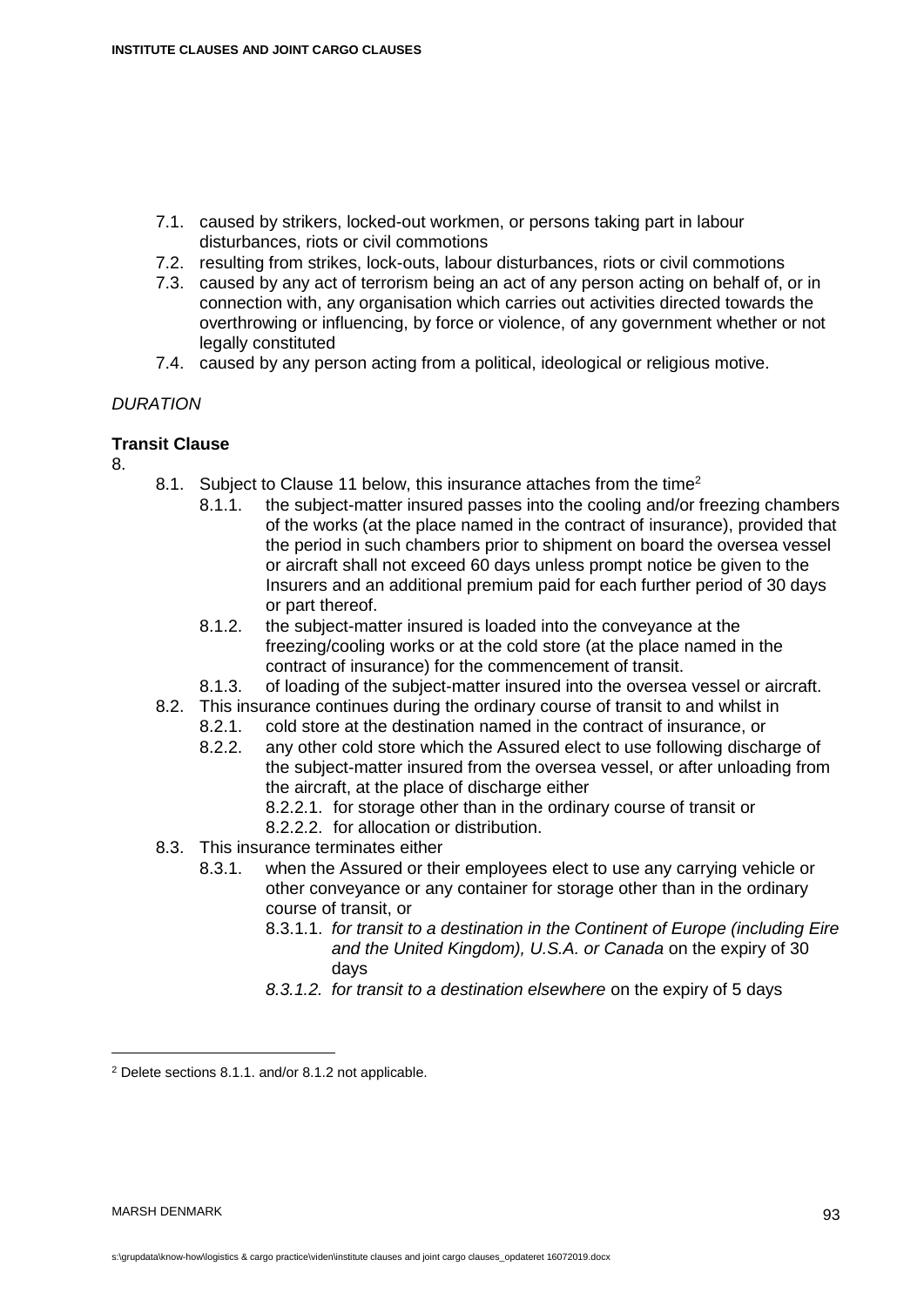after completion of discharge of the subject-matter insured from the oversea vessel or, after completion of unloading of the subject-matter insured from the aircraft at the final place of discharge,

whichever shall first occur.

- 8.4. This insurance terminates on disposal of the subject-matter insured other than by storage as in Clauses 8.2.1 or 8.2.2 above (except with the prior consent of the Insurers) or on removal from cold store before the expiry of the relevant period in Clauses 8.3.1.1 or 8.3.1.2 above.
- 8.5. If, after discharge overside from the oversea vessel, or after unloading from the aircraft at the final place of discharge, but prior to termination of this insurance, the subject-matter insured is to be forwarded to a destination other than that to which it is insured, this insurance, whilst remaining subject to termination as provided for in Clauses 8.3 and 8.4 above, shall not extend beyond the commencement of transit to such other destination.
- 8.6. This insurance shall remain in force (subject to termination as provided for in Clauses 8.3 and 8.4 above and to the provisions of Clause 9 below) during delay beyond the control of the Assured, any deviation, forced discharge, reshipment or transhipment and during any variation of the adventure arising from the exercise of a liberty granted to carriers under the contract of carriage.

#### **Termination of Contract of Carriage**

- 9. If owing to circumstances beyond the control of the Assured either the contract of carriage is terminated at a port or place other than the destination named therein or the transit is otherwise terminated before delivery of the subject-matter insured as provided for in Clause 8 above, then this insurance shall also terminate unless prompt notice is given to the Insurers and continuation of cover is requested when the insurance shall remain in force, subject to an additional premium if required by the Insurers, either
	- 9.1. until the subject-matter insured is sold and delivered at such port or place, or, unless otherwise specially agreed, until the expiry of 30 days after arrival of the subjectmatter insured hereby insured at such port or place, whichever shall first occur, or
	- 9.2. if the subject-matter insured is forwarded within the said period of 30 days (or any agreed extension thereof) to the destination named in the contract of insurance or to any other destination until terminated in accordance with the provisions of Clause 8 above.

#### **Change of Voyage/Transit**

10.

10.1. Where, after attachment of this insurance, the destination is changed by the Assured, this must be notified promptly to the Insurers for rates and terms to be agreed. Should a loss occur prior to such agreement being obtained cover may be provided but only if cover would have been available at a reasonable commercial market rate on reasonable market terms.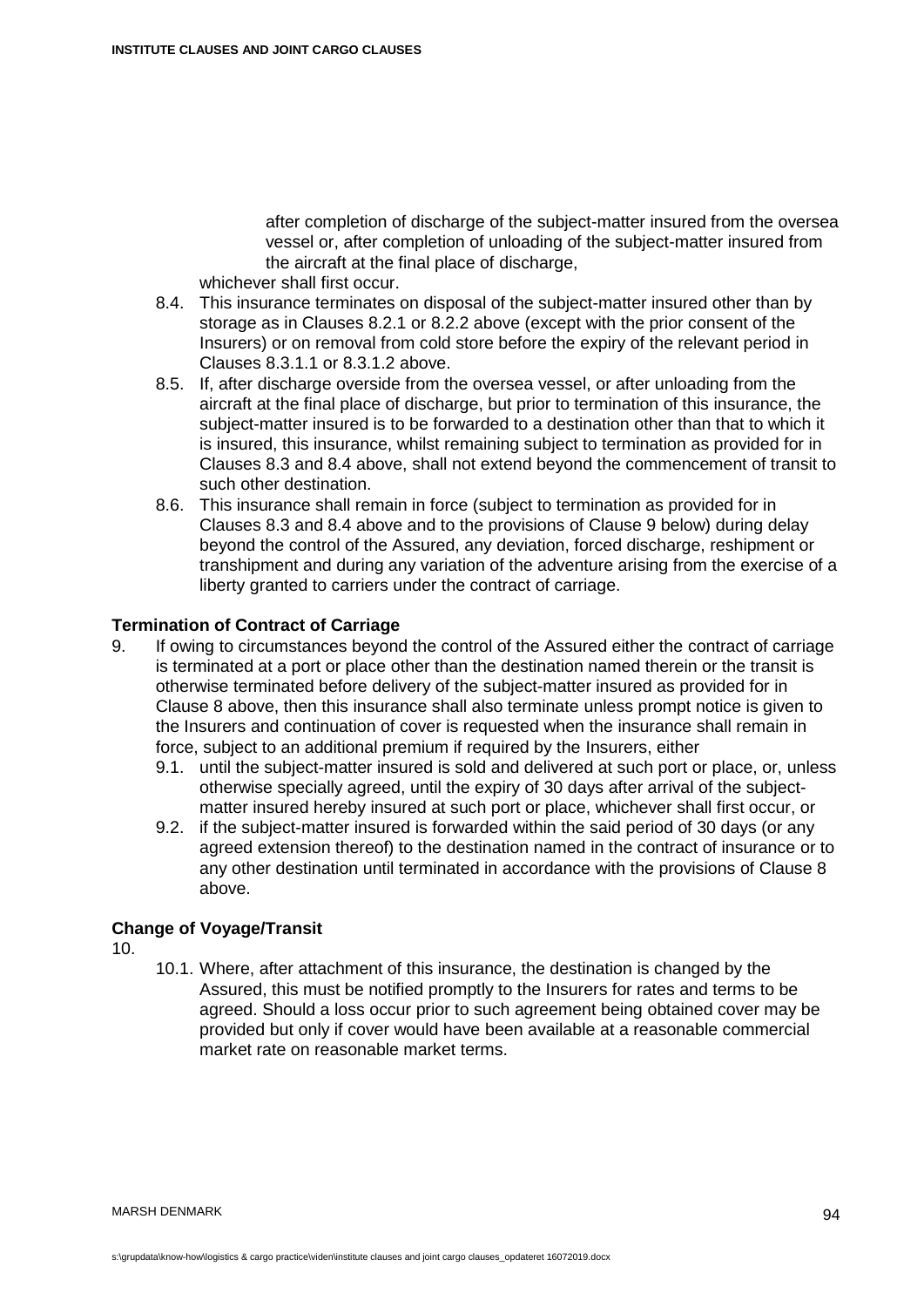10.2. Where the subject-matter insured commences the transit contemplated by this insurance (in accordance with Clause 8.1 above), but, without the knowledge of the Assured or their employees the vessel sails/aircraft leaves for another destination, this insurance will nevertheless be deemed to have attached at commencement of such transit.

## *CLAIMS*

#### **Insurable Interest**

- 11.
- 11.1. In order to recover under this insurance the Assured must have an insurable interest in the subject-matter insured at the time of the loss.
- 11.2. Subject to Clause 11.1 above, the Assured shall be entitled to recover for insured loss occurring during the period covered by this insurance, notwithstanding that the loss occurred before the contract of insurance was concluded, unless the Assured were aware of the loss and the Insurers were not.

#### **Prompt Notice**

12. Prompt notice of any loss damage or deterioration shall be given to the Insurers upon first discovery and any claim for damage or deterioration is conditional upon the Insurers having been given an opportunity to inspect such damage or deterioration before termination of this insurance.

## **Forwarding Charges**

13. Where, as a result of the operation of a risk covered by this insurance, the insured transit is terminated at a port or place other than that to which the subject-matter insured is covered under this insurance, the Insurers will reimburse the Assured for any extra charges properly and reasonably incurred in unloading storing and forwarding the subjectmatter insured to the destination to which it is insured.

This Clause 13, which does not apply to general average or salvage charges, shall be subject to the exclusions contained in Clauses 4, 5, 6 and 7 above, and shall not include charges arising from the fault negligence insolvency or financial default of the Assured or their employees.

## **Constructive Total Loss**

14. No claim for Constructive Total Loss shall be recoverable hereunder unless the subjectmatter insured is reasonably abandoned either on account of its actual total loss appearing to be unavoidable or because the cost of recovering, reconditioning and forwarding the subject-matter insured to the destination to which it is insured would exceed its value on arrival.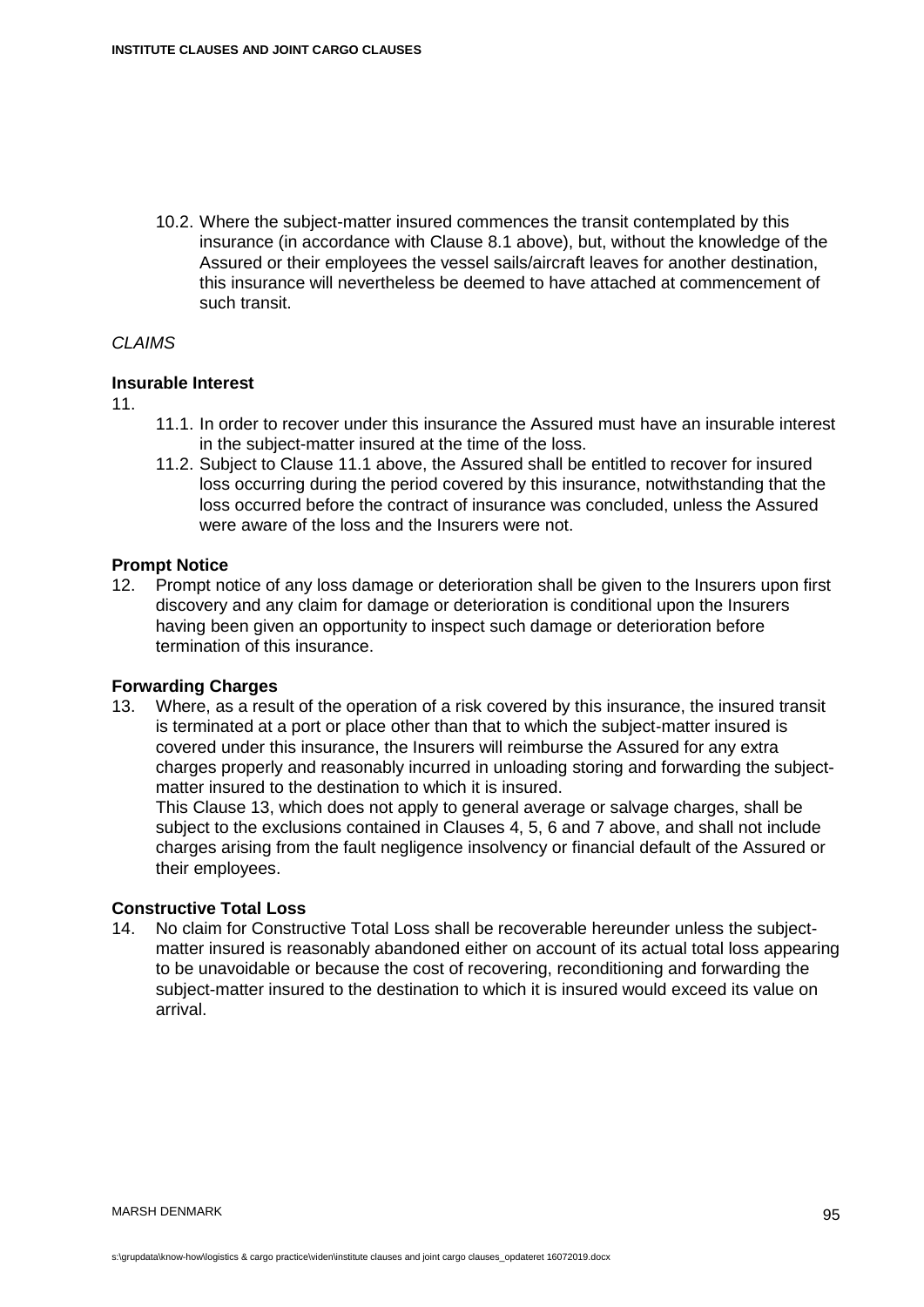#### **Adjustment**

15. Should the subject-matter insured or any part thereof not be shipped any claim in respect thereto shall be adjusted on the basis of its insured value less, where included, freight, duty and all charges not incurred.

#### **Increased Value**

16.

16.1. If any Increased Value insurance is effected by the Assured on the subject-matter insured under this insurance the agreed value of the subject-matter insured shall be deemed to be increased to the total amount insured under this insurance and all Increased Value insurances covering the loss, and liability under this insurance shall be in such proportion as the sum insured under this insurance bears to such total amount insured.

In the event of claim the Assured shall provide the Insurers with evidence of the amounts insured under all other insurances.

16.2. The agreed value of the subject-matter insured shall be deemed to be equal to the total amount insured under the primary insurance and all Increased Value insurances covering the loss and effected on the subject-matter insured by the Assured, and liability under this insurance shall be in such proportion as the sum insured under this insurance bears to such total amount insured. In the event of claim the Assured shall provide the Insurers with evidence of the amounts insured under all other insurances.

## *BENEFIT OF INSURANCE*

- 17. This insurance
	- 17.1. covers the Assured which includes the person claiming indemnity either as the person by or on whose behalf the contract of insurance was effected or as an assignee,
	- 17.2. shall not extend to or otherwise benefit the carrier or other bailee.

## *MINIMISING LOSSES*

## **Duty of Assured**

- 18. It is the duty of the Assured and their employees and agents in respect of loss recoverable hereunder
	- 18.1. to take such measures as may be reasonable for the purpose of averting or minimising such loss, and
	- 18.2. to ensure that all rights against carriers, bailees or other third parties are properly preserved and exercised

and the Insurers will, in addition to any loss recoverable hereunder, reimburse the Assured for any charges properly and reasonably incurred in pursuance of these duties.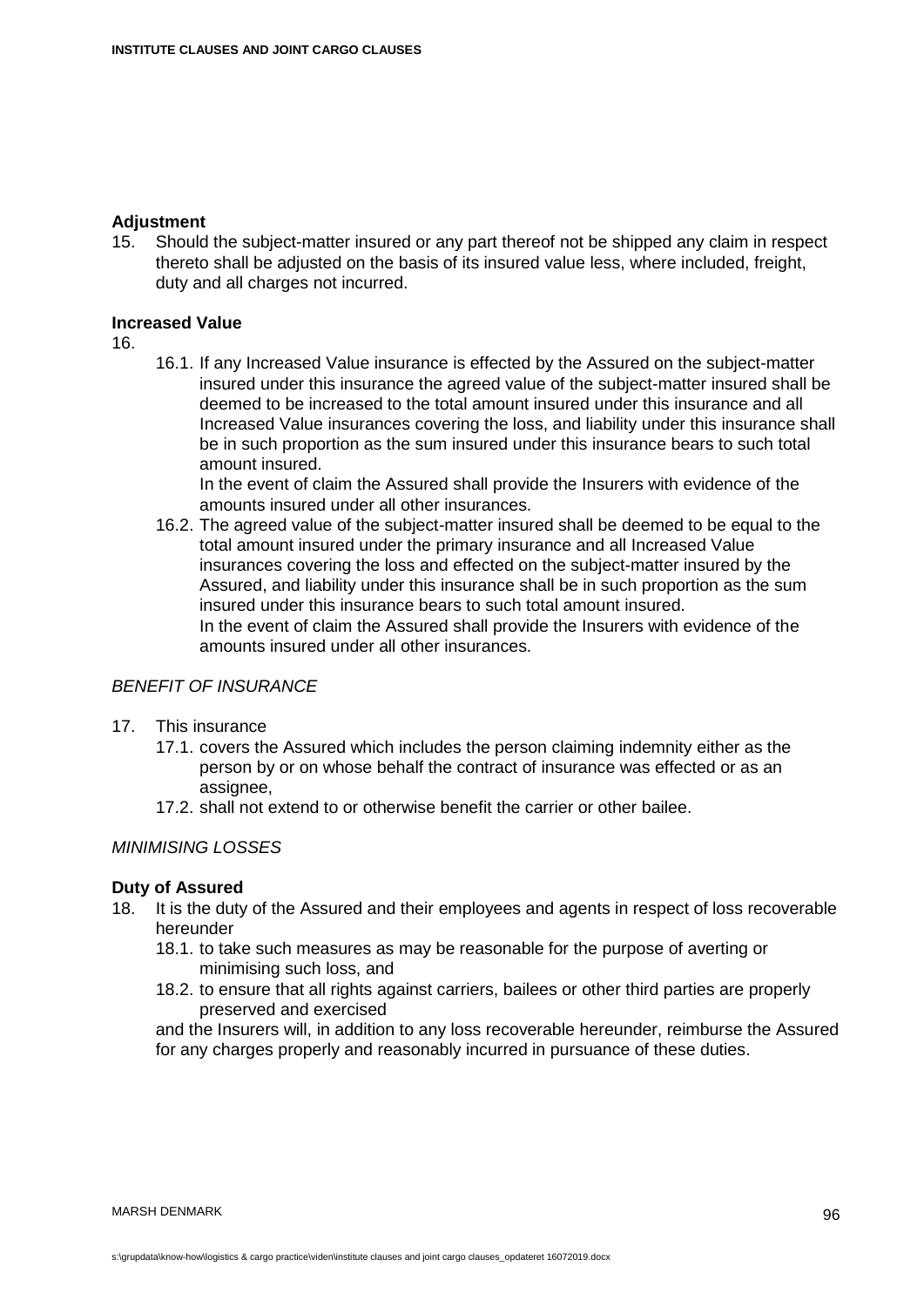#### **Waiver**

19. Measures taken by the Assured or the Insurers with the object of saving, protecting or recovering the subject-matter insured shall not be considered as a waiver or acceptance of abandonment or otherwise prejudice the rights of either party.

## *AVOIDANCE OF DELAY*

20. It is a condition of this insurance that the Assured shall act with reasonable despatch in all circumstances within their control.

## *LAW AND PRACTICE*

21. This insurance is subject to English law and practice.

## *NOTE:*

*Where a continuation of cover is requested under Clause 9, or a change of destination is notified under Clause 10, there is an obligation to give prompt notice to the Insurers and the right to such cover is dependent upon compliance with this obligation.*

## *SPECIAL NOTE:*

*The Continent of Europe shall be deemed to include Eire and the United Kingdom (but not the Crown dependencies) but excludes the Greek Islands, Cyprus, Malta, Sicily, Sardinia, Corsica, the Balearic Islands and Iceland.*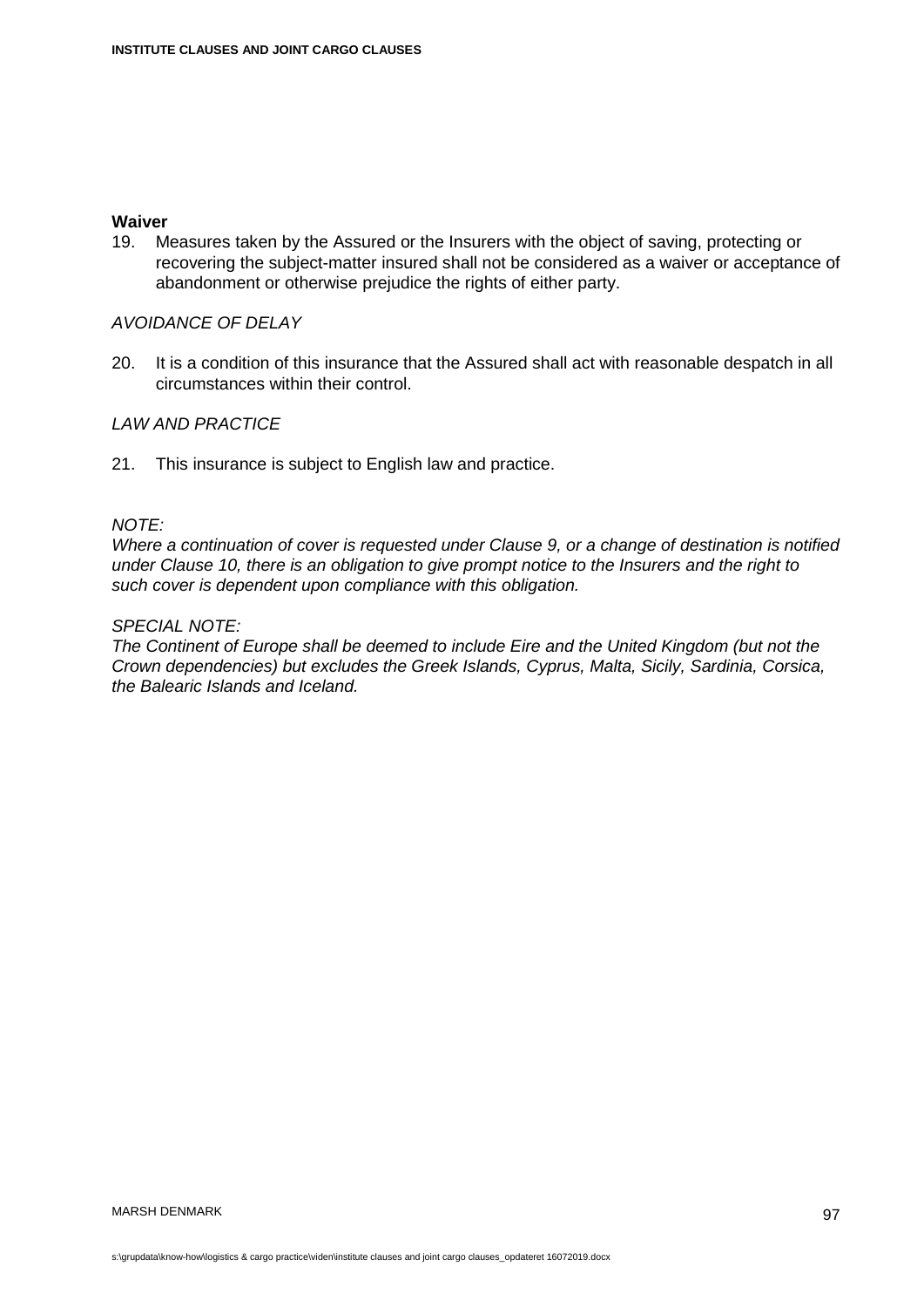# Institute Frozen/Chilled Meat Extension Clauses

## **Cl. 429 01.03.2017**

Suitable for meat in a mechanically temperature-controlled environment.

## *RISKS COVERED*

## **Risks**

1. Subject always to the subject-matter insured being in sound condition at the time of attachment, this insurance covers, except as excluded by the provisions of Clauses 4, 5, 6 and 7 below, loss of, deterioration of, or damage to the subject-matter insured which shall arise during the currency of this insurance.

#### **General Average**

2. This insurance covers general average and salvage charges, adjusted or determined according to the contract of carriage and/or the governing law and practice, incurred to avoid or in connection with the avoidance of loss from any cause except those excluded in Clauses 4, 5, 6 and 7 below.

## **"Both to Blame Collision Clause"**

3. This insurance indemnifies the Assured, in respect of any risk insured herein, against liability incurred under any Both to Blame Collision Clause in the contract of carriage. In the event of any claim by carriers under the said Clause, the Assured agree to notify the Insurers who shall have the right, at their own cost and expense, to defend the Assured against such claim.

## *EXCLUSIONS*

- 4. In no case shall this insurance cover
	- 4.1. loss damage or expense attributable to wilful misconduct of the Assured
	- 4.2. ordinary leakage, ordinary loss in weight or volume, or ordinary wear and tear of the subject-matter insured
	- 4.3. loss damage or expense caused by insufficiency or unsuitability of packing or preparation of the subject-matter insured to withstand the ordinary incidents of the insured transit where such packing or preparation is carried out by the Assured or their employees or prior to the attachment of this insurance (for the purpose of these Clauses "packing" shall be deemed to include stowage in a container and "employees" shall not include independent contractors)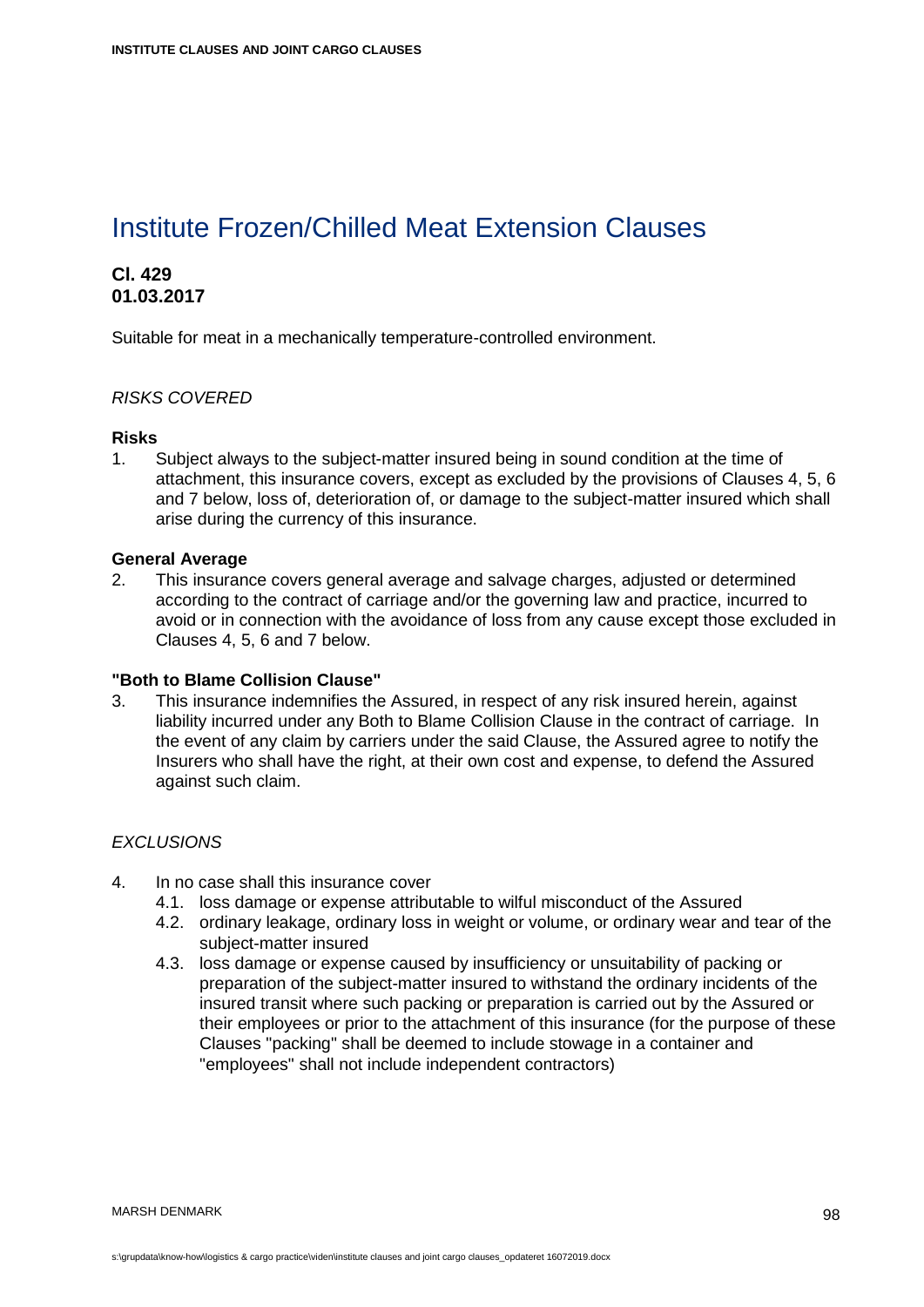- 4.4. loss, damage or expense arising from infection prior to attachment of this insurance, bone taint, salmonella, fault in preparation, dressing, cooling, freezing, wrapping or packaging
- 4.5. claims arising from loss of market
- 4.6. loss damage or expense caused by insolvency or financial default of the owners managers charterers or operators of the vessel/aircraft where, at the time of loading of the subject-matter insured on board the vessel/aircraft, the Assured are aware, or in the ordinary course of business should be aware, that such insolvency or financial default could prevent the normal prosecution of the voyage. This exclusion shall not apply where the contract of insurance has been assigned to the party claiming hereunder who has bought or agreed to buy the subject-matter insured in good faith under a binding contract
- 4.7. loss damage or expense directly or indirectly caused by or arising from the use of any weapon or device employing atomic or nuclear fission and/or fusion or other like reaction or radioactive force or matter
- 4.8. loss damage or expense arising from any failure of the Assured or their employees to take all reasonable precautions to ensure that the subject-matter insured is kept in refrigerated or, where appropriate, properly insulated and cooled space.

## 5.

- 5.1. In no case shall this insurance cover loss damage or expense arising from
	- 5.1.1. unseaworthiness of vessel or craft or unfitness of vessel or craft for the safe carriage of the subject-matter insured, where the Assured are privy to such unseaworthiness or unfitness, at the time the subject-matter insured is loaded therein
	- 5.1.2. unfitness of container or conveyance for the safe carriage of the subjectmatter insured, where loading therein or thereon is carried out prior to attachment of this insurance or by the Assured or their employees and they are privy to such unfitness at the time of loading.
- 5.2. Exclusion 5.1.1 above shall not apply where the contract of insurance has been assigned to the party claiming hereunder who has bought or agreed to buy the subject-matter insured in good faith under a binding contract.
- 5.3. The Insurers waive any breach of the implied warranties of seaworthiness of the ship and fitness of the ship to carry the subject-matter insured to destination.
- 6. In no case shall this insurance cover loss damage or expense caused by
	- 6.1. war civil war revolution rebellion insurrection, or civil strife arising therefrom, or any hostile act by or against a belligerent power
	- 6.2. capture seizure arrest restraint or detainment (piracy excepted), and the consequences thereof or any attempt thereat
	- 6.3. derelict mines torpedoes bombs or other derelict weapons of war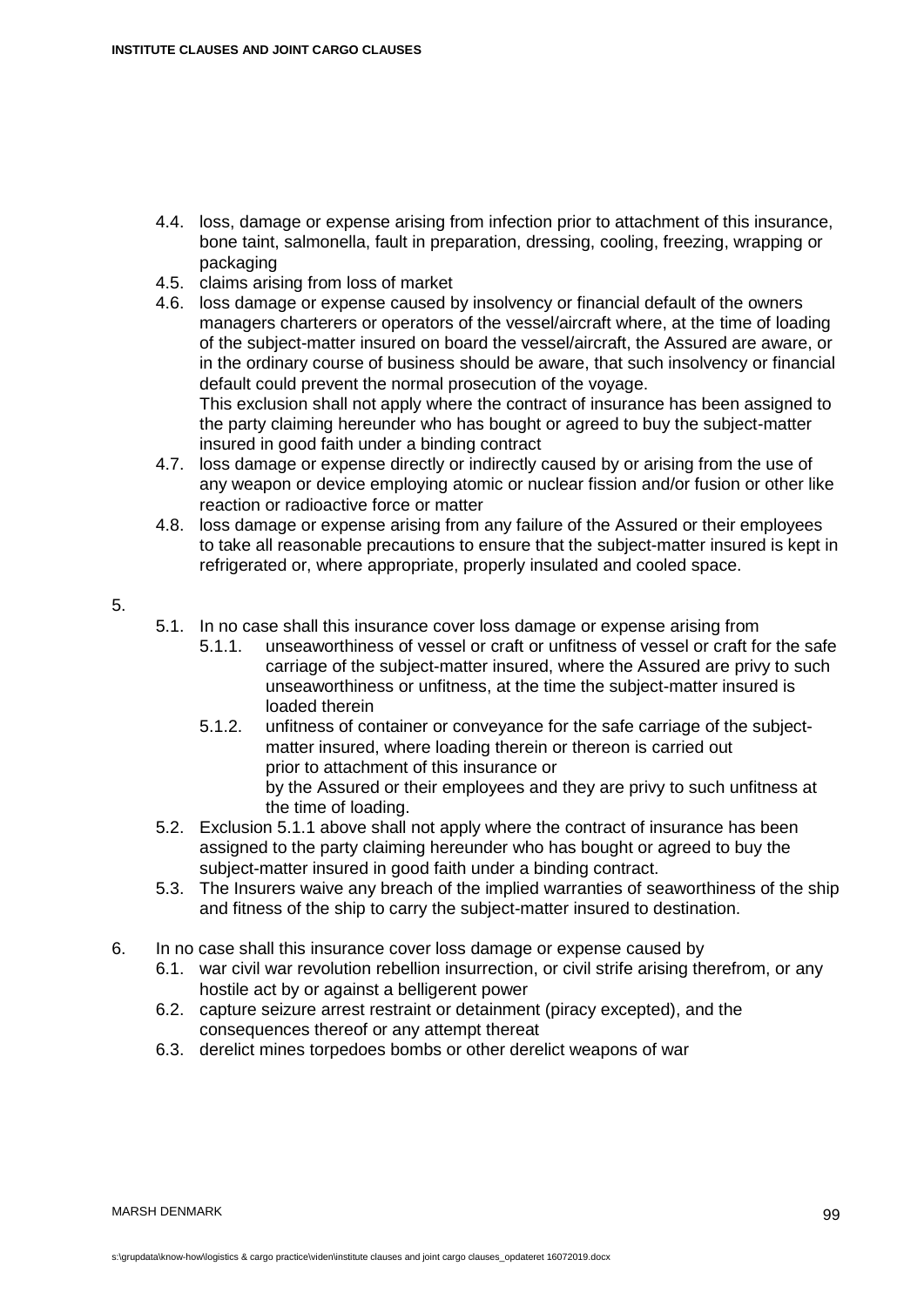- 6.4. embargo, or by rejection prohibition or detention by any government or their agencies or departments.
- 7. In no case shall this insurance cover loss damage or expense
	- 7.1. caused by strikers, locked-out workmen, or persons taking part in labour disturbances, riots or civil commotions
	- 7.2. resulting from strikes, lock-outs, labour disturbances, riots or civil commotions
	- 7.3. caused by any act of terrorism being an act of any person acting on behalf of, or in connection with, any organisation which carries out activities directed towards the overthrowing or influencing, by force or violence, of any government whether or not legally constituted
	- 7.4. caused by any person acting from a political, ideological or religious motive.

## *DURATION*

- 8.
- 8.1. Subject to Clause 8 below, this insurance attaches from the time<sup>3</sup>
	- 8.1.1. the subject-matter insured passes into the cooling and/or freezing chambers of the works (at the place named in the contract of insurance), provided that the period in such chambers prior to shipment on board the oversea vessel or aircraft shall not exceed 60 days unless prompt notice be given to the Insurers and an additional premium paid for each further period of 30 days or part thereof.
	- 8.1.2. the subject-matter insured is loaded into the conveyance at the freezing/cooling works or at the cold store (at the place named in the contract of insurance) for the commencement of transit.

8.1.3. of loading of the subject-matter insured into the oversea vessel or aircraft. whichever shall first occur.

## 8.2. This insurance continues during the ordinary course of transit to and whilst in

- 8.2.1. cold store at the destination named in the contract of insurance or
- 8.2.2. any other cold store which the Assured elect to use following discharge of the subject-matter insured from the oversea vessel, or after unloading from the aircraft, at the place of discharge either

8.2.2.1. for storage other than in the ordinary course of transit or 8.2.2.2. for allocation or distribution.

- 8.3. This insurance terminates either
	- 8.3.1. when the Assured or their employees elect to use any carrying vehicle or other conveyance or any container for storage other than in the ordinary course of transit, or

-

<sup>3</sup> Delete sections 8.1.1. and/or 8.1.2 not applicable.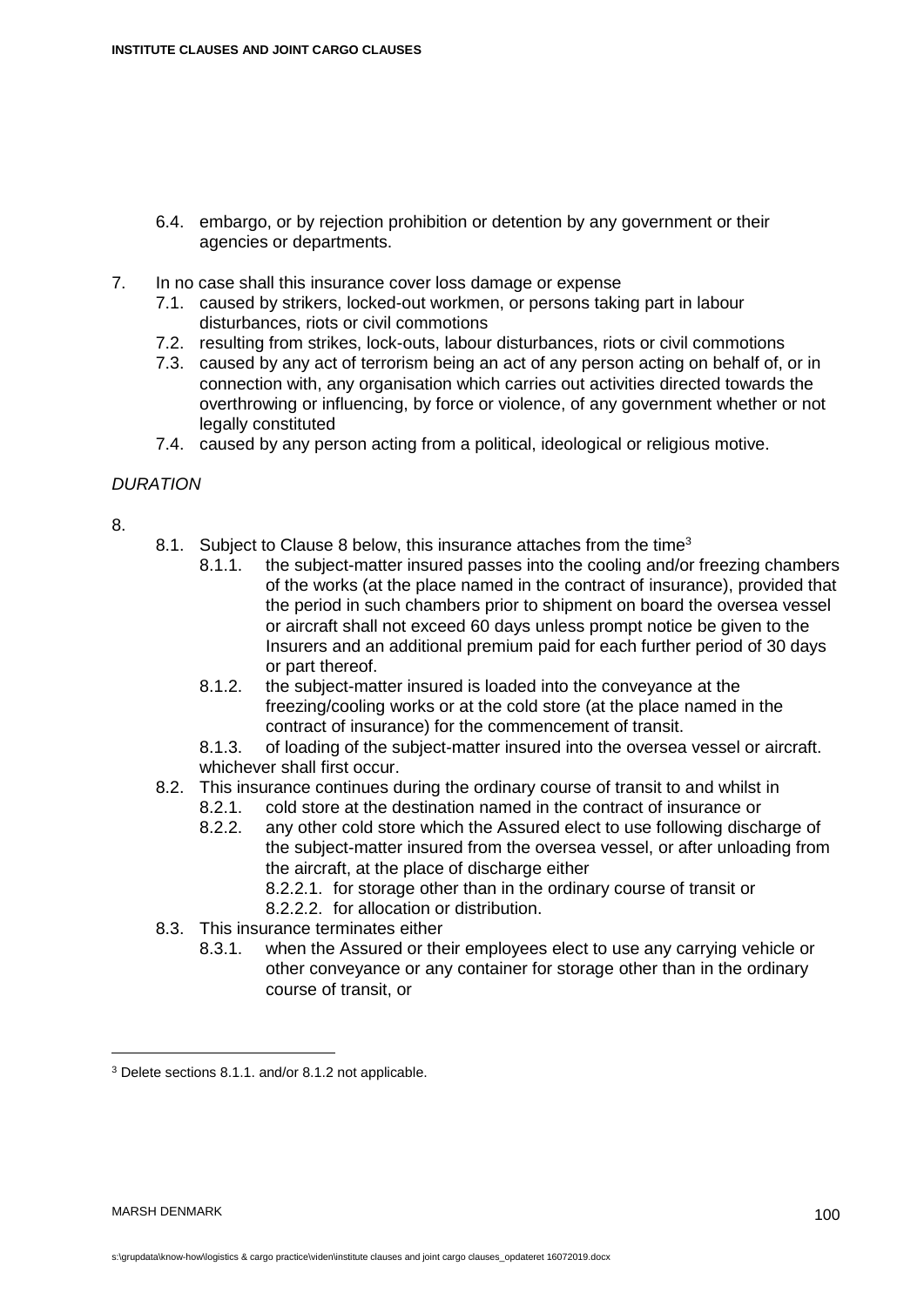8.3.1.1. for transit to a destination in the Continent of Europe (including Eire and the United Kingdom), U.S.A. or Canada on the expiry of 30 days

8.3.1.2. or transit to a destination elsewhere on the expiry of 5 days after discharge of the subject-matter insured from the oversea vessel or after completion of unloading of the subject-matter insured from the aircraft at the final place of discharge,

whichever shall first occur.

- 8.4. This insurance terminates on disposal of the subject-matter insured other than by storage as in Clauses 8.2.1 or 8.2.2 above (except with the prior consent of the Insurers) or on removal from cold store before the expiry of the relevant period in Clauses 8.3.1.1 or 8.3.1.2 above.
- 8.5. If, after discharge overside from the oversea vessel, or after unloading from the aircraft at the final place of discharge, but prior to termination of this insurance, the subject-matter insured is to be forwarded to a destination other than that to which it is insured, this insurance, whilst remaining subject to termination as provided for in Clauses 8.3 and 8.4 above, shall not extend beyond the commencement of transit to such other destination.
- 8.6. This insurance shall remain in force (subject to termination as provided for in Clauses 8.3 and 8.4 above and to the provisions of Clause 9 below) during delay beyond the control of the Assured, any deviation, forced discharge, reshipment or transhipment and during any variation of the adventure arising from the exercise of a liberty granted to carriers under the contract of carriage.
- 8.7. In the absence of prior notice to the Insurers and agreement of any additional premium required by them, this insurance excludes any claim for deterioration of or damage to the subject-matter insured where the period in freezing/cooling works and in any cold store, before loading into the conveyance for commencement of the transit, exceeds 60 days.

## **Termination of Contract of Carriage**

- 9. If owing to circumstances beyond the control of the Assured either the contract of carriage is terminated at a port or place other than the destination named therein or the transit is otherwise terminated before delivery of the subject-matter insured as provided for in Clause 8 above, then this insurance shall also terminate unless prompt notice is given to the Insurers and continuation of cover is requested when this insurance shall remain in force, subject to an additional premium if required by the Insurers, either
	- 9.1. until the subject-matter insured is sold and delivered at such port or place, or, unless otherwise specially agreed, until the expiry of 30 days after arrival of the subjectmatter insured at such port or place, whichever shall first occur, or
	- 9.2. if the subject-matter insured is forwarded within the said period of 30 days (or any agreed extension thereof) to the destination named in the contract of insurance or to any other destination, until terminated in accordance with the provisions of Clause 8 above.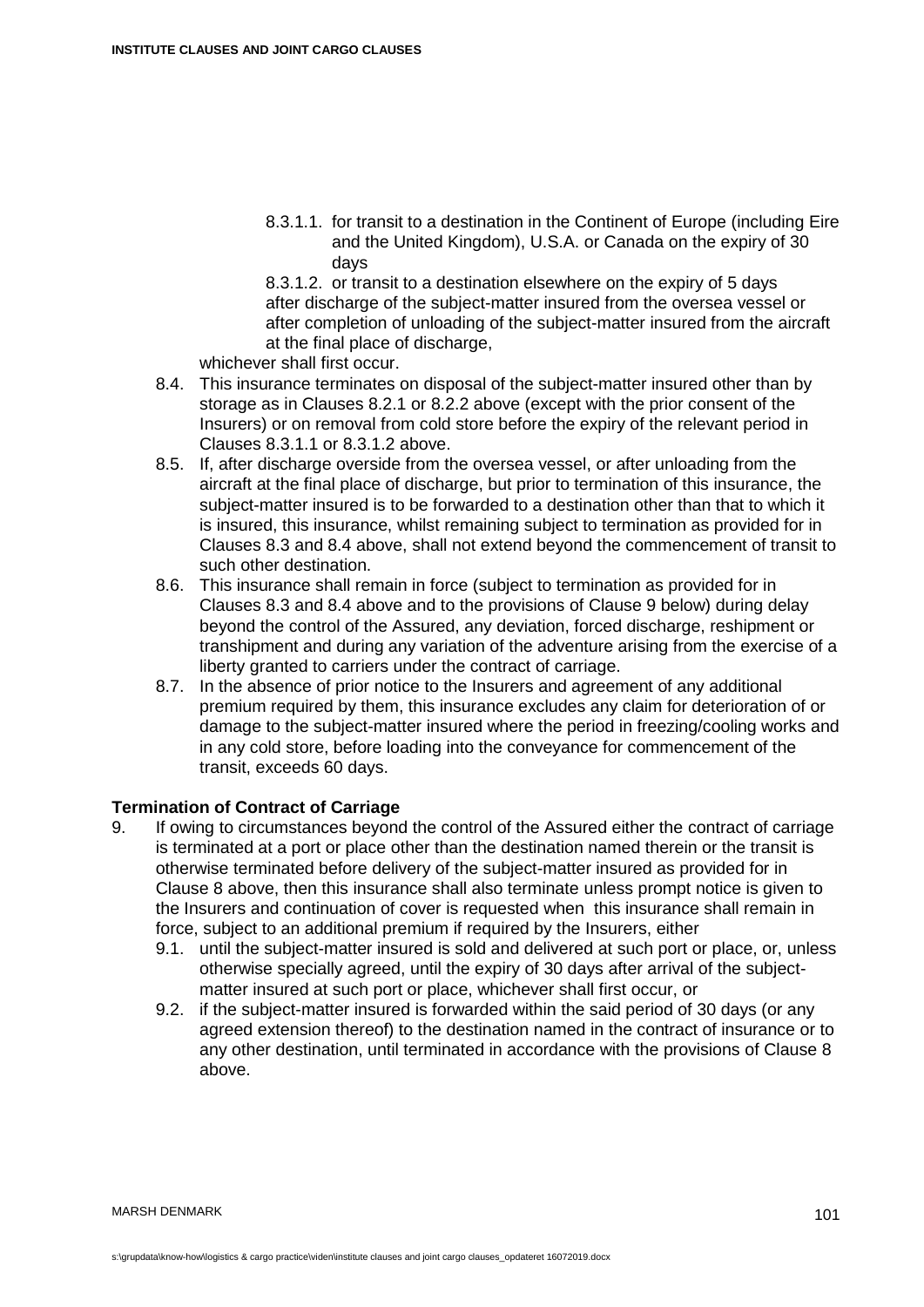## **Change of Voyage/Transit**

- 10.
- 10.1. Where, after attachment of this insurance, the destination is changed by the Assured, this must be notified promptly to the Insurers for rates and terms to be agreed. Should a loss occur prior to such agreement being obtained cover may be provided but only if cover would have been available at a reasonable commercial market rate on reasonable market terms.
- 10.2. Where the subject-matter insured commences the transit contemplated by this insurance (in accordance with Clause 8.1 above), but, without the knowledge of the Assured or their employees the vessel sails/aircraft leaves for another destination, this insurance will nevertheless be deemed to have attached at commencement of such transit.

## *CLAIMS*

## **Insurable Interest**

- 11.
- 11.1. In order to recover under this insurance the Assured must have an insurable interest in the subject-matter insured at the time of the loss.
- 11.2. Subject to Clause 11.1 above, the Assured shall be entitled to recover for insured loss occurring during the period covered by this insurance, notwithstanding that the loss occurred before the contract of insurance was concluded, unless the Assured were aware of the loss and the Insurers were not.

## **Prompt Notice**

12. Prompt notice of any deterioration loss or damage shall be given to the Insurers upon first discovery and any claim for depreciation or damage is conditional upon the Insurers having been given an opportunity to inspect such depreciation or damage before termination of this insurance.

## **Forwarding Charges**

13. Where, as a result of the operation of a risk covered by this insurance, the insured transit is terminated at a port or place other than that to which the subject-matter insured is covered under this insurance, the Insurers will reimburse the Assured for any extra charges properly and reasonably incurred in unloading storing and forwarding the subjectmatter insured to the destination to which it is insured.

This Clause 13, which does not apply to general average or salvage charges, shall be subject to the exclusions contained in Clauses 4, 5, 6 and 7 above, and shall not include charges arising from the fault negligence insolvency or financial default of the Assured or their employees.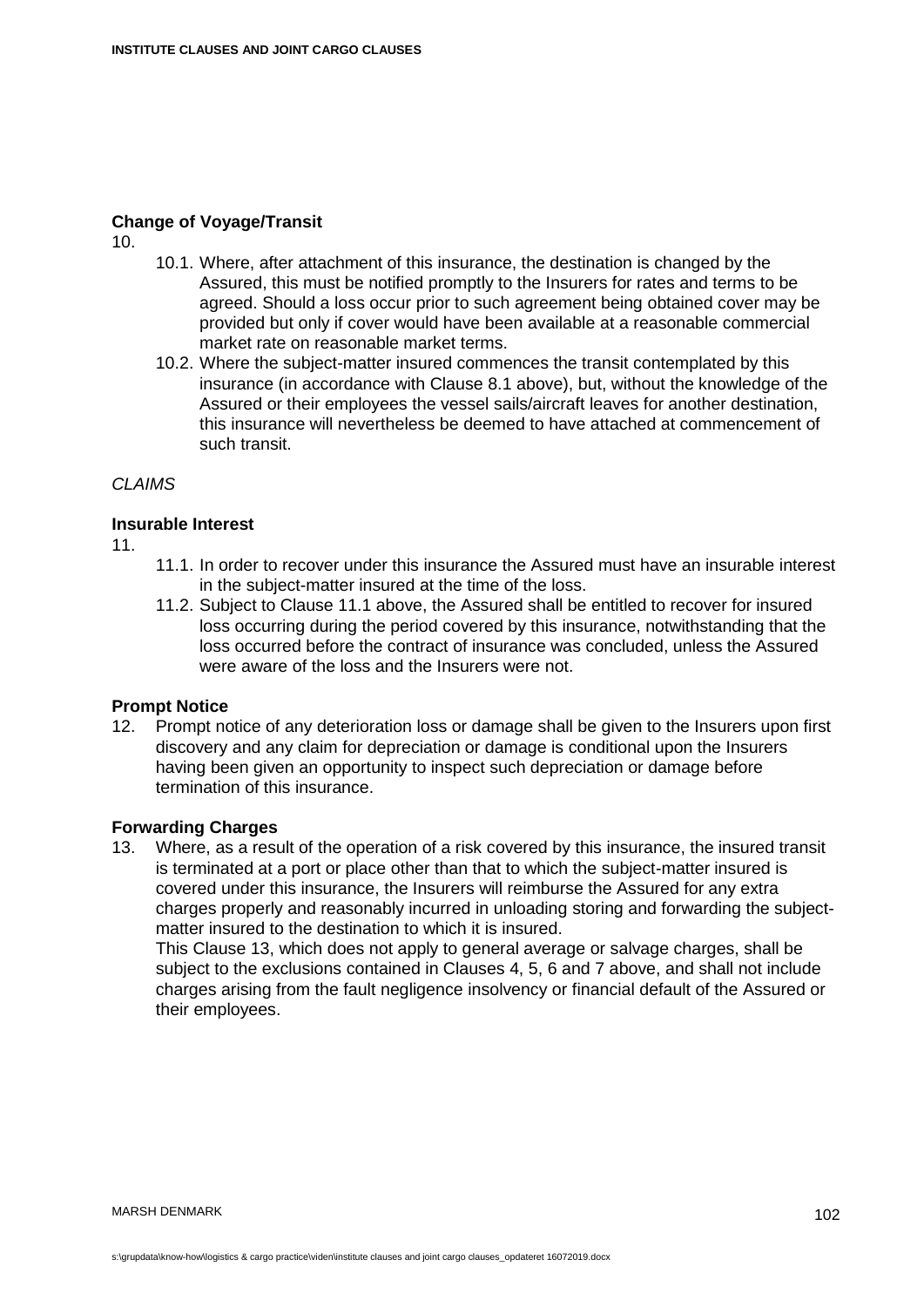## **Constructive Total Loss**

14. No claim for Constructive Total Loss shall be recoverable hereunder unless the subjectmatter insured is reasonably abandoned either on account of its actual total loss appearing to be unavoidable or because the cost of recovering, reconditioning and forwarding the subject-matter insured to the destination to which it is insured would exceed its value on arrival.

#### **Adjustment**

15. Should the subject-matter insured or any part thereof not be shipped any claim in respect thereto shall be adjusted on the basis of its insured value less, where included, freight, duty and all charges not incurred.

#### **Increased Value**

16.

- 16.1. any Increased Value insurance is effected by the Assured on the subject-matter insured under this insurance the agreed value of the subject-matter insured shall be deemed to be increased to the total amount insured under this insurance and all Increased Value insurances covering the loss, and liability under this insurance shall be in such proportion as the sum insured under this insurance bears to such total amount insured. In the event of claim the Assured shall provide the Insurers with evidence of the amounts insured under all other insurances.
- 16.2. Where this insurance is on Increased Value the following clause shall apply: The agreed value of the subject-matter insured shall be deemed to be equal to the total amount insured under the primary insurance and all Increased Value insurances covering the loss and effected on the subject-matter insured by the Assured, and liability under this insurance shall be in such proportion as the sum insured under this insurance bears to such total amount insured. In the event of claim the Assured shall provide the Insurers with evidence of the amounts insured under all other insurances.

## *BENEFIT OF INSURANCE*

- 17. This insurance
	- 17.1. covers the Assured which includes the person claiming indemnity either as the person by or on whose behalf the contract of insurance was effected or as an assignee,
	- 17.2. shall not extend to or otherwise benefit the carrier or other bailee.

#### *MINIMISING LOSSES*

#### **Duty of Assured**

18. It is the duty of the Assured and their employees and agents in respect of loss recoverable hereunder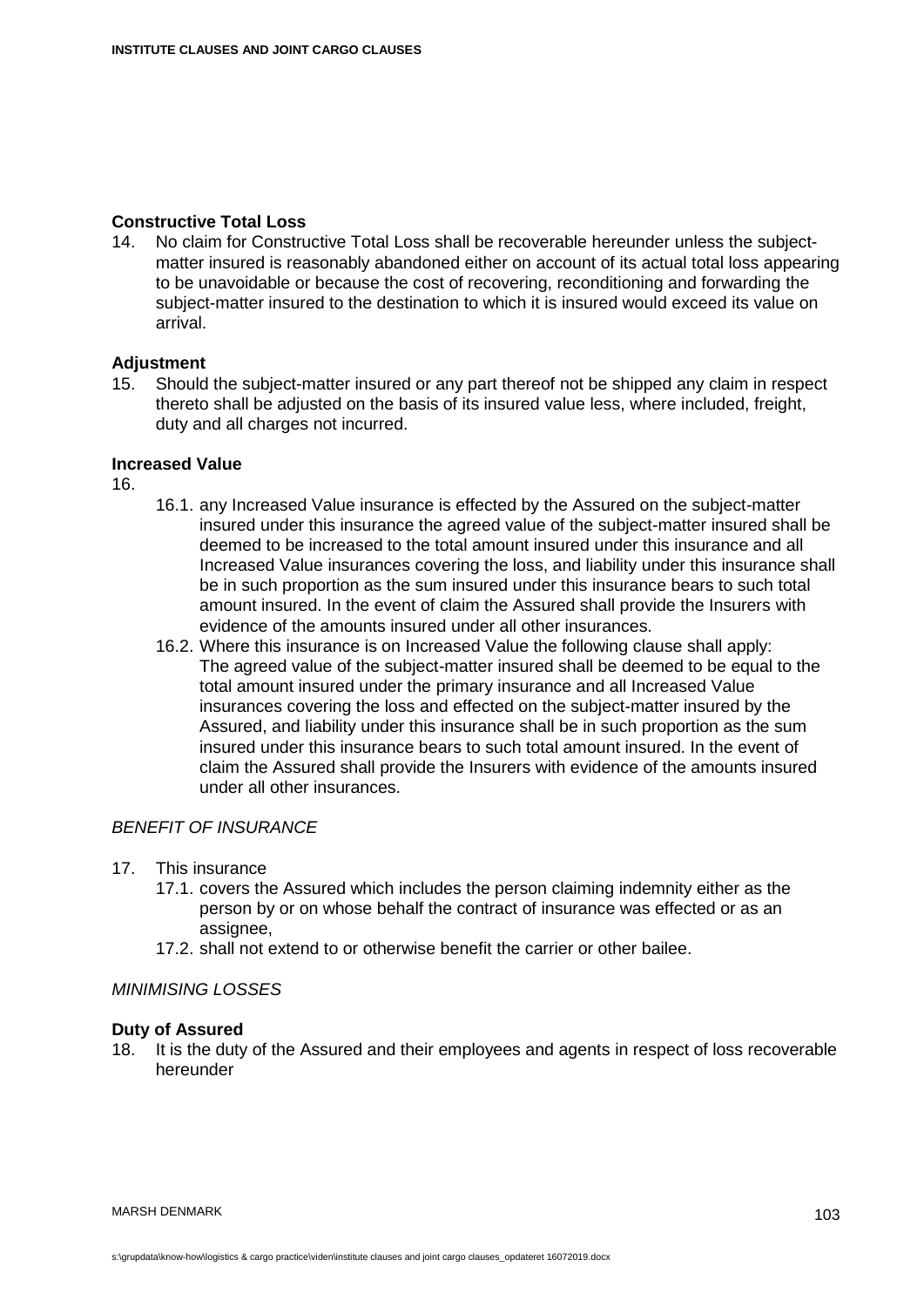- 18.1. to take such measures as may be reasonable for the purpose of averting or minimising such loss, and
- 18.2. ensure that all rights against carriers, bailees or other third parties are properly preserved and exercised

and the Insurers will, in addition to any loss recoverable hereunder, reimburse the Assured for any charges properly and reasonably incurred in pursuance of these duties.

#### **Waiver**

19. Measures taken by the Assured or the Insurers with the object of saving, protecting or recovering the subject-matter insured shall not be considered as a waiver or acceptance of abandonment or otherwise prejudice the rights of either party.

## *AVOIDANCE OF DELAY*

20. It is a condition of this insurance that the Assured shall act with reasonable despatch in all circumstances within their control.

#### *LAW AND PRACTICE*

21. This insurance is subject to English law and practice.

#### *NOTE:*

*Where a continuation of cover is requested under Clause 9, or a change of destination is notified under Clause 10, there is an obligation to give prompt notice to the Insurers and the right to such cover is dependent upon compliance with this obligation.*

#### *SPECIAL NOTE:*

*The Continent of Europe shall be deemed to include Eire and the United Kingdom (but not the Crown dependencies) but excludes the Greek Islands, Cyprus, Malta, Sicily, Sardinia, Corsica, the Balearic Islands and Iceland.*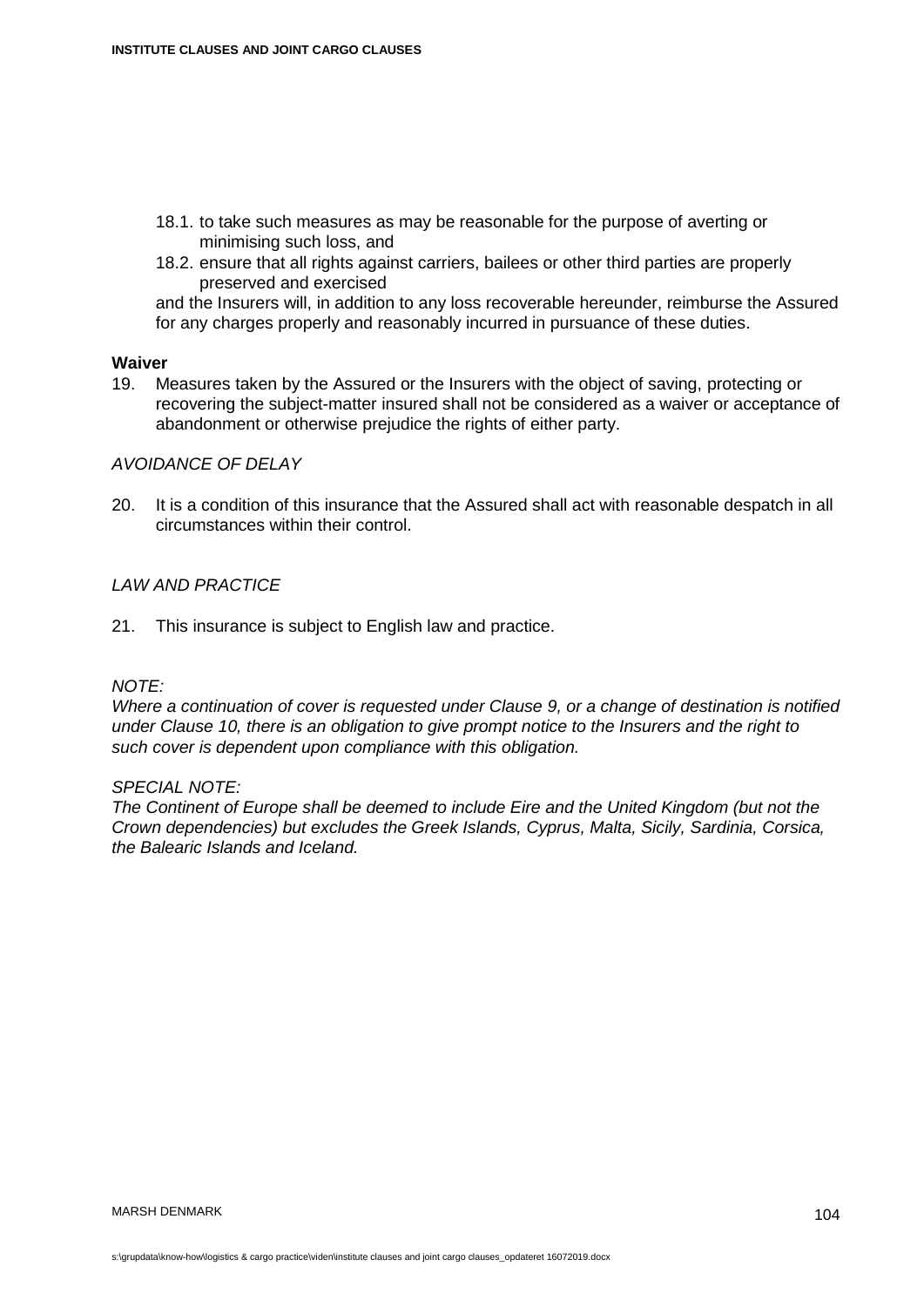# Institute Frozen Meat Clauses (A) – 24 Hours Breakdown

**Cl. 324 01.01.1986**

Not suitable for chilled, cooled or fresh meat.

## *RISKS COVERED*

## **Risks Clause**

- 1. This insurance covers, except as provided in Clauses 4, 5, 6 and 7 below,
	- 1.1. all risks of loss of or damage to the subject-matter insured, other than loss or damage resulting from any variation in temperature howsoever caused,
	- 1.2. loss of or damage to the subject-matter insured resulting from any variation in temperature attributable to
		- 1.2.1. breakdown of refrigerating machinery resulting in its stoppage for a period of not less than 24 consecutive hours
		- 1.2.2. fire or explosion
		- 1.2.3. vessel or craft being stranded grounded sunk or capsized
		- 1.2.4. overturning or derailment of land conveyance
		- 1.2.5. collision or contact of vessel craft or conveyance with any external object other than water
		- 1.2.6. discharge of cargo at a port of distress.

## **General Average Clause**

2. This insurance covers general average and salvage charges, adjusted or determined according to the contract of affreightment and/or the governing law and practice, incurred to avoid or in connection with the avoidance of loss from any cause except those excluded in Clauses 4, 5, 6 and 7 or elsewhere in this insurance.

## **"Both to Blame Collision" Clause**

3. This insurance is extended to indemnify the Assured against such proportion of liability under the contract of affreightment "Both to Blame Collision" Clause as is in respect of a loss recoverable hereunder. In the event of any claim by shipowners under the said Clause the Assured agree to notify the Underwriters who shall have the right, at their own cost and expense, to defend the Assured against such claim.

## *EXCLUSIONS*

## **General Exclusions Clause**

4. In no case shall this insurance cover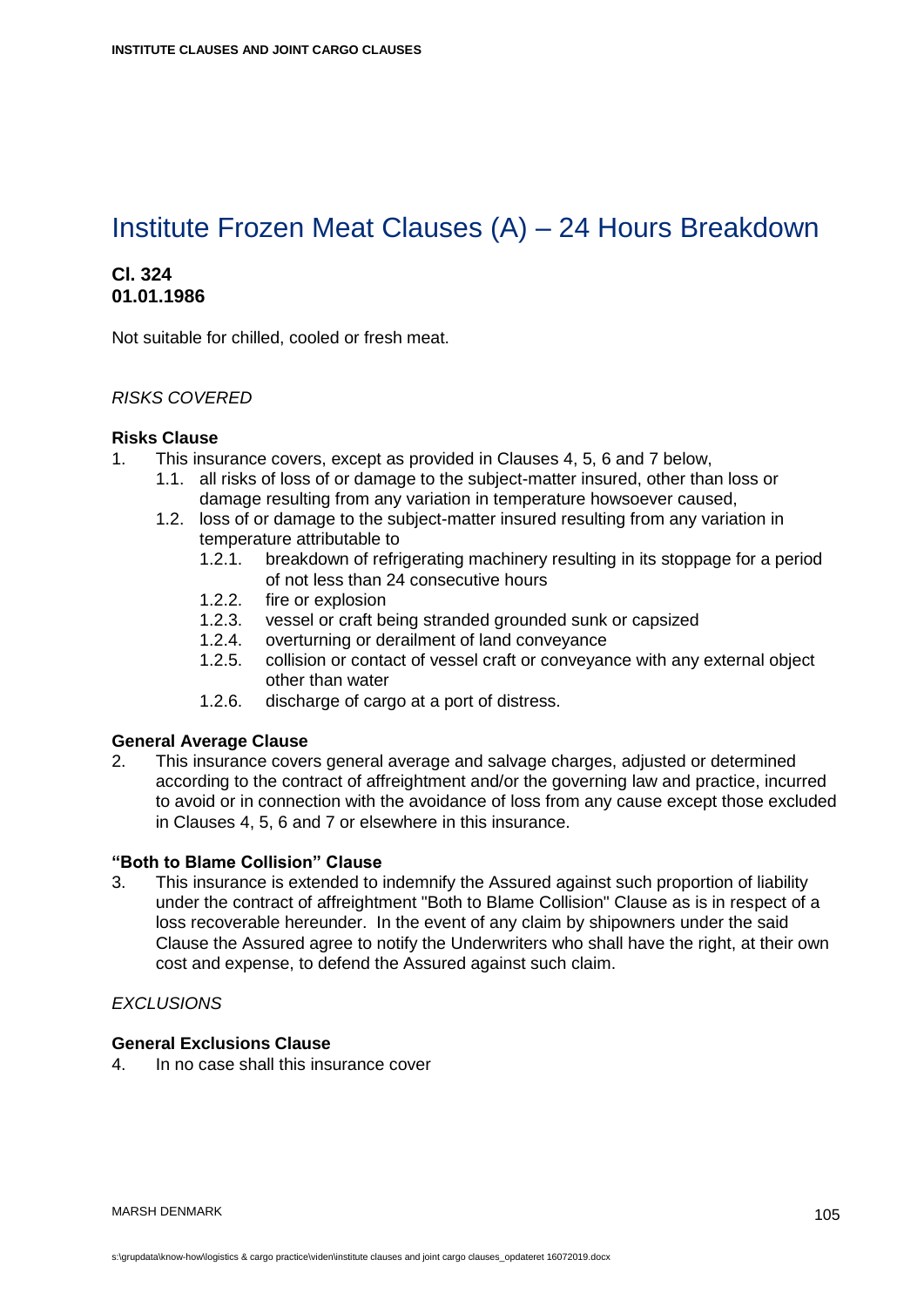- 4.1. loss damage or expense attributable to wilful misconduct of the Assured
- 4.2. ordinary leakage, ordinary loss in weight or volume, or ordinary wear and tear of the subject-matter insured
- 4.3. loss damage or expense caused by insufficiency or unsuitability of packing or preparation of the subject-matter insured (for the purpose of this Clause 4.3 "packing" shall be deemed to include stowage in a container or liftvan but only when such stowage is carried out prior to attachment of this insurance or by the Assured or their servants)
- 4.4. loss damage or expense caused by inherent vice or nature of the subject-matter insured (except loss damage or expense resulting from variation in temperature specifically covered under Clause 1.2 above)
- 4.5. loss damage or expense proximately caused by delay, even though the delay be caused by a risk insured against (except expenses payable under Clause 2 above)
- 4.6. loss damage or expense caused by insolvency or financial default of the owners managers charterers or operators of the vessel where, at the time of loading of the subject-matter insured on board the vessel, the Assured are aware, or in the ordinary course of business should be aware, that such insolvency or financial default could prevent the normal prosecution of the voyage This exclusion shall not apply where this insurance has been assigned to the party claiming hereunder who has bought or agreed to buy the subject-matter insured in good faith under a binding contract
- 4.7. loss damage or expense arising from the use of any weapon of war employing atomic or nuclear fission and/or fusion or other like reaction or radioactive force or matter
- 4.8. loss damage or expense on shore caused directly or indirectly by earthquake, volcanic eruption and/or fire resulting therefrom
- 4.9. loss damage or expense arising from any failure of the Assured or their servants to take all reasonable precautions to ensure that the subject-matter insured is kept in refrigerated or, where appropriate, properly insulated and cooled space.

# **Unseaworthiness and Unfitness Exclusion Clause**

- 5.
- 5.1. In no case shall this insurance cover loss damage or expense arising from
	- 5.1.1. unseaworthiness of vessel or craft or unfitness of vessel or craft for the safe carriage of the subject-matter insured, where the Assured are privy to such unseaworthiness or unfitness, at the time the subject-matter insured is loaded therein
		- 5.1.2. unfitness of container liftvan or land conveyance for the safe carriage of the subject-matter insured, where loading therein is carried out prior to attachment of this insurance or by the Assured or their servants.
- 5.2. Where this insurance has been assigned to the party claiming hereunder who has bought or agreed to buy the subject-matter insured in good faith under a binding contract, exclusion 5.1.1 above shall not apply.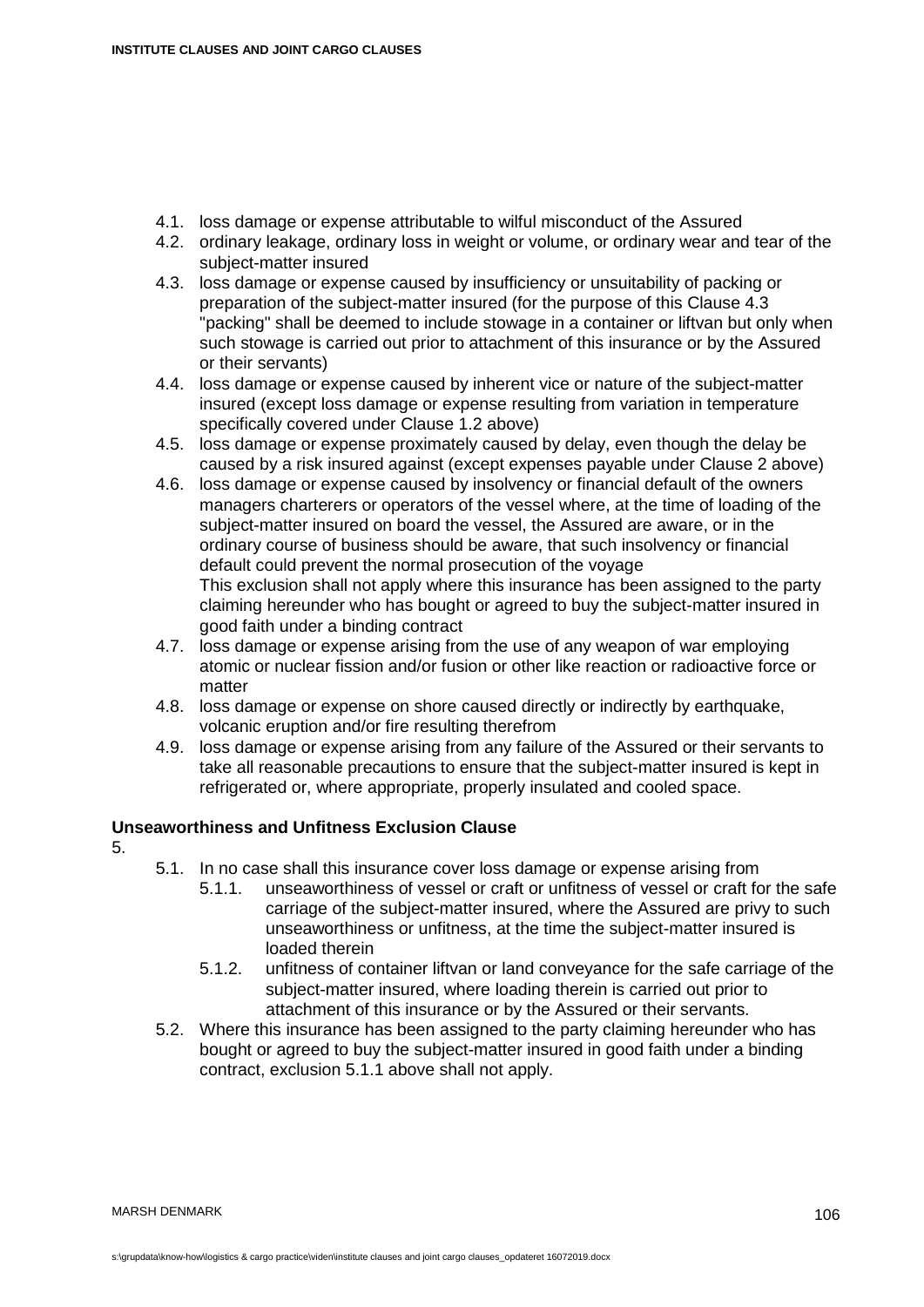5.3. The Underwriters waive any breach of the implied warranties of seaworthiness of the ship and fitness of the ship to carry the subject-matter insured to destination.

# **War Exclusion Clause**

- 6. In no case shall this insurance cover loss damage or expense caused by
	- 6.1. war civil war revolution rebellion insurrection, or civil strife arising therefrom, or any hostile act by or against a belligerent power
	- 6.2. capture seizure arrest restraint or detainment (piracy excepted), and the consequences thereof or any attempt thereat
	- 6.3. derelict mines torpedoes bombs or other derelict weapons of war.

# **Strikes Exclusion Clause**

- 7. In no case shall this insurance cover loss damage or expense
	- 7.1. caused by strikers, locked-out workmen, or persons taking part in labour disturbances, riots or civil commotions
	- 7.2. resulting from strikes, lock-outs, labour disturbances, riots or civil commotions
	- 7.3. caused by any terrorist or any person acting from a political motive.

# *DURATION*

# **Transit Clause**

8.

-

- 8.1. This insurance attaches from the time<sup>4</sup>
	- 8.1.1. the goods pass into the cooling and/or freezing chambers of the works at the place named herein, provided that the period in such chambers prior to shipment on board the oversea vessel shall not exceed 60 days unless prompt notice be given to the Underwriters and an additional premium paid for each further period of 30 days or part thereof.
	- 8.1.2. the goods are loaded into the conveyance at the freezing works or cold store at the place named herein for the commencement of the transit.
	- 8.1.3. of loading of the goods into the oversea vessel.
- 8.2. This insurance continues during the ordinary course of transit to and whilst in
	- 8.2.1. cold store at the destination named herein or
	- 8.2.2. any other cold store which the Assured elect to use following discharge of the goods from the oversea vessel at the port of discharge either
		- 8.2.2.1. for storage other than in the ordinary course of transit or
		- 8.2.2.2. for allocation or distribution.
- 8.3. This insurance terminates
	- 8.3.1. for transit to a destination in the Continent of Europe (including Eire and the United Kingdom), U.S.A. or Canada on the expiry of 30 days
	- 8.3.2. for transit to a destination elsewhere on the expiry of 5 days

<sup>4</sup> Delete sections 8.1.1. and/or 8.1.2 not applicable.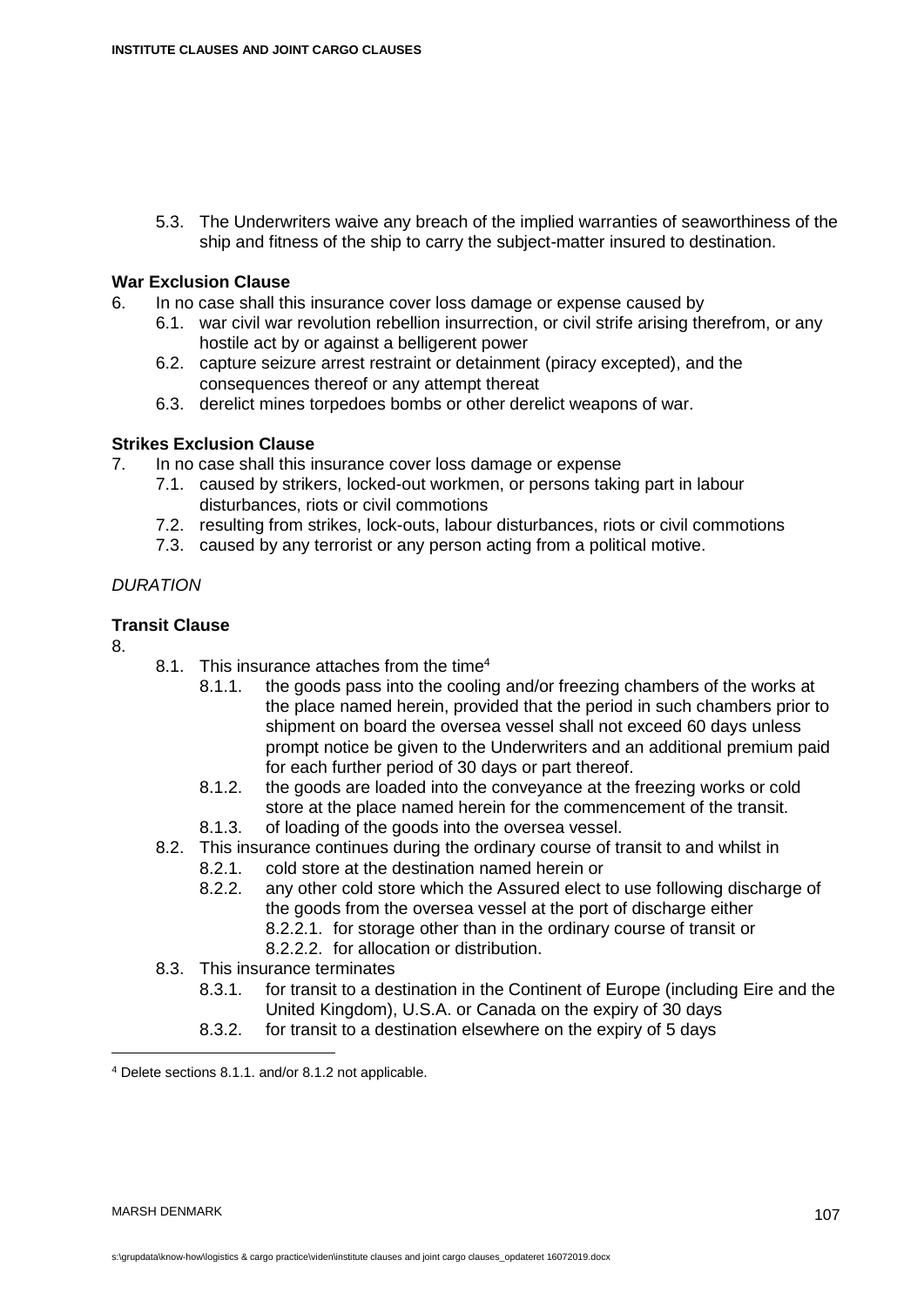after final discharge of the goods from the oversea vessel at the port of discharge.

- 8.4. Any disposal of the goods other than by storage as in 8.2.1 or 8.2.2 above (except with the prior consent of the Underwriters) or any removal from cold store before the expiry of the relevant period in 8.3.1 or 8.3.2 above shall terminate the insurance on such goods.
- 8.5. If, after discharge overside from the oversea vessel at the final port of discharge, but prior to termination of this insurance, the goods are to be forwarded to a destination other than that to which they are insured hereunder, this insurance, whilst remaining subject to termination as provided for above, shall not extend beyond the commencement of transit to such other destination.
- 8.6. This insurance shall remain in force (subject to termination as provided for above and to the provisions of Clause 9 below) during delay beyond the control of the Assured, any deviation, forced discharge, reshipment or transhipment and during any variation of the adventure arising from the exercise of a liberty granted to shipowners or charterers under the contract of affreightment.

# **Termination of Contract of Carriage Clause**

- 9. If owing to circumstances beyond the control of the Assured either the contract of carriage is terminated at a port or place other than the destination named therein or the transit is otherwise terminated before delivery of the goods as provided for in Clause 8 above, then this insurance shall also terminate unless prompt notice is given to the Underwriters and continuation of cover is requested when the insurance shall remain in force, subject to an additional premium if required by the Underwriters, either
	- 9.1. until the goods are sold and delivered at such port or place, or, unless otherwise specially agreed, until the expiry of 30 days after arrival of the goods hereby insured at such port or place, whichever shall first occur, or
	- 9.2. if the goods are forwarded within the said period of 30 days (or any agreed extension thereof) to the destination named herein or to any other destination until terminated in accordance with the provisions of Clause 8 above.

# **Change of Voyage Clause**

10. Where, after attachment of this insurance, the destination is changed by the Assured, held covered at a premium and on conditions to be arranged subject to prompt notice being given to the Underwriters.

# *CLAIMS*

# **Insurable Interest Clause**

11.

- 11.1. In order to recover under this insurance the Assured must have an insurable interest in the subject-matter insured at the time of the loss.
- 11.2. Subject to 11.1 above, the Assured shall be entitled to recover for insured loss occurring during the period covered by this insurance, notwithstanding that the loss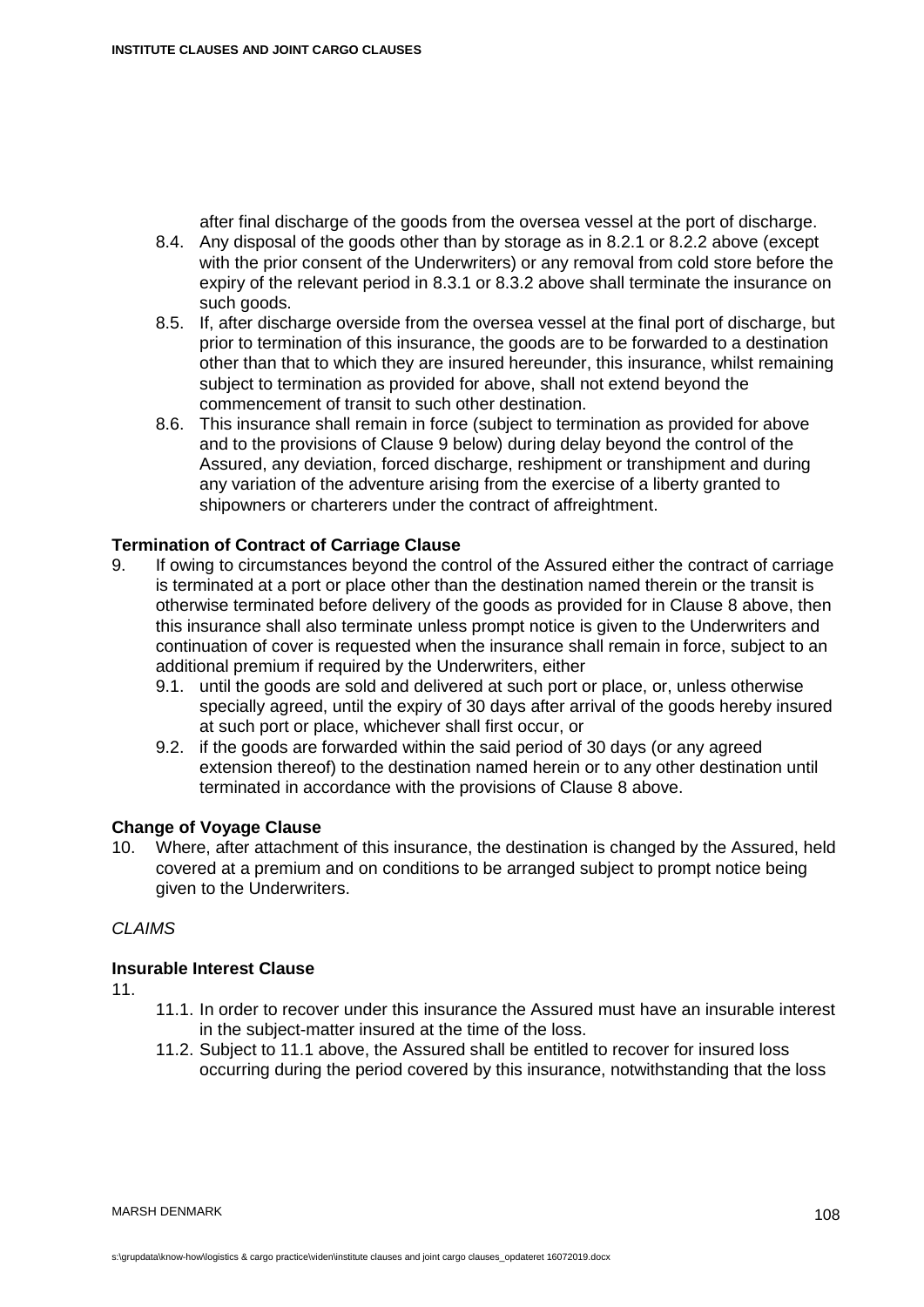occurred before the contract of insurance was concluded, unless the Assured were aware of the loss and the Underwriters were not.

11.3. Prompt notice of any deterioration loss or damage shall be given to Underwriters upon first discovery and any claim for depreciation or damage is conditional upon Underwriters having been given an opportunity to inspect such depreciation or damage before termination of the insurance.

#### **Forwarding Charges Clause**

12. Where, as a result of the operation of a risk covered by this insurance, the insured transit is terminated at a port or place other than that to which the subject-matter is covered under this insurance, the Underwriters will reimburse the Assured for any extra charges properly and reasonably incurred in unloading storing and forwarding the subject-matter to the destination to which it is insured hereunder.

This Clause 12, which does not apply to general average or salvage charges, shall be subject to the exclusions contained in Clauses 4, 5, 6 and 7 above, and shall not include charges arising from the fault negligence insolvency or financial default of the Assured or their servants.

# **Constructive Total Loss Clause**

13. No claim for Constructive Total Loss shall be recoverable hereunder unless the subjectmatter insured is reasonably abandoned either on account of its actual total loss appearing to be unavoidable or because the cost of recovering, reconditioning and forwarding the subject-matter to the destination to which it is insured would exceed its value on arrival.

## **Adjustment Clause**

14. Should the subject-matter insured or any part thereof not be shipped any claim in respect thereto shall be adjusted on the basis of its insured value less, where included, freight, duty and all charges not incurred.

# **Increased Value Clause**

15.

- 15.1. If any Increased Value insurance is effected by the Assured on the cargo insured herein the agreed value of the cargo shall be deemed to be increased to the total amount insured under this insurance and all Increased Value insurances covering the loss, and liability under this insurance shall be in such proportion as the sum insured herein bears to such total amount insured. In the event of claim the Assured shall provide the Underwriters with evidence of the amounts insured under all other insurances.
- 15.2. Where this insurance is on Increased Value the following clause shall apply: The agreed value of the cargo shall be deemed to be equal to the total amount insured under the primary insurance and all Increased Value insurances covering the loss and effected on the cargo by the Assured, and liability under this insurance shall be in such proportion as the sum insured herein bears to such total amount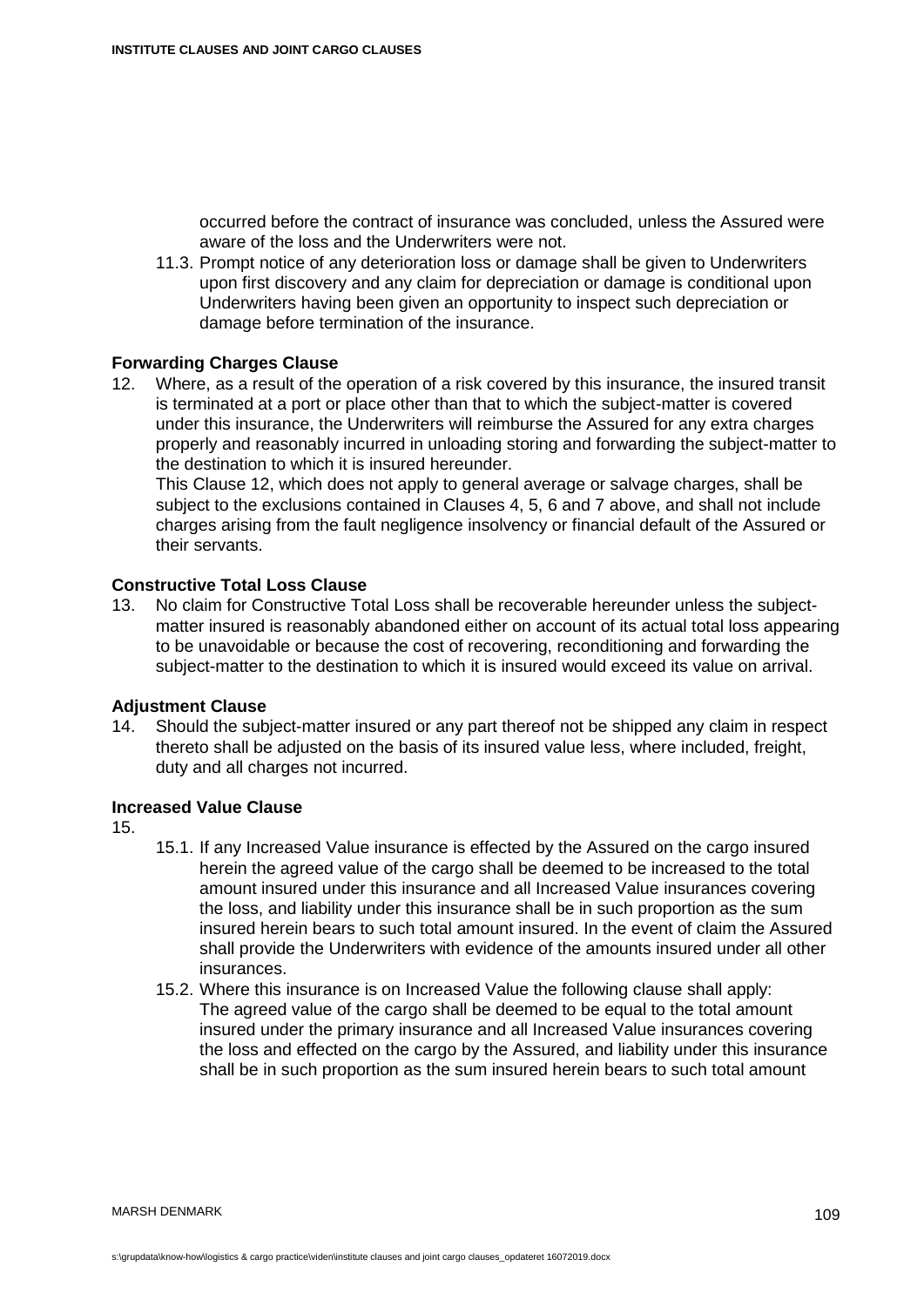insured. In the event of claim the Assured shall provide the Underwriters with evidence of the amounts insured under all other insurances.

# *BENEFIT OF INSURANCE*

#### **Not to Inure Clause**

16. This insurance shall not inure to the benefit of the carrier or other bailee.

#### *MINIMISING LOSSES*

#### **Duty of Assured Clause**

- 17. It is the duty of the Assured and their servants and agents in respect of loss recoverable hereunder
	- 17.1. to take such measures as may be reasonable for the purpose of averting or minimising such loss, and
	- 17.2. to ensure that all rights against carriers, bailees or other third parties are properly preserved and exercised

and the Underwriters will, in addition to any loss recoverable hereunder, reimburse the Assured for any charges properly and reasonably incurred in pursuance of these duties.

#### **Waiver Clause**

18. Measures taken by the Assured or the Underwriters with the object of saving, protecting or recovering the subject-matter insured shall not be considered as a waiver or acceptance of abandonment or otherwise prejudice the rights of either party.

# *AVOIDANCE OF DELAY*

#### **Reasonable Despatch Clause**

19. It is a condition of this insurance that the Assured shall act with reasonable despatch in all circumstances within their control.

# *LAW AND PRACTICE*

#### **English Law and Practice Clause**

20. This insurance is subject to English law and practice.

#### *NOTE:*

*It is necessary for the Assured when they become aware of an event which is "held covered" under this insurance to give prompt notice to the Underwriters and the right to such cover is dependent upon compliance with this obligation.*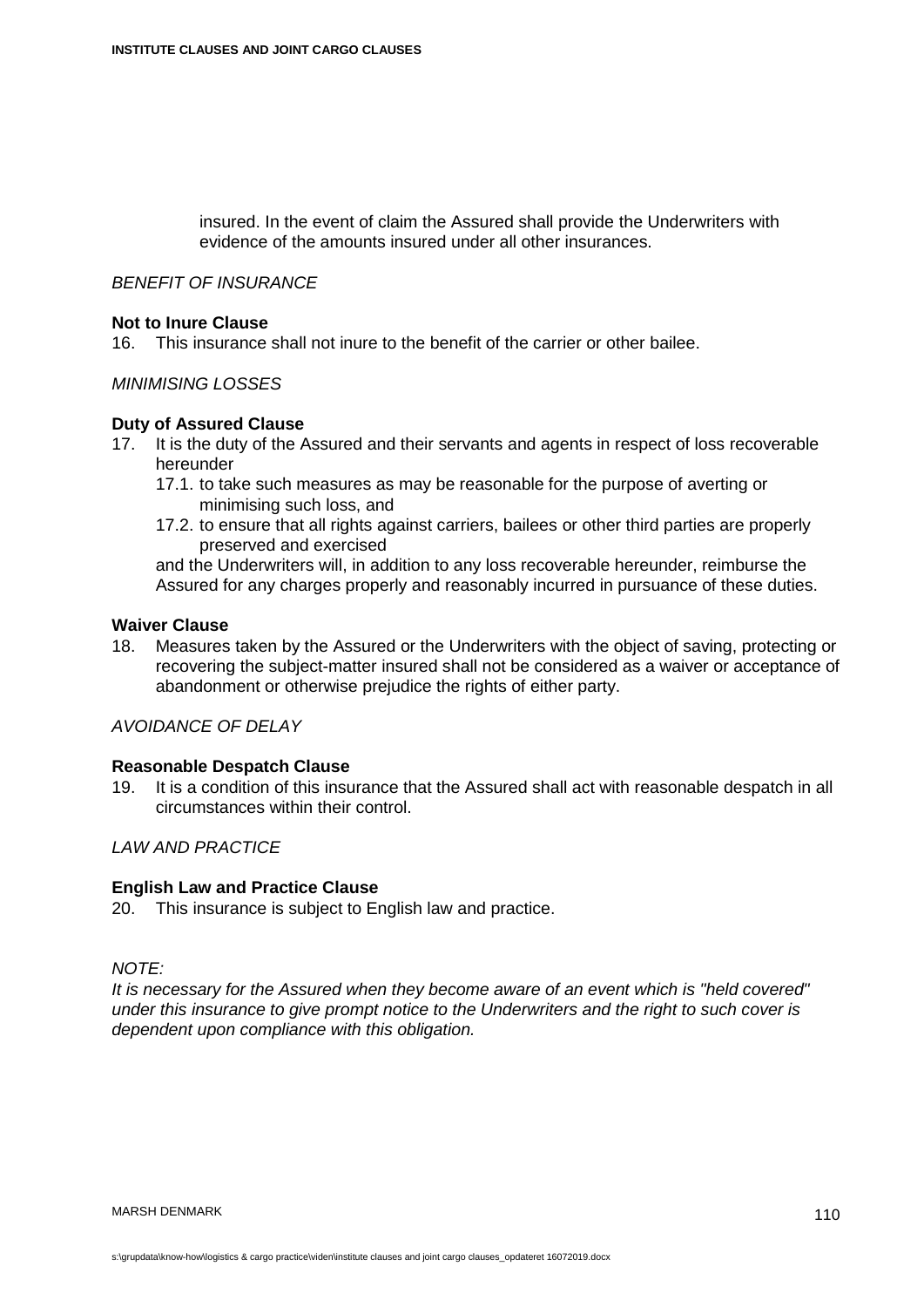# *SPECIAL NOTE:*

*This insurance does not cover loss damage or expense caused by embargo, or by rejection prohibition or detention by the government of the country of import or their agencies or departments, but does not exclude loss of or damage to the subject-matter insured caused by risks insured hereunder and sustained prior to any such embargo rejection prohibition or detention.*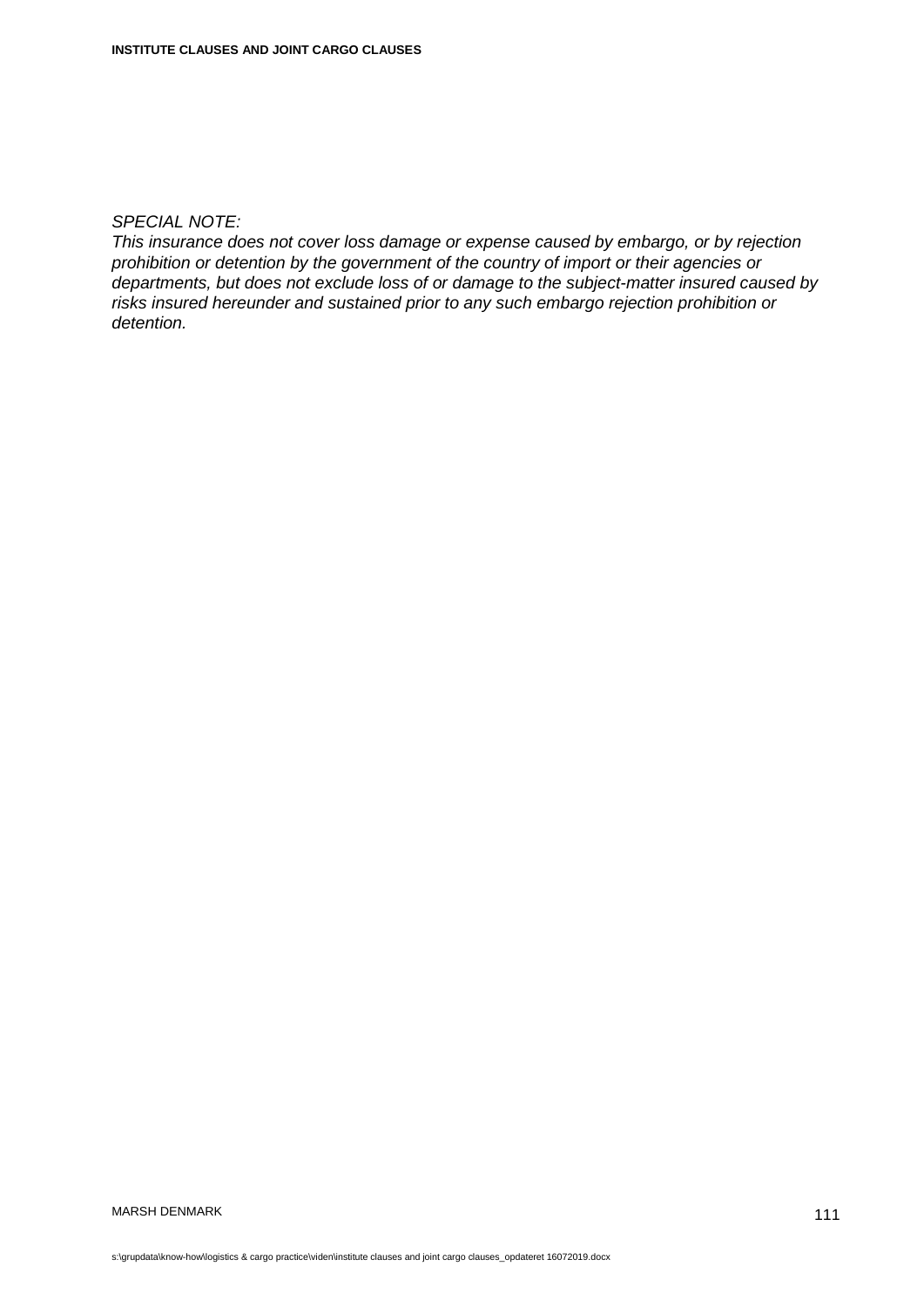# Institute Frozen/Chilled Meat Clauses (A) – 24 Hours **Breakdown**

# **Cl. 426 01.03.2017**

Suitable for meat in a mechanically temperature-controlled environment.

# *RISKS COVERED*

# **Risks**

- 1. This insurance covers, except as excluded by the provisions of Clauses 4, 5, 6 and 7 below,
	- 1.1. all risks of loss of or damage to the subject-matter insured, other than loss or damage resulting from any variation in temperature howsoever caused,
	- 1.2. loss of or damage to the subject-matter insured resulting from any variation in temperature attributable to
		- 1.2.1. breakdown of refrigerating machinery resulting in its stoppage for a period of not less than 24 consecutive hours
		- 1.2.2. fire or explosion
		- 1.2.3. vessel or craft being stranded grounded sunk or capsized
		- 1.2.4. overturning or derailment of land conveyance
		- 1.2.5. collision or contact of vessel craft or conveyance with any external object other than water
		- 1.2.6. discharge of cargo at a place of distress.

# **General Average**

2. This insurance covers general average and salvage charges, adjusted or determined according to the contract of carriage and/or the governing law and practice, incurred to avoid or in connection with the avoidance of loss from any cause except those excluded in Clauses 4, 5, 6 and 7 below.

# **"Both to Blame Collision Clause"**

3. This insurance indemnifies the Assured, in respect of any risk insured herein, against liability incurred under any Both to Blame Collision Clause in the contract of carriage. In the event of any claim by carriers under the said Clause, the Assured agree to notify the Insurers who shall have the right, at their own cost and expense, to defend the Assured against such claim.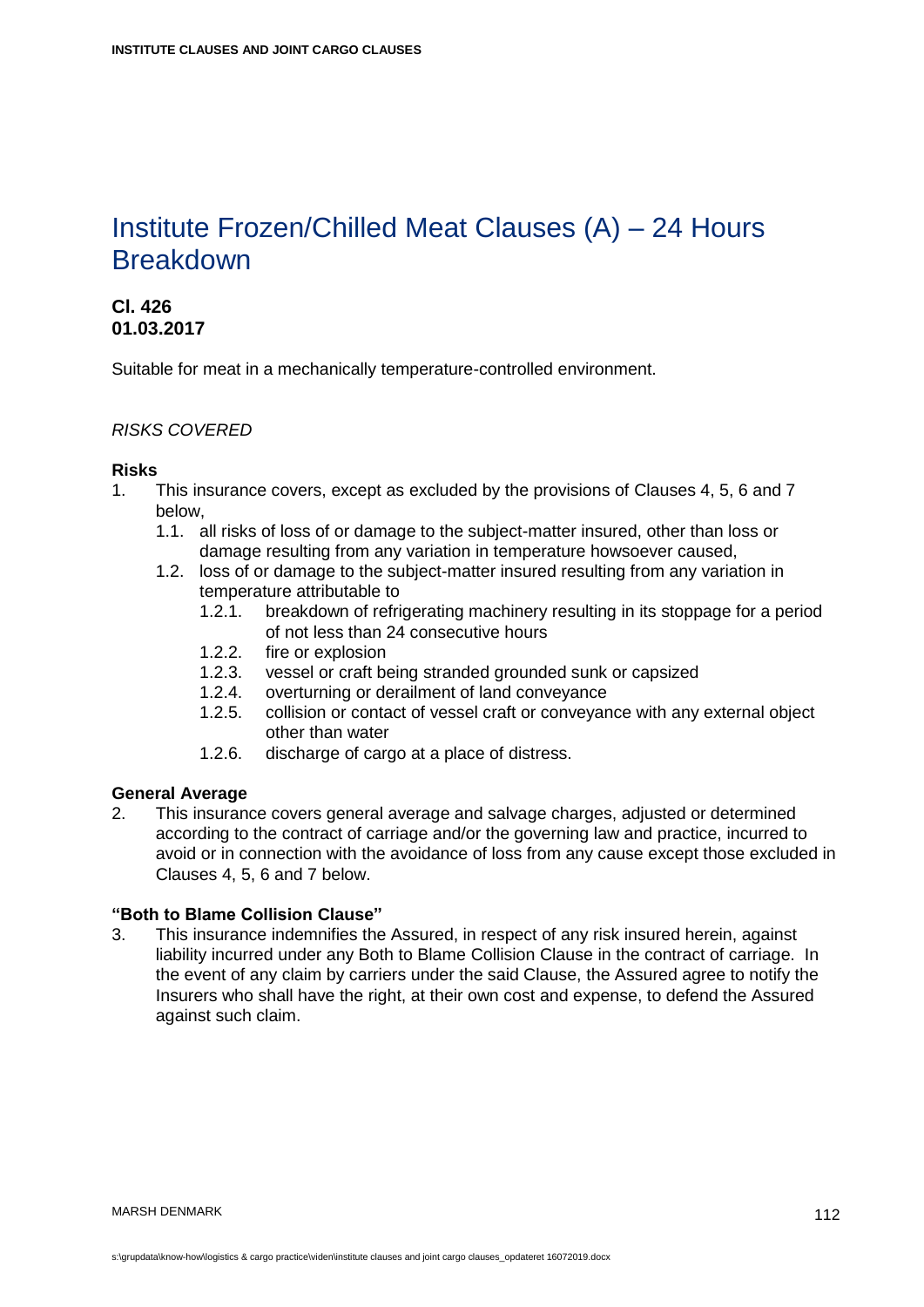# *EXCLUSIONS*

- 4. In no case shall this insurance cover
	- 4.1. loss damage or expense attributable to wilful misconduct of the Assured
	- 4.2. ordinary leakage, ordinary loss in weight or volume, or ordinary wear and tear of the subject-matter insured
	- 4.3. loss damage or expense caused by insufficiency or unsuitability of packing or preparation of the subject-matter insured to withstand the ordinary incidents of the insured transit where such packing or preparation is carried out by the Assured or their employees or prior to the attachment of this insurance (for the purpose of these Clauses "packing" shall be deemed to include stowage in a container and "employees" shall not include independent contractors)
	- 4.4. loss damage or expense caused by inherent vice or nature of the subject-matter insured (except loss damage or expense resulting from variation in temperature specifically covered under Clause 1.2 above)
	- 4.5. loss damage or expense caused by delay, even though the delay be caused by a risk insured against (except expenses payable under Clause 2 above)
	- 4.6. loss damage or expense caused by insolvency or financial default of the owners managers charterers or operators of the vessel/aircraft where, at the time of loading of the subject-matter insured on board the vessel/aircraft, the Assured are aware, or in the ordinary course of business should be aware, that such insolvency or financial default could prevent the normal prosecution of the voyage This exclusion shall not apply where the contract of insurance has been assigned to the party claiming hereunder who has bought or agreed to buy the subject-matter insured in good faith under a binding contract
	- 4.7. loss damage or expense directly or indirectly caused by or arising from the use of any weapon or device employing atomic or nuclear fission and/or fusion or other like reaction or radioactive force or matter
	- 4.8. loss damage or expense arising from any failure of the Assured or their employees to take all reasonable precautions to ensure that the subject-matter insured is kept in refrigerated or, where appropriate, properly insulated and cooled space.
- 5.
- 5.1. In no case shall this insurance cover loss damage or expense arising from
	- 5.1.1. unseaworthiness of vessel or craft or unfitness of vessel or craft for the safe carriage of the subject-matter insured, where the Assured are privy to such unseaworthiness or unfitness, at the time the subject-matter insured is loaded therein
	- 5.1.2. unfitness of container or conveyance for the safe carriage of the subjectmatter insured, where loading therein or therein is carried.
- 5.2. Exclusion 5.1.1 above shall not apply where the contract of insurance has been assigned to the party claiming hereunder who has bought or agreed to buy the subject-matter insured in good faith under a binding contract.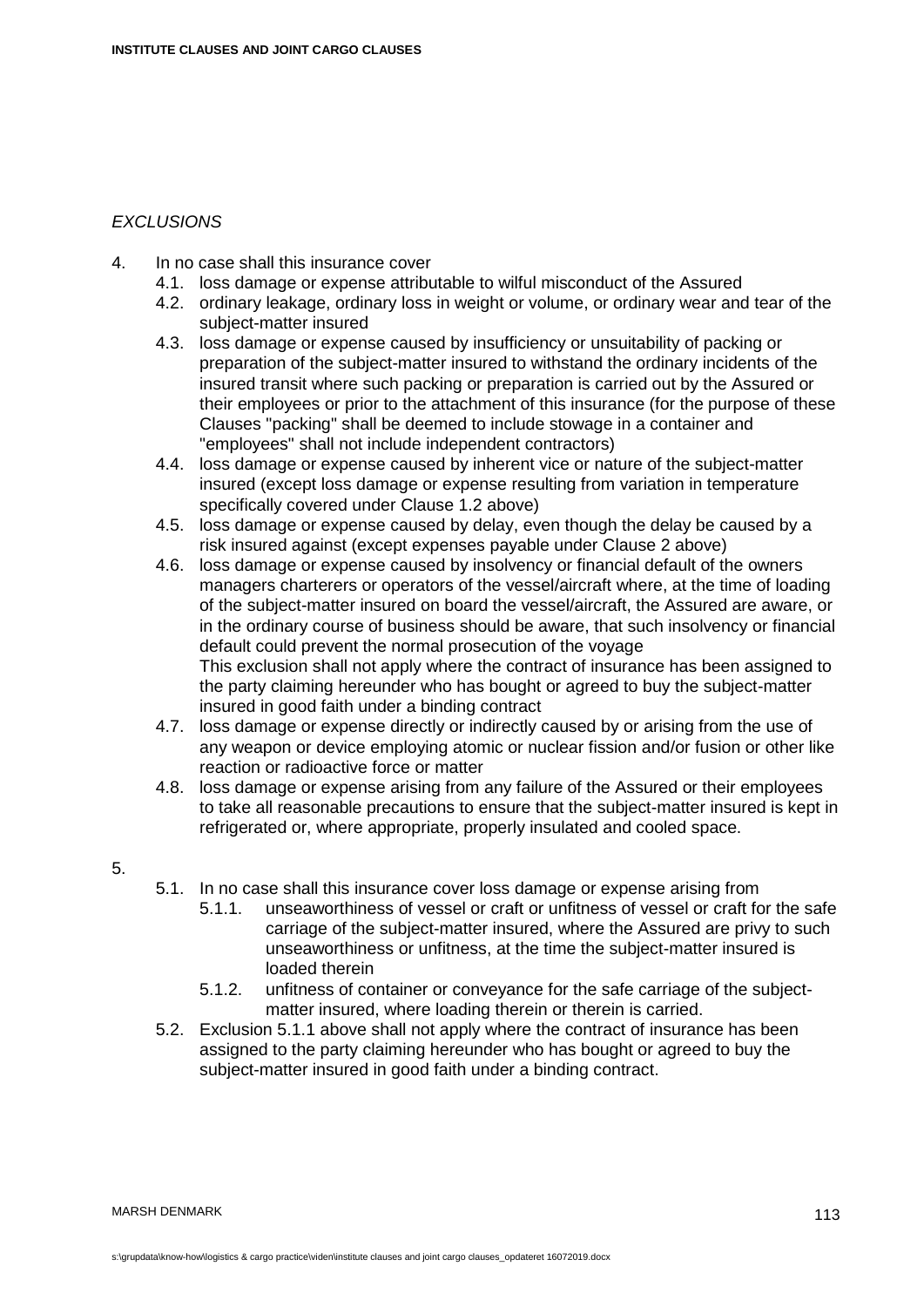- 5.3. The Insurers waive any breach of the implied warranties of seaworthiness of the ship and fitness of the ship to carry the subject-matter insured to destination.
- 6. In no case shall this insurance cover loss damage or expense caused by
	- 6.1. war civil war revolution rebellion insurrection, or civil strife arising therefrom, or any hostile act by or against a belligerent power
	- 6.2. capture seizure arrest restraint or detainment (piracy excepted), and the consequences thereof or any attempt thereat
	- 6.3. derelict mines torpedoes bombs or other derelict weapons of war
	- 6.4. embargo, or by rejection prohibition or detention by any government or their agencies or departments.
- 7. In no case shall this insurance cover loss damage or expense
	- 7.1. caused by strikers, locked-out workmen, or persons taking part in labour disturbances, riots or civil commotions
	- 7.2. resulting from strikes, lock-outs, labour disturbances, riots or civil commotions
	- 7.3. caused by any act of terrorism being an act of any person acting on behalf of, or in connection with, any organisation which carries out activities directed towards the overthrowing or influencing, by force or violence, of any government whether or not legally constituted
	- 7.4. caused by any person acting from a political, ideological or religious motive.

# *DURATION*

# **Transit Clause**

8.

-

- 8.1. Subject to Clause 11 below, this insurance attaches from the time<sup>5</sup>
	- 8.1.1. the subject-matter insured passes into the cooling and/or freezing chambers of the works (at the place named in the contract of insurance), provided that the period in such chambers prior to shipment on board the oversea vessel or aircraft shall not exceed 60 days unless prompt notice be given to the Insurers and an additional premium paid for each further period of 30 days or part thereof.
	- 8.1.2. the subject-matter insured is loaded into the conveyance at the freezing/cooling works or at the cold store (at the place named in the contract of insurance) for the commencement of transit.
	- 8.1.3. of loading of the subject-matter insured into the oversea vessel or aircraft.
- 8.2. This insurance continues during the ordinary course of transit to and whilst in
	- 8.2.1. cold store at the destination named in the contract of insurance or

<sup>5</sup> Delete sections 8.1.1. and/or 8.1.2 not applicable.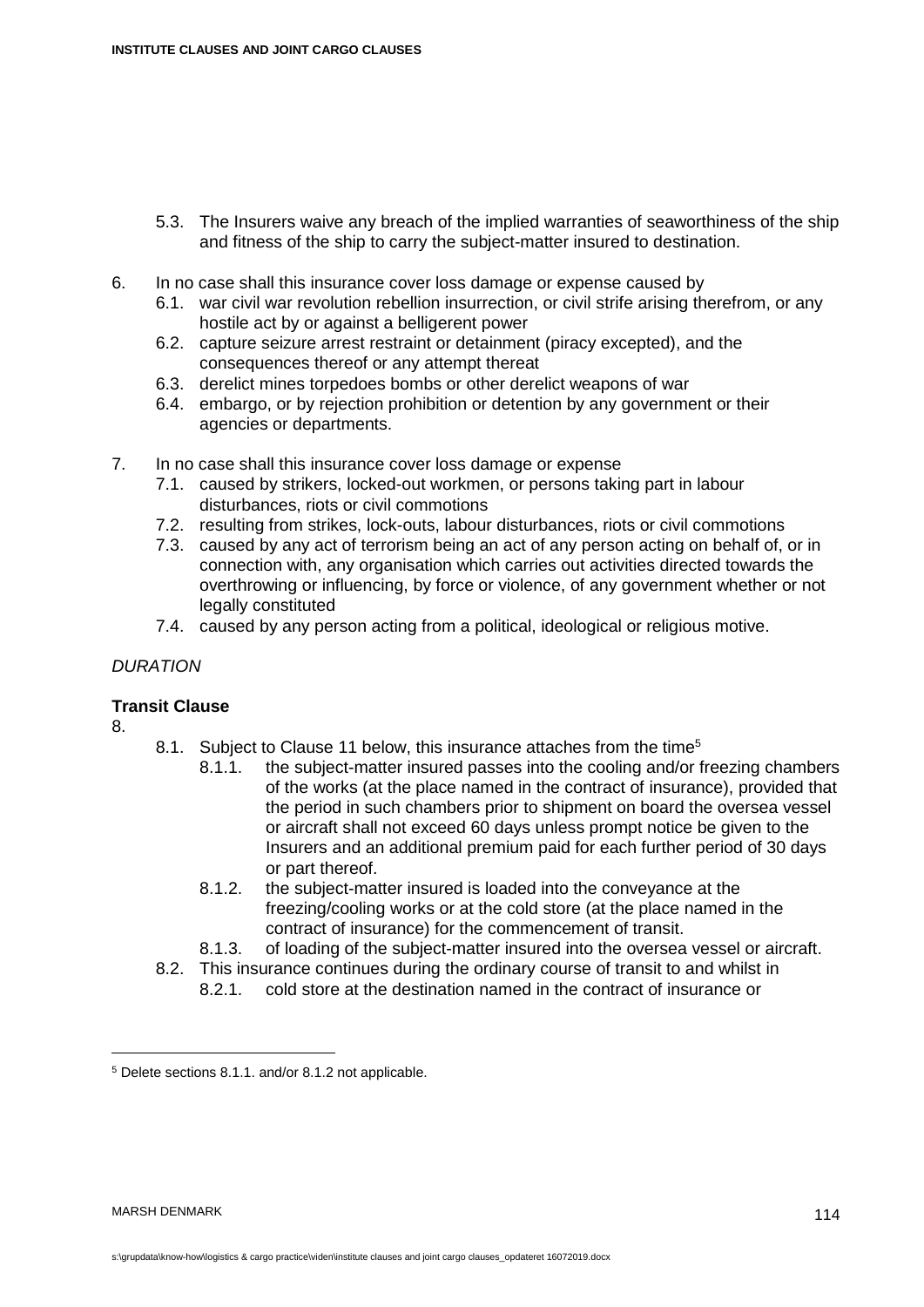- 8.2.2. any other cold store which the Assured elect to use following completion of discharge of the subject-matter insured from the oversea vessel, or after unloading from the aircraft, at the final place of discharge either 8.2.2.1. for storage other than in the ordinary course of transit or 8.2.2.2. for allocation or distribution.
- 8.3. This insurance terminates either
	- 8.3.1. when the Assured or their employees elect to use any carrying vehicle or other conveyance or any container for storage other than in the ordinary course of transit, or
		- 8.3.1.1. for transit to a destination in the Continent of Europe (including Eire and the United Kingdom), U.S.A. or Canada on the expiry of 30 days

8.3.1.2. for transit to a destination elsewhere on the expiry of 5 days after completion of discharge of the subject-matter insured from the oversea vessel or, after completion of unloading of the subject-matter insured from the aircraft at the final place of discharge,

whichever shall first occur.

- 8.4. This insurance terminates on disposal of the subject-matter insured other than by storage as in Clauses 8.2.1 or 8.2.2 above (except with the prior consent of the Insurers) or on removal from cold store before the expiry of the relevant period in 8.3.1.1 or 8.3.1.2 above.
- 8.5. If, after discharge overside from the oversea vessel, or after unloading from the aircraft at the final place of discharge, but prior to termination of this insurance, the subject-matter insured is to be forwarded to a destination other than that to which they are insured, this insurance, whilst remaining subject to termination as provided in Clauses 8.3 and 8.4 for above, shall not extend beyond the commencement of transit to such other destination.
- 8.6. This insurance shall remain in force (subject to termination as provided for in Clauses 8.3 and 8.4 above and to the provisions of Clause 9 below) during delay beyond the control of the Assured, any deviation, forced discharge, reshipment or transhipment and during any variation of the adventure arising from the exercise of a liberty granted to carriers under the contract of carriage.

#### **Termination of Contract of Carriage**

- 9. If owing to circumstances beyond the control of the Assured either the contract of carriage is terminated at a port or place other than the destination named therein or the transit is otherwise terminated before delivery of the subject-matter insured as provided for in Clause 8 above, then this insurance shall also terminate unless prompt notice is given to the Insurers and continuation of cover is requested when this insurance shall remain in force, subject to an additional premium if required by the Insurers, either
	- 9.1. until the subject-matter insured is sold and delivered at such port or place, or, unless otherwise specially agreed, until the expiry of 30 days after arrival of the subjectmatter insured at such port or place, whichever shall first occur, or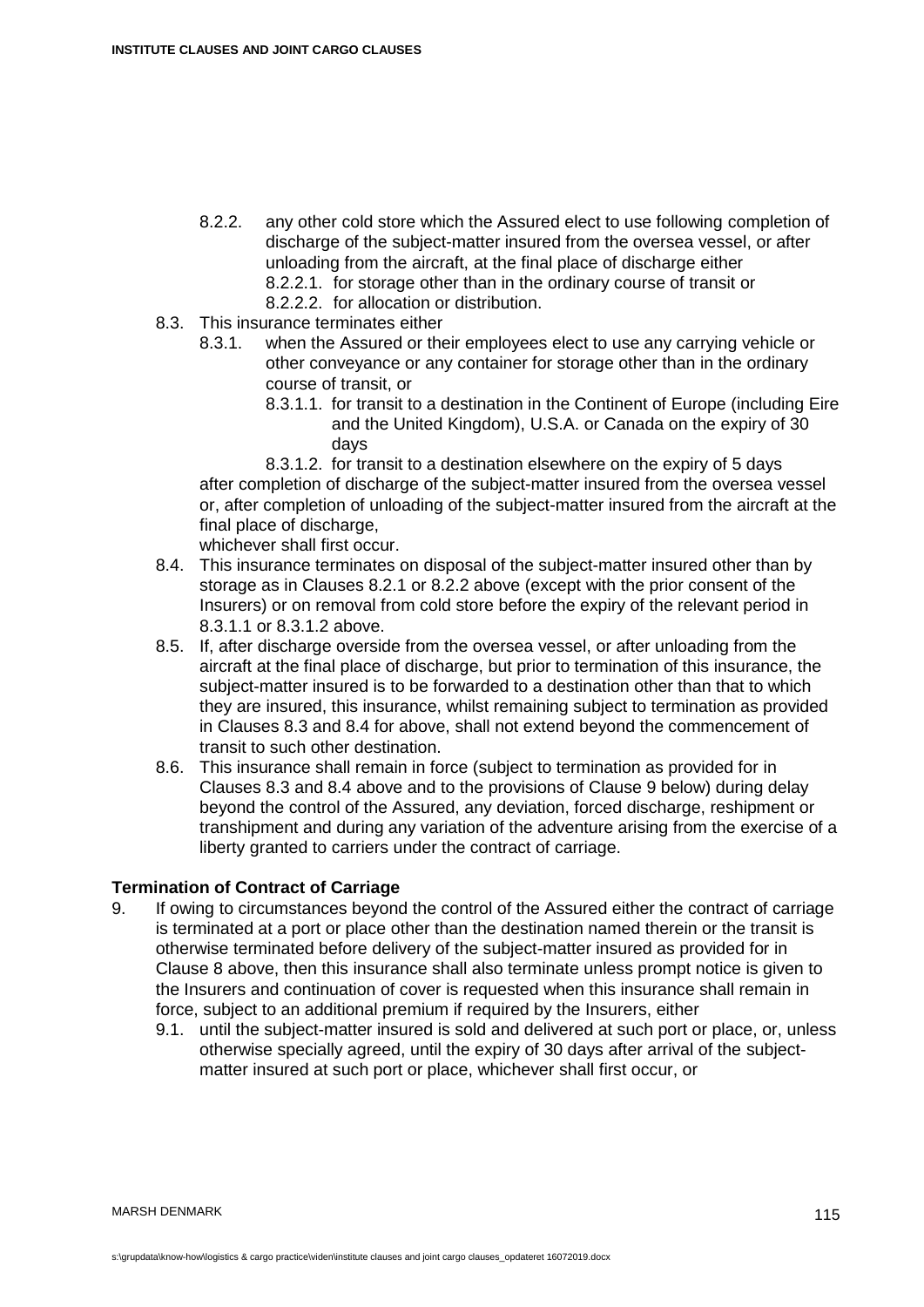9.2. if the subject-matter insured is forwarded within the said period of 30 days (or any agreed extension thereof) to the destination named in the contract of insurance or to any other destination until terminated in accordance with the provisions of Clause 8 above.

# **Change of Voyage/Transit**

10.

- 10.1. Where, after attachment of this insurance, the destination is changed by the Assured, this must be notified promptly to the Insurers for rates and terms to be agreed. Should a loss occur prior to such agreement being obtained cover may be provided but only if cover would have been available at a reasonable commercial market rate on reasonable market terms.
- 10.2. Where the subject-matter insured commences the transit contemplated by this insurance (in accordance with Clause 8.1 above), but, without the knowledge of the Assured or their employees the vessel sails/aircraft leaves for another destination, this insurance will nevertheless be deemed to have attached at commencement of such transit.

# *CLAIMS*

#### **Insurable Interest**

- 11.
- 11.1. In order to recover under this insurance the Assured must have an insurable interest in the subject-matter insured at the time of the loss.
- 11.2. Subject to Clause 11.1 above, the Assured shall be entitled to recover for insured loss occurring during the period covered by this insurance, notwithstanding that the loss occurred before the contract of insurance was concluded, unless the Assured were aware of the loss and the Insurers were not.

#### **Prompt Notice**

12. Prompt notice of any loss damage or deterioration shall be given to the Insurers upon first discovery and any claim for deterioration or damage is conditional upon the Insurers having been given an opportunity to inspect such deterioration or damage before termination of this insurance.

# **Forwarding Charges**

13. Where, as a result of the operation of a risk covered by this insurance, the insured transit is terminated at a port or place other than that to which the subject-matter insured is covered under this insurance, the Insurers will reimburse the Assured for any extra charges properly and reasonably incurred in unloading storing and forwarding the subjectmatter insured to the destination to which it is insured.

This Clause 13, which does not apply to general average or salvage charges, shall be subject to the exclusions contained in Clauses 4, 5, 6 and 7 above, and shall not include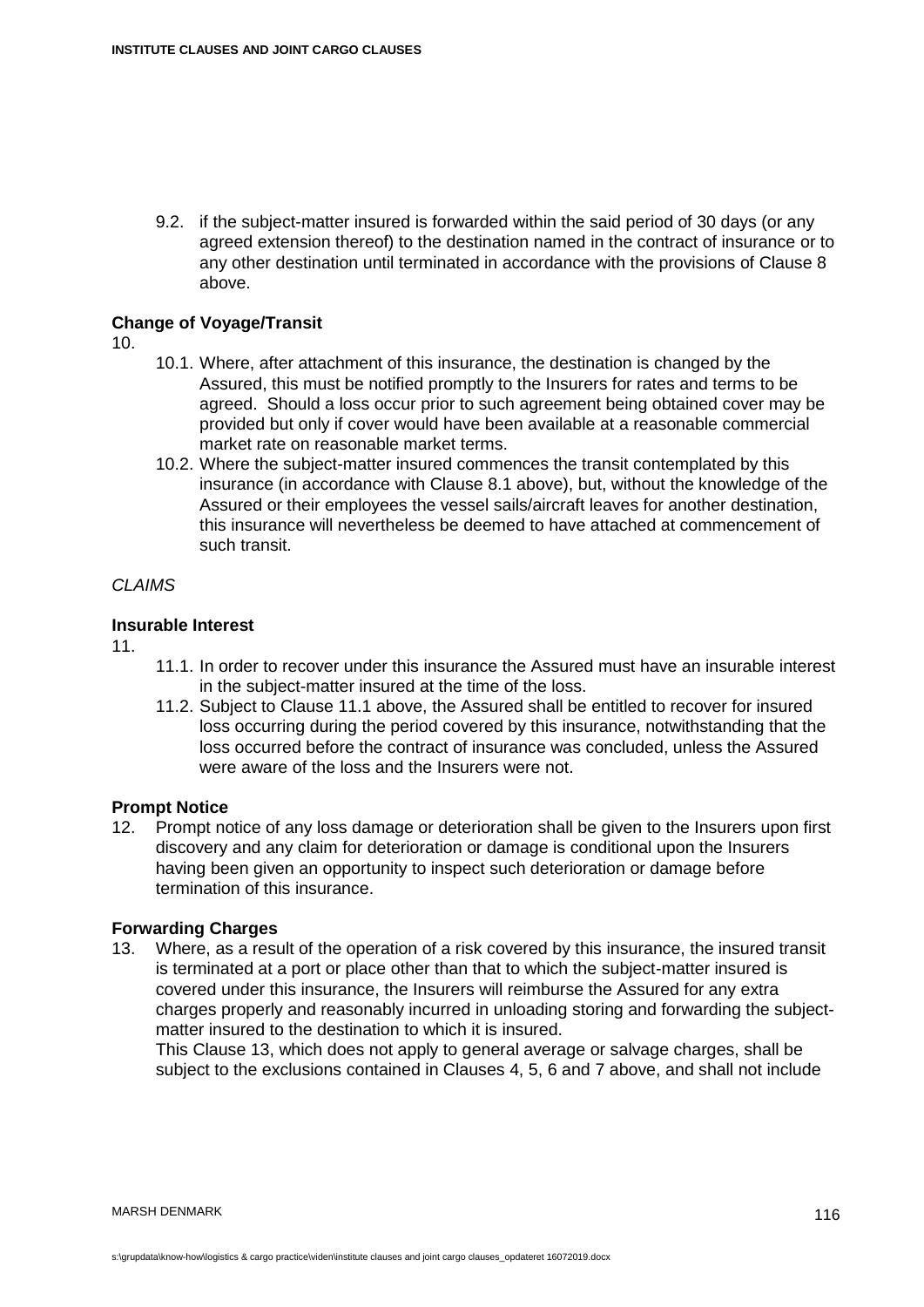charges arising from the fault negligence insolvency or financial default of the Assured or their employees.

## **Constructive Total Loss**

14. No claim for Constructive Total Loss shall be recoverable hereunder unless the subjectmatter insured is reasonably abandoned either on account of its actual total loss appearing to be unavoidable or because the cost of recovering, reconditioning and forwarding the subject-matter insured to the destination to which it is insured would exceed its value on arrival.

## **Adjustment**

15. Should the subject-matter insured or any part thereof not be shipped any claim in respect thereto shall be adjusted on the basis of its insured value less, where included, freight, duty and all charges not incurred.

# **Increased Value**

- 16.
- 16.1. If any Increased Value insurance is effected by the Assured on the subject-matter insured under this insurance the agreed value of the subject-matter insured shall be deemed to be increased to the total amount insured under this insurance and all Increased Value insurances covering the loss, and liability under this insurance shall be in such proportion as the sum insured under this insurance bears to such total amount insured.

In the event of claim the Assured shall provide the Insurers with evidence of the amounts insured under all other insurances.

16.2. The agreed value of the subject-matter insured shall be deemed to be equal to the total amount insured under the primary insurance and all Increased Value insurances covering the loss and effected on the subject-matter insured by the Assured, and liability under this insurance shall be in such proportion as the sum insured under this insurance bears to such total amount insured. In the event of claim the Assured shall provide the Insurers with evidence of the amounts insured under all other insurances.

# *BENEFIT OF INSURANCE*

- 17. This insurance
	- 17.1. covers the Assured which includes the person claiming indemnity either as the person by or on whose behalf the contract of insurance was effected or as an assignee,
	- 17.2. shall not extend or otherwise benefit of the carrier or other bailee.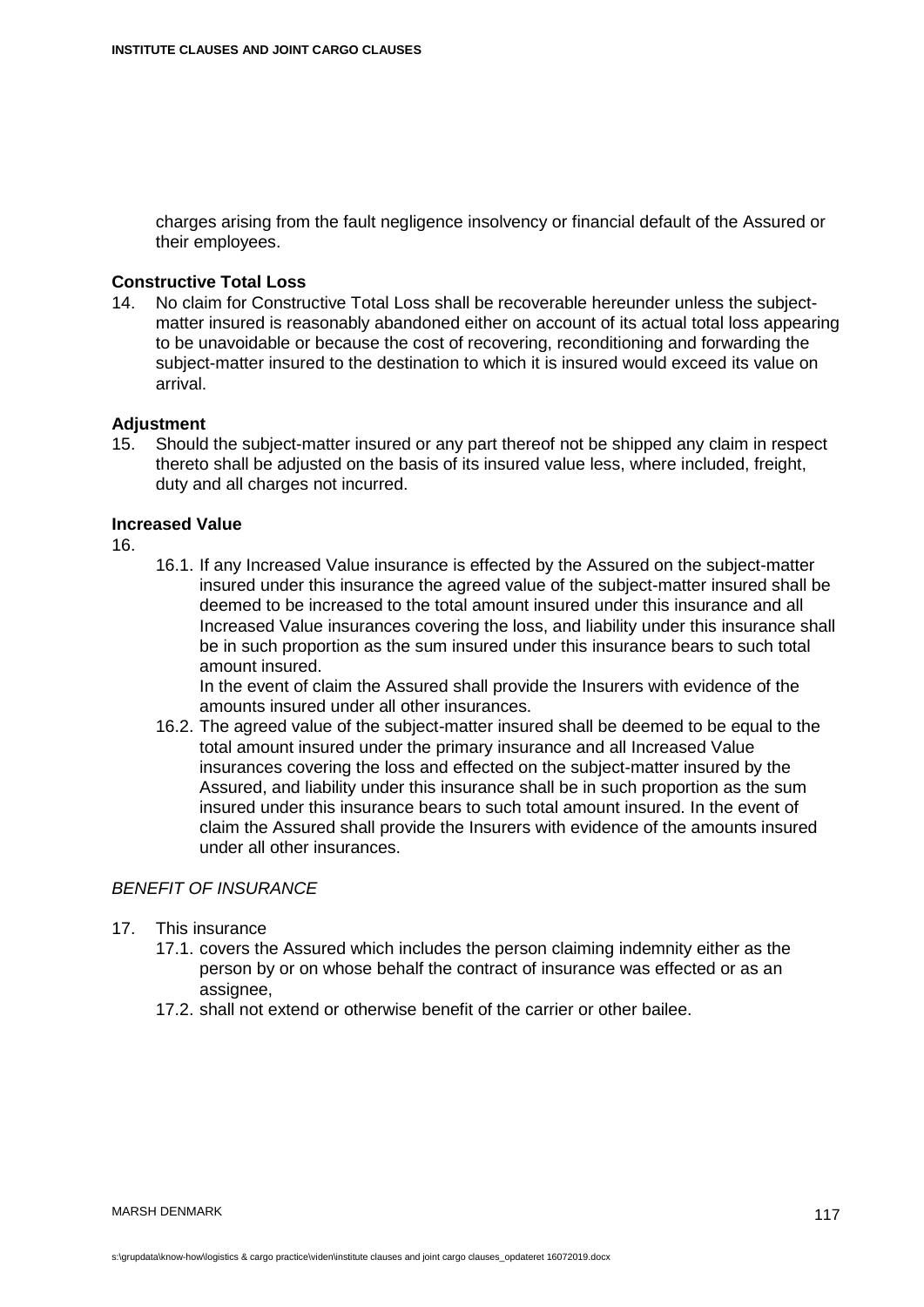# *MINIMISING LOSSES*

# **Duty of Assured**

- 18. It is the duty of the Assured and their employees and agents in respect of loss recoverable hereunder
	- 18.1. to take such measures as may be reasonable for the purpose of averting or minimising such loss, and
	- 18.2. to ensure that all rights against carriers, bailees or other third parties are properly preserved and exercised

and the Underwriters will, in addition to any loss recoverable hereunder, reimburse the Assured for any charges properly and reasonably incurred in pursuance of these duties.

# **Waiver**

19. Measures taken by the Assured or the Insurers with the object of saving, protecting or recovering the subject-matter insured shall not be considered as a waiver or acceptance of abandonment or otherwise prejudice the rights of either party.

# *AVOIDANCE OF DELAY*

20. It is a condition of this insurance that the Assured shall act with reasonable despatch in all circumstances within their control.

# *LAW AND PRACTICE*

21. This insurance is subject to English law and practice.

# *NOTE:*

*Where a continuation of cover is requested under Clause 9, or a change of destination is notified under Clause 10, there is an obligation to give prompt notice to the Insurers and the right to such cover is dependent upon compliance with this obligation.*

# *SPECIAL NOTE:*

*The Continent of Europe shall be deemed to include Eire and the United Kingdom (but not the Crown dependencies) but excludes the Greek Islands, Cyprus, Malta, Sicily, Sardinia, Corsica, the Balearic Islands and Iceland.*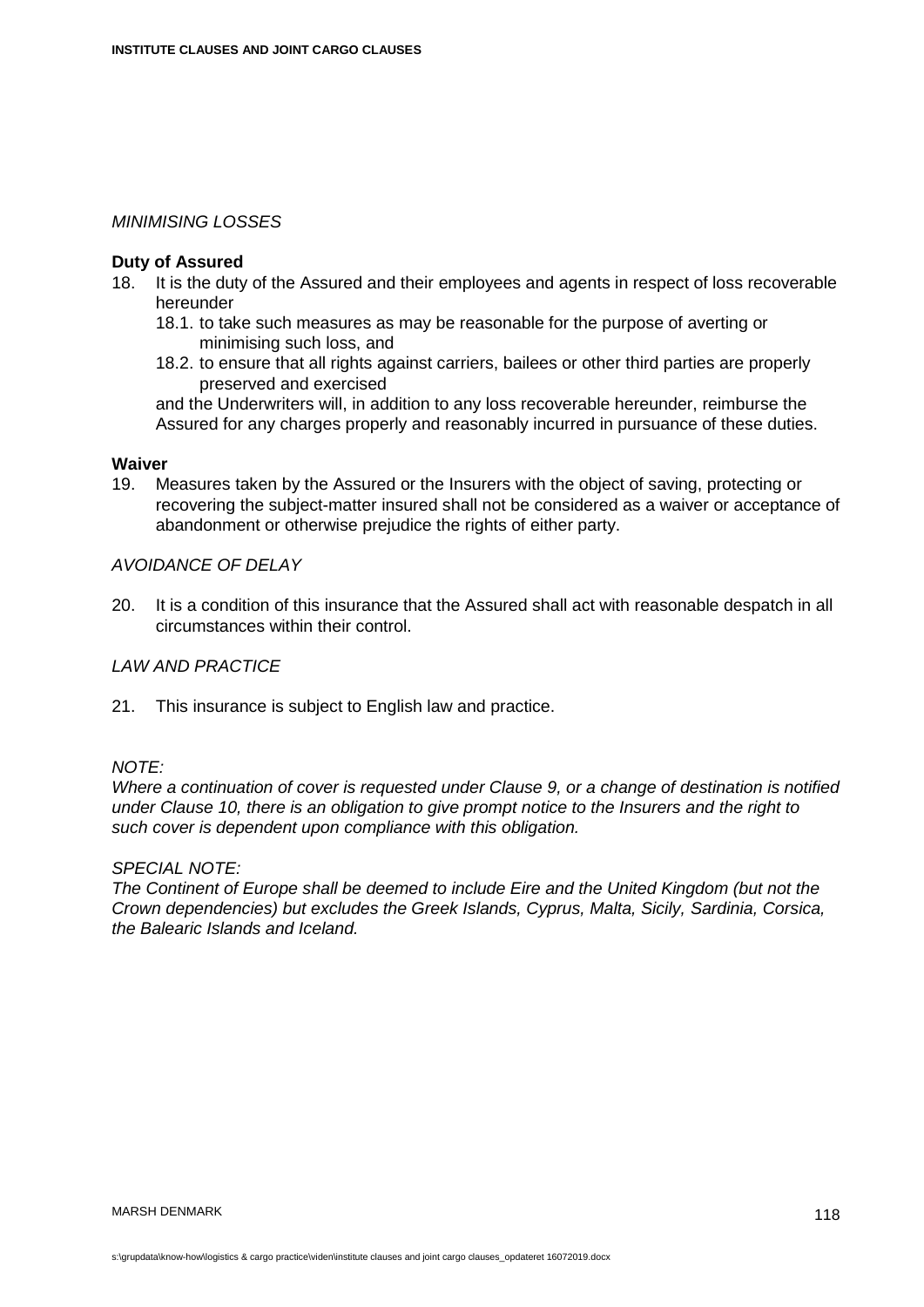# Institute Strikes Clauses (Frozen Meat)

**Cl. 326 01.01.1986**

Not suitable for chilled, cooled or fresh meat.

#### *RISKS COVERED*

# **Risks Clause**

- 1. This insurance covers, except as provided in Clauses 3 and 4 below, loss of or damage to the subject-matter insured caused by
	- 1.1. strikers, locked-out workmen, or persons taking part in labour disturbances, riots or civil commotions
	- 1.2. any terrorist or any person acting from a political motive.

#### **General Average Clause**

2. This insurance covers general average and salvage charges, adjusted or determined according to the contract of affreightment and/or the governing law and practice, incurred to avoid or in connection with the avoidance of loss from a risk covered under these clauses.

## *EXCLUSIONS*

# **General Exclusions Clause**

- 3. In no case shall this insurance cover
	- 3.1. loss damage or expense attributable to wilful misconduct of the Assured
	- 3.2. ordinary leakage, ordinary loss in weight or volume, or ordinary wear and tear of the subject-matter insured
	- 3.3. loss damage or expense caused by insufficiency or unsuitability of packing or preparation of the subject-matter insured (for the purpose of this Clause 3.3 "packing" shall be deemed to include stowage in a container or liftvan but only when such stowage is carried out prior to attachment of this insurance or by the Assured or their servants)
	- 3.4. loss damage or expense caused by inherent vice or nature of the subject-matter insured
	- 3.5. loss damage or expense proximately caused by delay, even though the delay be caused by a risk insured against (except expenses payable under Clause 2 above)
	- 3.6. loss damage or expense caused by insolvency or financial default of the owners managers charterers or operators of the vessel where, at the time of loading of the subject-matter insured on board the vessel, the Assured are aware, or in the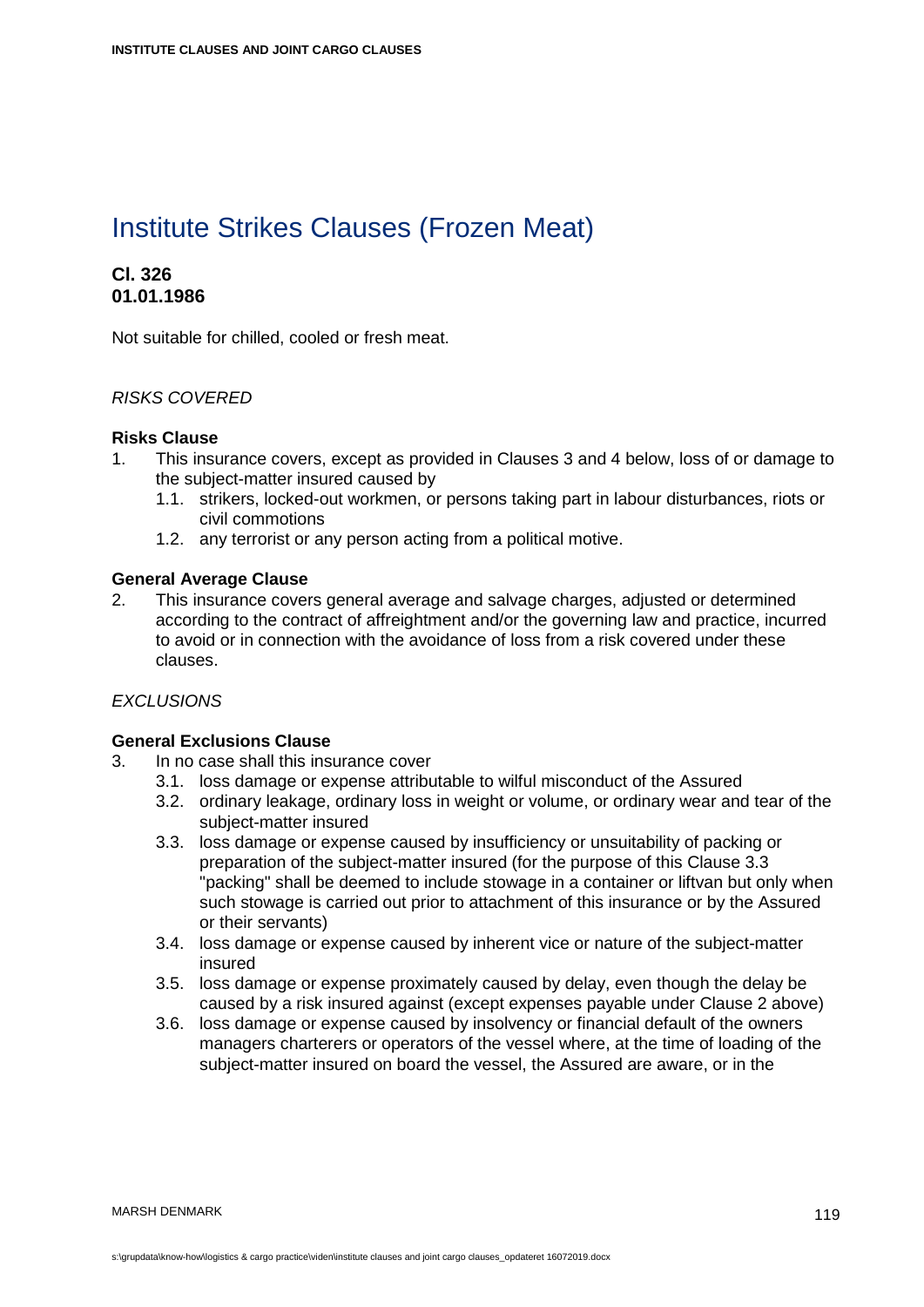ordinary course of business should be aware, that such insolvency or financial default could prevent the normal prosecution of the voyage

This exclusion shall not apply where this insurance has been assigned to the party claiming hereunder who has bought or agreed to buy the subject-matter insured in good faith under a binding contract

- 3.7. loss damage or expense arising from the absence shortage or withholding of equipment, power, fuel, coolant, refrigerant or labour of any description whatsoever resulting from any strike, lockout, labour disturbance, riot or civil commotion
- 3.8. any claim based upon loss of or frustration of the voyage or adventure
- 3.9. loss damage or expense arising from the use of any weapon of war employing atomic or nuclear fission and/or fusion or other like reaction or radioactive force or matter
- 3.10. loss damage or expense caused by war civil war revolution rebellion insurrection, or civil strife arising therefrom, or any hostile act by or against a belligerent power
- 3.11. loss damage or expense on shore caused directly or indirectly by earthquake, volcanic eruption and/or fire resulting therefrom.

# **Unseaworthiness and Unfitness Exclusion Clause**

- 4.
- 4.1. In no case shall this insurance cover loss damage or expense arising from
	- 4.1.1. unseaworthiness of vessel or craft or unfitness of vessel or craft for the safe carriage of the subject-matter insured, where the Assured are privy to such unseaworthiness or unfitness, at the time the subject-matter insured is loaded therein
	- 4.1.2. unfitness of container liftvan or land conveyance for the safe carriage of the subject-matter insured, where loading therein is carried out prior to attachment of this insurance or by the Assured or their servants.
- 4.2. Where this insurance has been assigned to the party claiming hereunder who has bought or agreed to buy the subject-matter insured in good faith under a binding contract, exclusion 4.1.1 above shall not apply.
- 4.3. The Underwriters waive any breach of the implied warranties of seaworthiness of the ship and fitness of the ship to carry the subject-matter insured to destination.

#### *DURATION*

-

#### **Transit Clause**

- 5. This insurance attaches from the time<sup> $6$ </sup>
	- 5.1.1. the goods pass into the cooling and/or freezing chambers of the works at the place named herein, provided that the period in such chambers prior to shipment on board the oversea vessel shall not exceed 60 days unless

<sup>6</sup> Delete sections 5.1.1. and/or 5.1.2 not applicable.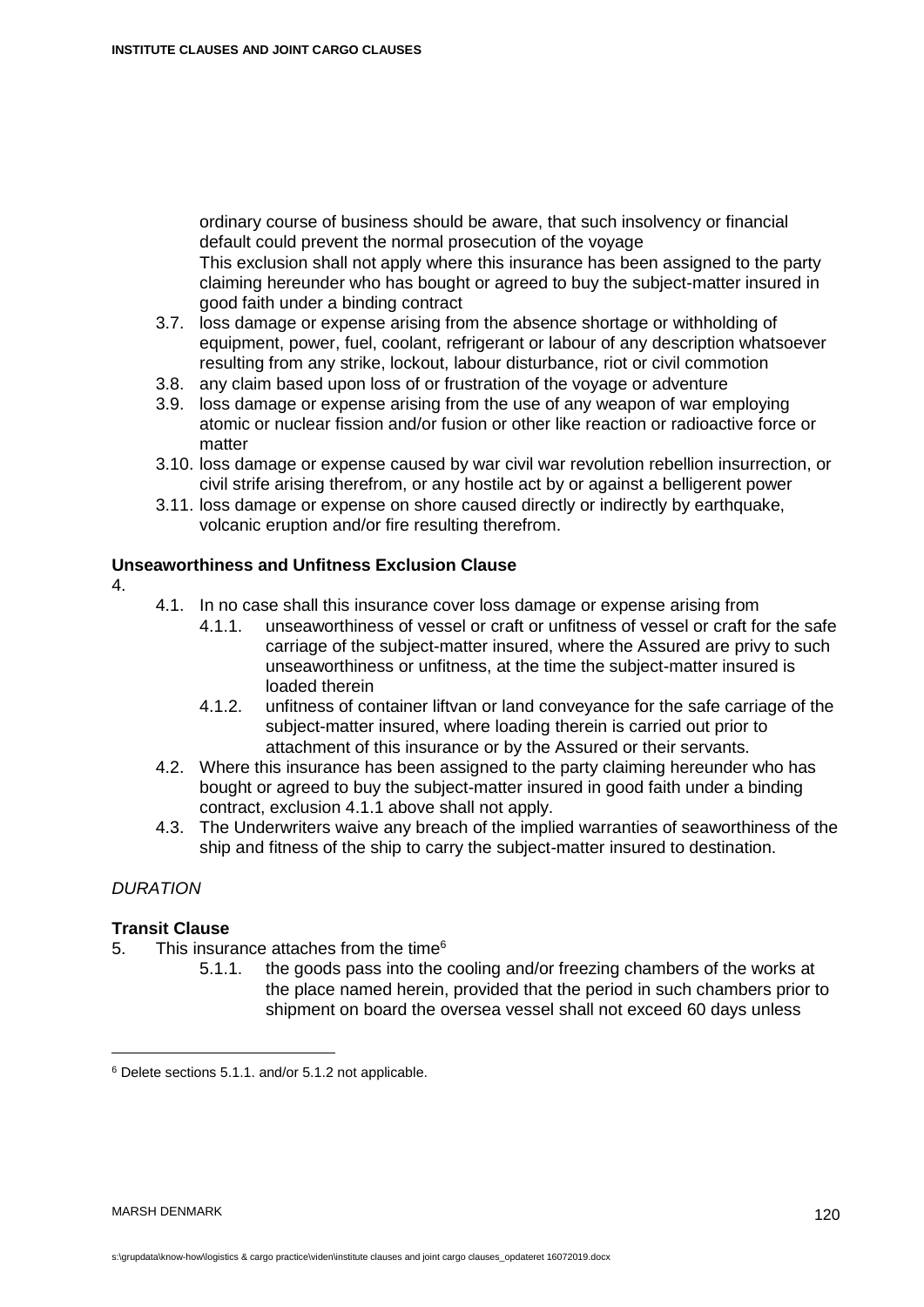prompt notice be given to the Underwriters and an additional premium paid for each further period of 30 days or part thereof.

- 5.1.2. the goods are loaded into the conveyance at the freezing works or cold store at the place named herein for the commencement of the transit.
- 5.1.3. of loading of the goods into the oversea vessel.
- 5.2. This insurance continues during the ordinary course of transit to and whilst in 5.2.1. cold store at the destination named herein, or
	- 5.2.2. any other cold store which the Assured elect to use following discharge of the goods from the oversea vessel at the port of discharge either 5.2.2.1. for storage other than in the ordinary course of transit or 5.2.2.2. for allocation or distribution
- 5.3. This insurance terminates
	- 5.3.1. for transit to a destination in the Continent of Europe (including Eire and the United Kingdom), U.S.A. or Canada on the expiry of 30 days
	- 5.3.2. for transit to a destination elsewhere on the expiry of 5 days

after final discharge of the goods from the oversea vessel at the port of discharge. 5.4. Any disposal of the goods other than by storage as in 5.2.1 or 5.2.2 above (except

- with the prior consent of the Underwriters) or any removal from cold store before the expiry of the relevant period in 5.3.1 or 5.3.2 above shall terminate the insurance on such goods.
- 5.5. If, after discharge overside from the oversea vessel at the final port of discharge, but prior to termination of this insurance, the goods are to be forwarded to a destination other than that to which they are insured hereunder, this insurance, whilst remaining subject to termination as provided for above, shall not extend beyond the commencement of transit to such other destination.
- 5.6. This insurance shall remain in force (subject to termination as provided for above and to the provisions of Clause 6 below) during delay beyond the control of the Assured, any deviation, forced discharge, reshipment or transhipment and during any variation of the adventure arising from the exercise of a liberty granted to shipowners or charterers under the contract of affreightment.

# **Termination of Contract of Carriage Clause**

- 6. If owing to circumstances beyond the control of the Assured either the contract of carriage is terminated at a port or place other than the destination named therein or the transit is otherwise terminated before delivery of the goods as provided for in Clause 5 above, then this insurance shall also terminate unless prompt notice is given to the Underwriters and continuation of cover is requested when the insurance shall remain in force, subject to an additional premium if required by the Underwriters, either
	- 6.1. until the goods are sold and delivered at such port or place or, unless otherwise specially agreed, until the expiry of 30 days after arrival of the goods hereby insured at such port or place, whichever shall first occur, or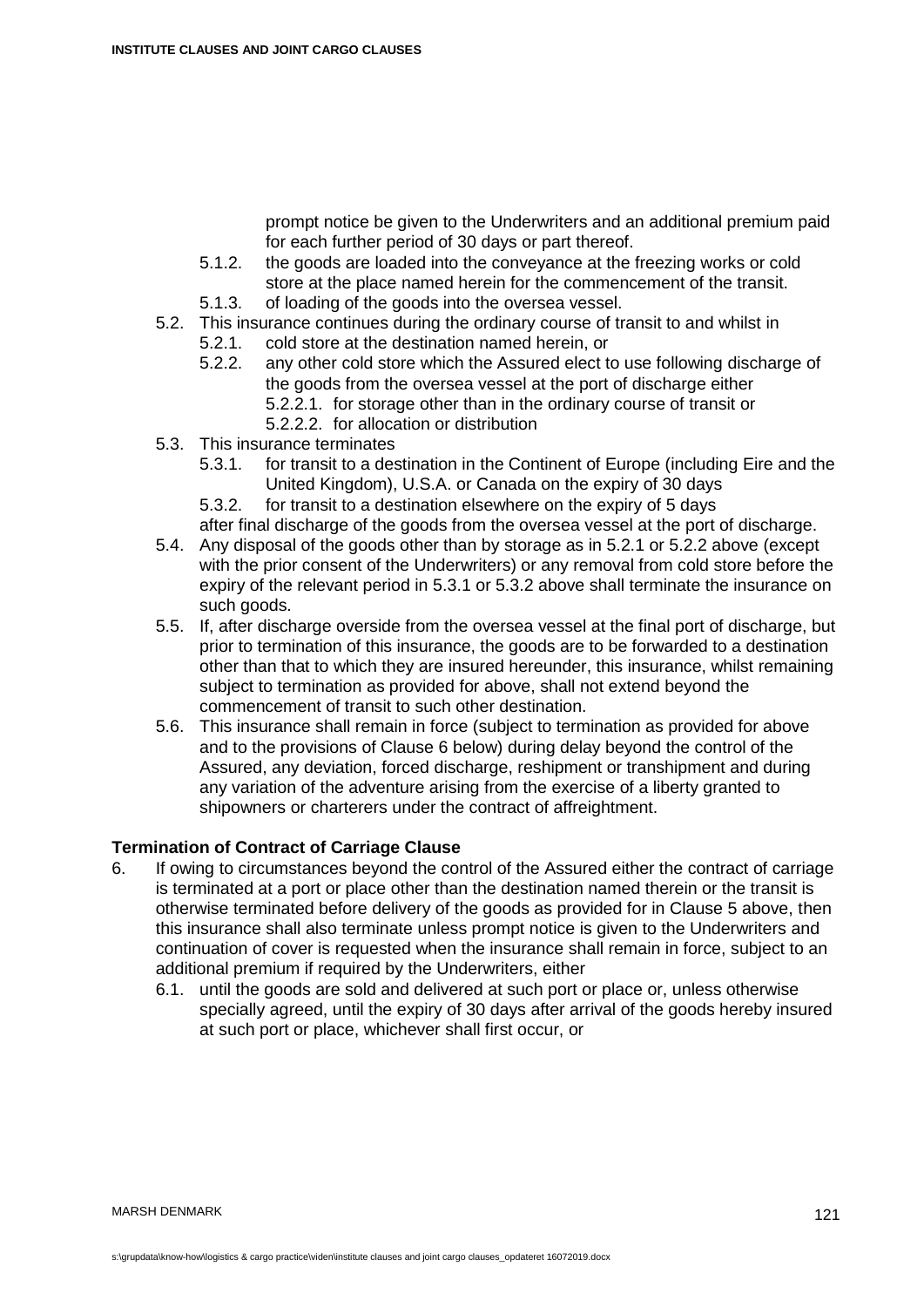6.2. if the goods are forwarded within the said period of 30 days (or any agreed extension thereof) to the destination named herein or to any other destination, until terminated in accordance with the provisions of Clause 5 above.

# **Change of Voyage Clause**

7. Where, after attachment of this insurance, the destination is changed by the Assured, held covered at a premium and on conditions to be arranged subject to prompt notice being given to the Underwriters.

# *CLAIMS*

## **Insurable Interest Clause**

8.

- 8.1. In order to recover under this insurance the Assured must have an insurable interest in the subject-matter insured at the time of the loss.
- 8.2. Subject to 8.1 above, the Assured shall be entitled to recover for insured loss occurring during the period covered by this insurance, notwithstanding that the loss occurred before the contract of insurance was concluded, unless the Assured were aware of the loss and the Underwriters were not.

# **Notice of Claims Clause**

8.3. Prompt notice of any deterioration loss or damage shall be given to Underwriters upon first discovery and any claim for depreciation or damage is conditional upon Underwriters having been given an opportunity to inspect such depreciation or damage before termination of the insurance.

#### **Adjustment Clause**

9. Should the subject-matter insured or any part thereof not be shipped any claim in respect thereto shall be adjusted on the basis of its insured value less, where included, freight, duty and all charges not incurred.

# **Increased Value Clause**

- 10.
- 10.1. any Increased Value insurance is effected by the Assured on the cargo insured herein the agreed value of the cargo shall be deemed to be increased to the total amount insured under this insurance and all Increased Value insurances covering the loss, and liability under this insurance shall be in such proportion as the sum insured herein bears to such total amount insured. In the event of claim the Assured shall provide the Underwriters with evidence of the amounts insured under all other insurances.
- 10.2. Where this insurance is on Increased Value the following clause shall apply: The agreed value of the cargo shall be deemed to be equal to the total amount insured under the primary insurance and all Increased Value insurances covering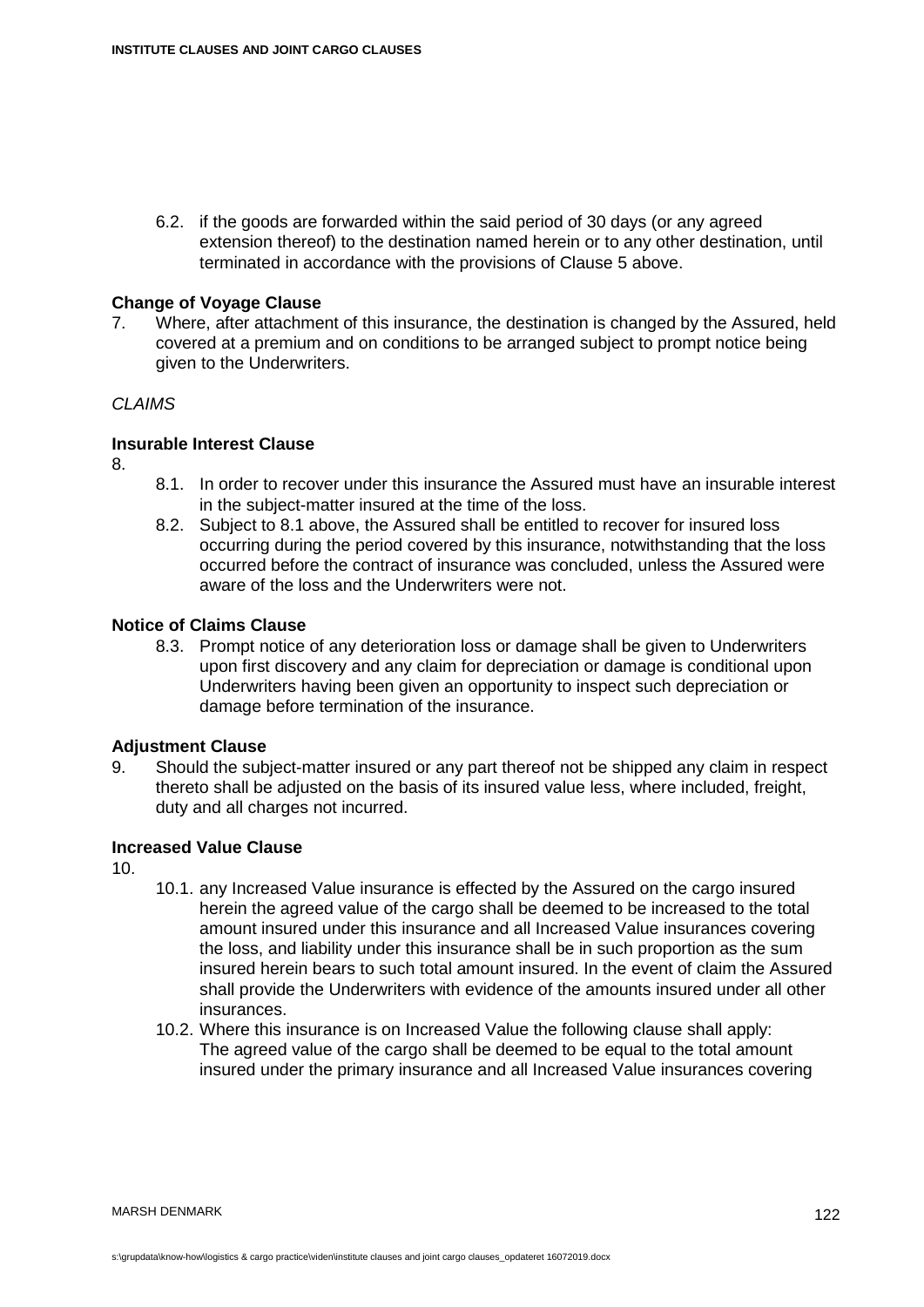the loss and effected on the cargo by the Assured, and liability under this insurance shall be in such proportion as the sum insured herein bears to such total amount insured. In the event of claim the Assured shall provide the Underwriters with evidence of the amounts insured under all other insurances.

# *BENEFIT OF INSURANCE*

#### **Not to Inure Clause**

11. This insurance shall not inure to the benefit of the carrier or other bailee.

#### *MINIMISING LOSSES*

#### **Duty of Assured Clause**

- 12. It is the duty of the Assured and their servants and agents in respect of loss recoverable hereunder
	- 12.1. to take such measures as may be reasonable for the purpose of averting or minimising such loss, and
	- 12.2. ensure that all rights against carriers, bailees or other third parties are properly preserved and exercised

and the Underwriters will, in addition to any loss recoverable hereunder, reimburse the Assured for any charges properly and reasonably incurred in pursuance of these duties.

#### **Waiver Clause**

13. Measures taken by the Assured or the Underwriters with the object of saving, protecting or recovering the subject-matter insured shall not be considered as a waiver or acceptance of abandonment or otherwise prejudice the rights of either party.

# *AVOIDANCE OF DELAY*

#### **Reasonable Despatch Clause**

14. It is a condition of this insurance that the Assured shall act with reasonable despatch in all circumstances within their control.

# *LAW AND PRACTICE*

## **English Law and Practice Clause**

15. This insurance is subject to English law and practice.

## *NOTE:*

*It is necessary for the Assured when they become aware of an event which "held covered" under this insurance to give prompt notice to the Underwriters and the right to such cover is dependent upon compliance with this obligation.*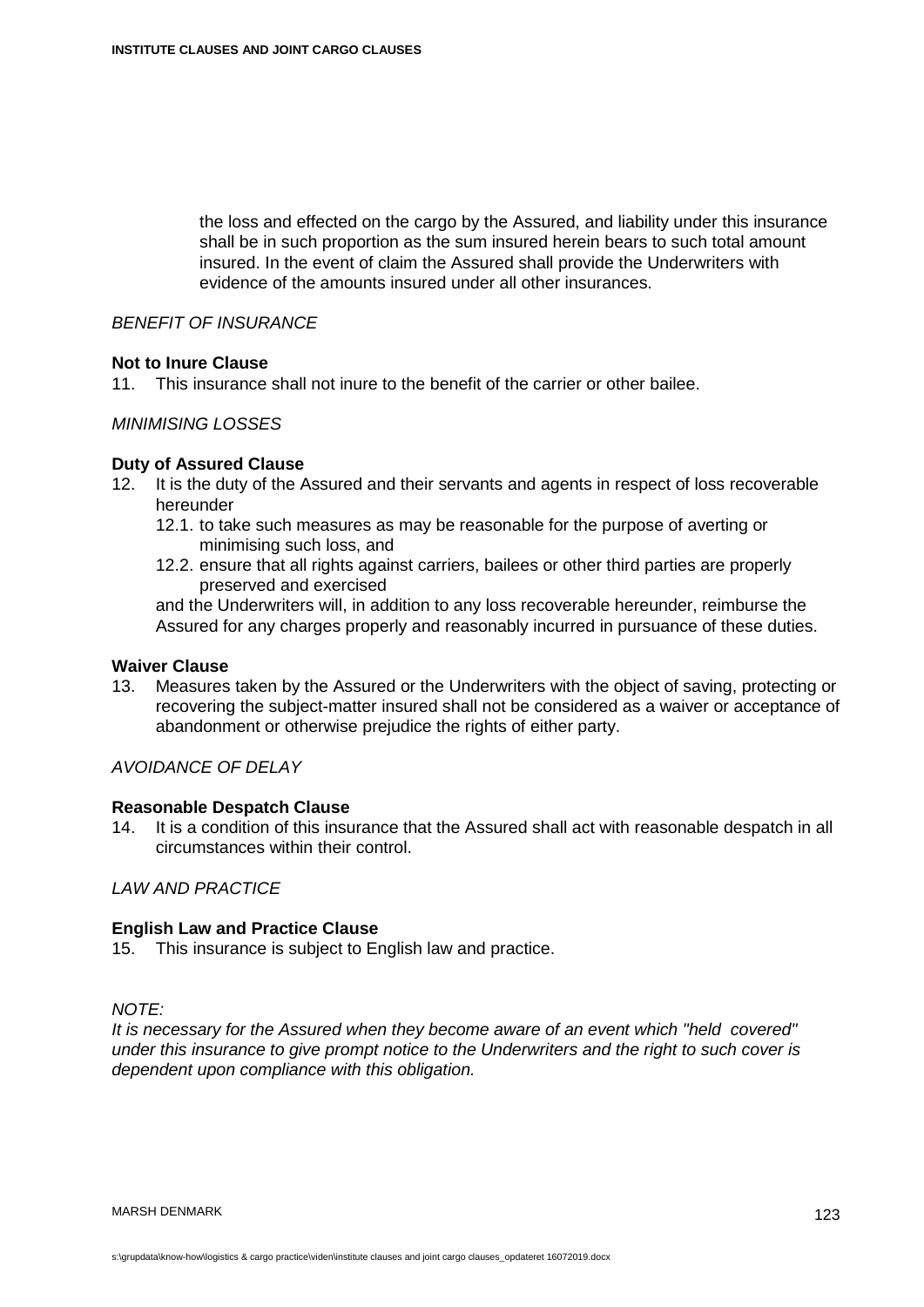# *SPECIAL NOTE:*

*This insurance does not cover loss damage or expense caused by embargo, or by rejection prohibition or detention by the government of the country of import or their agencies or departments, but does not exclude loss of or damage to the subject-matter insured caused by risks insured hereunder and sustained prior to any such embargo rejection prohibition or detention.*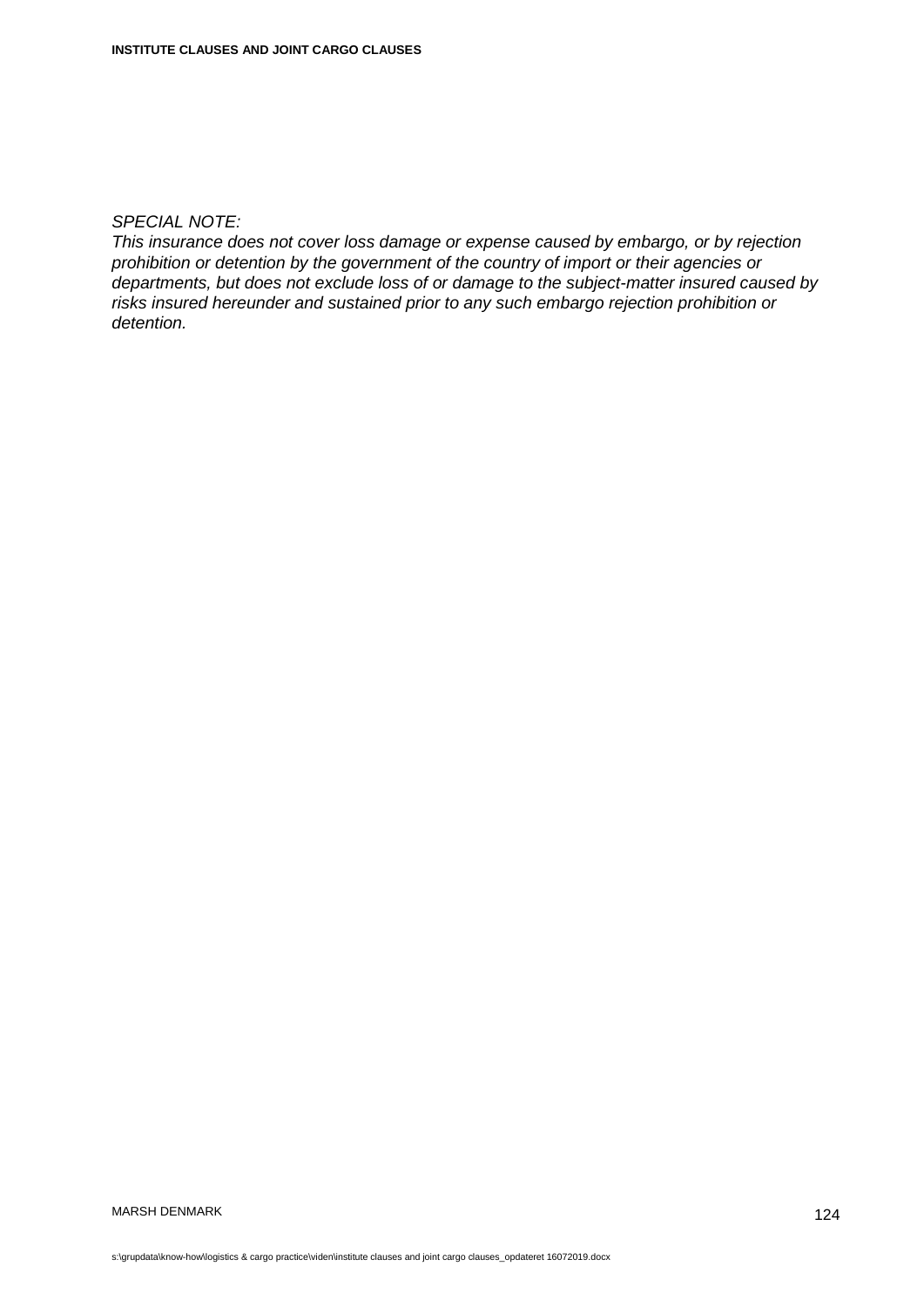# Institute Strikes Clauses (Frozen/Chilled Meat)

**Cl. 428 01.03.2017**

Not suitable for chilled, cooled or fresh meat.

# *RISKS COVERED*

# **Risks**

- 1. This insurance covers, except as excluded by the provisions of Clauses 3 and 4 below, loss of or damage to the subject-matter insured caused by
	- 1.1. strikers, locked-out workmen, or persons taking part in labour disturbances, riots or civil commotions
	- 1.2. any act of terrorism being an act of any person acting on behalf of, or in connection with, any organisation which carries out activities directed towards the overthrowing or influencing, by force or violence, of any government whether or not legally constituted
	- 1.3. any person acting from a political, ideological or religious motive.

#### **General Average**

2. This insurance covers general average and salvage charges, adjusted or determined according to the contract of carriage and/or the governing law and practice, incurred to avoid or in connection with the avoidance of loss from a risk covered under these Clauses.

# *EXCLUSIONS*

- 3. In no case shall this insurance cover
	- 3.1. loss damage or expense attributable to wilful misconduct of the Assured
	- 3.2. ordinary leakage, ordinary loss in weight or volume, or ordinary wear and tear of the subject-matter insured
	- 3.3. loss damage or expense caused by insufficiency or unsuitability of packing or preparation of the subject-matter insured to withstand the ordinary incidents of the insured transit where such packing or preparation is carried out by the Assured or their employees or prior to the attachment of this insurance (for the purpose of this Clause 3.3 "packing" shall be deemed to include stowage in a container and "employees" shall not include independent contractors)
	- 3.4. loss damage or expense caused by inherent vice or nature of the subject-matter insured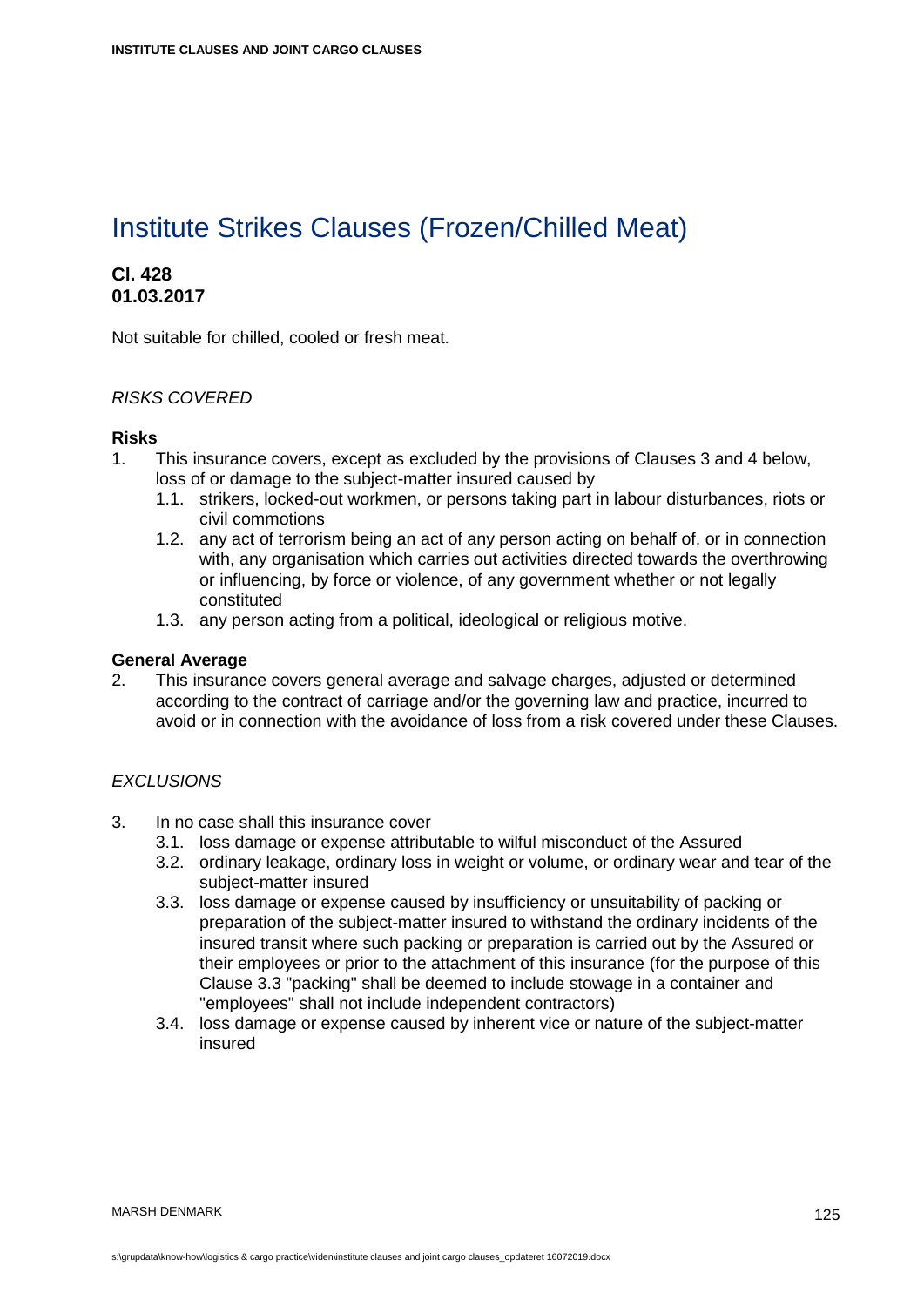- 3.5. loss damage or expense caused by delay, even though the delay be caused by a risk insured against (except expenses payable under Clause 2 above)
- 3.6. loss damage or expense caused by insolvency or financial default of the owners managers charterers or operators of the vessel/aircraft where, at the time of loading of the subject-matter insured on board the vessel/aircraft, the Assured are aware, or in the ordinary course of business should be aware, that such insolvency or financial default could prevent the normal prosecution of the voyage This exclusion shall not apply where this insurance has been assigned to the party claiming hereunder who has bought or agreed to buy the subject-matter insured in good faith under a binding contract
- 3.7. loss damage or expense arising from the absence shortage or withholding of equipment, power, fuel, coolant, refrigerant or labour of any description whatsoever resulting from any strike, lockout, labour disturbance, riot or civil commotion
- 3.8. any claim based upon loss of or frustration of the voyage or adventure
- 3.9. loss damage or expense directly or indirectly caused by or arising from the use of any weapon or device employing atomic or nuclear fission and/or fusion or other like reaction or radioactive force or matter
- 3.10. loss damage or expense caused by war civil war revolution rebellion insurrection, or civil strife arising therefrom, or any hostile act by or against a belligerent power
- 3.11. embargo, or by rejection prohibition or detention by any government or their agencies or departments.

# 4.

- 4.1. In no case shall this insurance cover loss damage or expense arising from
	- 4.1.1. unseaworthiness of vessel or craft or unfitness of vessel or craft for the safe carriage of the subject-matter insured, where the Assured are privy to such unseaworthiness or unfitness, at the time the subject-matter insured is loaded therein
	- 4.1.2. unfitness of container or conveyance for the safe carriage of the subjectmatter insured, where loading therein or thereon is carried prior to attachment of this insurance or by the Assured or their employees and they are privy to such unfitness at the time of loading.
- 4.2. Exclusion 4.1.1 above shall not apply where the contract of insurance has been assigned to the party claiming hereunder who has bought or agreed to buy the subject-matter insured in good faith under a binding contract.
- 4.3. The Insurers waive any breach of the implied warranties of seaworthiness of the ship and fitness of the ship to carry the subject-matter insured to destination.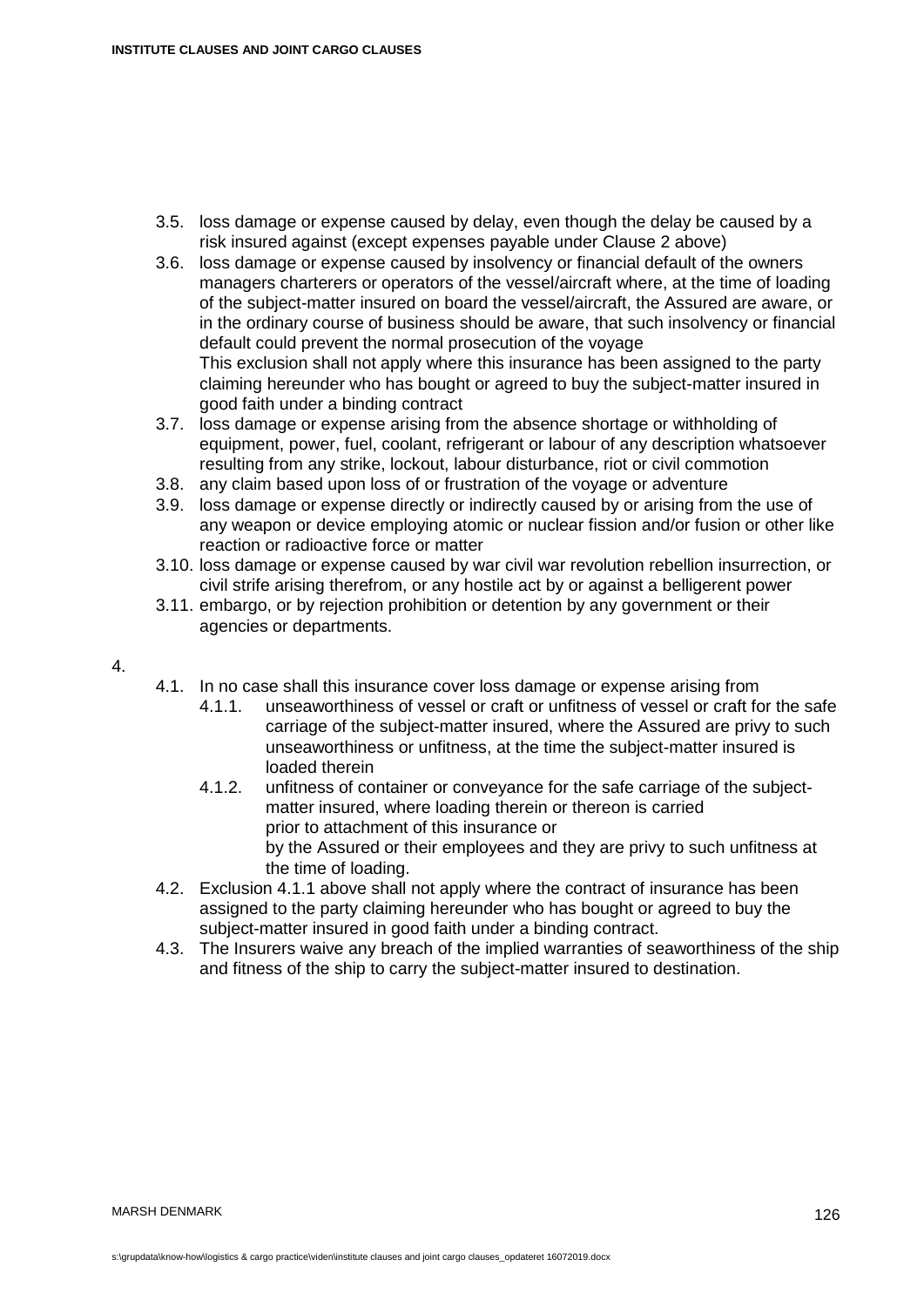# *DURATION*

# **Transit**

- 5. Subject to Clause 8 below, this insurance attaches from the time<sup>7</sup>
	- 5.1.1. The subject-matter insured passes into the cooling and/or freezing chambers of the works (at the place named in the contract of insurance), provided that the period in such chambers prior to shipment on board the oversea vessel or aircraft shall not exceed 60 days unless prompt notice be given to the Insurers and an additional premium paid for each further period of 30 days or part thereof.
	- 5.1.2. the subject-matter insured is loaded into the conveyance at the freezing/cooling works or at the cold store (at the place named in the contract of insurance) for the commencement of transit.
	- 5.1.3. of loading of the subject-matter insured into the oversea vessel or aircraft.
	- 5.2. This insurance continues during the ordinary course of transit to and whilst in
		- 5.2.1. cold store at the destination named in the contract of insurance, or
		- 5.2.2. any other cold store which the Assured elect to use following the completion of discharge of the subject-matter insured from the oversea vessel, or after unloading from the aircraft at the final place of discharge either 5.2.2.1. for storage other than in the ordinary course of transit or
			- 5.2.2.2. for allocation or distribution
	- 5.3. This insurance terminates either
		- 5.3.1. when the Assured or their employees elect to use any carrying vehicle or other conveyance or any container for storage other than in the ordinary course of transit, or
		- 5.3.2. for transit to a destination
			- 5.3.2.1. *in the Continent of Europe (including Eire and the United Kingdom), U.S.A. or Canada* on the expiry of 30 days

5.3.2.2. *elsewhere* on the expiry of 5 days

after completion of discharge overside of the subject-matter insured from the oversea vessel or, after completion of unloading of the subject-matter insured from the aircraft at the final place of discharge,

whichever shall first occur.

- 5.4. This insurance terminates on disposal of the subject-matter insured other than by storage as in Clauses 5.2.1 or 5.2.2 above (except with the prior consent of the Insurers) or any removal from cold store before the expiry of the relevant period in Clauses 5.3.2.1 or 5.3.2.2 above shall terminate the insurance on such goods.
- 5.5. If, after discharge overside from the oversea vessel, or after unloading from the aircraft at the final place of discharge, but prior to termination of this insurance, the subject-matter insured is to be forwarded to a destination other than that to which it is insured, this insurance, whilst remaining subject to termination as provided for in

-

<sup>7</sup> Delete sections 5.1.1. and/or 5.1.2 not applicable.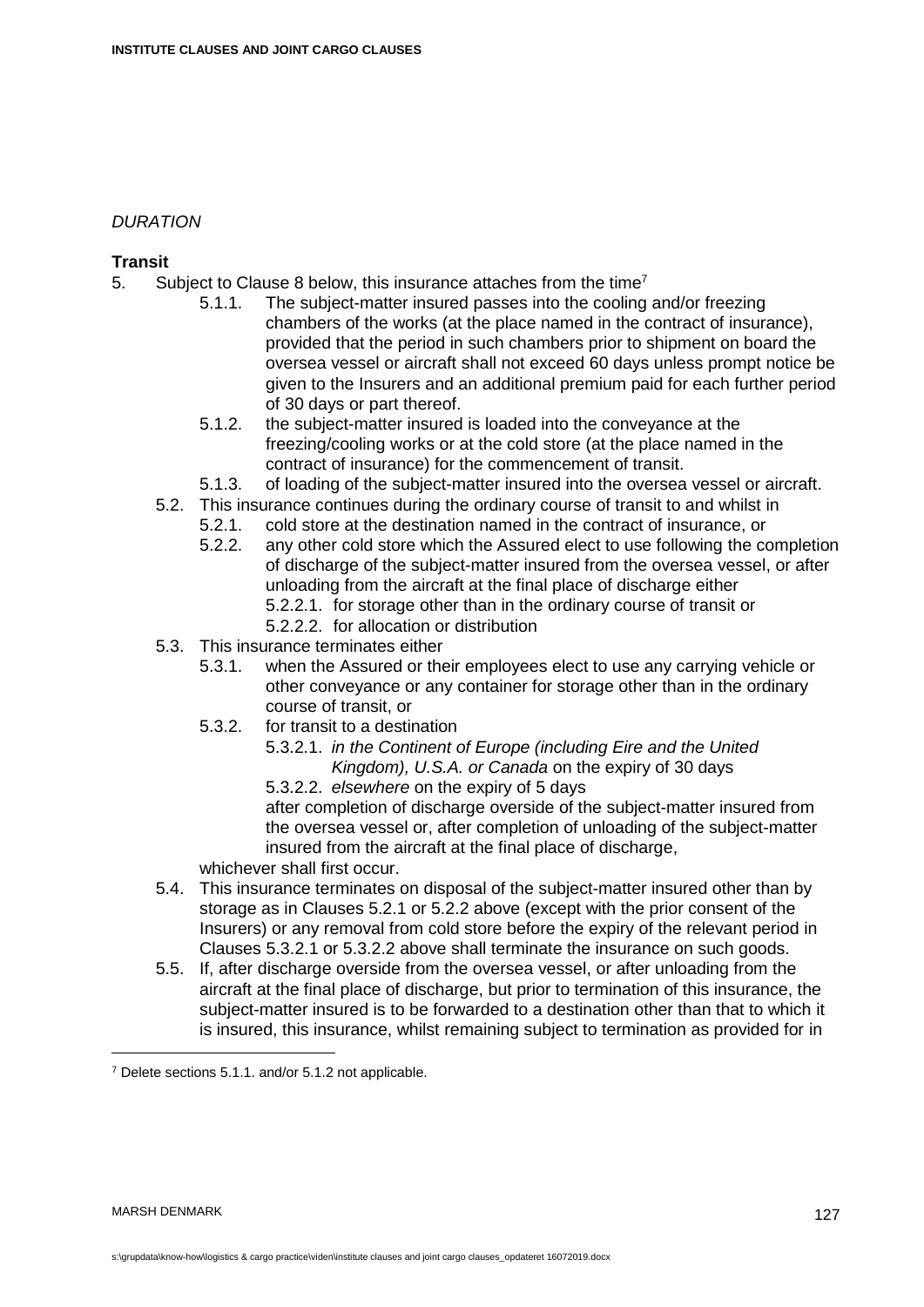Clauses 5.3 and 5.4 above, shall not extend beyond the commencement of transit to such other destination.

5.6. This insurance shall remain in force (subject to termination as provided for in Clauses 5.3 and 5.4 above and to the provisions of Clause 6 below) during delay beyond the control of the Assured, any deviation, forced discharge, reshipment or transhipment and during any variation of the adventure arising from the exercise of a liberty granted to carriers under the contract of carriage.

# **Termination of Contract of Carriage**

- 6. If owing to circumstances beyond the control of the Assured either the contract of carriage is terminated at a port or place other than the destination named therein or the transit is otherwise terminated before delivery of the subject-matter insured as provided for in Clause 5 above, then this insurance shall also terminate unless prompt notice is given to the Insurers and continuation of cover is requested when the insurance shall remain in force, subject to an additional premium if required by the Insurers, either
	- 6.1. until the subject-matter insured is sold and delivered at such port or place or, unless otherwise specially agreed, until the expiry of 30 days after arrival of the subjectmatter insured at such port or place, whichever shall first occur, or
	- 6.2. if the subject-matter insured is forwarded within the said period of 30 days (or any agreed extension thereof) to the destination named in the contract of carriage or to any other destination, until terminated in accordance with the provisions of Clause 5 above.

# **Change of Voyage/Transit**

7.

- 7.1. Where, after attachment of this insurance, the destination is changed by the Assured, this must be notified promptly to the Insurers for rates and terms to be agreed. Should a loss occur prior to such agreement being obtained cover may be provided but only if cover would have been available at a reasonable commercial market rate on reasonable market terms.
- 7.2. Where the subject-matter insured commences the transit contemplated by this insurance (in accordance with Clause 5.1 above), but, without the knowledge of the Assured or their employees the vessel sails/aircraft leaves for another destination, this insurance will nevertheless be deemed to have attached at commencement of such transit.

# *CLAIMS*

## **Insurable Interest**

8.

8.1. In order to recover under this insurance the Assured must have an insurable interest in the subject-matter insured at the time of the loss.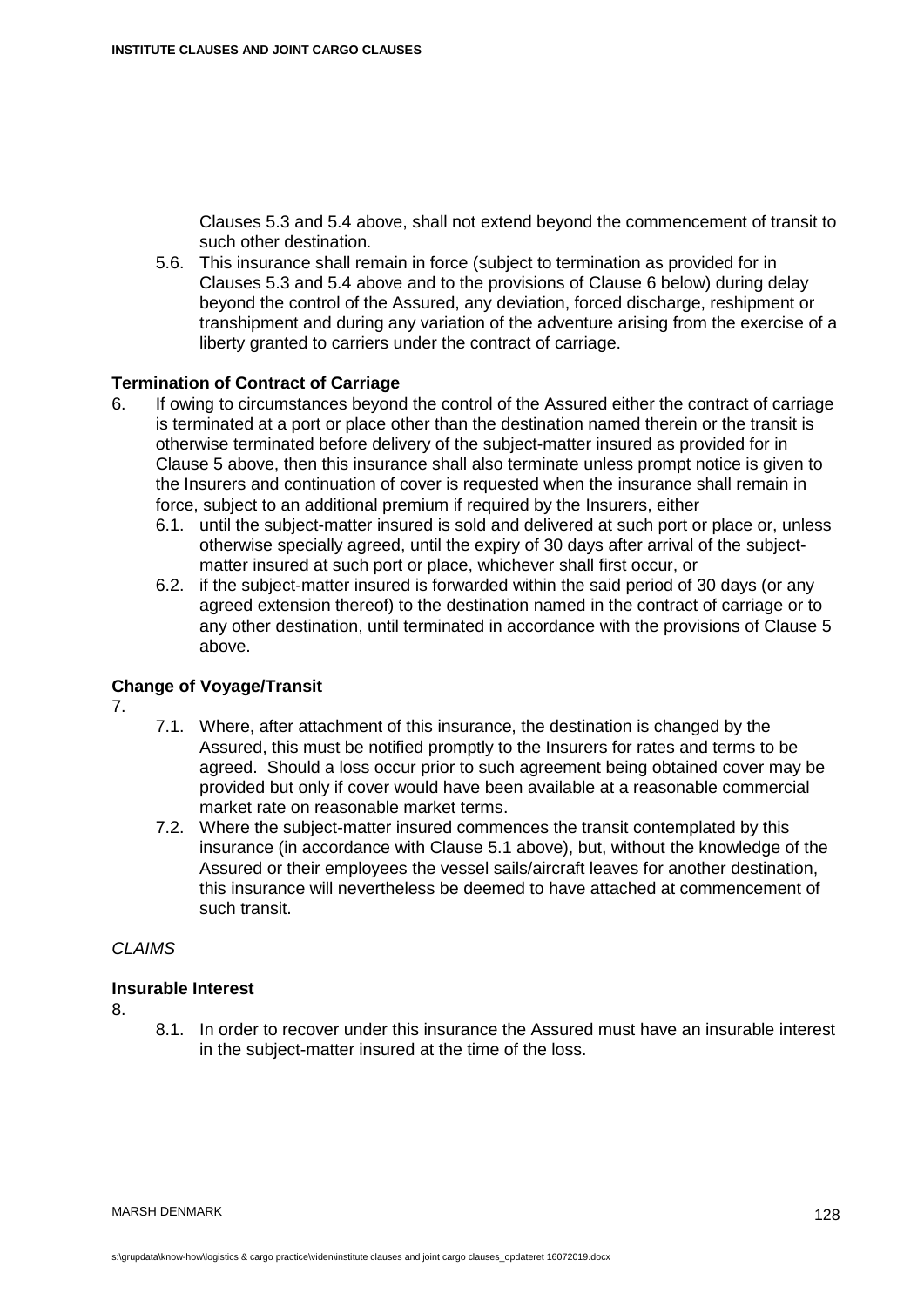8.2. Subject to Clause 8.1 above, the Assured shall be entitled to recover for insured loss occurring during the period covered by this insurance, notwithstanding that the loss occurred before the contract of insurance was concluded, unless the Assured were aware of the loss and the Insurers were not.

#### **Prompt Notice**

9. Prompt notice of any loss damage or deterioration shall be given to the Insurers upon first discovery and any claim for depreciation or damage is conditional upon the Insurers having been given an opportunity to inspect such depreciation or damage before termination of this insurance.

#### **Adjustment**

10. Should the subject-matter insured or any part thereof not be shipped any claim in respect thereto shall be adjusted on the basis of its insured value less, where included, freight, duty and all charges not incurred.

#### **Increased Value**

11.

- 11.1. any Increased Value insurance is effected by the Assured on the subject-matter insured under this insurance the agreed value of the subject-matter insured shall be deemed to be increased to the total amount insured under this insurance and all Increased Value insurances covering the loss, and liability under this insurance shall be in such proportion as the sum insured under this insurance bears to such total amount insured. In the event of claim the Assured shall provide the Insurers with evidence of the amounts insured under all other insurances.
- 11.2. Where this insurance is on Increased Value the following clause shall apply: The agreed value of the subject-matter insured shall be deemed to be equal to the total amount insured under the primary insurance and all Increased Value insurances covering the loss and effected on the subject-matter insured by the Assured, and liability under this insurance shall be in such proportion as the sum insured under this insurance bears to such total amount insured. In the event of claim the Assured shall provide the Insurers with evidence of the amounts insured under all other insurances.

# *BENEFIT OF INSURANCE*

- 12. This insurance
	- 12.1. covers the Assured which includes the person claiming indemnity either as the person by or on whose behalf the contract of insurance was effected or as an assignee,
	- 12.2. shall not extend to or otherwise benefit the carrier or other bailee.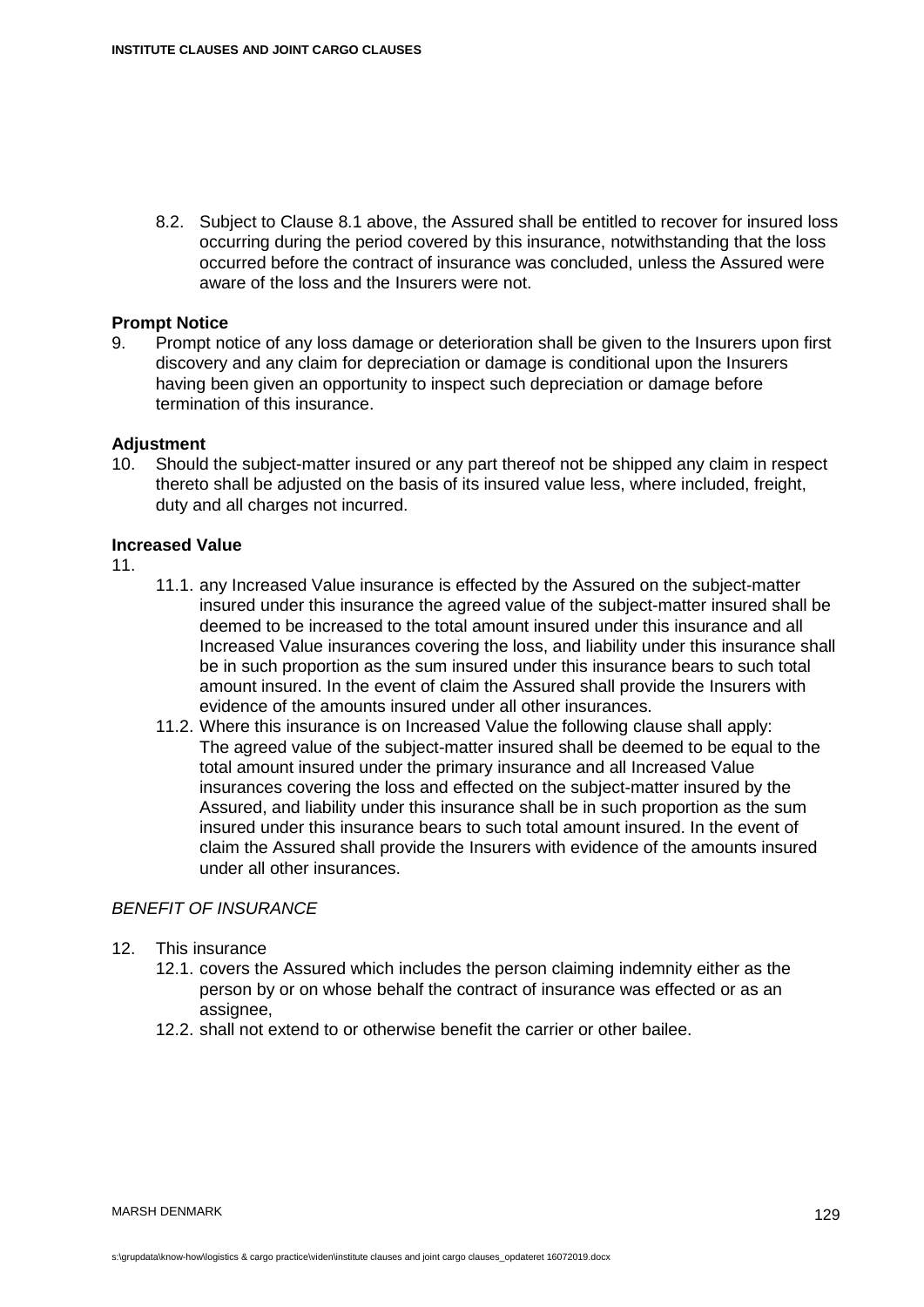# *MINIMISING LOSSES*

# **Duty of Assured**

- 13. It is the duty of the Assured and their employees and agents in respect of loss recoverable hereunder
	- 13.1. to take such measures as may be reasonable for the purpose of averting or minimising such loss, and
	- 13.2. ensure that all rights against carriers, bailees or other third parties are properly preserved and exercised

and the Insurers will, in addition to any loss recoverable hereunder, reimburse the Assured for any charges properly and reasonably incurred in pursuance of these duties.

# **Waiver**

14. Measures taken by the Assured or the Insurers with the object of saving, protecting or recovering the subject-matter insured shall not be considered as a waiver or acceptance of abandonment or otherwise prejudice the rights of either party.

# *AVOIDANCE OF DELAY*

15. It is a condition of this insurance that the Assured shall act with reasonable despatch in all circumstances within their control.

# *LAW AND PRACTICE*

16. This insurance is subject to English law and practice.

# *NOTE:*

*Where a continuation of cover is requested under Clause 6, or a change of destination is notified under Clause 7, there is an obligation to give prompt notice to the Insurers and the right to such cover is dependent upon compliance with this obligation.*

# *SPECIAL NOTE:*

*The Continent of Europe shall be deemed to include Eire and the United Kingdom (but not the Crown dependencies) but excludes the Greek Islands, Cyprus, Malta, Sicily, Sardinia, Corsica, the Balearic Islands and Iceland.*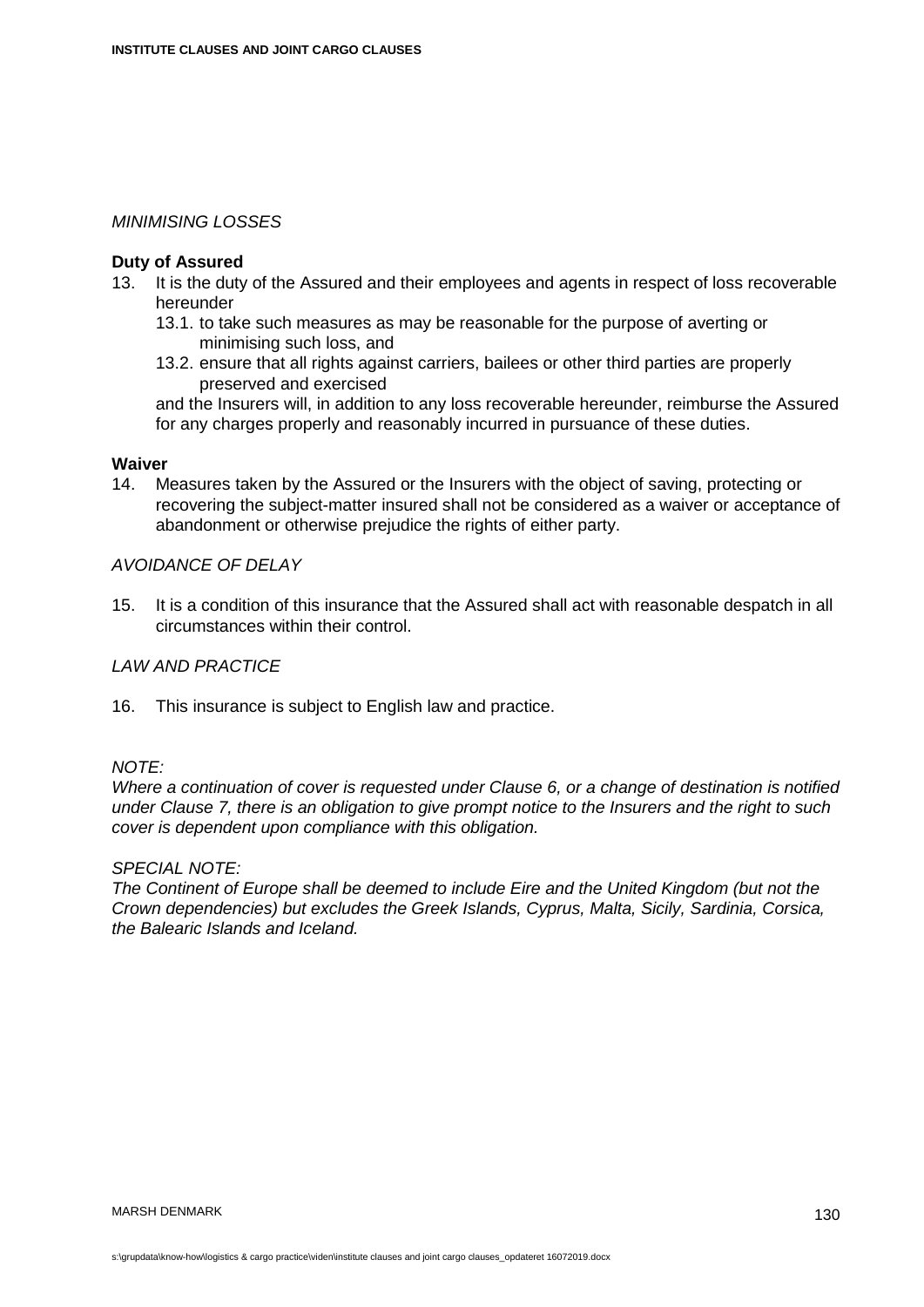# Institute Bulk Oil Clauses

**Cl. 273 01.02.1983**

# *RISKS COVERED*

# **Risks Clause**

- 1. This insurance covers, except as provided in Clauses 4, 5, 6, and 7 below,
	- 1.1. loss of or contamination of the subject-matter insured reasonably attributable to
		- 1.1.1. fire or explosion.
		- 1.1.2. vessel or craft being stranded grounded sunk or capsized
		- 1.1.3. collision or contact of vessel or craft with any external object other than water
		- 1.1.4. discharge of cargo at a port or place of distress
		- 1.1.5. earthquake volcanic eruption or lightning,
	- 1.2. loss of or contamination of the subject-matter insured caused by
		- 1.2.1. general average sacrifice
		- 1.2.2. jettison
		- 1.2.3. leakage from connecting pipelines in loading transhipment or discharge
		- 1.2.4. negligence of Master Officers or Crew in pumping cargo ballast or fuel,
	- 1.3. contamination of the subject-matter insured resulting from stress of weather.

# **General Average Clause**

2. This insurance covers general average and salvage charges, adjusted or determined according to the contract of affreightment and/or the governing law and practice, incurred to avoid or in connection with the avoidance of loss from any cause except those excluded in Clauses 4, 5, 6 and 7 or elsewhere in this insurance.

# **"Both to Blame Collision" Clause**

3. This insurance is extended to indemnify the Assured against such proportion of liability under the contract of affreightment "Both to Blame Collision" Clause as in respect of a loss recoverable hereunder. In the event of any claim by shipowners under the said Clause the Assured agree to notify the Underwriters who shall have the right, at their own cost and expense, to defend the Assured against such claim.

# *EXCLUSIONS*

# **General Exclusions Clause**

- 4. In no case shall this insurance cover
	- 4.1. loss damage or expense attributable to wilful misconduct of the Assured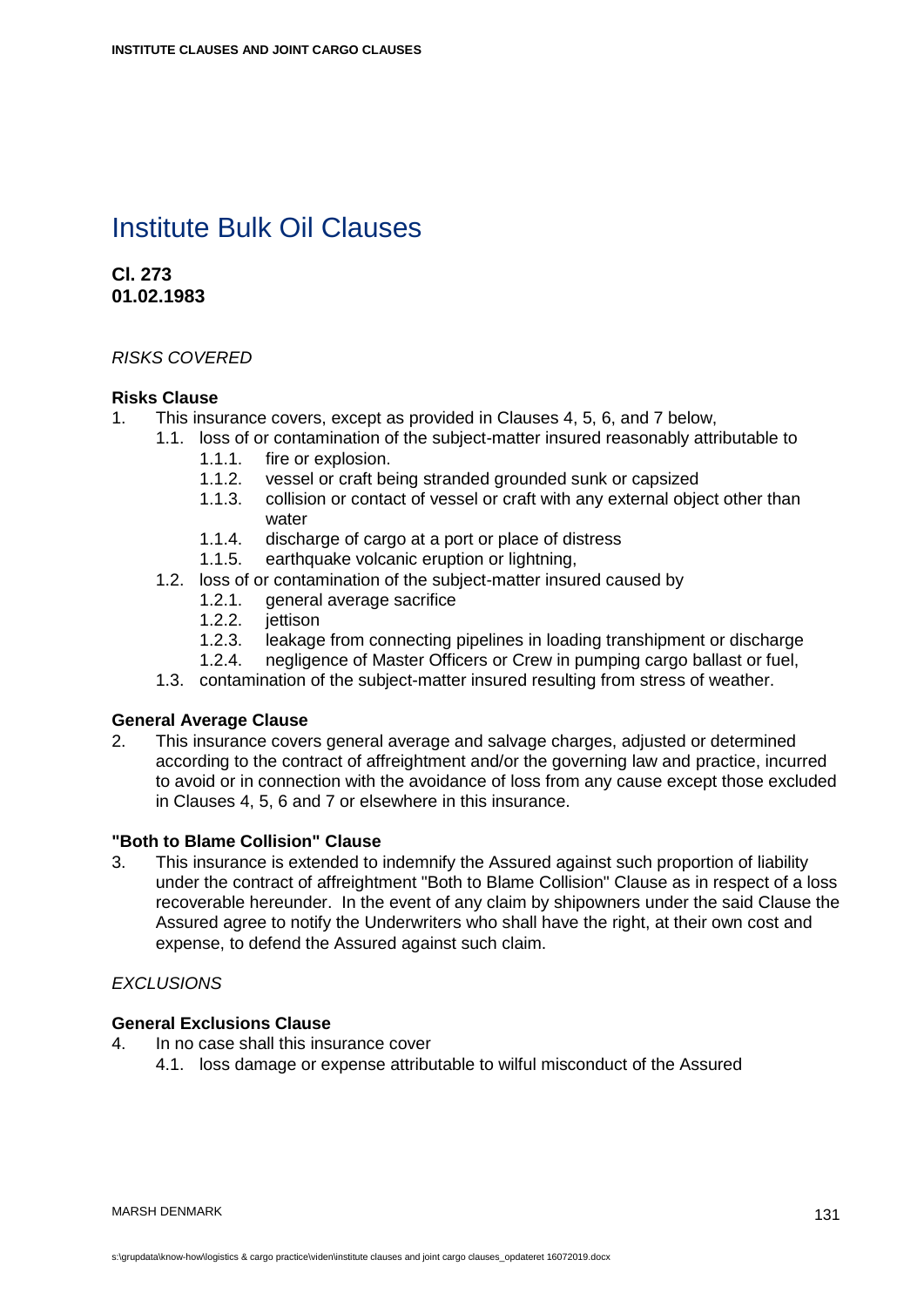- 4.2. ordinary leakage, ordinary loss in weight or volume, or ordinary wear and tear of the subject-matter insured
- 4.3. loss damage or expense caused by inherent vice or nature of the subject-matter insured
- 4.4. loss damage or expense proximately caused by delay, even though the delay be caused by a risk insured against (except expenses payable under Clause 2 above)
- 4.5. loss damage or expense arising from insolvency or financial default of the owners managers charterers or operators of the vessel
- 4.6. loss damage or expense arising from the use of any weapon of war employing atomic or nuclear fission and/or fusion or other like reaction or radioactive force or matter.

# **Unseaworthiness and Unfitness Exclusion Clause**

- 5.
- 5.1. In no case shall this insurance cover loss damage or expense arising from unseaworthiness of vessel or craft, unfitness of vessel craft or conveyance for the safe carriage of the subject-matter insured, where the Assured or their servants are privy to such unseaworthiness or unfitness, at the time the subject-matter insured is loaded therein.
- 5.2. The Underwriters waive any breach of the implied warranties of seaworthiness of the ship and fitness of the ship to carry the subject-matter insured to destination, unless the Assured or their servants are privy to such unseaworthiness of unfitness.

# **War Exclusion Clause**

- 6. In no case shall this insurance cover loss damage or expense caused by
	- 6.1. war civil war revolution rebellion insurrection, or civil strife arising therefrom, or any hostile act by or against a belligerent power
	- 6.2. capture seizure arrest restraint or detainment (piracy excepted), and the consequences thereof or any attempt thereat
	- 6.3. derelict mines torpedoes bombs or other derelict weapons of war.

# **Strikes Exclusion Clause**

- 7. In no case shall this insurance cover loss damage or expense
	- 7.1. caused by strikers, locked-out workmen, or persons taking part in labour disturbances, riots or civil commotions
	- 7.2. resulting from strikes, lock-outs, labour disturbances, riots or civil commotions
	- 7.3. caused by any terrorist or any person acting from a political motive.

# **Transit Clause**

8.

8.1. This insurance attaches as the subject-matter insured leaves tanks for the purpose of loading at the place named herein for the commencement of the transit, continues during the ordinary course of transit and terminates either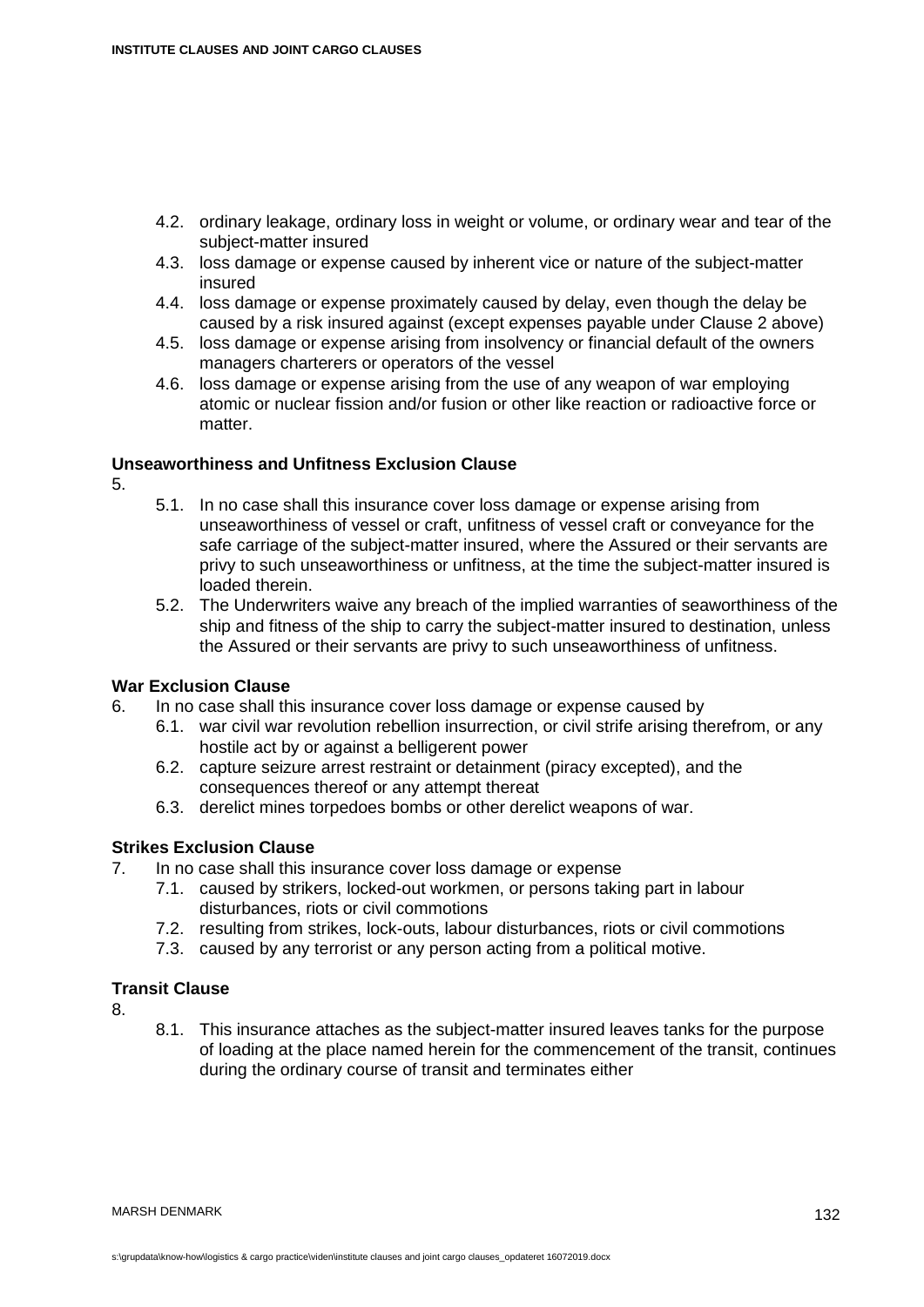- 8.1.1. as the subject-matter insured enters tanks on discharge to place of storage or to storage vessel at the destination named herein, or
- 8.1.2. on the expiry of 30 days after the date of arrival of the vessel at the destination named herein, whichever shall first occur.
- 8.2. If, after discharge from the oversea vessel into craft at the final port or place of discharge, but prior to the termination of this insurance under 8.1 above, the subjectmatter insured or any part thereof is to be forwarded to a destination other than that to which it is insured hereunder, the insurance on the subject-matter insured or such part thereof shall not extend beyond the commencement of transit to such other destination, unless otherwise agreed by the Underwriters upon the receipt of prompt notice from the Assured.
- 8.3. Subject to prompt notice being given to the Underwriters and to an additional premium if required by them, this insurance shall remain in force (until terminated under 8.1 or 8.2 above and subject to the provisions of Clause 9 below) during delay beyond the control of the Assured, any deviation, forced discharge, reshipment or transhipment and during any other variation of the adventure provided such other variation is beyond the control of the Assured.

# **Termination of Contract of Carriage Clause**

- 9. If owing to circumstances beyond the control of the Assured either the contract of carriage is terminated at a port or place other than the destination named therein or the transit is terminated otherwise than as provided in Clause 8 above, then this insurance shall also terminate unless prompt notice is given to the Underwriters and continuation of cover is requested when the insurance shall remain in force, subject to an additional premium if required by the Underwriters, either
	- 9.1. until the goods are sold and delivered at such port or place, or, unless otherwise specially agreed, until the expiry of 30 days after arrival of the goods hereby insured at such port or place, whichever shall first occur, or
	- 9.2. if the goods are forwarded within the said period of 30 days (or any agreed extension thereof) to the destination named herein or to any other destination, until terminated in accordance with the provisions of Clause 8 above.

# **Change of Voyage Clause**

10. Where, after attachment of this insurance, the destination is changed by the Assured, held covered at a premium and on conditions to be arranged subject to prompt notice being given to the Underwriters.

# *CLAIMS*

# **Insurable Interest Clause**

11.

11.1. In order to recover under this insurance the Assured must have an insurable interest in the subject-matter insured at the time of the loss.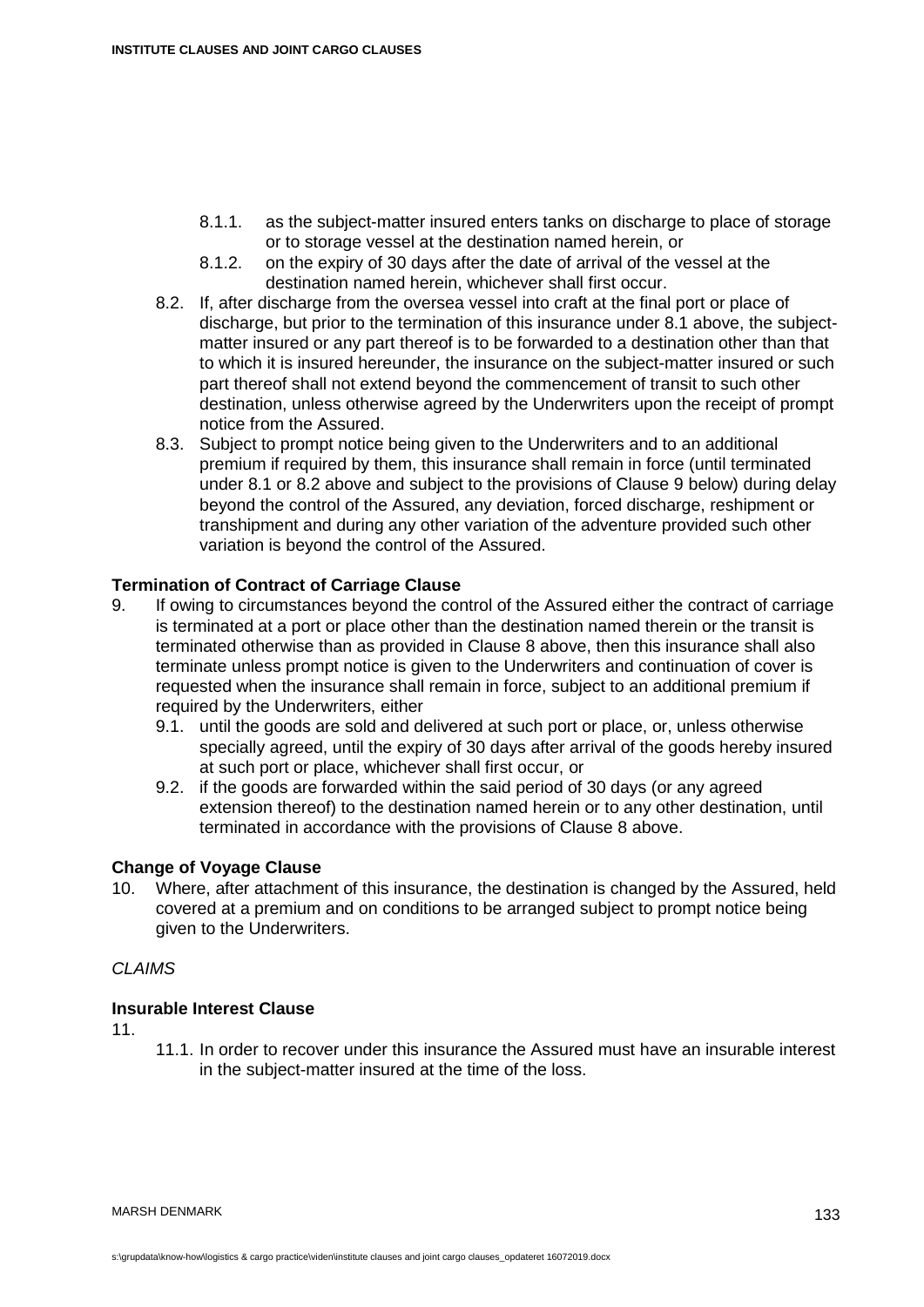11.2. Subject to 11.1 above, the Assured shall be entitled to recover for insured loss occurring during the period covered by this insurance, notwithstanding that the loss occurred before the contract of insurance was concluded, unless the Assured were aware of the loss and the Underwriters were not.

## **Forwarding Charges Clause**

12. Where, as a result of the operation of a risk covered by this insurance, the insured transit is terminated at a port or place other than that to which the subject-matter is covered under this insurance, the Underwriters will reimburse the Assured for any extra charges properly and reasonably incurred in unloading storing and forwarding the subject-matter to the destination to which it is insured hereunder.

This Clause 12, which does not apply to general average or salvage charges, shall be subject to the exclusions contained in Clauses 4, 5, 6 and 7 above, and shall not include charges arising from the fault negligence insolvency of financial default of the Assured or their servants.

# **Constructive Total Loss Clause**

13. No claim for Constructive Total Loss shall be recoverable hereunder unless the subjectmatter insured is reasonably abandoned either on account of its actual total loss appearing to be unavoidable or because the cost of recovering, reconditioning and forwarding the subject-matter to the destination to which it is insured would exceed its value on arrival.

## **Increased Value Clause**

14.

14.1. If any Increased Value Insurance is effected by the Assured on the cargo insured herein the agreed value of the cargo shall be deemed to be increased to the total amount insured under this insurance and all Increased Value insurances covering the loss, the liability under this insurance shall be in such proportion as the sum insured herein bears to such total amount insured.

In the event of claim the Assured shall provide the Underwriters with evidence of the amounts insured under all other insurances.

14.2. Where this insurance is on Increased Value the following clause shall apply: The agreed value of the cargo shall be deemed to be equal to the total amount insured under the primary insurance and all Increased Value insurances covering the loss and effected on the cargo by the Assured, and liability under this insurance shall be in such proportion as the sum insured herein bears to such total amount insured.

In the event of claim the Assured shall provide the Underwriters with evidence of the amounts insured under all other insurances.

## **Adjustment Clause**

15. Claims for leakage and shortage recoverable under this insurance are to be adjusted as follows:-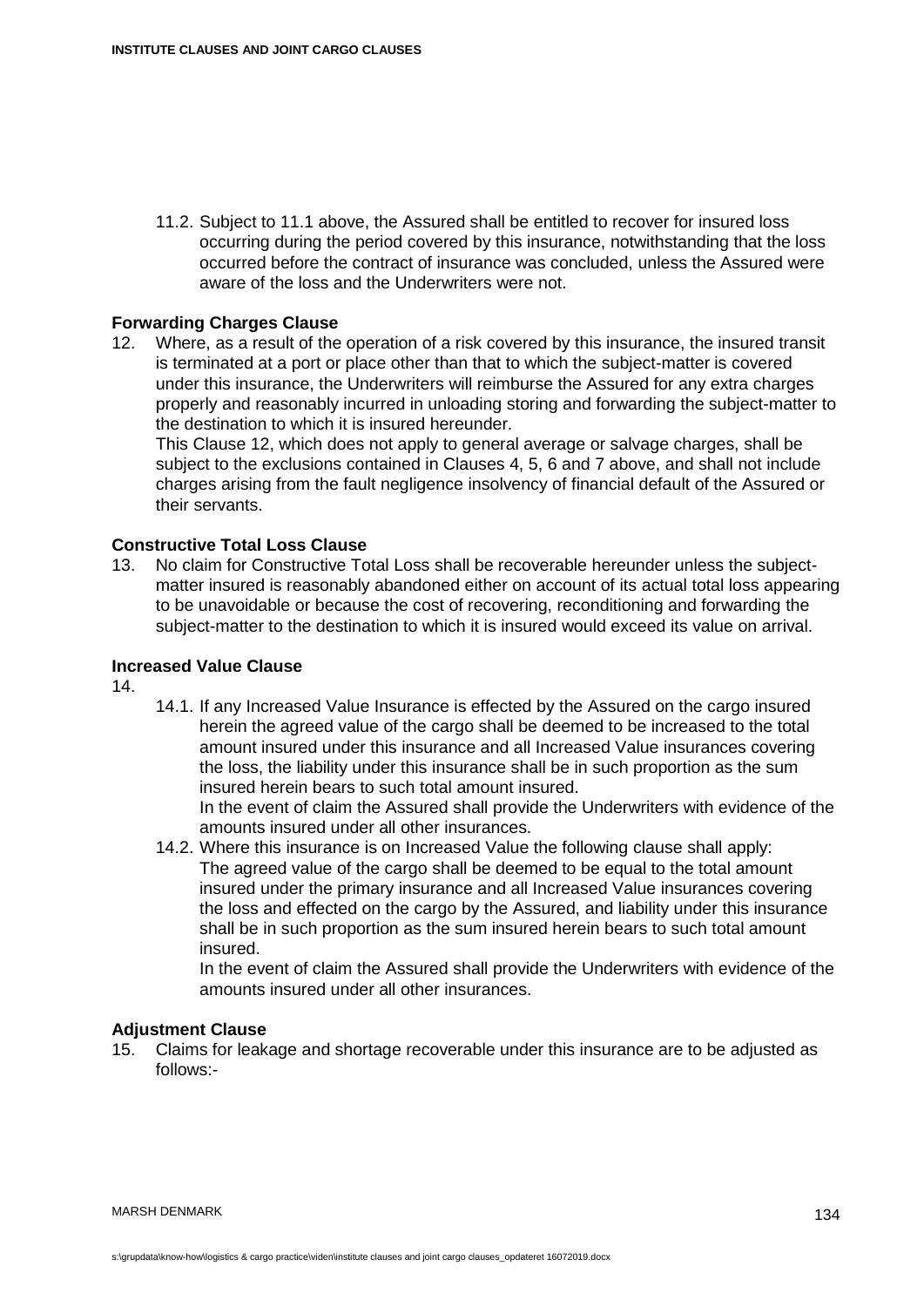- 15.1. The amount recoverable shall be the proportionate insured value of the volume of oil lost, to be ascertained by a comparison of the gross volume certified as having left tanks for loading on to the vessel with the gross volume certified as having been delivered to tanks at the termination of the transit, except that where the contract of sale is based on weight and not on volume the amount recoverable may be calculated on a weight basis from such certified quantities. The term "gross volume" in this Clause 15.1 means total volume without deduction of sediment and water content and free water, except to the extent that the amount of water can be shown by the Assured to have increased abnormally during the insured transit as a result of the operation of a risk covered by this insurance.
- 15.2. Adjustment shall be made to the calculation under 15.1 above to eliminate any change in volume caused by variation in temperature and any apparent change in quantity arising from the use of inconsistent procedures in determining the certified quantities.
- 15.3. Where this insurance provides for an excess to be applied to claims for leakage or shortage, such excess shall be deemed to include ordinary loss in weight or volume except when caused by variation in temperature or settling out of water. Where there is no such provision, the amount recoverable in accordance with Clauses 15.1 and 15.2 shall be subject to reduction for any ordinary loss excluded by Clause 4.2 above.

# *BENEFIT OF INSURANCE*

#### **Not to Inure Clause**

16. This insurance shall not inure to the benefit of the carrier or other bailee.

# *MINIMISING LOSSES*

#### **Duty of Assured Clause**

- 17. It is the duty of the Assured and their servants and agents in respect of loss recoverable hereunder
	- 17.1. to take such measures as may be reasonable for the purpose of averting or minimising such loss, and
	- 17.2. to ensure that all rights against carriers, bailees or other third parties are properly preserved and exercised and the Underwriters will, in addition to any loss recoverable hereunder, reimburse the Assured for any charges properly and reasonably incurred in pursuance of these duties.

# **Waiver Clause**

18. Measures taken by the Assured or the Underwriters with the object of saving, protecting or recovering the subject-matter insured shall not be considered as a waiver or acceptance of abandonment or otherwise prejudice the rights of either party.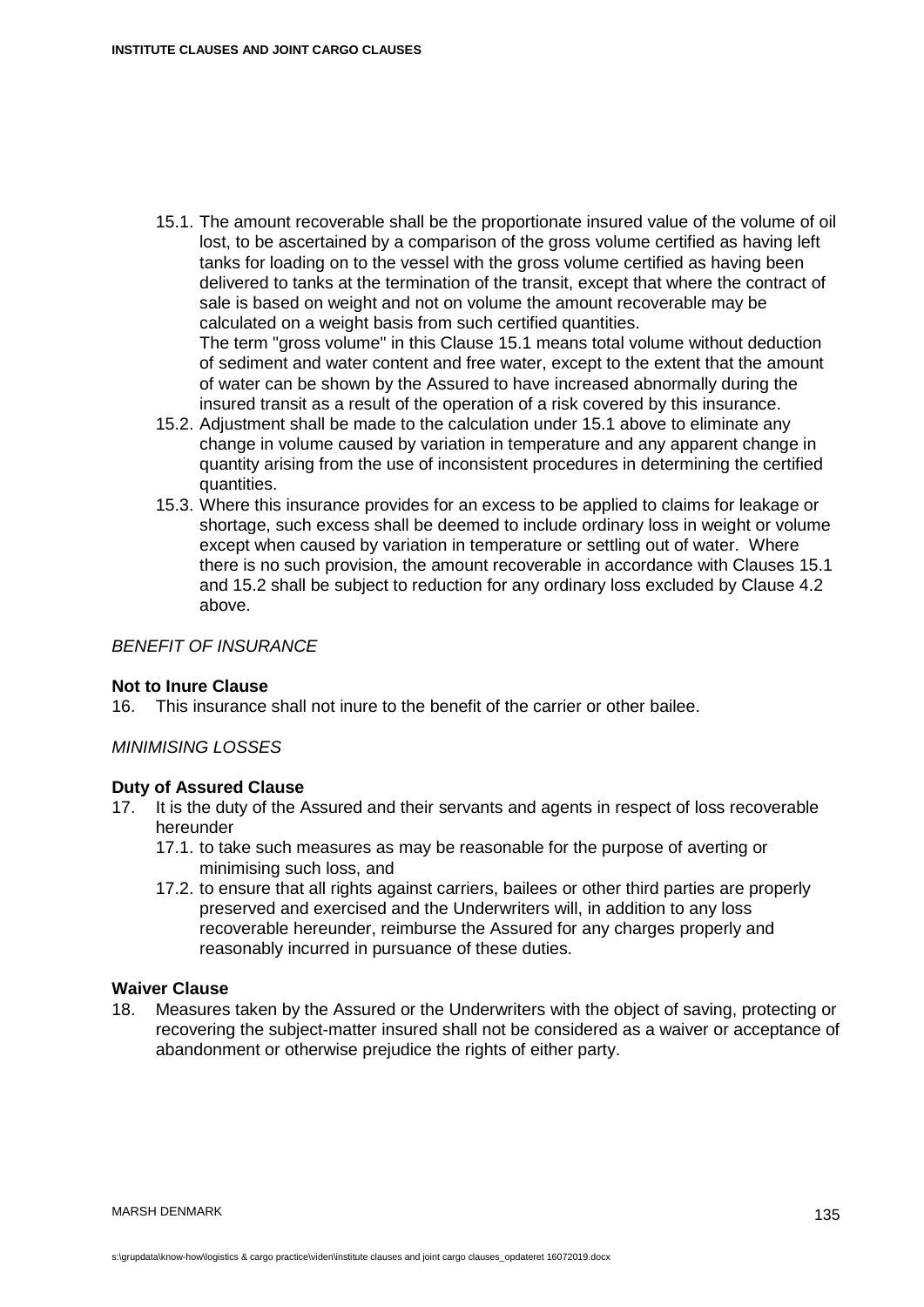# *AVOIDANCE OF DELAY*

# **Reasonable Despatch Clause**

19. It is a condition of this insurance that the Assured shall act with reasonable despatch in all circumstances within their control.

# *LAW AND PRACTICE*

# **English Law and Practice Clause**

20. This insurance is subject to English law and practice.

# *NOTE:*

*It is necessary for the Assured when they become aware of an event which is "held covered" under this insurance to give prompt notice to the Underwriters and the right to such cover is dependent upon compliance with this obligation.*